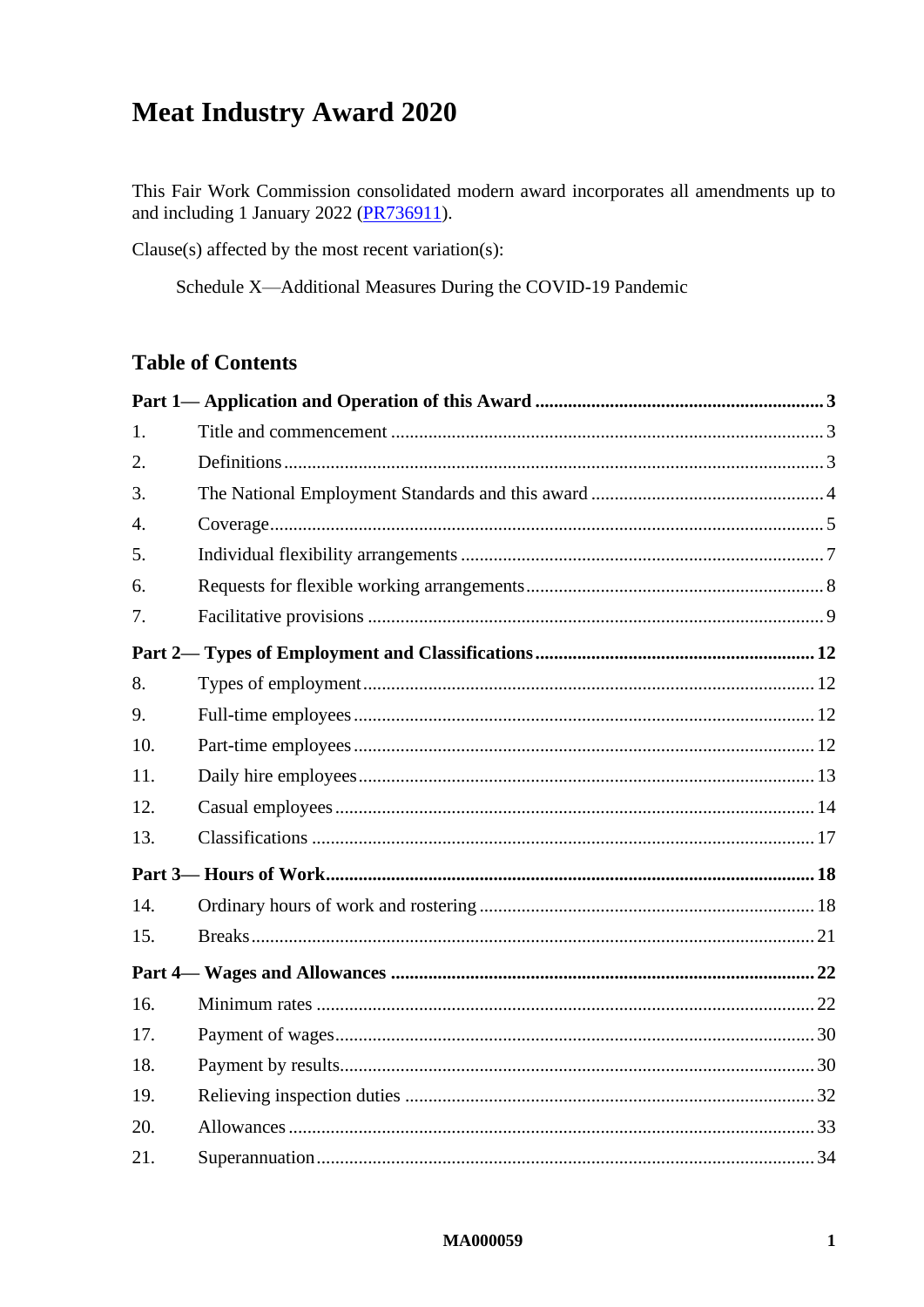| 22. |  |  |
|-----|--|--|
| 23. |  |  |
| 24. |  |  |
|     |  |  |
| 25. |  |  |
| 26. |  |  |
| 27. |  |  |
| 28. |  |  |
| 29. |  |  |
| 30. |  |  |
| 31. |  |  |
|     |  |  |
| 32. |  |  |
| 33. |  |  |
| 34. |  |  |
|     |  |  |
| 35. |  |  |
| 36. |  |  |
|     |  |  |
|     |  |  |
|     |  |  |
|     |  |  |
|     |  |  |
|     |  |  |
|     |  |  |
|     |  |  |
|     |  |  |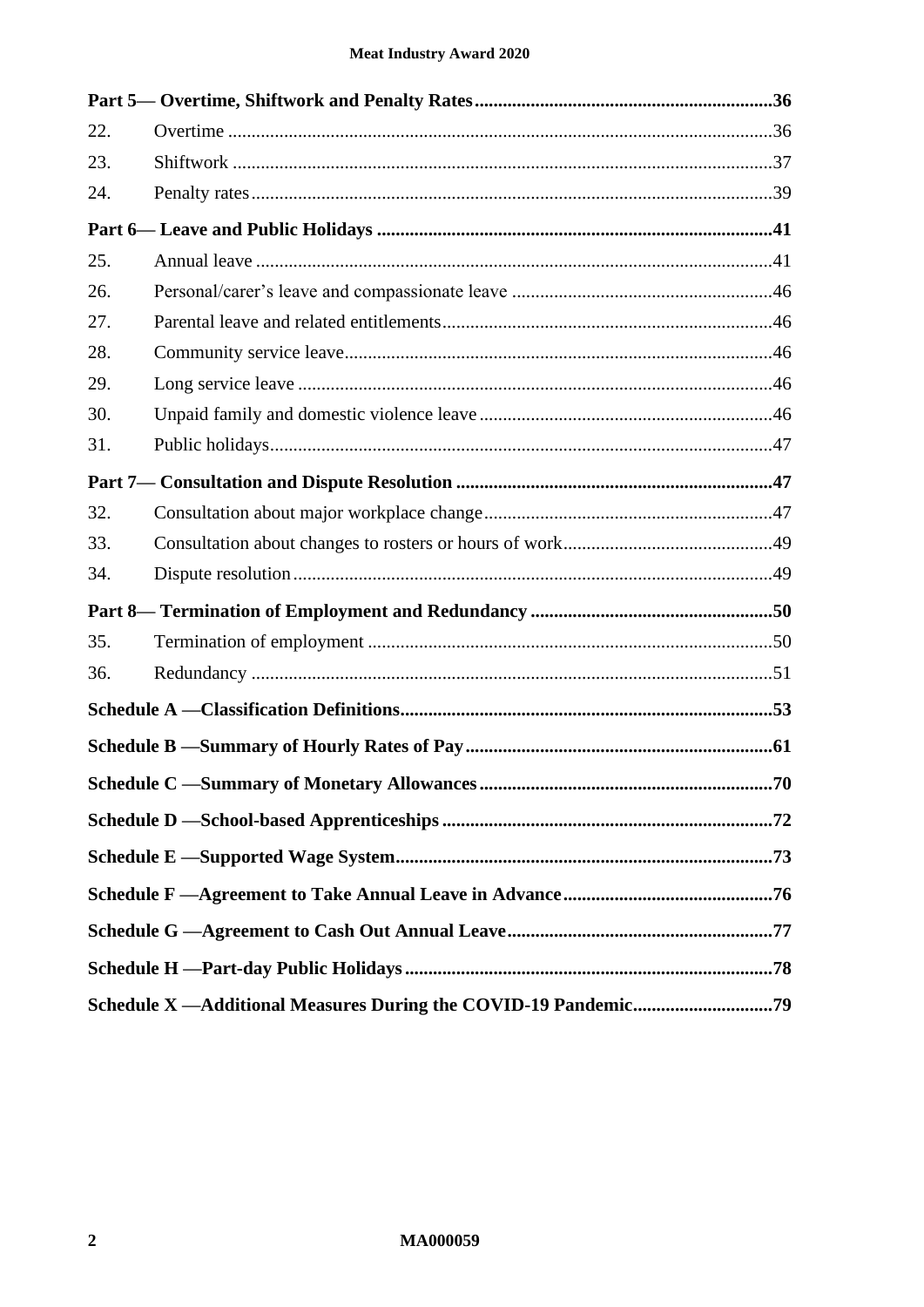# <span id="page-2-1"></span><span id="page-2-0"></span>**Part 1—Application and Operation of this Award**

# **1. Title and commencement**

- **1.1** This award is the *Meat Industry Award 2020*.
- **1.2** This modern award commenced operation on 1 January 2010. The terms of the award have been varied since that date.
- **1.3** A variation to this award does not affect any right, privilege, obligation or liability that a person acquired, accrued or incurred under the award as it existed prior to that variation.

# <span id="page-2-2"></span>**2. Definitions**

[Varied by [PR733854\]](https://www.fwc.gov.au/documents/awardsandorders/html/PR733854.htm)

In this award, unless the contrary intention appears:

**Act** means the *Fair Work Act 2009* (Cth).

**adult apprentice** means an apprentice who is 21 years of age or over at the commencement of their apprenticeship.

**cashier** means an employee engaged to collect and/or process money or other payment tendered for retail sales of meat and/or meat products, and who is not a salesperson.

[Definition of **casual employee** inserted by [PR733854](https://www.fwc.gov.au/documents/awardsandorders/html/PR733854.htm) from 27Sep21]

**casual employee** has the meaning given by section 15A of the [Act.](http://www.legislation.gov.au/Series/C2009A00028)

**continuous service** has the meaning in sections  $22(1)$ ,  $(2)$  and  $(3)$  of the  $\underline{\text{Act}}$ .

**default fund employee** means an employee who has no chosen fund within the meaning of the *Superannuation Guarantee (Administration) Act 1992* (Cth).

**defined benefit member** has the meaning given by the *Superannuation Guarantee (Administration) Act 1992* (Cth).

**employee** means national system employee within the meaning of the [Act.](http://www.legislation.gov.au/Series/C2009A00028)

**employer** means national system employer within the meaning of the **Act**.

**exempt public sector superannuation scheme** has the meaning given by the *Superannuation Industry (Supervision) Act 1993* (Cth).

**fresh meat** means meat that has not been cooked, pickled, cured or otherwise processed from the natural state, other than by chilling or freezing.

**meat** means cattle, calves, buffalo, horses, mules, donkeys, sheep, lambs, goats, pigs, camels, deer, kangaroos, emus, ostriches or marine reptiles, and any flesh or other organic products derived from any of them (excluding milk).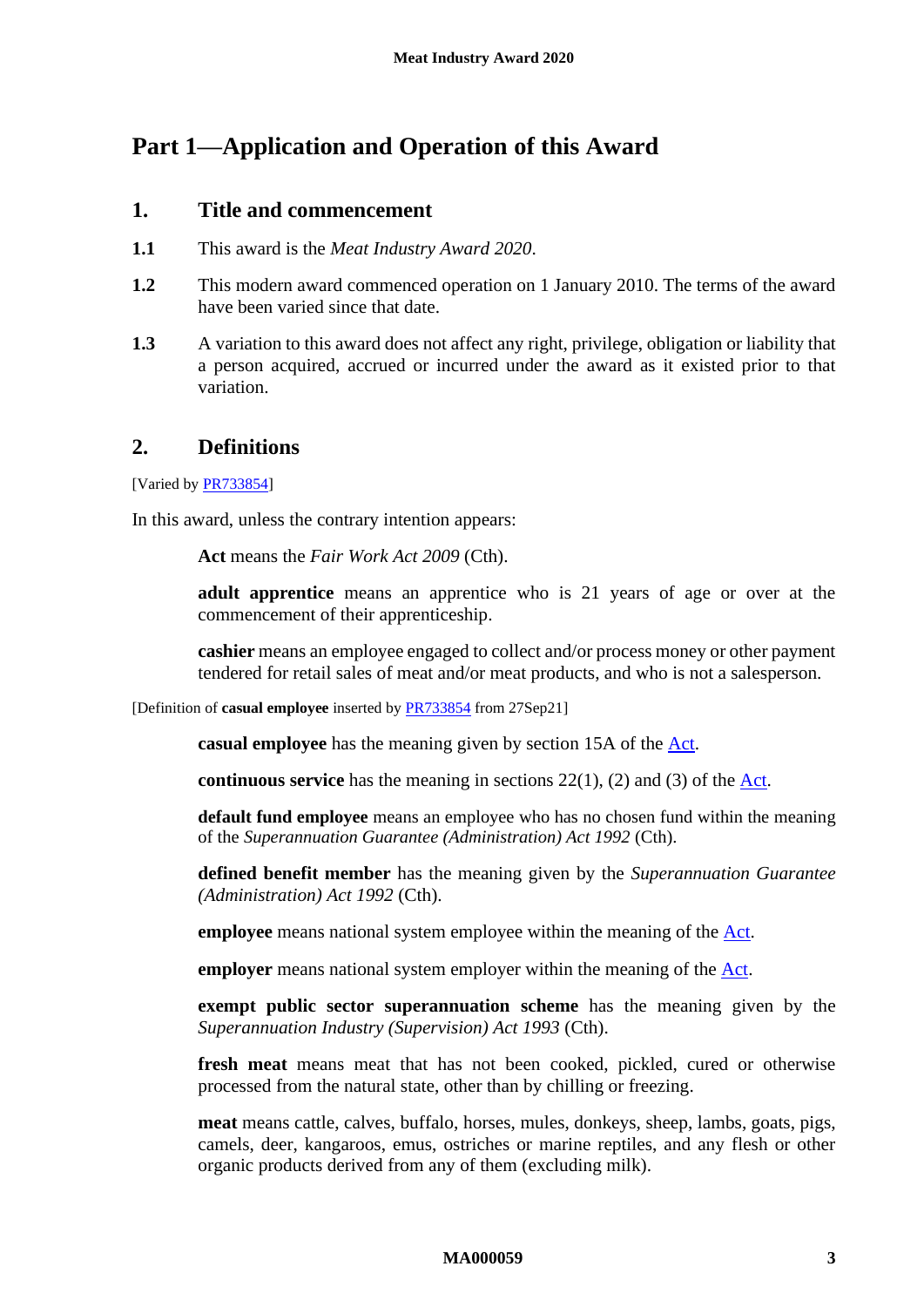**meat industry** has the meaning given in clause [4.2.](#page-4-1)

**meat manufacturing establishment** has the meaning given in clause [4.2.](#page-4-1)

**meat processing establishment** has the meaning given in clause [4.2.](#page-4-1)

**meat retail establishment** has the meaning given in clause [4.2.](#page-4-1)

**MySuper product** has the meaning given by the *Superannuation Industry (Supervision) Act 1993* (Cth).

**NES** means the National Employment Standards as contained in sections [59 to 131](http://www.fwc.gov.au/awardmod/download/nes.pdf) of the [Act.](http://www.legislation.gov.au/Series/C2009A00028)

**on-hire** means the on-hire of an employee by their employer to a client, where such employee works under the general guidance and instruction of the client or a representative of the client.

[Definition of **regular casual employee** inserted by [PR733854](https://www.fwc.gov.au/documents/awardsandorders/html/PR733854.htm) from 27Sep21]

**regular casual employee** has the meaning given by section 12 of the **Act**.

**related company** means a related company within the meaning of the *Corporations Act 2001* (Cth).

**relevant apprenticeship legislation** means any awards and/or regulations made by any state apprenticeship authority.

**rostered day off (RDO)** means any continuous 24 hour period between the completion of the last ordinary shift and the commencement of the next ordinary shift on which an employee is rostered for duty.

**salesperson** means an employee (not a general butcher) engaged to effect retail sales of meat and/or meat products, and who may also perform cutting of meat for weight, wrapping and preparation of meat or meat products offered for sale.

**standard rate** means the minimum weekly rate for a MI 7 in clause [16.1.](#page-21-2) Where an allowance is provided for on an hourly basis, a reference to standard rate means 1/38th of the weekly rate referred to in this definition.

# <span id="page-3-0"></span>**3. The National Employment Standards and this award**

- **3.1** The [National Employment Standards](https://www.fwc.gov.au/documents/awardmod/download/nes.pdf) (NES) and this award contain the minimum conditions of employment for employees covered by this award.
- **3.2** Where this award refers to a condition of employment provided for in the [NES,](https://www.fwc.gov.au/documents/awardmod/download/nes.pdf) the [NES](https://www.fwc.gov.au/documents/awardmod/download/nes.pdf) definition applies.
- **3.3** The employer must ensure that copies of this award and the **NES** are available to all employees to whom they apply, either on a notice board which is conveniently located at or near the workplace or through accessible electronic means.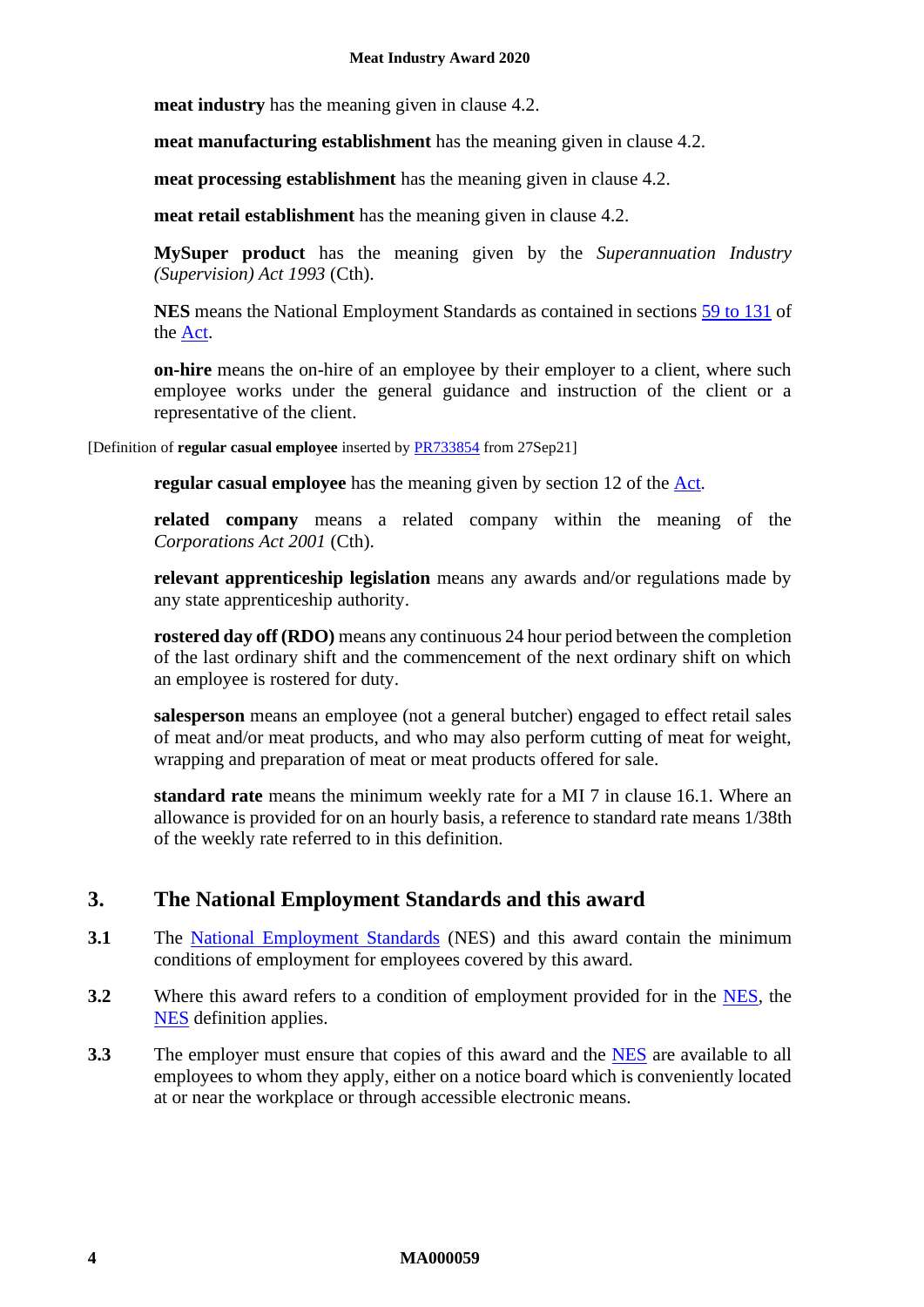# <span id="page-4-0"></span>**4. Coverage**

- <span id="page-4-5"></span>**4.1** This industry award covers employers throughout Australia in the meat industry and their employees in the classifications listed in [Schedule A—Classification Definitions](#page-52-0) to the exclusion of any other modern award.
- <span id="page-4-4"></span><span id="page-4-3"></span><span id="page-4-2"></span><span id="page-4-1"></span>**4.2** The **meat industry** includes:
	- **(a) meat manufacturing establishments—**an establishment wholly or predominately concerned with the manufacturing or processing of fresh meat into any form of edible manufactured or processed meat, meat products, smallgoods, ham, bacon, or similar products in which meat is a substantial ingredient, including any related activities such as retail and/or wholesale sales, and killing, dressing, boning, slicing, preparation and/or packing of fresh meat, where such activities are conducted at any place as an ancillary part of the manufacturing or processing business;
	- **(b) meat processing establishments**—an establishment wholly or predominately concerned with any one or more of the activities of killing, dressing, boning, slicing, preparation, and/or packing of fresh meat and will include any related activities conducted at any place as an ancillary part of such business, such as manufacturing or processing of meat, the treatment and processing of skins or hides, rendering, processing of by-products and/or retail and/or wholesale sales;
	- **(c) meat retail establishments**—an establishment wholly or predominately concerned with the retail and/or wholesale sale of fresh meat and/or meat products, including establishments where meat and/or meat products including ham and smallgoods and similar products are processed and/or manufactured as an ancillary part of the retail and/or wholesale business; and
	- **(d)** the following:
		- **(i)** handling and further processing of all by-products of the establishments referred to in clauses  $4.2(a)$ ,  $4.2(b)$  or  $4.2(c)$ , including skins, hides and rendering; and
		- **(ii)** distribution, transport and storage (including freezing and cold storage) operations for the purpose of transport or storage of the meat or meat products of an establishment referred to in clauses [4.2\(a\),](#page-4-2) [4.2\(b\)](#page-4-3) or [4.2\(c\),](#page-4-4)

where such activities are carried out by an employer engaged in any of clauses [4.2\(a\),](#page-4-2) [4.2\(b\)](#page-4-3) or [4.2\(c\)](#page-4-4) as an ancillary part of the business of that establishment, or by an employer that is a related company of such employer.

- <span id="page-4-6"></span>**4.3** This award does not cover:
	- **(a)** meat inspectors (being employees of an employer covered by this award who are engaged to perform duties equivalent to duties usually performed by AQIS Meat Inspectors) except to the extent provided for by clause [19—Relieving inspection](#page-31-0)  [duties;](#page-31-0)
	- **(b)** employees covered by:
		- **(i)** *Nurses Award 2010;*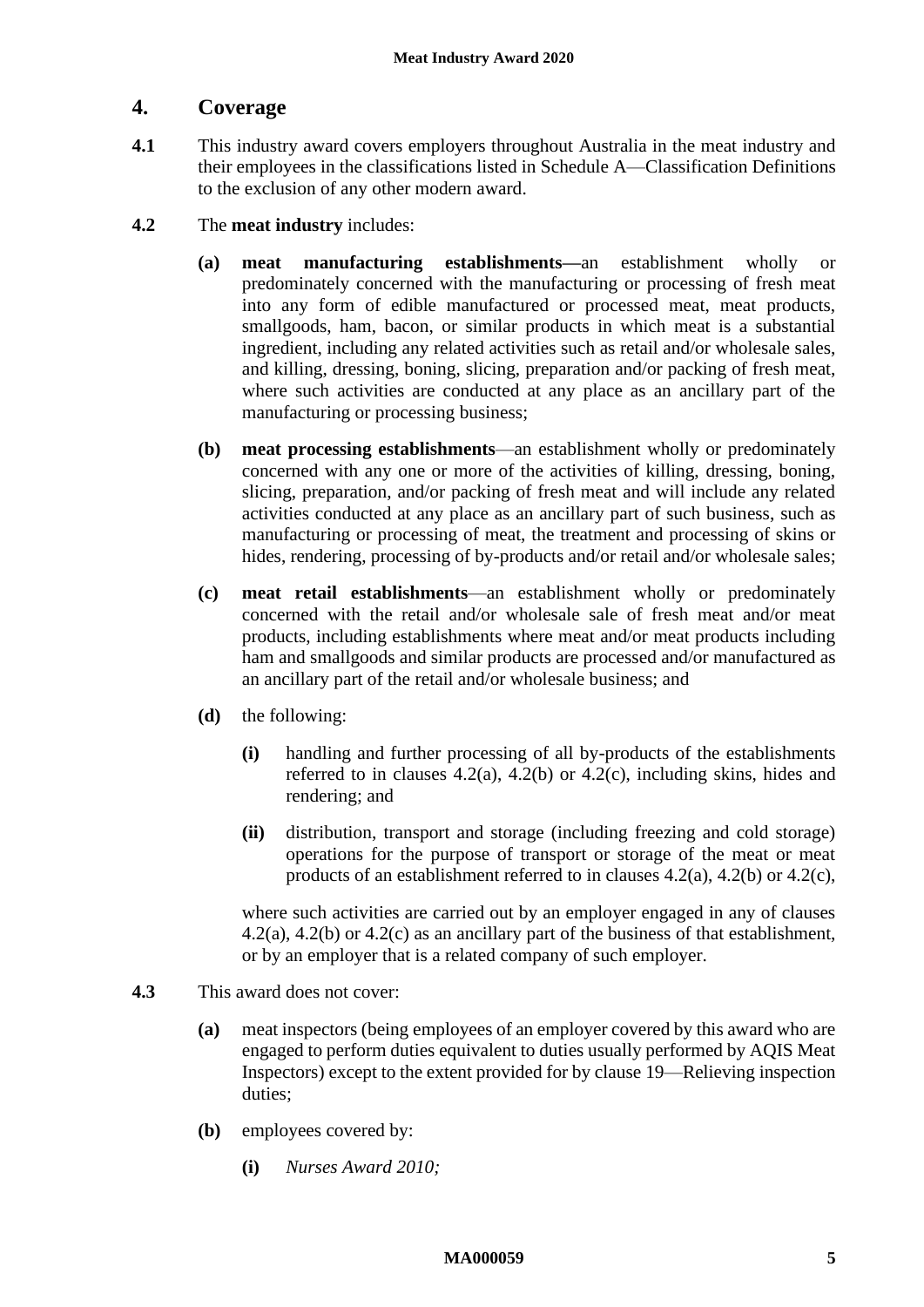- **(ii)** *General Retail Industry Award 2010; or*
- **(iii)** *Food, Beverage and Tobacco Manufacturing Award 2010,*
- **(c)** employees engaged to undertake managerial duties and responsibilities (at the level of foreman and above);
- **(d)** employers and employees engaged in the slaughter and/or processing of any species of poultry, game or game birds not specifically listed in clause [2—](#page-2-2) [Definitions;](#page-2-2)
- **(e)** storage, transport or distribution of meat or meat products or by-products by employers who are not engaged in, or who do not conduct or operate a meat processing establishment, a meat manufacturing establishment or a meat retail establishment, and are not a related company of an employer that is so engaged;
- **(f)** employees engaged in mechanical and electrical maintenance classifications covered by the *Manufacturing and Associated Industries and Occupations Award 2020.*
- <span id="page-5-0"></span>**4.4** This award covers any employer which supplies labour on an on-hire basis in the meat industry in respect of on-hire employees in classifications covered by this award, and those on-hire employees, while engaged in the performance of work for a business in that industry. Clause [4.4](#page-5-0) operates subject to the exclusions from coverage in this award.
- <span id="page-5-1"></span>**4.5** This award covers employers which provide group training services for apprentices and/or trainees engaged in the meat industry and/or parts of that industry and those apprentices and/or trainees engaged by a group training service hosted by a company to perform work at a location where the activities described in clauses [4.1](#page-4-5) and [4.2](#page-4-1) are being performed. Clause [4.5](#page-5-1) operates subject to the exclusions from coverage in this award.
- **4.6** This award does not cover:
	- **(a)** employees excluded from award coverage by the [Act;](http://www.legislation.gov.au/Series/C2009A00028)
	- **(b)** employees who are covered by a modern enterprise award or an enterprise instrument (within the meaning of the *Fair Work (Transitional Provisions and Consequential Amendments) Act 2009* (Cth)), or employers in relation to those employees; or
	- **(c)** employees who are covered by a State reference public sector modern award or a State reference public sector transitional award (within the meaning of the *Fair Work (Transitional Provisions and Consequential Amendments) Act 2009*  (Cth)), or employers in relation to those employees.
- **4.7** Where an employer is covered by more than one award, an employee of that employer is covered by the award classification which is most appropriate to the work performed by the employee and to the environment in which the employee normally performs the work.

NOTE: Where there is no classification for a particular employee in this award it is possible that the employer and that employee are covered by an award with occupational coverage.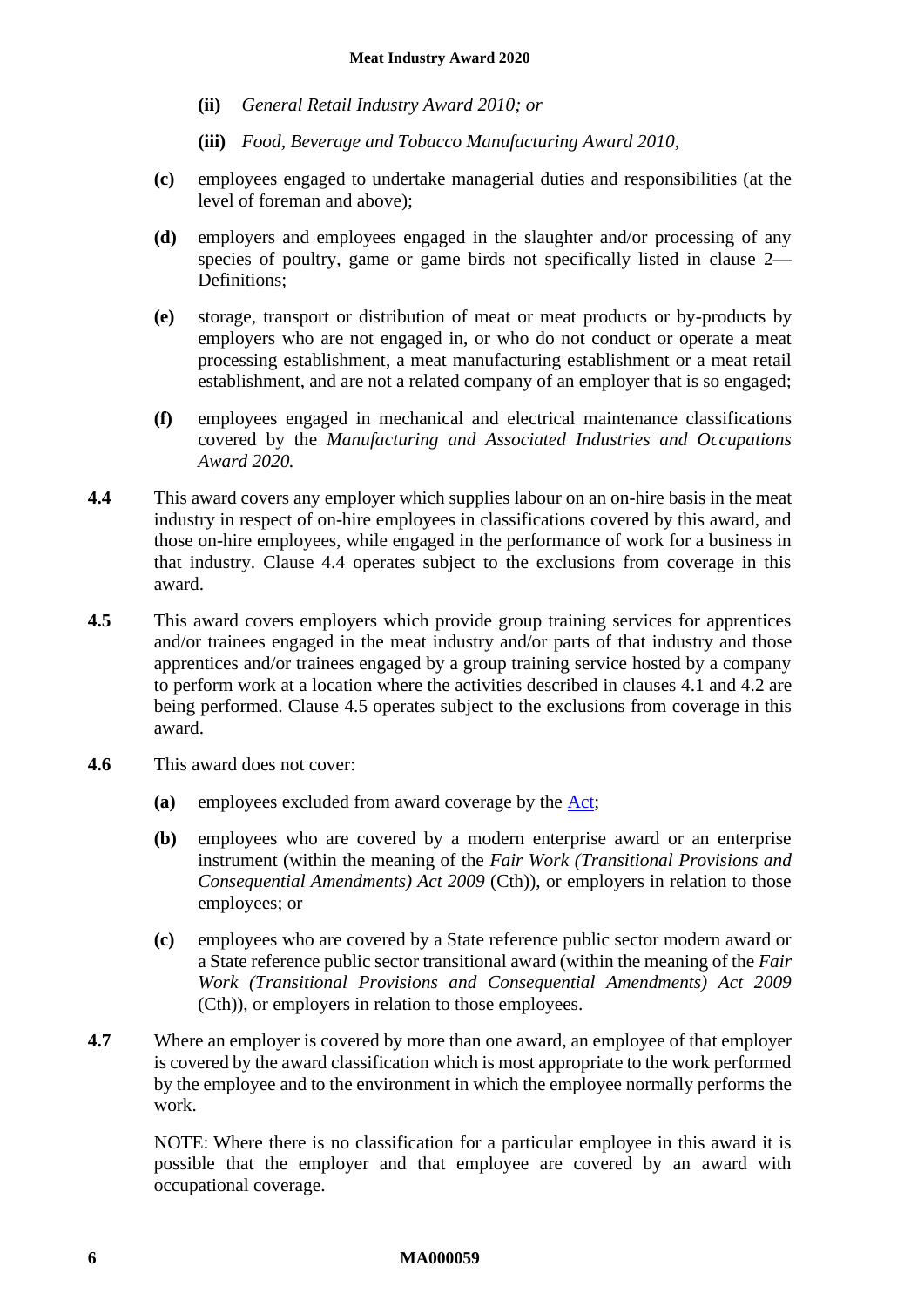# <span id="page-6-0"></span>**5. Individual flexibility arrangements**

- **5.1** Despite anything else in this award, an employer and an individual employee may agree to vary the application of the terms of this award relating to any of the following in order to meet the genuine needs of both the employee and the employer:
	- **(a)** arrangements for when work is performed; or
	- **(b)** overtime rates; or
	- **(c)** penalty rates; or
	- **(d)** allowances; or
	- **(e)** annual leave loading.
- **5.2** An agreement must be one that is genuinely made by the employer and the individual employee without coercion or duress.
- **5.3** An agreement may only be made after the individual employee has commenced employment with the employer.
- **5.4** An employer who wishes to initiate the making of an agreement must:
	- **(a)** give the employee a written proposal; and
	- **(b)** if the employer is aware that the employee has, or reasonably should be aware that the employee may have, limited understanding of written English, take reasonable steps (including providing a translation in an appropriate language) to ensure that the employee understands the proposal.
- **5.5** An agreement must result in the employee being better off overall at the time the agreement is made than if the agreement had not been made.
- **5.6** An agreement must do all of the following:
	- **(a)** state the names of the employer and the employee; and
	- **(b)** identify the award term, or award terms, the application of which is to be varied; and
	- **(c)** set out how the application of the award term, or each award term, is varied; and
	- **(d)** set out how the agreement results in the employee being better off overall at the time the agreement is made than if the agreement had not been made; and
	- **(e)** state the date the agreement is to start.
- <span id="page-6-1"></span>**5.7** An agreement must be:
	- **(a)** in writing; and
	- **(b)** signed by the employer and the employee and, if the employee is under 18 years of age, by the employee's parent or guardian.
- **5.8** Except as provided in clause [5.7\(b\),](#page-6-1) an agreement must not require the approval or consent of a person other than the employer and the employee.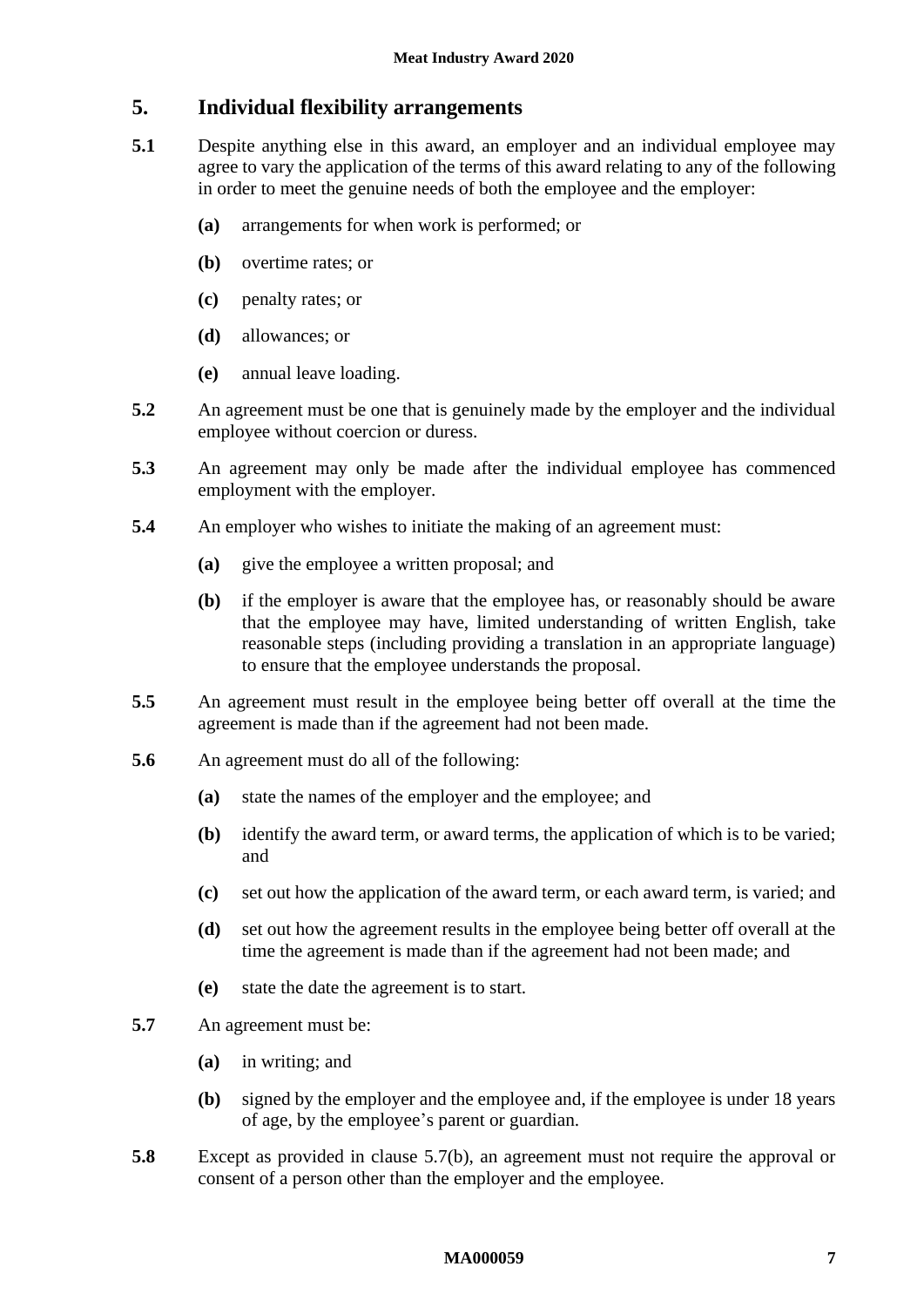- **5.9** The employer must keep the agreement as a time and wages record and give a copy to the employee.
- **5.10** The employer and the employee must genuinely agree, without duress or coercion to any variation of an award provided for by an agreement.
- <span id="page-7-1"></span>**5.11** An agreement may be terminated:
	- **(a)** at any time, by written agreement between the employer and the employee; or
	- **(b)** by the employer or employee giving 13 weeks' written notice to the other party (reduced to 4 weeks if the agreement was entered into before the first full pay period starting on or after 4 December 2013).

NOTE: If an employer and employee agree to an arrangement that purports to be an individual flexibility arrangement under this award term and the arrangement does not meet a requirement set out in section 144 then the employee or the employer may terminate the arrangement by giving written notice of not more than 28 days (see section 145 of the [Act\)](http://www.legislation.gov.au/Series/C2009A00028).

- **5.12** An agreement terminated as mentioned in clause [5.11\(b\)](#page-7-1) ceases to have effect at the end of the period of notice required under that clause.
- **5.13** The right to make an agreement under clause [5](#page-6-0) is additional to, and does not affect, any other term of this award that provides for an agreement between an employer and an individual employee.

# <span id="page-7-0"></span>**6. Requests for flexible working arrangements**

# **6.1 Employee may request change in working arrangements**

Clause [6](#page-7-0) applies where an employee has made a request for a change in working arrangements under section 65 of the [Act.](http://www.legislation.gov.au/Series/C2009A00028)

NOTE 1: Section 65 of the [Act](http://www.legislation.gov.au/Series/C2009A00028) provides for certain employees to request a change in their working arrangements because of their circumstances, as set out in section 65(1A). Clause [6](#page-7-0) supplements or deals with matters incidental to the [NES](https://www.fwc.gov.au/documents/awardmod/download/nes.pdf) provisions.

NOTE 2: An employer may only refuse a section 65 request for a change in working arrangements on 'reasonable business grounds' (see section 65(5) and (5A)).

NOTE 3: Clause [6](#page-7-0) is an addition to section 65.

# <span id="page-7-2"></span>**6.2 Responding to the request**

Before responding to a request made under section 65, the employer must discuss the request with the employee and genuinely try to reach agreement on a change in working arrangements that will reasonably accommodate the employee's circumstances having regard to:

- **(a)** the needs of the employee arising from their circumstances;
- **(b)** the consequences for the employee if changes in working arrangements are not made; and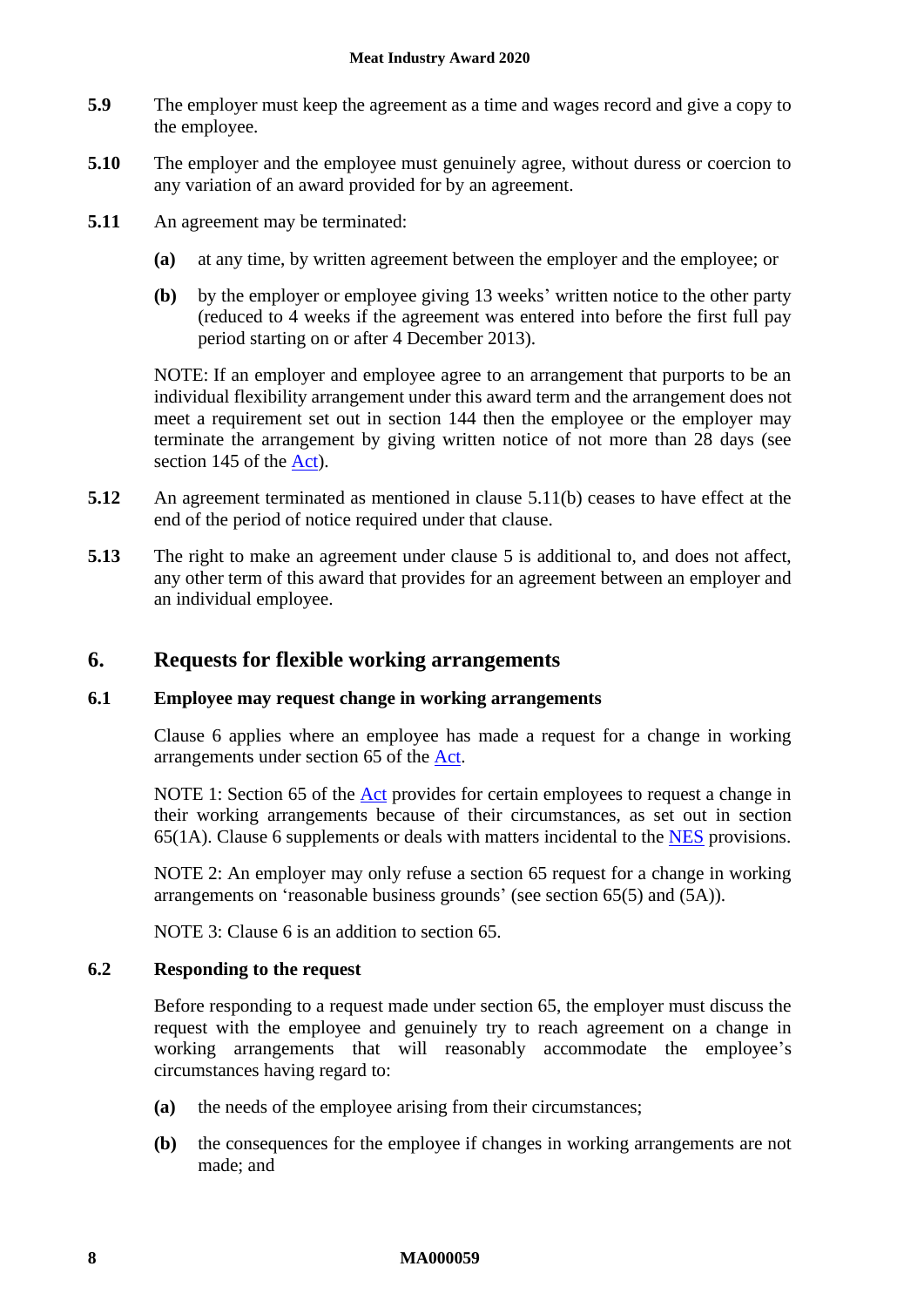**(c)** any reasonable business grounds for refusing the request.

NOTE 1: The employer must give the employee a written response to an employee's section 65 request within 21 days, stating whether the employer grants or refuses the request (section 65(4)).

NOTE 2: If the employer refuses the request, then the written response must include details of the reasons for the refusal (section 65(6)).

# <span id="page-8-1"></span>**6.3 What the written response must include if the employer refuses the request**

- **(a)** Clause [6.3](#page-8-1) applies if the employer refuses the request and has not reached an agreement with the employee under clause [6.2.](#page-7-2)
- **(b)** The written response under section 65(4) must include details of the reasons for the refusal, including the business ground or grounds for the refusal and how the ground or grounds apply.
- **(c)** If the employer and employee could not agree on a change in working arrangements under clause [6.2,](#page-7-2) then the written response under section 65(4) must:
	- **(i)** state whether or not there are any changes in working arrangements that the employer can offer the employee so as to better accommodate the employee's circumstances; and
	- **(ii)** if the employer can offer the employee such changes in working arrangements, set out those changes in working arrangements.

# **6.4 What the written response must include if a different change in working arrangements is agreed**

If the employer and the employee reached an agreement under clause [6.2](#page-7-2) on a change in working arrangements that differs from that initially requested by the employee, then the employer must provide the employee with a written response to their request setting out the agreed change(s) in working arrangements.

# **6.5 Dispute resolution**

Disputes about whether the employer has discussed the request with the employee and responded to the request in the way required by claus[e 6,](#page-7-0) can be dealt with under clause [34—Dispute resolution.](#page-48-1)

# <span id="page-8-0"></span>**7. Facilitative provisions**

# **7.1 Agreement to vary award provisions**

- **(a)** This award also contains facilitative provisions which allow agreement between the employer and employees on how specific award provisions are to apply at the workplace or section or sections of it. The facilitative provisions are identified in clauses [7.2,](#page-9-0) [7.3](#page-9-1) and [7.4.](#page-10-0)
- **(b)** The specific award provisions establish both the standard award conditions and the framework within which agreement can be reached as to how the particular provisions should be applied in practice. Facilitative provisions are not to be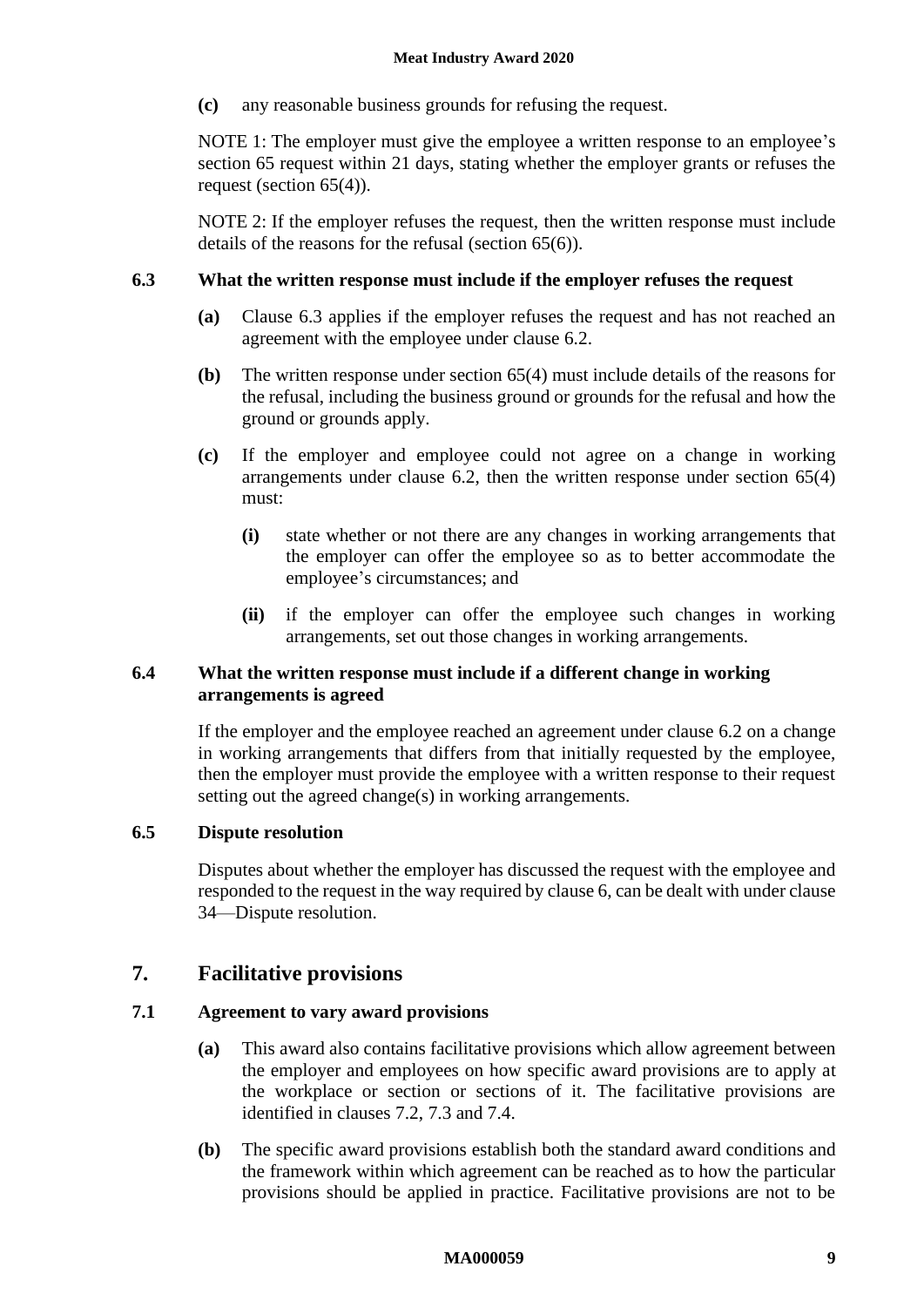used as a device to avoid award obligations nor should they result in unfairness to an employee or employees covered by this award.

# <span id="page-9-0"></span>**7.2 Facilitation by individual agreement**

**(a)** The following facilitative provisions can be utilised by agreement between an employer and an individual employee:

| <b>Clause number</b> | <b>Provision</b>                                   |
|----------------------|----------------------------------------------------|
| 8.3                  | Transfer from one employment category to another   |
| 14.5(d)              | Saturday and Sunday off during work cycle          |
| 14.6(b)              | Change of roster at short notice                   |
| 14.8                 | Make-up time                                       |
| 15.1(a)              | Unpaid meal breaks                                 |
| 17.1                 | Payment of wages                                   |
| 23.1(e)              | Transfer from day work to shiftwork and vice versa |
| 22.2                 | Time off instead of payment for overtime.          |
| 25.5(c)              | Deferment of annual leave loading                  |
| 25.7                 | Annual leave in advance                            |
| 25.9                 | Cashing out of annual leave                        |
| 31.4                 | Time off instead of public holiday rates           |
| 31.2                 | Substitution of public holidays                    |

**(b)** Any agreement reached must be kept by the employer as a time and wages record.

# <span id="page-9-2"></span><span id="page-9-1"></span>**7.3 Facilitation by majority or individual agreement**

**(a)** The following facilitative provisions can be utilised by agreement between an employer and a majority of employees in the workplace or a section or sections of it, or the employer and an individual employee.

| <b>Clause number</b> | <b>Provision</b>                                                               |
|----------------------|--------------------------------------------------------------------------------|
| 14.3(b)              | Ordinary hours for day workers on weekends (meat<br>processing establishments) |
| 14.3 <sub>(d)</sub>  | Alteration to spread of hours for day workers                                  |
| 14.6                 | Methods of arranging ordinary working hours                                    |
| 23.6                 | Rotation of three-shift system                                                 |

**(b)** Where agreement is reached between the employer and the majority of employees in the workplace or a section or sections of it, the employer must not implement that agreement unless: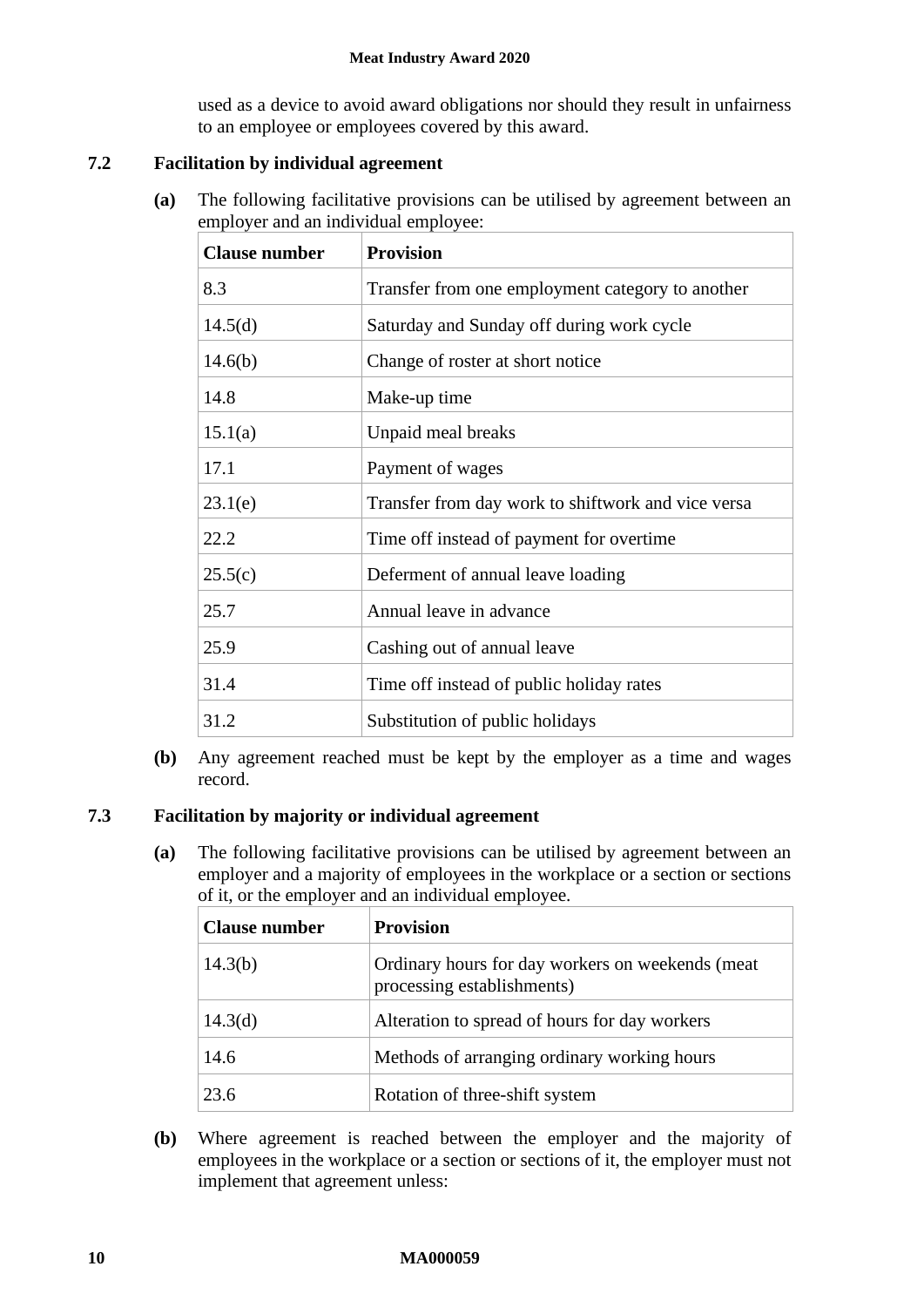- **(i)** the agreement reached is kept by the employer as a time and wages record; and
- **(ii)** unions which have members employed at an enterprise covered by this award must be informed by the employer of the intention to use the facilitative provision and be given a reasonable opportunity to participate in negotiations regarding its use. Union involvement in this process does not mean that the consent of the union is required prior to the introduction of agreed facilitative arrangements at the enterprise.
- **(c)** Where no agreement has been sought by the employer with the majority of employees in accordance with clause [7.3\(a\),](#page-9-2) the employer may reach agreement with individual employees in the workplace or a section or sections of it and such agreement binds the individual employee provided the agreement reached is kept by the employer as a time and wages record and provided the agreement is only with an individual employee or a number of individual employees less than the majority in the workplace or a section or sections of it.

# <span id="page-10-0"></span>**7.4 Facilitation by majority agreement**

**(a)** The following facilitative provisions may only be utilized by agreement between the employer and the majority of employees in the workplace or a section or sections of it:

| <b>Clause number</b> | <b>Provision</b>                                |  |
|----------------------|-------------------------------------------------|--|
| 15.2(e)              | Rest breaks—meat processing establishments only |  |
| 15.4(b)              | Shiftworker crib time                           |  |
| 18                   | Payment by results                              |  |
| 23.1(b)(i)           | Operation of shift roster system                |  |
| 23.7                 | 12 hour days or shifts                          |  |

# **(b) Additional safeguard**

Additional safeguards apply to payment by results. Clause [18—Payment by](#page-29-1)  [results](#page-29-1) sets out additional safeguards that employers and employees must observe in respect of payment by results.

# **7.5 Majority vote at the initiation of the employer**

A vote of employees in the workplace or a section or sections of it which is taken in accordance with clauses [7.3](#page-9-1) and [7.4](#page-10-0) to determine if there is majority support for the implementation of a facilitative provision, is of no effect unless taken with the agreement of the employer.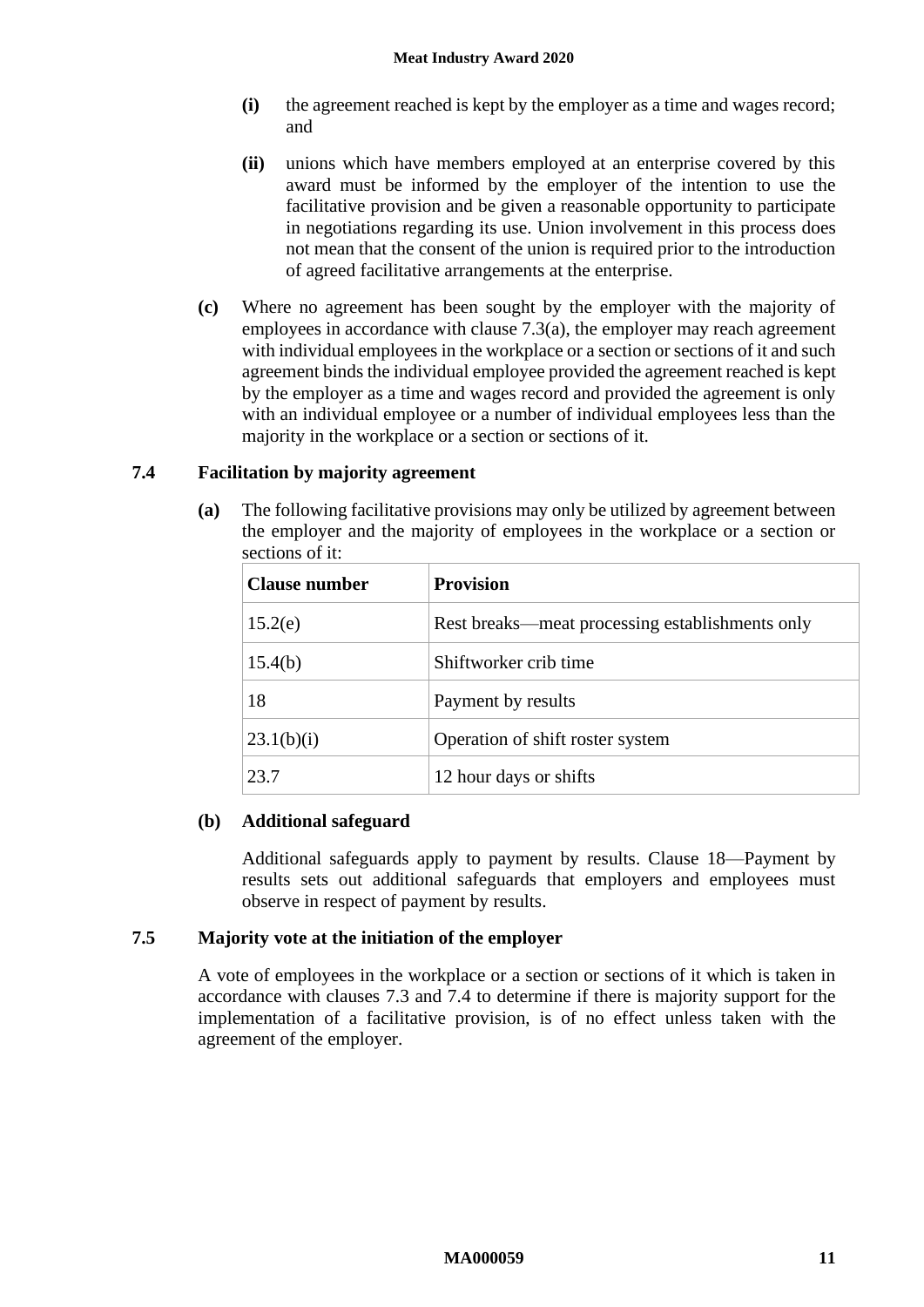# <span id="page-11-1"></span><span id="page-11-0"></span>**Part 2—Types of Employment and Classifications**

# **8. Types of employment**

[Varied by **PR733854**]

**8.1** Employees under this award will be employed in one of the following categories:

- **(a)** full-time;
- **(b)** part-time; or
- **(c)** casual; and
- **(d)** in respect of meat processing establishments only, daily hire employment (including part-time daily hire).
- **8.2** At the time of engagement, an employer will inform each employee of the terms of their engagement and in particular whether they are to be full-time, part-time, daily hire, part-time daily hire or casual.
- <span id="page-11-4"></span>**8.3** The employer and an employee may agree to the transfer of the employee from one category to another.

[8.4 varied by [PR733854](https://www.fwc.gov.au/documents/awardsandorders/html/PR733854.htm) from 27Sep21]

- <span id="page-11-5"></span>**8.4** In respect to meat processing establishments where daily hire is permitted, if the employer and an employee are unable to agree upon a transfer from one category of employment to another, the employer may require the employee to transfer from:
	- **(a)** full-time to daily hire;
	- **(b)** daily hire to full-time;
	- **(c)** part-time to part-time daily hire; or
	- **(d)** part-time daily hire to part-time,

upon giving the employee 7 days' notice of the transfer. Nothing in clause [8.4](#page-11-5) authorises an employer to require an employee to transfer to casual employment as defined in clause [2.](#page-2-2)

# <span id="page-11-2"></span>**9. Full-time employees**

<span id="page-11-3"></span>A full-time employee is engaged to work an average of 38 ordinary hours per week.

# **10. Part-time employees**

- **10.1** A part-time employee:
	- **(a)** is engaged to work less than 38 ordinary hours per week; and
	- **(b)** has reasonably predictable hours of work of not less than 4 consecutive hours on any day; and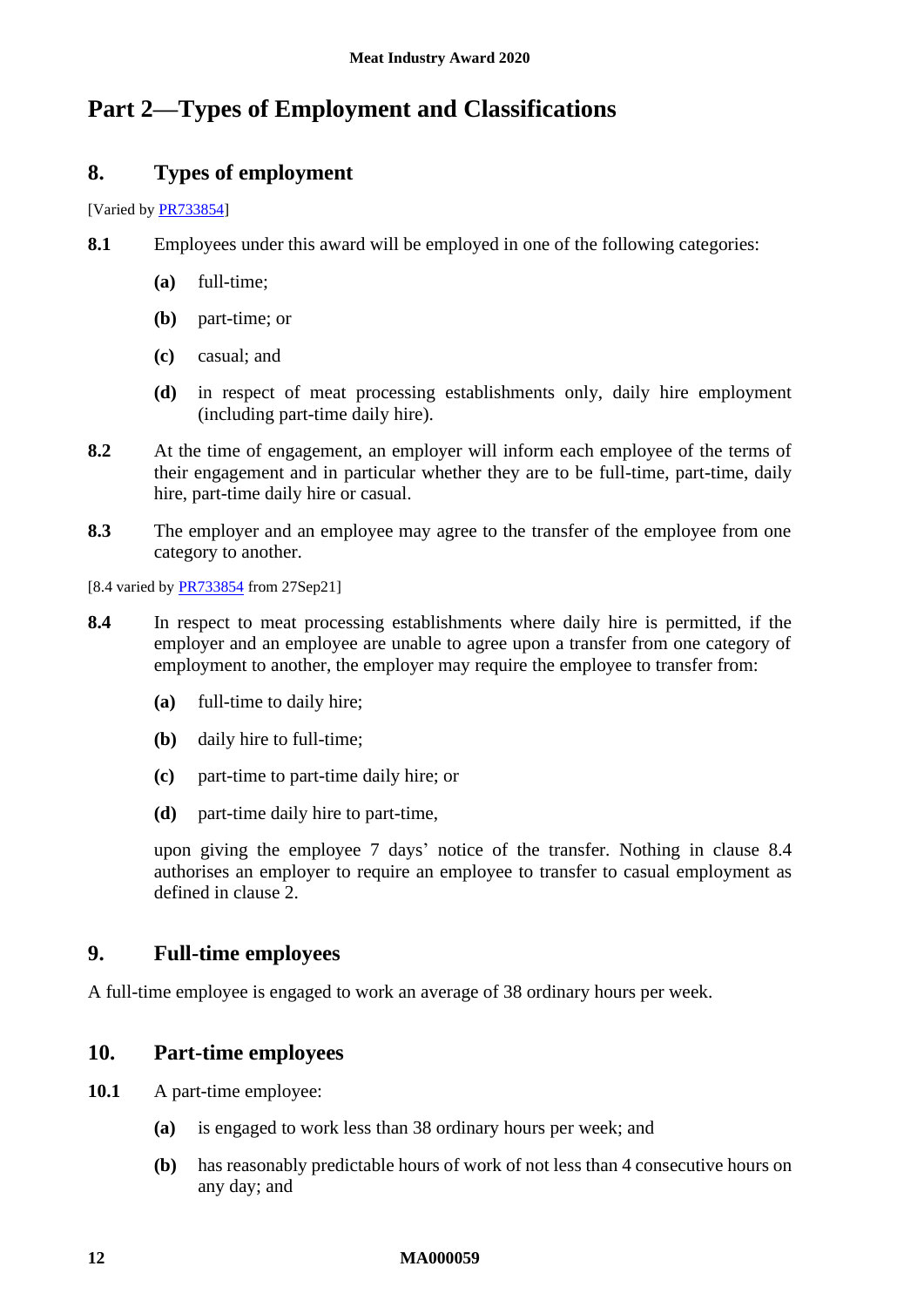- **(c)** receives, on a pro rata basis, equivalent pay and conditions to those of full-time employees who do the same kind of work.
- <span id="page-12-1"></span>**10.2** At the time of engagement the employer and the part-time employee will agree in writing on a regular pattern of work specifying at least:
	- **(a)** the hours worked each day;
	- **(b)** which days of the week the employee will work;
	- **(c)** the actual starting and finishing times of each day; and
	- **(d)** that the minimum daily engagement is 4 hours.
- **10.3** Clause [10.2](#page-12-1) does not apply to a meat processing establishment, except for employees of the establishment engaged in retail and/or wholesale sales of fresh meat and/or meat products and any ancillary products.
- **10.4** The terms of any agreement concerning part-time employment or any agreed variation to the hours of work will be in writing, with a copy retained by the employer and a copy provided to the employee.
- **10.5** All time worked in excess of the hours as mutually agreed will be overtime.
- **10.6** A part-time employee employed under the provisions of clause [10](#page-11-3) will be paid for ordinary hours worked at the minimum hourly rate prescribed in clause [16—Minimum](#page-21-1)  [rates.](#page-21-1)

# <span id="page-12-0"></span>**11. Daily hire employees**

[Varied b[y PR733854\]](https://www.fwc.gov.au/documents/awardsandorders/html/PR733854.htm)

- **11.1** An employer in a meat processing establishment may employ daily hire or part-time daily hire employees.
- **11.2** The daily hire employee will be employed by the day or shift or part thereof as the case may be, without breaking service for the purposes of the award and the [NES](https://www.fwc.gov.au/documents/awardmod/download/nes.pdf) as to payment for public holidays, personal/carer's leave and annual leave. Employment will terminate at the end of each day or shift on which the employee is employed.
- **11.3** A daily hire employee may be required by the employer to work no less than 7.6 ordinary hours for each day they are employed.
- **11.4** A part-time daily hire employee may be required by the employer to work no less than 4 consecutive hours for each day they are employed.
- **11.5** Notwithstanding the termination of employment at the end of each day or shift, the engagement of a daily hire employee or part-time daily hire employee will continue until the engagement is terminated.
- <span id="page-12-2"></span>**11.6** Engagement may be terminated by notice on either side as from the end of the ordinary working hours on the day or shift on which notice is given or at any later time specified by the notice.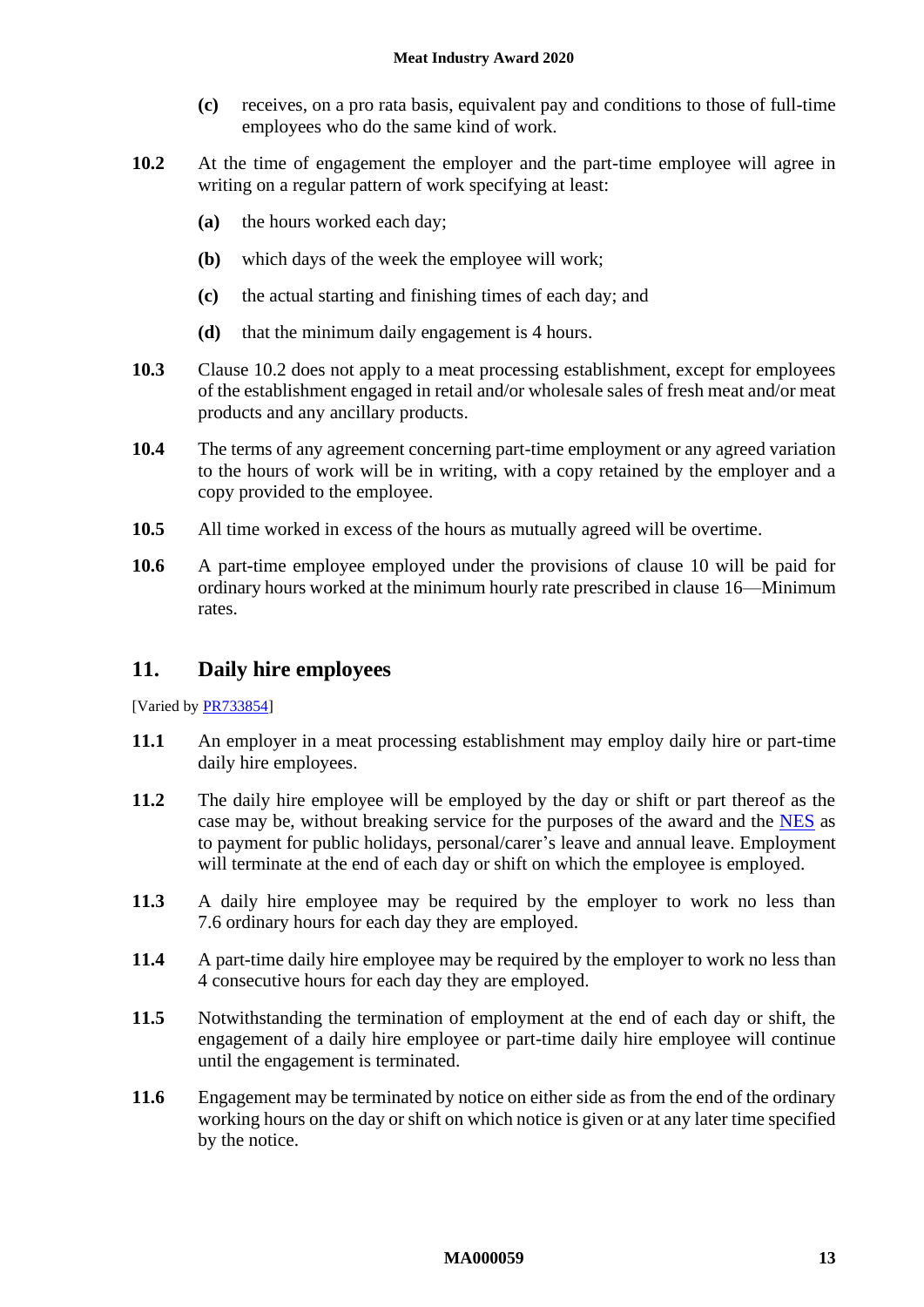- **11.7** An employee who terminates their engagement as from a time prior to the end of the ordinary working hours on any day or shift without having given the notice in accordance with clause [11.6](#page-12-2) will not be entitled to payment in respect of any time actually worked on that day or shift.
- **11.8** A part-time daily hire employee will receive for the hours worked, on a pro rata basis, equivalent pay and conditions to those of daily hire employees who perform the same work.
- **11.9** In consideration of the rights conferred, a daily hire employee or a part-time daily hire employee will attend and offer for employment at the normal or other place specified by the employer at the usual starting time on each ordinary day unless notified on a particular day they are not required to attend.

# **11.10 Daily hire loading**

For each day worked, a daily hire employee must be paid:

- **(a)** the daily rate of **20%** of the minimum weekly rate; and
- **(b)** a loading of **10%** of the daily rate,

for the classification in which they are employed.

# [11.11 inserted b[y PR733854](https://www.fwc.gov.au/documents/awardsandorders/html/PR733854.htm) from 27Sep21]

- **11.11** If a daily hire employee falls within the definition of 'casual employee' in clause [2,](#page-2-2) the employee shall have an entitlement under this award to the following [NES](https://www.fwc.gov.au/documents/awardmod/download/nes.pdf) benefits as if the employee was not a casual employee:
	- **(a)** Annual leave as provided for in Division 6 of Part 2-2 of the [Act](http://www.legislation.gov.au/Series/C2009A00028) (despite clause [25.1](#page-40-2) of this award);
	- **(b)** Paid personal/carer's leave as provided for in Subdivision A of Division 7 of Part 2-2 of the [Act;](http://www.legislation.gov.au/Series/C2009A00028)
	- **(c)** Public holidays as provided for in Division 10 of Part 2-2 of the [Act;](http://www.legislation.gov.au/Series/C2009A00028) and
	- **(d)** Redundancy pay as provided for in Subdivision B of Division 11 of Part 2-2 of the [Act.](http://www.legislation.gov.au/Series/C2009A00028)

# <span id="page-13-0"></span>**12. Casual employees**

[Varied by [PR724002,](https://www.fwc.gov.au/documents/awardsandorders/html/PR724002.htm) [PR733854\]](https://www.fwc.gov.au/documents/awardsandorders/html/PR733854.htm)

[12.1 substituted by **PR733854** from 27Sep21]

- **12.1** This clause does not apply to daily hire employees engaged pursuant to clause [11.](#page-12-0)
- **12.2** A casual employee will perform such work as the employer requires during the period of the engagement.
- **12.3** Subject to clause [12.5,](#page-14-0) the minimum period of engagement of a casual employee will be 4 hours each day or shift, which may be comprised of hours within or outside the span of ordinary hours provided for in this award.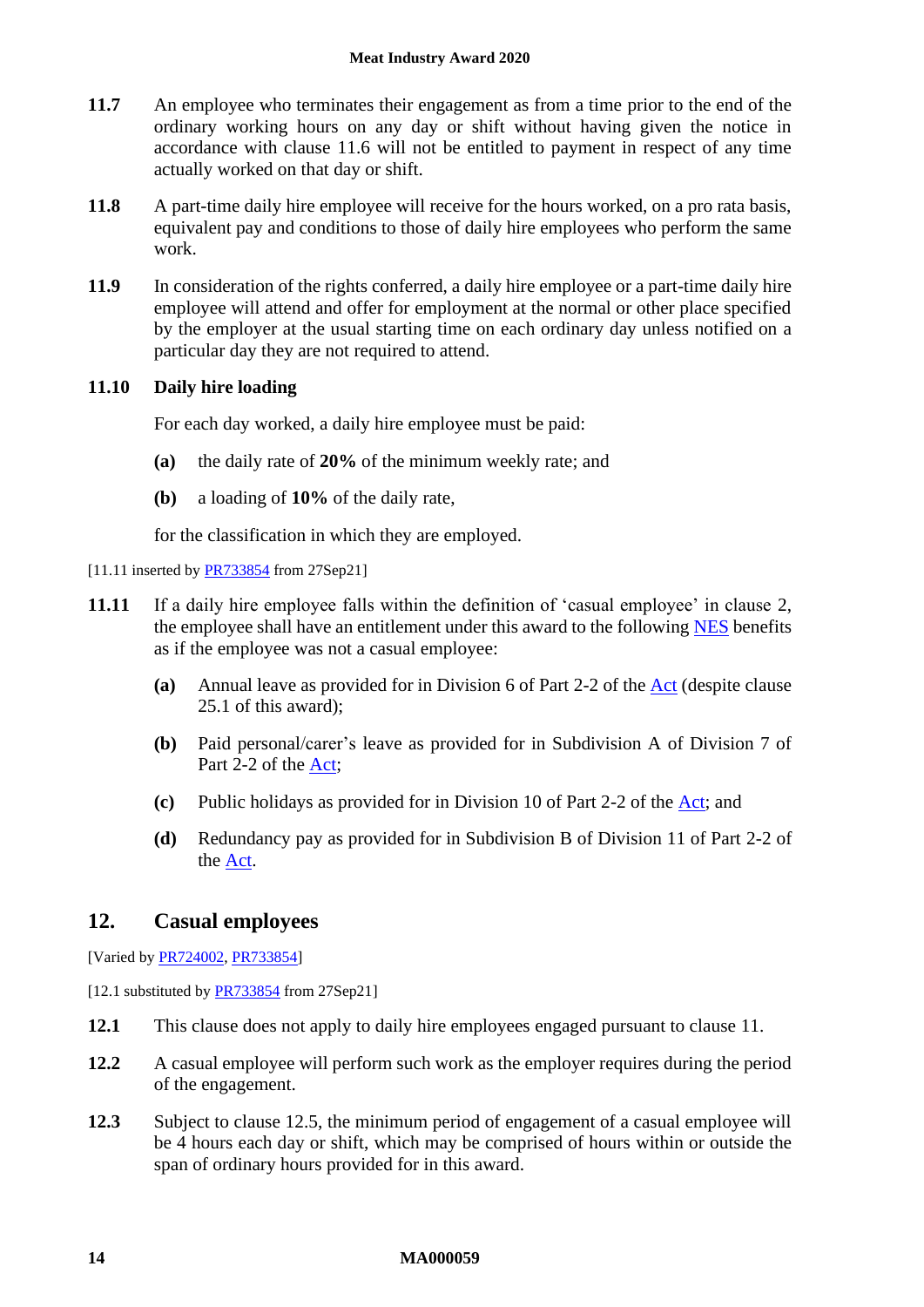[12.4 deleted by **PR733854** from 27Sep21]

[12.5 renumbered as 12.4 by  $PR733854$  from 27Sep21]

**12.4** The ordinary hours of work for a casual employee must not exceed 38 hours in any week.

[12.6 renumbered as  $12.5$  by  $PR733854$  from  $27$ Sep21]

- <span id="page-14-0"></span>**12.5** The minimum period of engagement for a casual cleaner employed to clean premises in any establishment may be 2 hours on any day or shift. The minimum period of engagement for a casual clerk employed as a bookkeeper may be 3 hours on any day or shift. The hours for casual cleaners or casual clerks may also be within or outside the span of ordinary hours.
- [12.7 renumbered as 12.6 by [PR733854](https://www.fwc.gov.au/documents/awardsandorders/html/PR733854.htm) from 27Sep21]
- **12.6** Casual employees will be paid at the termination of each engagement or in accordance with the arrangements set out in clause [17.1.](#page-29-2)

[12.8 deleted by [PR733854](https://www.fwc.gov.au/documents/awardsandorders/html/PR733854.htm) from 27Sep21]

#### <span id="page-14-1"></span>**12.7 Casual loading**

[12.9 substituted b[y PR724002](https://www.fwc.gov.au/documents/awardsandorders/html/PR724002.htm) ppc 20Nov20; 12.9 renumbered as 12.7 b[y PR733854](https://www.fwc.gov.au/documents/awardsandorders/html/PR733854.htm) from 27Sep21]

- **(a)** For each ordinary hour worked, a casual employee must be paid a rate made up of:
	- **(i)** the minimum hourly rate for the classification in which they are employed; and
	- **(ii)** a loading of **25%** of the minimum hourly rate.
- <span id="page-14-2"></span>**(b)** The casual loading will not be paid for overtime hours worked.
- [12.10 deleted by **PR724002** ppc 20Nov20]

[12.11 renumbered as 12.10 by [PR724002;](https://www.fwc.gov.au/documents/awardsandorders/html/PR724002.htm) 12.10 renumbered as 12.8 by [PR733854](https://www.fwc.gov.au/documents/awardsandorders/html/PR733854.htm) from 27Sep21]

- **12.8** A casual employee employed on shiftwork will, in addition to the casual loading set out in clause [12.7,](#page-14-1) be paid the appropriate shift rate based on the minimum hourly rate excluding the casual loading.
- [12.12 renumbered as 12.11 by  $PR724002$ ; 12.11 renumbered as 12.9 by  $PR733854$  from 27Sep21]
- **12.9** A casual employee who works ordinary hours on a Saturday or Sunday, where ordinary hours are permitted by this award, does not receive the rate set out in clause [12.7](#page-14-1) but receives, instead, the appropriate weekend penalty rates set out in clause [24—Penalty](#page-38-0)  [rates.](#page-38-0)

# **12.10 Offers and requests for casual conversion**

[12.13 renumbered as 12.12 by [PR724002;](https://www.fwc.gov.au/documents/awardsandorders/html/PR724002.htm) 12.12 renumbered as 12.10 and renamed and substituted b[y PR733854](https://www.fwc.gov.au/documents/awardsandorders/html/PR733854.htm) from 27Sep21]

Offers and requests for conversion from casual employment to full-time or part-time employment are provided for in the [NES.](https://www.fwc.gov.au/documents/awardmod/download/nes.pdf)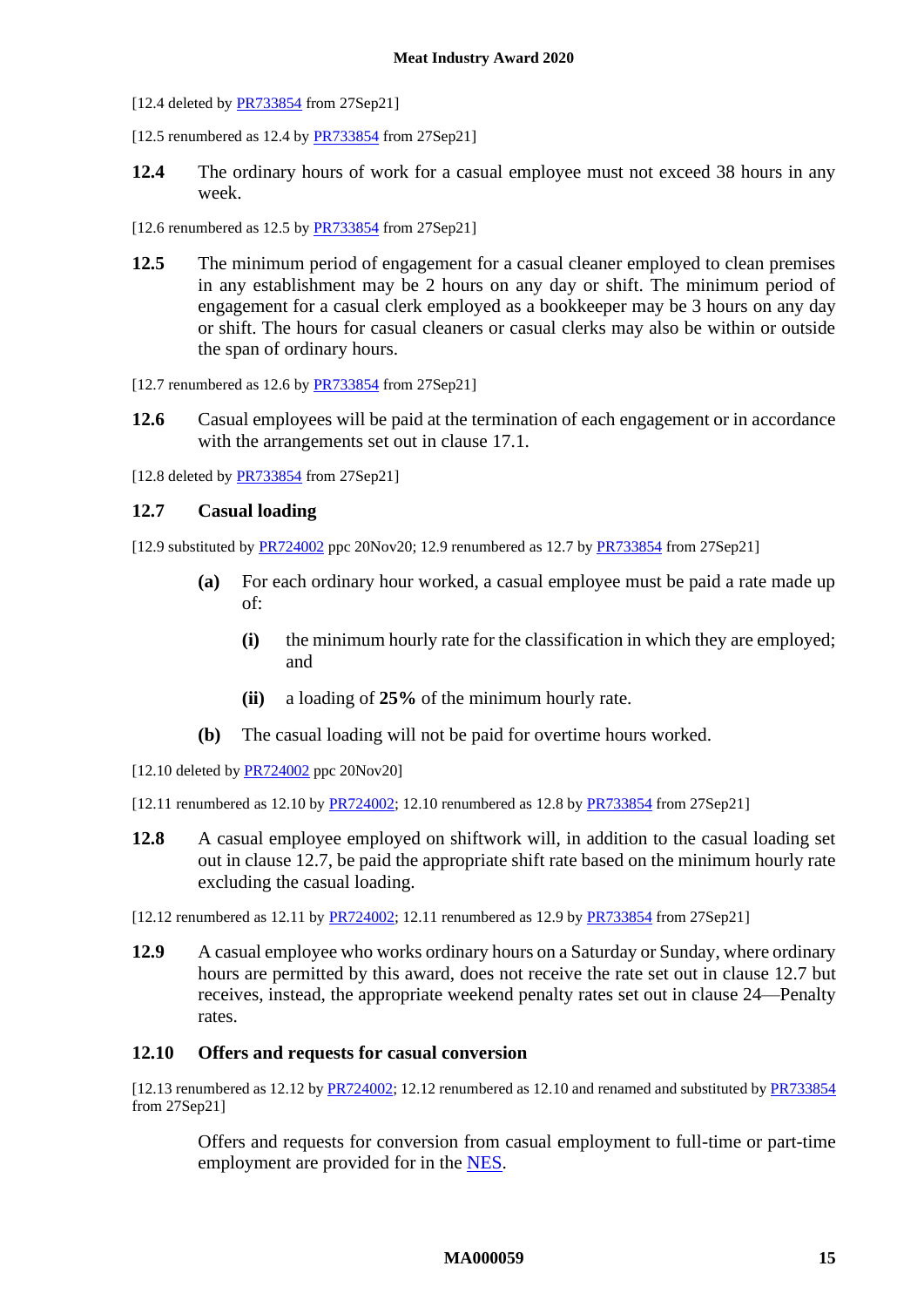NOTE: Disputes about offers and requests for casual conversion under the [NES](https://www.fwc.gov.au/documents/awardmod/download/nes.pdf) are to be dealt with under clause [34—Dispute resolution.](#page-48-1)

## <span id="page-15-0"></span>**12.11 Right to request conversion to daily hire employment in meat processing establishments**

[12.14 renumbered as 12.13 b[y PR724002;](https://www.fwc.gov.au/documents/awardsandorders/html/PR724002.htm) 12.13 renumbered as 12.11 and renamed and substituted by [PR733854](https://www.fwc.gov.au/documents/awardsandorders/html/PR733854.htm) from 27Sep21]

- **(a)** A person engaged by a particular employer as a regular casual employee in a **meat processing establishment** may request that their employment be converted to daily hire or part-time daily hire employment.
- <span id="page-15-1"></span>**(b)** A **regular casual employee** for the purpose of subclause [12.11](#page-15-0) is a casual employee employed in accordance with clause [12](#page-13-0) who has over the preceding 12 months worked a pattern of hours on an ongoing basis which, without significant adjustment, the employee could continue to perform as a full-time, part-time or daily hire employee (including part-time daily hire employee) under the provisions of this award.
- **(c)** A regular casual employee may request to have their casual employment converted to the category of daily hire employment corresponding to the pattern of hours the employee has worked over the period referred to in clause [12.11\(b\).](#page-15-1)
- **(d)** Any request under clause [12.11](#page-15-0) must be in writing and provided to the employer.
- **(e)** Where a regular casual employee seeks to convert to daily hire or part-time daily hire employment, the employer may agree to or refuse the request. The request may only be refused on reasonable grounds and after consultation with the employee.
- **(f)** Reasonable grounds for refusal may include:
	- **(i)** that it would require a significant adjustment to the casual employee's hours of work in order for the employee to be engaged as a daily hire or part-time daily hire employee in accordance with the provisions of this award – that is, the casual employee is not a true regular casual employee as defined in clause [12.11\(b\);](#page-15-1)
	- **(ii)** that it is known, or reasonably foreseeable, that the regular casual employee's position will cease to exist within the next 12 months;
	- **(iii)** that it is known, or reasonably foreseeable, that the hours of work which the regular casual employee is required to perform will be significantly reduced in the next 12 months, other than where daily hire is in operation and the reduction in hours is due to seasonal factors; or
	- **(iv)** that it is known, or reasonably foreseeable, that there will be a significant change in the days and times at which the employee's hours of work are required to be performed in the next 12 months which cannot be accommodated within the days and/or hours during which the employee is available to work.
- **(g)** For any ground of refusal to be reasonable it must be based on facts that are known or reasonably foreseeable.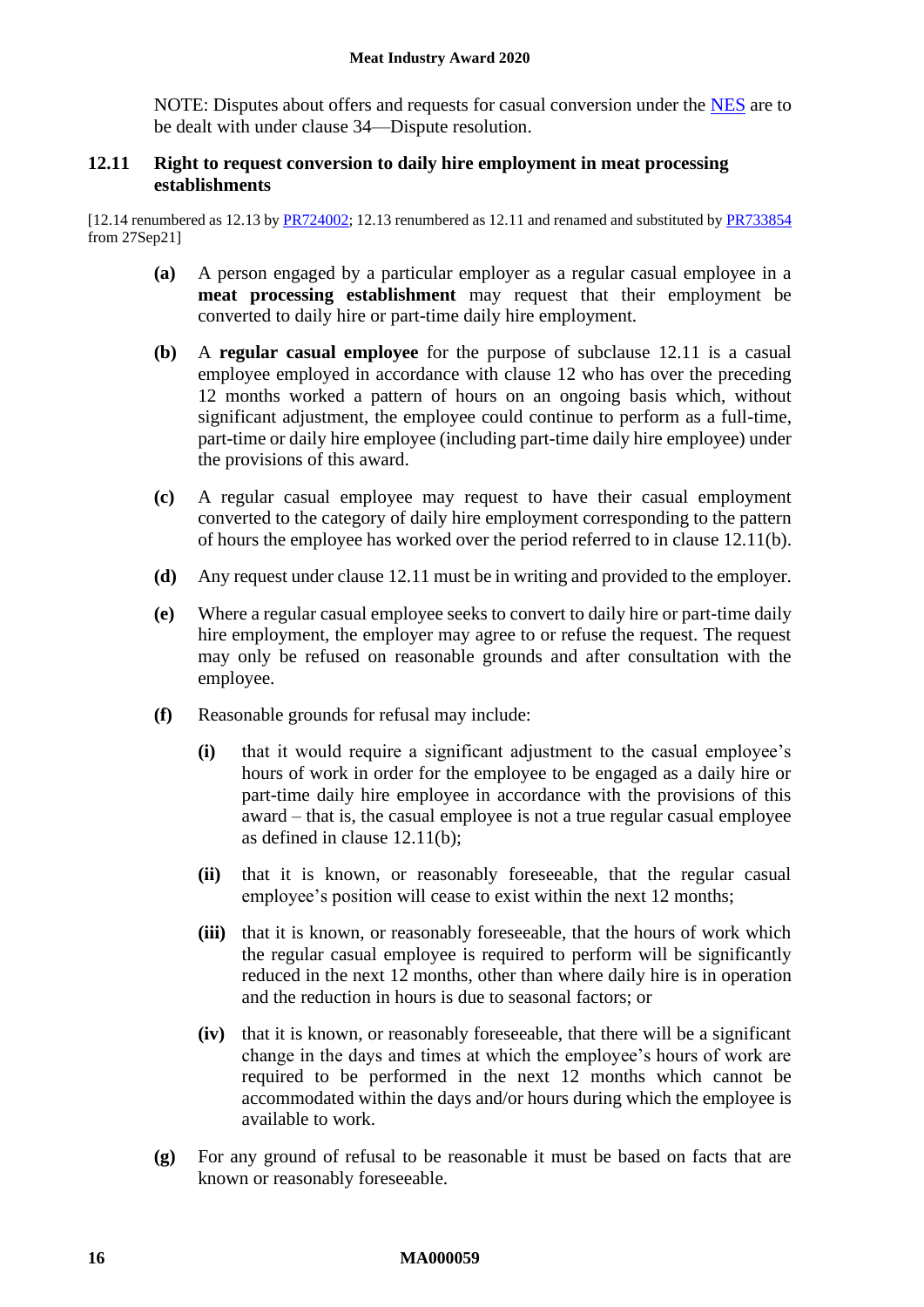- **(h)** Where the employer refuses a regular casual employee's request to convert, the employer must provide the casual employee with the employer's reasons for refusal in writing within 21 days of the request being made.
- **(i)** If the employee does not accept the employer's refusal, this will constitute a dispute that will be dealt with under the dispute resolution procedure in clause [34—Dispute resolution.](#page-48-1) Under that procedure, the employee or the employer may refer the matter to the Fair Work Commission if the dispute cannot be resolved at the workplace level.
- **(j)** Where it is agreed that a regular casual employee will have their employment converted to daily hire or part-time daily hire employment as provided for in clause [12.11,](#page-15-0) the employer and employee must discuss and record in writing the form of employment to which the employee will convert—that is, daily hire or part-time daily hire employment.
- **(k)** The conversion will take effect from the start of the next pay cycle following such agreement being reached unless otherwise agreed.
- **(l)** Once a regular casual employee has converted to daily hire or part-time daily hire employment, the employee may only revert to casual employment with the written agreement of the employer.
- **(m)** A casual employee must not be engaged and re-engaged (which includes a refusal to re-engage), or have their hours reduced or varied, in order to avoid any right or obligation under clause [12.11.](#page-15-0)
- **(n)** Nothing in clause [12.11](#page-15-0) obliges a regular casual employee to convert to daily hire or part-time daily hire employment, nor permits an employer to require a regular casual employee to so convert.
- **(o)** Nothing in clause [12.11](#page-15-0) requires an employer to increase the hours of a regular casual employee seeking conversion to daily hire or part-time daily hire employment.
- <span id="page-16-1"></span>**(p)** An employer must provide a casual employee employed in accordance with clause [12,](#page-13-0) whether a regular casual employee or not, with a copy of the provisions of clause [12.11](#page-15-0) within the first 12 months of the employee's first engagement to perform work.
- **(q)** A casual employee's right to request to convert is not affected if the employer fails to comply with the notice requirements in clause [12.11\(p\).](#page-16-1)

# <span id="page-16-0"></span>**13. Classifications**

Employees covered by this award are to be classified according to the structure set out in [Schedule A—Classification Definitions.](#page-52-0)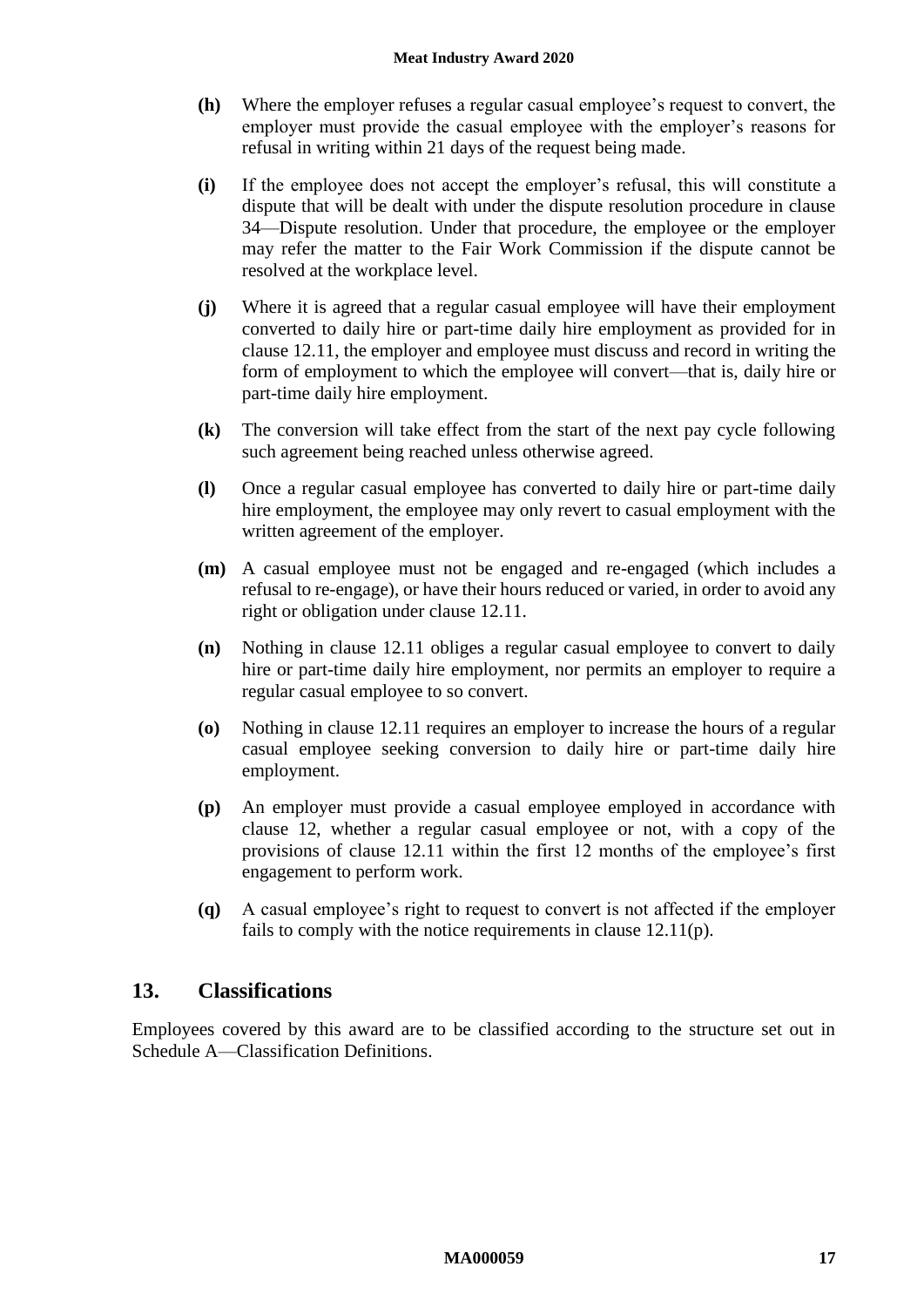# <span id="page-17-1"></span><span id="page-17-0"></span>**Part 3—Hours of Work**

# **14. Ordinary hours of work and rostering**

# <span id="page-17-6"></span>**14.1 Ordinary hours and roster cycles**

- **(a)** The ordinary hours of work for a full-time employee must not exceed 38 hours per week or an average of 38 hours per week not exceeding 152 hours in 28 days.
- **(b)** The ordinary hours of work for a part-time or casual employee will be in accordance with clause [10—Part-time employees](#page-11-3) and clause [12—Casual](#page-13-0)  [employees.](#page-13-0)
- **(c)** The ordinary hours of work for a casual employee must not exceed 38 hours in any week.
- **(d)** The ordinary hours of work must be worked continuously at the discretion of the employer, except for meal breaks or other breaks prescribed in the award.
- **(e)** The maximum number of ordinary hours which may be worked on any day or shift must not exceed 10 hours.
- **(f)** Any hours worked outside the spread of hours listed must be paid at overtime rates.

# **14.2 Cleaners**

Regardless of the spread of hours in clauses  $14.3(a)$ ,  $14.4(a)$  or  $14.5(a)$ , cleaners may be employed to work ordinary hours between 6.30 am and midnight in any establishment under this award. A cleaner may be entitled to a payment under clause [24.4.](#page-39-0)

# <span id="page-17-5"></span><span id="page-17-4"></span>**14.3 Meat processing establishments (except for employees of the establishment engaged in retail and/or wholesale sales of fresh meat and/or meat products and any ancillary products)**

**(a)** Subject to clause [14.3\(b\),](#page-17-2) ordinary hours for these establishments are worked between:

| <b>Days</b>      | <b>Spread of hours</b> |
|------------------|------------------------|
| Monday to Friday | $6.00$ am $-8.00$ pm   |

- <span id="page-17-2"></span>**(b)** Where the employer and a majority of affected employees agree, ordinary hours may be worked on Saturday and Sunday. Agreement in this respect may also be reached between the employer and an individual employee.
- **(c)** Payment for ordinary hours on weekends in accordance with clause [14.3\(b\)](#page-17-2) is provided in accordance with clause [24.1.](#page-38-3)
- <span id="page-17-3"></span>**(d)** The spread of hours may be altered by up to one hour at either side of the spread by agreement between:
	- **(i)** the employer and the majority of employees concerned; or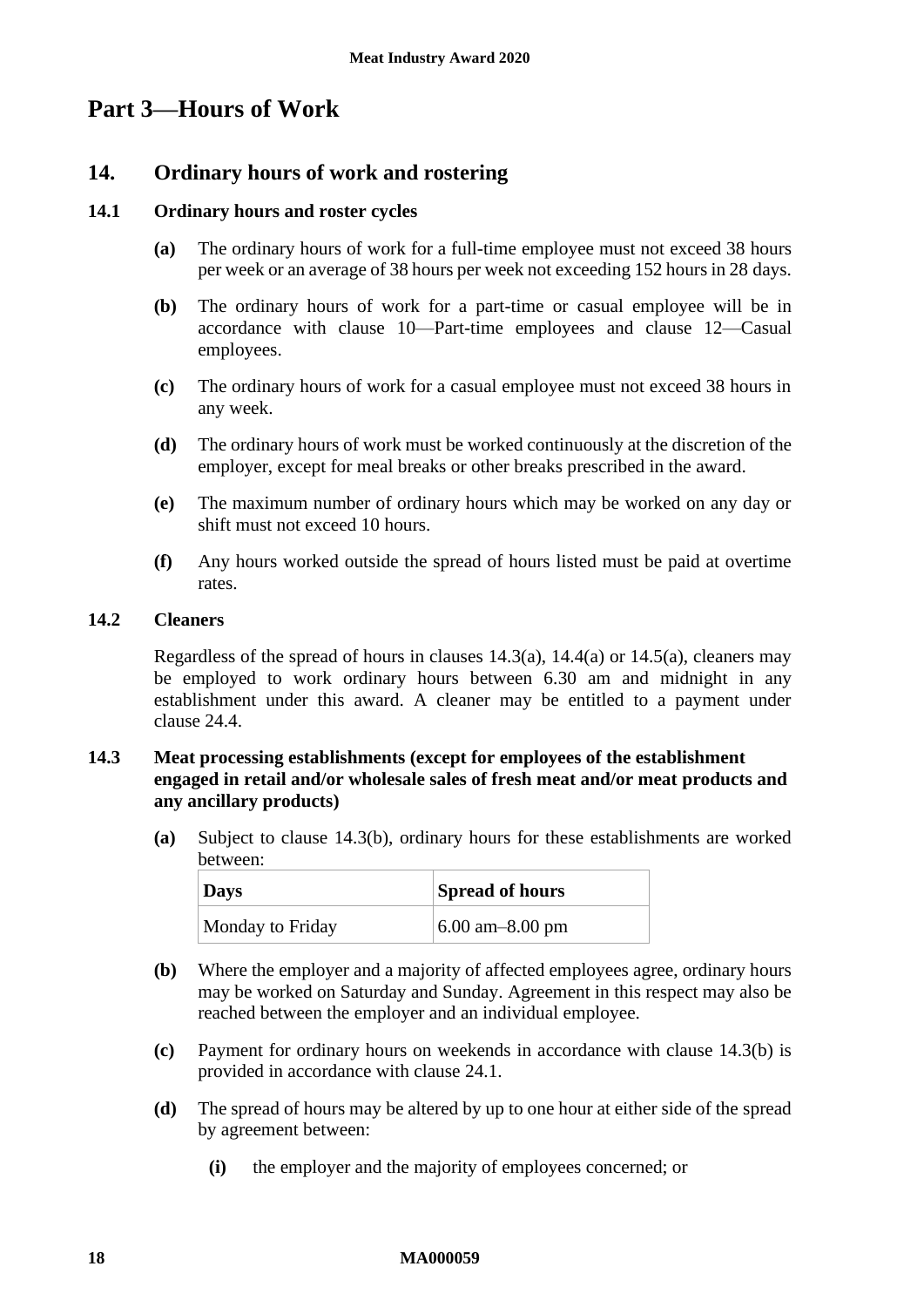- **(ii)** in appropriate circumstances, between the employer and an individual employee.
- **(e)** Any work performed by an employee prior to the commencement of the spread of hours and which is continuous with the normal ordinary hours for the purpose, for example, of getting the plant in a state of readiness for processing work, may be regarded as part of the employee's ordinary hours of work.
- **(f)** Where an employee of the establishment is engaged in retail and/or wholesale of fresh meat and/or meat products and any ancillary products, clause [14.3](#page-17-5) will not apply and clause [14.5](#page-18-2) will apply to the employee.

# <span id="page-18-3"></span><span id="page-18-0"></span>**14.4 Meat manufacturing establishments (except for employees of the establishment engaged in retail and/or wholesale sales of fresh meat and/or meat products and any ancillary products)**

**(a)** Ordinary hours for these establishments are worked between:

| $\log$             | <b>Spread of hours</b> |
|--------------------|------------------------|
| Monday to Saturday | $6.00$ am-6.00 pm      |

- **(b)** In addition, up to 4 ordinary hours may be worked by an employee on Saturday between the hours of 6.00 am and 6.00 pm.
- **(c)** Payment for ordinary hours worked on Saturday is provided in accordance with clause [24.2\(a\).](#page-39-1)
- **(d)** Where an employee of the establishment is engaged in retail and/or wholesale of fresh meat and/or meat products and any ancillary products, clause [14.4](#page-18-3) will not apply and clause [14.5](#page-18-2) will apply to the employee.

# <span id="page-18-2"></span><span id="page-18-1"></span>**14.5 Meat retail establishments (including employees of meat processing establishments and meat manufacturing establishments engaged in retail and/or wholesale sales of fresh meat and/or meat products and any ancillary products)**

**(a)** Ordinary hours for these establishments are worked between:

| <b>Days</b>      | <b>Spread of hours</b> |
|------------------|------------------------|
| Monday to Friday | $4.00$ am $-9.00$ pm   |
| Saturday         | $4.00$ am $-6.00$ pm   |
| Sunday           | $8.00$ am $-6.00$ pm   |

**(b)** Payment for ordinary hours on weekends will be in accordance with clause [24.3.](#page-39-2)

# **(c) Load out areas**

Notwithstanding clause [14.5\(a\),](#page-18-1) in load out areas involving the receipt, storage, inspection, load out and delivery of meat or meat products, the ordinary hours may be worked between 10.00 pm and 4.00 pm (the following day), Sunday to Saturday. Payment will be in accordance with clause [24.3\(d\).](#page-39-3)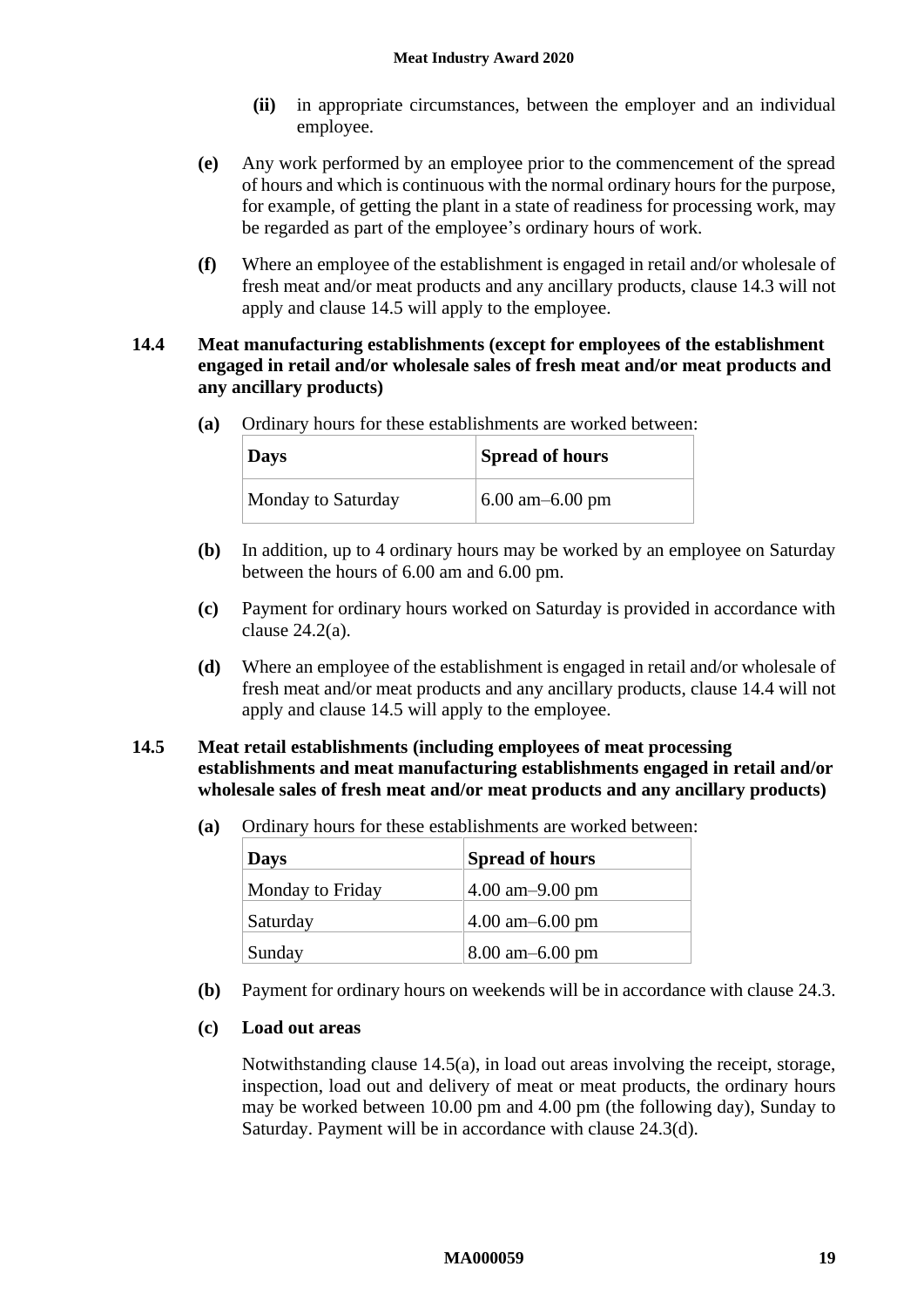# <span id="page-19-0"></span>**(d) Weekends off**

Once every 4 weeks, an employee who works ordinary hours on each Sunday over a 152 hour work cycle must be given 3 consecutive days off which will include Saturday and Sunday. Any alternative arrangements between the employer and the employee must be by mutual agreement and in writing and signed by each of the parties.

# **(e) Spread of hours for particular employees performing meat retail establishment duties**

Where an employee of an establishment covered by this award is called upon to perform meat retail establishment duties, the hours of work provisions for the employee will be all the provisions associated with a meat retail establishment as contained in clause [14.5.](#page-18-2)

# <span id="page-19-2"></span><span id="page-19-1"></span>**14.6 Methods of arranging ordinary working hours**

- **(a)** Clause [14.6](#page-19-2) applies to all establishments.
- **(b)** Matters upon which agreement may be reached include:
	- **(i)** how the hours are to be averaged within a work cycle established;
	- **(ii)** the duration of the work cycle for day workers provided that such duration does not exceed 3 months;
	- **(iii)** rosters which specify the starting and finishing times of working hours;
	- **(iv)** a period of notice of a rostered day off which is less than 4 weeks;
	- **(v)** substitution of rostered day off;
	- **(vi)** accumulation of rostered days off;
	- **(vii)** arrangements which allow for flexibility in relation to the taking of rostered days off; and
	- **(viii)** arrangements of ordinary hours overall.

# <span id="page-19-3"></span>**14.7 Rostering**

- **(a)** The employer must post a roster in the premises, showing the starting and finishing times for ordinary hours for employees.
- **(b)** Starting and finishing times appearing on the roster will be for a period which is not less than one week in length.
- **(c)** This roster may be amended by the employer provided 36 hours' notice is given. Any change to regular rosters or ordinary hours of work is subject to the consultative provisions in clause [32—Consultation about major workplace](#page-46-2)  [change.](#page-46-2)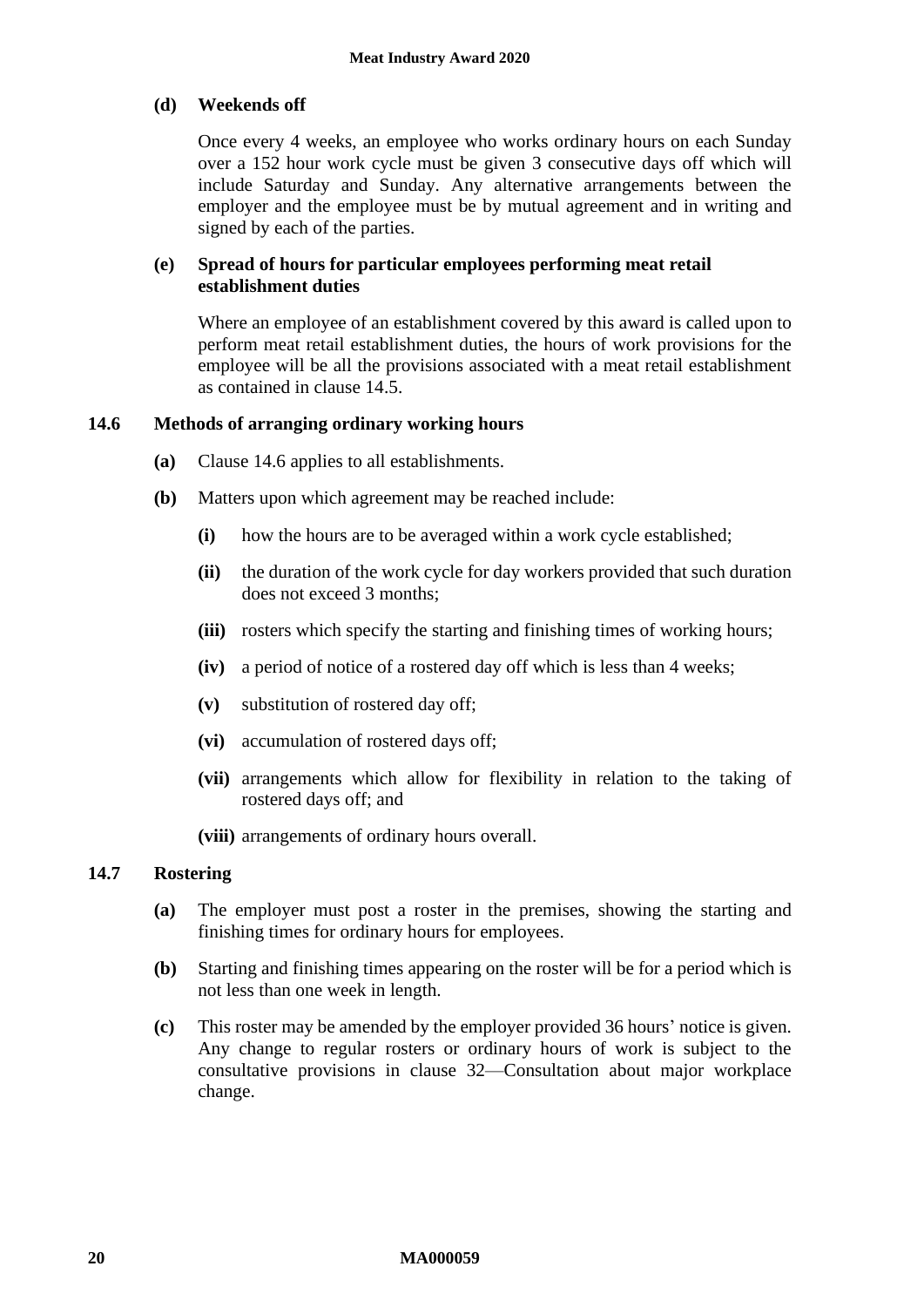# <span id="page-20-1"></span>**14.8 Make-up time**

An employee may elect, with the consent of their employer, to work make-up time, under which the employee takes time off ordinary hours, and works those hours at a later time, during the spread of ordinary hours provided in the award.

# <span id="page-20-0"></span>**15. Breaks**

# <span id="page-20-2"></span>**15.1 Unpaid meal breaks**

- **(a)** No employee will work for longer than 5 hours without a minimum 30 minute unpaid meal break. Any alternative arrangements between the employer and the employee must be by mutual agreement between the parties.
- **(b)** Any employment called upon to work during meal break will be paid at overtime rates for that period.

# <span id="page-20-5"></span><span id="page-20-4"></span>**15.2 Paid rest breaks—meat processing establishments only**

- **(a)** Subject to the other parts of clause [15.2,](#page-20-4) employees whose duties are integral to the operation of a mechanised chain, conveyor, or other similar constantly moving system of production, or a non-mechanised rail system of conveyance, will be entitled to a rest break of 10 minutes during their ordinary hours of work, to be taken in the first half of the day or shift, at a time to be decided by the employer.
- <span id="page-20-6"></span>**(b) Employees whose duties are integral to the operation** in clause [15.2\(a\)](#page-20-5) means employees of the following classifications who are engaged to work on or in close connection with the relevant system of production or conveyance, namely:
	- **(i)** Slaughtering operations—slaughterers, knife-hands, gut-room labourers, tripe room labourers; and
	- **(ii)** Boning operations—boners, slicers, packers (including cryovac operators and scalers, where employed as part of a packing team), pre-trimmers and employees engaged to push carcases or sides to or from slaughterers or boners on rail systems.
- **(c)** A rest break taken in accordance with clause [15.2\(a\)](#page-20-5) will count as ordinary time worked.
- **(d)** Clause [15.2](#page-20-4) will not apply to a meat processing establishment unless it employs a total of more than 15 employees referred to in clauses [15.2\(a\)](#page-20-5) and [15.2\(b\).](#page-20-6)
- <span id="page-20-3"></span>**(e)** The employer and the majority of employees in any establishment or section of an establishment may, in relation to the rest break provided in clause [15.2\(a\)](#page-20-5) agree to:
	- **(i)** extend or reduce the length of the rest break;
	- **(ii)** split the break into different periods, or add further rest breaks;
	- **(iii)** forego the taking of a rest break;
	- **(iv)** forego payment for all or part of any rest break provided in clause [15.2;](#page-20-4) or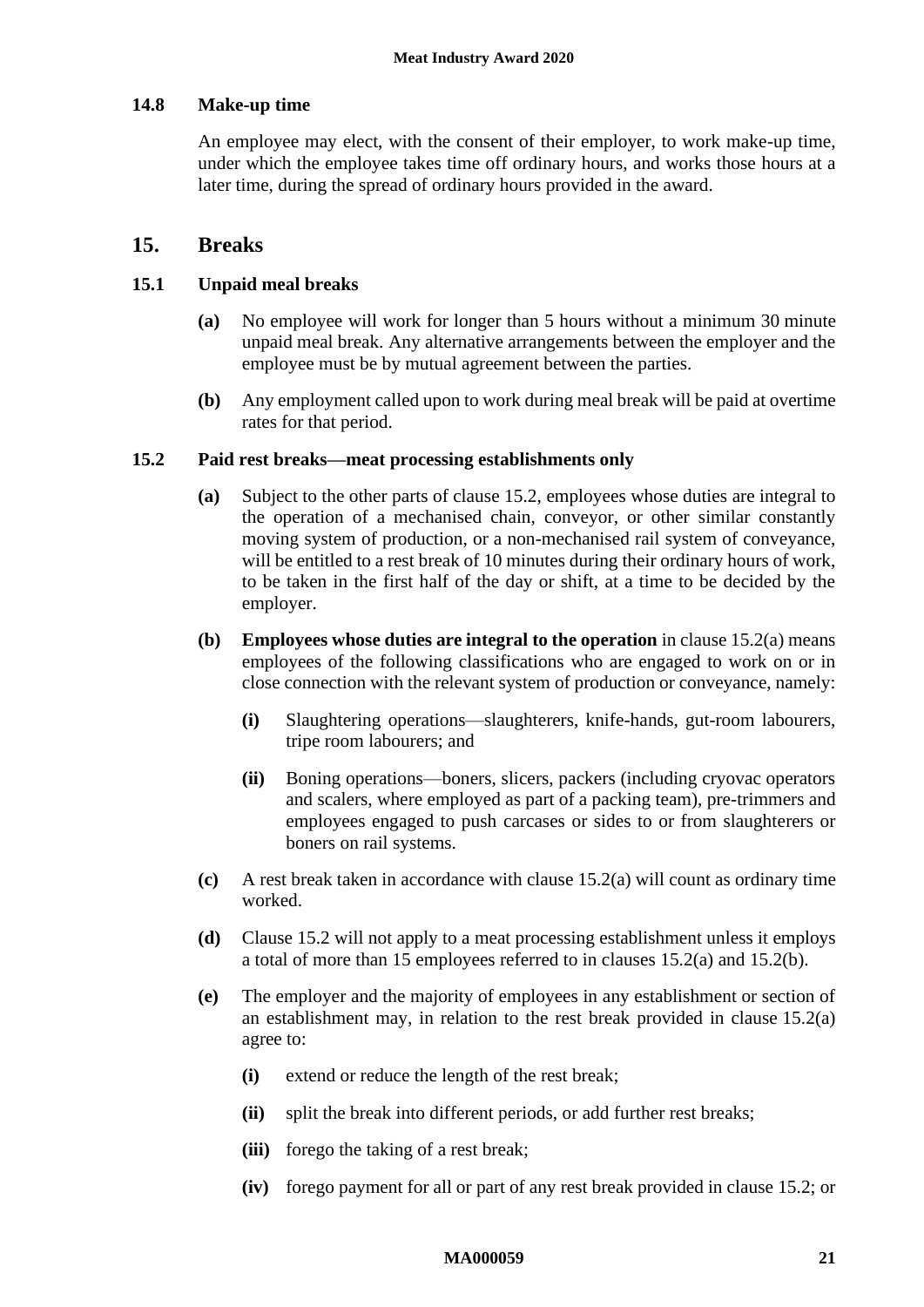- **(v)** an alternative arrangement.
- **(f)** An employee is not entitled to a rest break under clause [15.2\(a\)](#page-20-5) unless the employee is rostered to work at least a total of 4 hours on that day or shift.

# **15.3 Interruption of work**

If an interruption of work for any cause occurs within 20 minutes of the commencement of a rest break or within 20 minutes of a normal meal break, the employer may direct that the rest break or meal break be taken. Provided that where there is a breakdown of machinery within one hour of the time of the normal meal break, the employer may require employees to have their meal break at an earlier time.

# **15.4 Shiftworkers**

An employer must provide a shiftworker, except a shiftworker engaged on a threeshift system, with either:

- **(a)** an unpaid meal break in accordance with clause [15.1\(a\);](#page-20-2) or
- <span id="page-21-3"></span>**(b)** crib time of 30 minutes after working 5 hours, which will be counted as time worked and to be taken at a time agreed between the employer and a majority of employees directly concerned.

# <span id="page-21-1"></span><span id="page-21-0"></span>**Part 4—Wages and Allowances**

# **16. Minimum rates**

[Varied by [PR720159,](https://www.fwc.gov.au/documents/awardsandorders/html/pr720159.htm) [PR718877,](https://www.fwc.gov.au/documents/awardsandorders/html/PR718877.htm) [PR729317,](https://www.fwc.gov.au/documents/awardsandorders/html/pr729317.htm) [PR733854\]](https://www.fwc.gov.au/documents/awardsandorders/html/PR733854.htm)

# <span id="page-21-2"></span>**16.1 Adult rates**

#### [16.1 varied by [PR718877,](https://www.fwc.gov.au/documents/awardsandorders/html/PR718877.htm) [PR729317](https://www.fwc.gov.au/documents/awardsandorders/html/pr729317.htm) ppc 01Jul21]

An employer must pay adult employees the following minimum rates for ordinary hours worked by the employee:

| <b>Employee</b><br>classification | <b>Minimum weekly rate</b><br>(full-time employee) | <b>Minimum hourly rate</b> |
|-----------------------------------|----------------------------------------------------|----------------------------|
|                                   | \$                                                 | \$                         |
| $MI_1$                            | 772.60                                             | 20.33                      |
| MI <sub>2</sub>                   | 799.80                                             | 21.05                      |
| MI <sub>3</sub>                   | 809.90                                             | 21.31                      |
| MI <sub>4</sub>                   | 829.80                                             | 21.84                      |
| MI <sub>5</sub>                   | 845.20                                             | 22.24                      |
| MI <sub>6</sub>                   | 863.40                                             | 22.72                      |
| MI <sub>7</sub>                   | 899.50                                             | 23.67                      |
| MI 8                              | 932.40                                             | 24.54                      |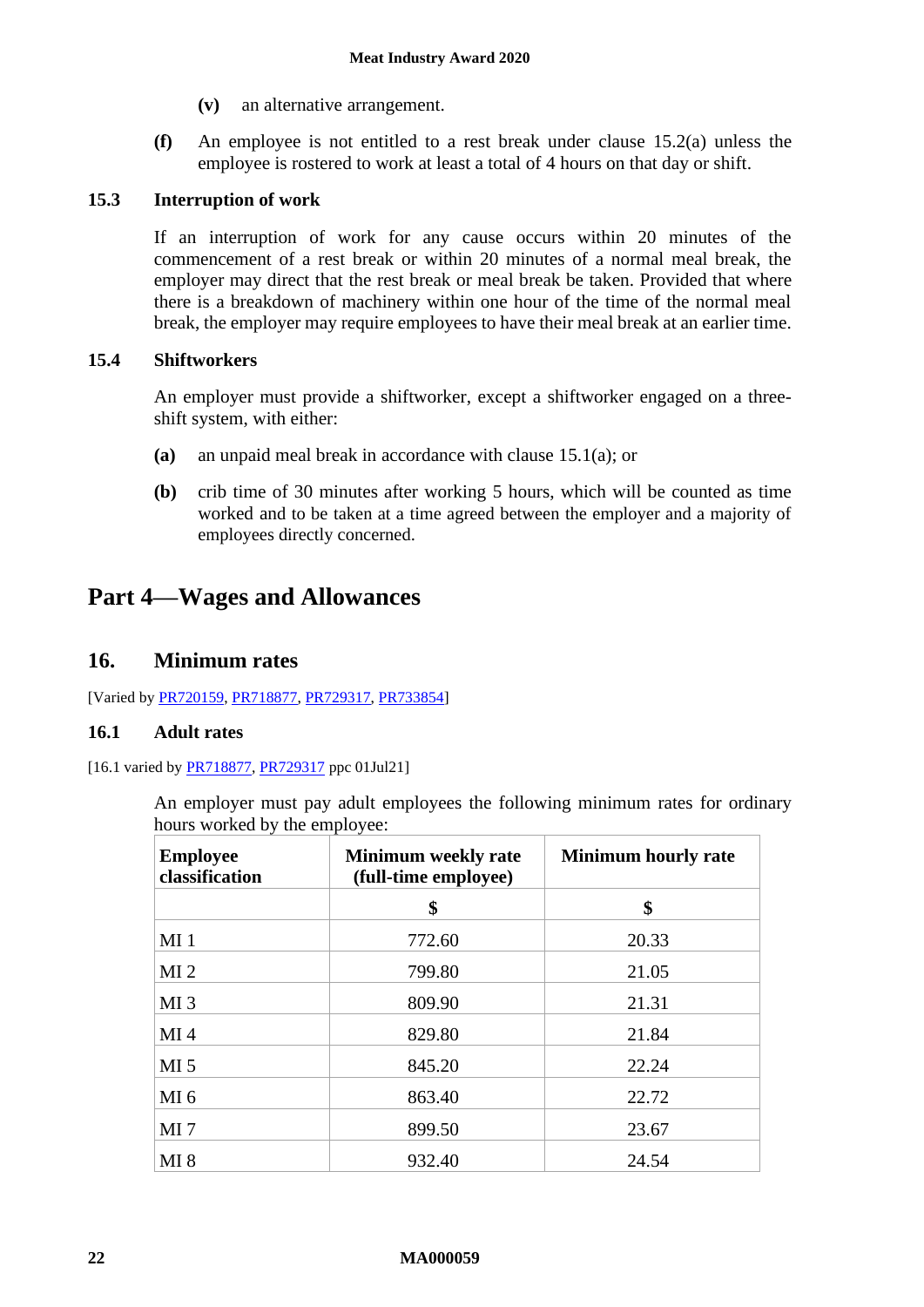NOTE: See [Schedule B—Summary of Hourly Rates of Pay](#page-60-0) for a summary of hourly rates of pay including overtime and penalty rates.

# **16.2 Junior rates**

**(a)** Junior employees will be paid the percentage of the applicable adult weekly rate (or in the case of part-time or casual employees, the hourly rate) for their classification as follows:

| Age            | % of adult rate |
|----------------|-----------------|
| Under 17 years | 50              |
| 17 years       | 60              |
| 18 years       | 75              |
| 19<br>years    | 85              |

# <span id="page-22-1"></span><span id="page-22-0"></span>**16.3 Apprentice rates**

# **(a) Minimum rates for apprentices**

**(i)** The minimum award rates for apprentices completing a 4 stage or year apprenticeship and who commenced before 1 January 2014 are the following percentages of the minimum weekly rate of MI 7:

| Stage or year of<br>apprenticeship | $%$ of MI 7 |
|------------------------------------|-------------|
|                                    |             |
|                                    |             |
|                                    | 85          |
|                                    |             |

**(ii)** The minimum award rates for apprentices completing a 4 stage or year apprenticeship and who commenced on or after 1 January 2014 are the following percentages of the minimum weekly rate of MI 7:

| Stage or year<br>of<br>apprenticeship | $%$ of MI 7 for<br>apprentices who have<br>not completed year 12 | $%$ of MI 7 for<br>apprentices who have<br>completed year 12 |
|---------------------------------------|------------------------------------------------------------------|--------------------------------------------------------------|
|                                       | 50                                                               | 55                                                           |
|                                       | 60                                                               | 65                                                           |
|                                       | 85                                                               | 85                                                           |
|                                       | 95                                                               | 95                                                           |

# <span id="page-22-2"></span>**16.4 Adult apprentice rates**

**(a)** The minimum award rates for adult apprentices who commenced on or after 1 January 2014 and are in the first stage or year of their apprenticeship must be **80%** of the minimum rate for MI 7, or the rate prescribed by clause [16.3\(a\)](#page-22-0) for the relevant year of the apprenticeship, whichever is greater.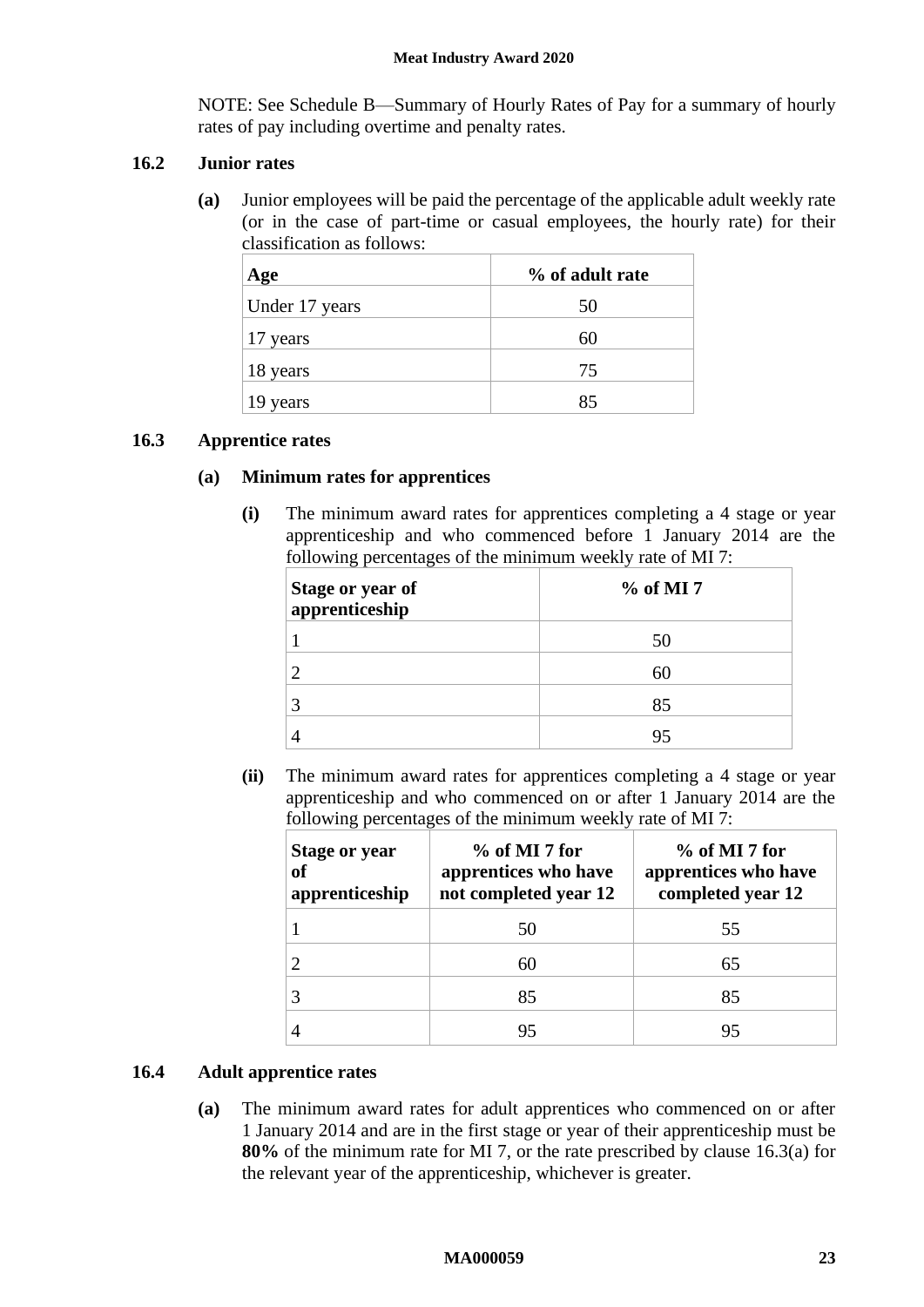**(b)** The minimum award rates for adult apprentices who commenced on or after 1 January 2014 and are in the second and subsequent stages or years of their apprenticeship must be the rate for the lowest adult classification in clause [16.1,](#page-21-2) or the rate prescribed by clause [16.3\(a\)](#page-22-0) for the relevant year of the apprenticeship, whichever is greater.

### [16.4(c) varied by **PR733854** from 27Sep21]

**(c)** A person employed by an employer under this award immediately prior to entering into a training agreement as an adult apprentice with that employer must not suffer a reduction in their minimum wage by virtue of entering into the training agreement, provided that the person has been an employee in that enterprise for at least 6 months as a full-time employee or 12 months as a parttime or regular casual employee immediately prior to commencing the apprenticeship. For the purpose only of fixing a minimum wage, the adult apprentice must continue to receive the minimum wage that applies to the classification specified in clause [16.1](#page-21-2) in which the adult apprentice was engaged immediately prior to entering into the training agreement.

# <span id="page-23-0"></span>**16.5 Apprentice conditions of employment**

- **(a)** The terms of this award apply to apprentices in the meat industry except where otherwise stated. Apprentices may be engaged in trades or occupations that are defined and provided for in [Schedule A—Classification Definitions](#page-52-0) where such trades or occupations are declared or recognised by an apprenticeship authority. There is no such declaration or recognition for a trade qualified Slaughterer as defined.
- **(b)** For the purposes of clause [16.5](#page-23-0) herein, **apprenticeship authority** means a State or Territory training authority with the responsibility for the apprenticeship.
- **(c)** In any State in which any statute or regulation relating to apprentices is in force, that statute and regulation will operate in that State provided that the provisions of the statute or regulation are not inconsistent with this award in which case the provisions of this award will apply.
- **(d)** An apprentice may be engaged under a training agreement approved by the relevant apprenticeship authority, provided the qualification outcome specified in the training agreement is consistent with that established for the vocation in the training package.
- <span id="page-23-1"></span>**(e)** Apprenticeships under this award are competency based. The actual time taken to complete an apprenticeship will therefore vary depending upon factors such as the intensity of training and the variety of work experience and any additional requirements set out in this award.
- <span id="page-23-2"></span>**(f)** The nominal period of the apprenticeship is up to 4 years, however this period may be varied as follows:
	- **(i)** to make up for lost time as set out in clause [16.5\(q\);](#page-25-0) and/or
	- **(ii)** with the approval of the relevant State or Territory apprenticeship authority, to recognise prior learning including vocational education and training in school, pre-apprenticeship programs and other prior learning,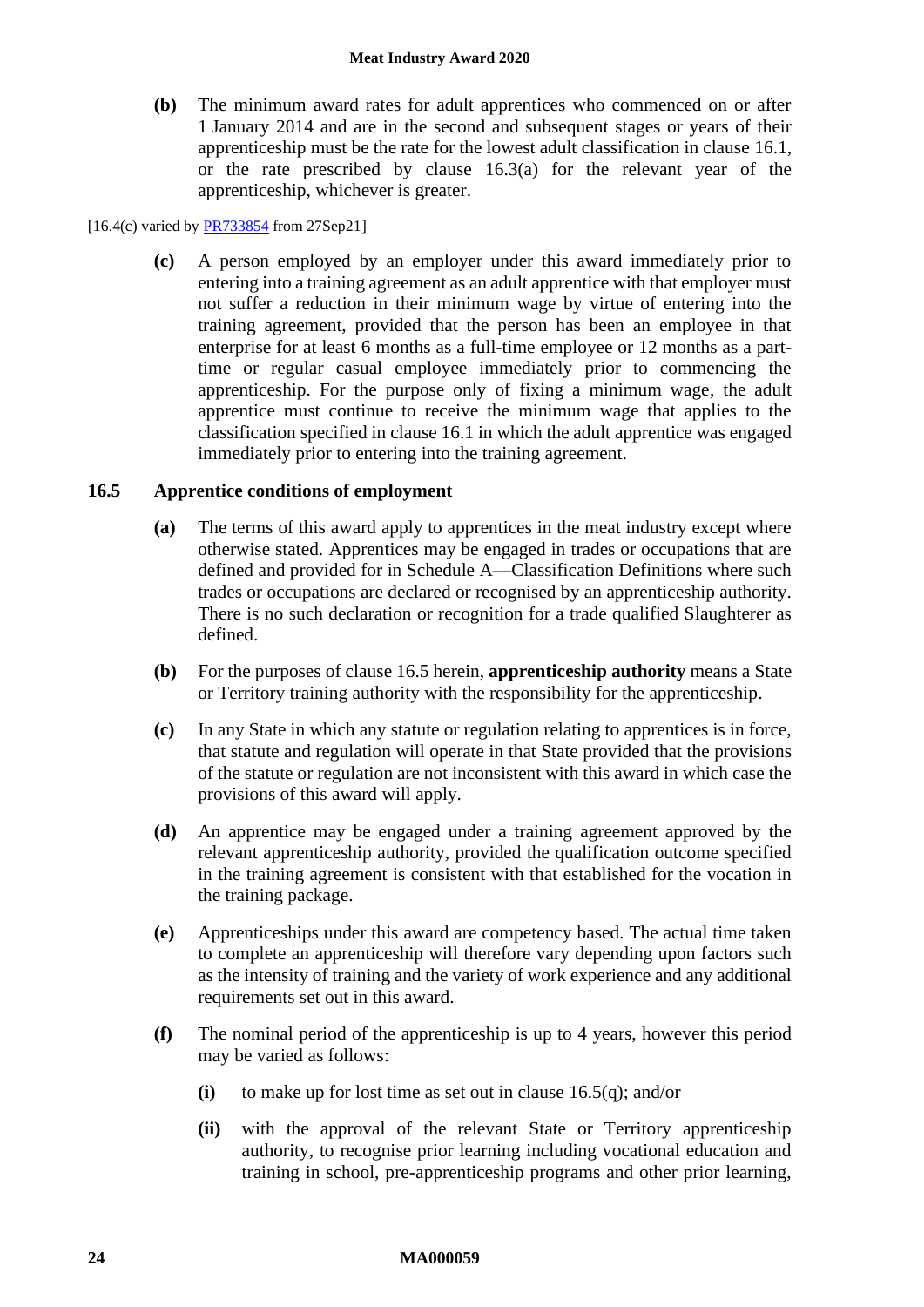the nominal period may be shortened to reflect the proportion of the competencies already acquired; and/or

- **(iii)** it may be extended by up to 6 months in Stage 3 and 12 months in Stage 4 in the apprenticeship where required to complete the competencies.
- <span id="page-24-0"></span>**(g)** Notwithstanding the nominal period, the apprenticeship may be completed in a shorter period when:
	- **(i)** the qualification specified in the training agreement is successfully completed; and
	- **(ii)** the apprentice has the necessary practical experience to achieve competency in the skills covered by the training agreement, provided that the determination as to whether this condition has been met must be by agreement between the registered training organisation, the employer and the apprentice and where there is a disagreement concerning this matter the matter may be referred to the relevant state/territory apprenticeship authority for determination; and
	- **(iii)** the requirements of the relevant state/territory apprenticeship authority with respect to demonstration of competency and any minimum necessary work experience requirements are met; and
	- **(iv)** with respect to trades where there are additional licensing or regulatory requirements under State legislation or this award, when these requirements are met.
- **(h)** An apprenticeship may be cancelled or suspended only in accordance with the requirements of the training agreement and the requirements of State legislation and the apprenticeship authority.
- **(i)** The probationary period of an apprentice is as set out in the training agreement or contract of apprenticeship consistent with the requirement of the apprenticeship authority and with State legislation but must not exceed 3 months.
- **(j)** Time spent by an apprentice in attending any training and/or assessment specified in, or associated with, the training contract is to be regarded as time worked for the employer for the purposes of calculating the apprentice's wages and determining the apprentice's employment conditions. Clause [16.5](#page-23-0) operates subject to the provisions of [Schedule D—School-based Apprenticeships.](#page-71-0)
- **(k)** No apprentice will, except in an emergency, work or be required to work overtime or shiftwork at times which would prevent their attendance at training consistent with their training contract.
- **(l)** The ordinary hours of employment of apprentices in each enterprise are not to exceed those of the relevant tradesperson.
- **(m)** The minimum rates applying to apprentices under this award are dealt with in clauses [16.3](#page-22-1) and [16.4](#page-22-2) and no apprentice is to work under a system of payment by results.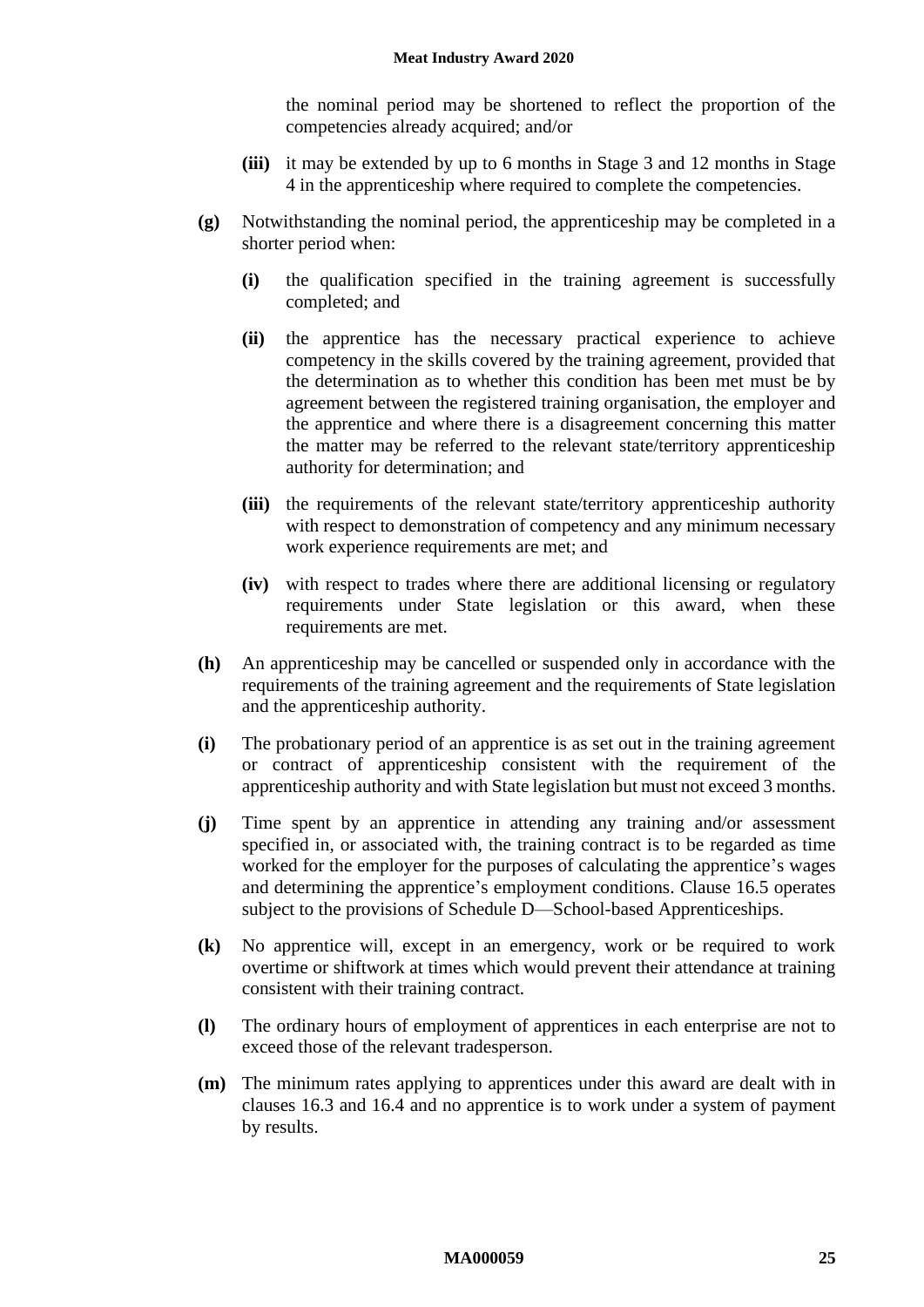- **(n)** An apprentice is entitled to be released from work without loss of continuity of employment and to payment of the appropriate wages for any training and assessment specified in, or associated with, the training contract.
- <span id="page-25-4"></span>**(o)** The nominal period of the apprenticeship is extended by an additional day for each day of absence during each year of the apprenticeship, except in respect of absences due to annual leave or long service leave.
- **(p)** Periods of paid personal/carer leave which total ten or less days in any apprenticeship year do not extend the nominal period of the apprenticeship.
- <span id="page-25-0"></span>**(q)** Except where the apprentice meets the competency requirements to progress to the next stage as set out in clause [16.9](#page-27-0) the following year of their apprenticeship does not commence until the additional days have been worked. However, any time that has been worked by the apprentice in excess of their ordinary hours must be credited to the apprentice when calculating the amount of additional time that needs to be worked in the relevant year.

# <span id="page-25-2"></span><span id="page-25-1"></span>**16.6 Payment of Travel Costs, Fees and Text Books**

- **(a)** Where an apprentice is required to attend block release training for training identified in or associated with their training contract, and such training requires an overnight stay, the employer must pay for the excess reasonable travel costs incurred by the apprentice in the course of travelling to and from such training. Provided that clause [16.6](#page-25-1) will not apply where the apprentice could attend an alternative Registered Training Organisation (RTO) and the use of the more distant RTO is not agreed between the employer and the apprentice.
- **(b)** For the purposes of claus[e 16.6\(a\)](#page-25-2) excess reasonable travel costs include the total costs of reasonable transportation (including transportation of tools where required), accommodation costs incurred while travelling (where necessary) and reasonable expenses incurred while travelling, including meals, which exceed those incurred in travelling to and from work. For the purposes of clause [16.6,](#page-25-1) excess travel costs do not include payment for travelling time or expenses incurred while not travelling to and from block release training.
- **(c)** The amount payable by an employer under clause [16.6\(a\)](#page-25-2) may be reduced by an amount the apprentice is eligible to receive for travel costs to attend block release training under a Government apprentice assistance scheme. This will only apply if an apprentice has either received such assistance or their employer has advised them in writing of the availability of such assistance.
- <span id="page-25-3"></span>**(d)** All training fees charged by an RTO for prescribed courses and the cost of all prescribed textbooks (excluding those textbooks which are available in the employer's technical library) for the apprenticeship, which are paid by an apprentice, shall be reimbursed by the employer within 6 months of the commencement of the apprenticeship or the relevant stage of the apprenticeship, or within 3 months of the commencement of the training provided by the RTO, whichever is the later, unless there is unsatisfactory progress.
- **(e)** An employer may meet its obligations under clause [16.6\(d\)](#page-25-3) by paying any fees and/or cost of textbooks directly to the RTO.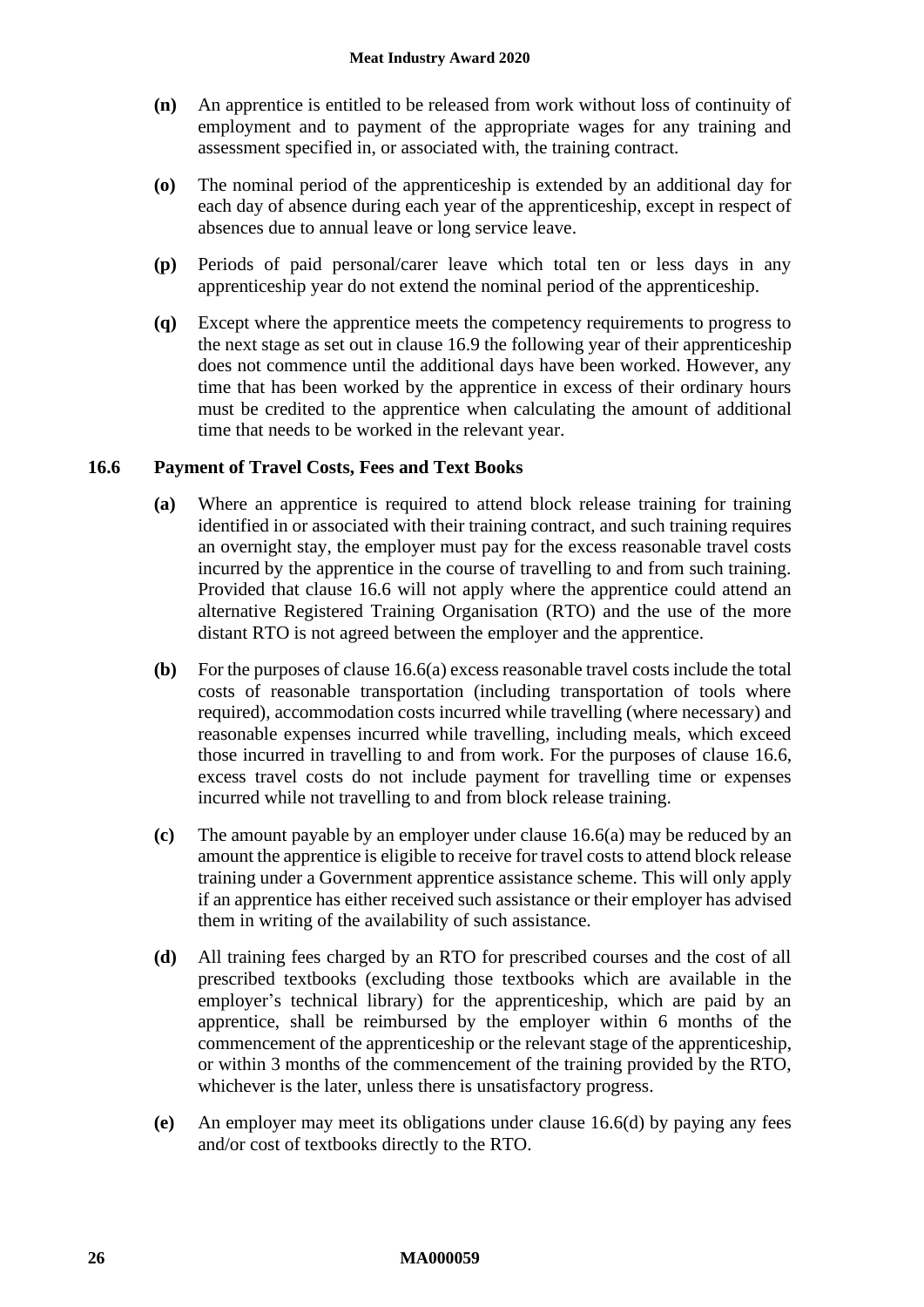#### <span id="page-26-2"></span><span id="page-26-1"></span>**16.7 Competency based progression**

- **(a)** For the purpose of competency based wage progression in clauses [16.3](#page-22-1) an[d 16.4](#page-22-2) an apprentice will be paid at the relevant wage rate for the next stage of their apprenticeship if:
	- **(i)** competency has been achieved in the relevant proportion of the total units of competency specified in clause [16.9](#page-27-0) for that stage of the apprenticeship. The units of competency which are included in the relevant proportion must be consistent with any requirements in the training plan; and
	- **(ii)** any requirements of the relevant State/Territory apprenticeship authority and any additional requirements of the relevant training package with respect to the demonstration of competency and any minimum necessary work experience requirements are met; and
	- **(iii)** either:
		- the Registered Training Organisation (RTO), the employer and the apprentice agree that the abovementioned requirements have been met; or
		- the employer has been provided with written advice that the RTO has assessed that the apprentice meets the abovementioned requirements in respect to all the relevant units of competency and the employer has not advised the RTO and the apprentice of any disagreement with that assessment within 21 days of receipt of the advice.
- <span id="page-26-3"></span><span id="page-26-0"></span>**(b)** If the employer disagrees with the assessment of the RTO referred to in the second dot point in clause [16.7\(a\)\(iii\)](#page-26-0) above, and the dispute cannot be resolved by agreement between the RTO, the employer and the apprentice, the matter may be referred to the relevant State/Territory apprenticeship authority for determination. If the matter is not capable of being dealt with by such authority it may be dealt with in accordance with the dispute resolution clause in this award. For the avoidance of doubt, disputes concerning other apprenticeship progression provisions of this award may be dealt with in accordance with the dispute resolution clause.
- **(c)** For the purposes of clause [16.7,](#page-26-1) the training package containing the qualification specified in the contract of training for the apprenticeship sets out the assessment requirements for the attainment of the units of competency that make up the qualification. The definition of "competency" utilised for the purpose of the training packages and for the purpose of clause [16.7](#page-26-1) is the consistent application of knowledge and skill to the standard of performance required in the workplace. It embodies the ability to transfer and apply skills and knowledge to new situations and environments.
- **(d)** The apprentice will be paid the wage rate referred to in clause [16.7\(a\)](#page-26-2) from the first full pay period to commence on or after the date on which an agreement or determination is reached in accordance with clause  $16.7(a)(iii)$  or on a date as determined under the dispute resolution process in clause [16.7\(b\).](#page-26-3)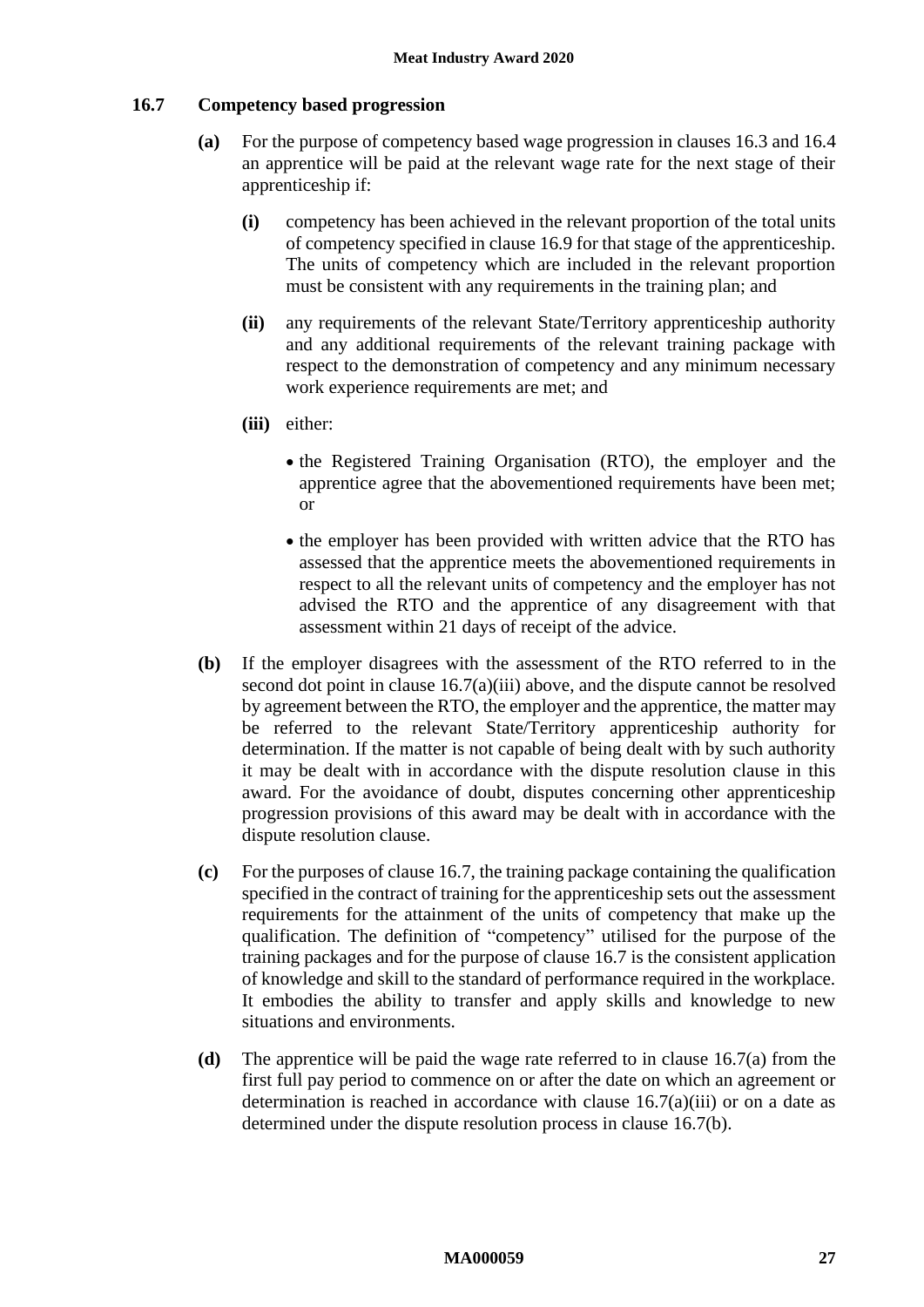# **16.8 Minimum wages**

The minimum wages for an apprentice are as set out in the following table, provided that progression through the stages set out in this table is in accordance with clause [16.9.](#page-27-0)

| <b>Stage of</b><br>apprenticeship | % of MI7 for apprentices<br>who have not completed<br>year 12 | % of MI7 for apprentices<br>who have completed year 12 |
|-----------------------------------|---------------------------------------------------------------|--------------------------------------------------------|
| Stage 1                           | 50                                                            | 55                                                     |
| Stage 2                           | 60                                                            | 65                                                     |
| Stage 3                           | 85                                                            | 85                                                     |
| Stage 4                           | 95                                                            | 95                                                     |

# <span id="page-27-0"></span>**16.9 Conditions for progression through each stage**

The conditions for progression to each stage are set out in the following table:

| Stage of apprenticeship entry, exit and progression requirements                                                                               |  |  |
|------------------------------------------------------------------------------------------------------------------------------------------------|--|--|
| <b>Stage 1</b>                                                                                                                                 |  |  |
| <b>Entry</b>                                                                                                                                   |  |  |
| Nil entry requirements                                                                                                                         |  |  |
| Exit                                                                                                                                           |  |  |
| There is no exit point at this stage                                                                                                           |  |  |
| <b>Stage 2</b>                                                                                                                                 |  |  |
| <b>Entry</b>                                                                                                                                   |  |  |
| An apprentice enters Stage 2:                                                                                                                  |  |  |
| • on attainment of 25% of the total competency points for the relevant<br>AQF Certificate III qualification specified in the training plan; or |  |  |
| 12 months after commencing the apprenticeship, subject<br>to<br>$\bullet$<br>clause $16.5(0)$ ;                                                |  |  |
| whichever is earlier.                                                                                                                          |  |  |
| Exit                                                                                                                                           |  |  |
| There is no exit point at this stage                                                                                                           |  |  |
| <b>Stage 3</b>                                                                                                                                 |  |  |
| <b>Entry</b>                                                                                                                                   |  |  |
| An apprentice enters Stage 3:                                                                                                                  |  |  |
| • on attainment of 50% of the total competency points for the relevant<br>AQF Certificate III qualification specified in the training plan; or |  |  |
| 12 months after commencing Stage 2, subject to clause 16.5(o);                                                                                 |  |  |
| whichever is earlier.                                                                                                                          |  |  |
| Exit                                                                                                                                           |  |  |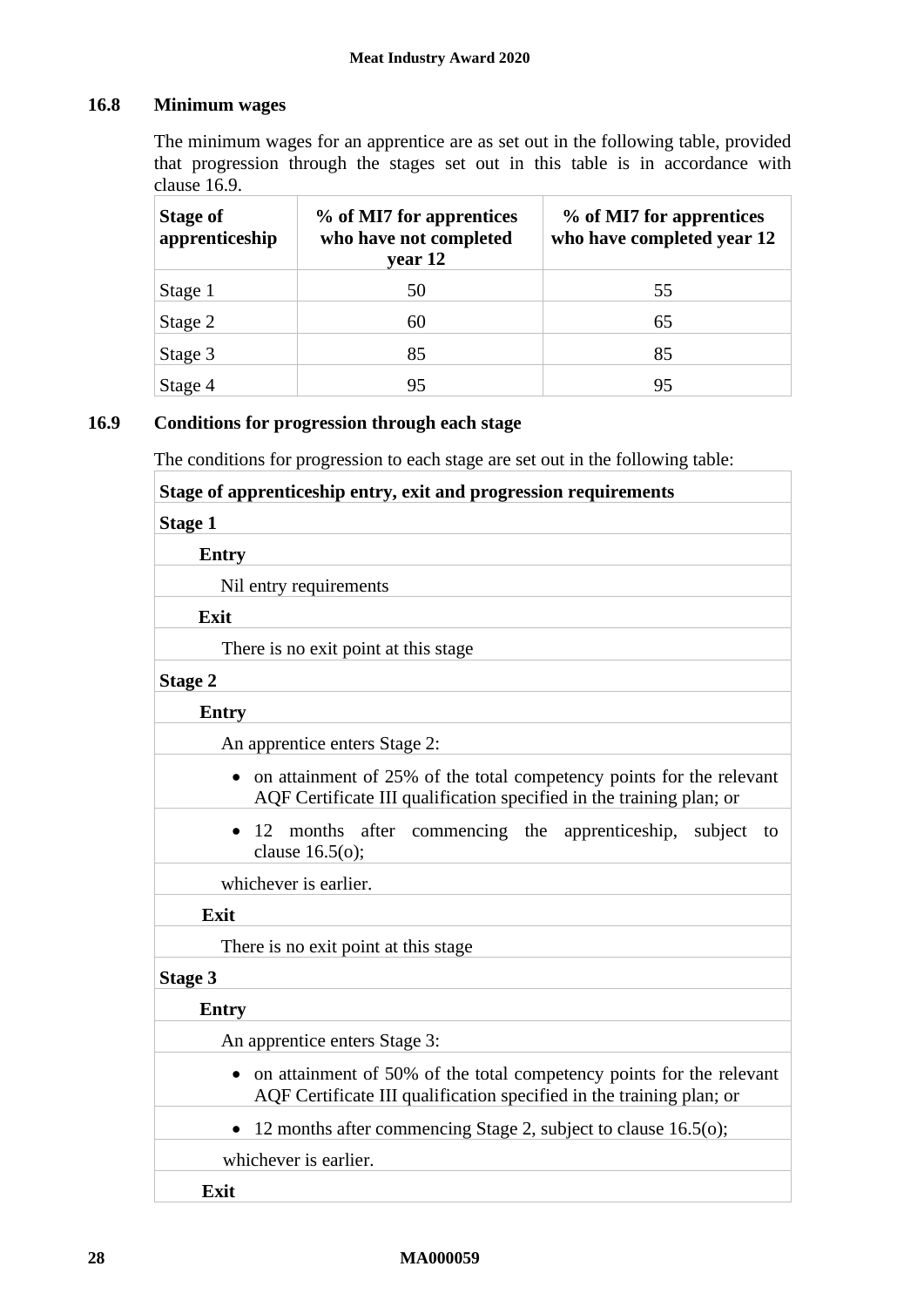| Stage of apprenticeship entry, exit and progression requirements                                                                                                                                                                                  |
|---------------------------------------------------------------------------------------------------------------------------------------------------------------------------------------------------------------------------------------------------|
| There is no exit point at this stage.                                                                                                                                                                                                             |
| <b>Stage 4</b>                                                                                                                                                                                                                                    |
| <b>Entry</b>                                                                                                                                                                                                                                      |
| An apprentice enters Stage 4:                                                                                                                                                                                                                     |
| • on attainment of 75% of the total competency points for the relevant<br>AQF Certificate III qualification specified in the training plan; or                                                                                                    |
| • 12 months after commencing Stage 3, subject to clause $16.5(o)$ ;                                                                                                                                                                               |
| whichever is earlier.                                                                                                                                                                                                                             |
| Exit                                                                                                                                                                                                                                              |
| Upon the attainment of 100% of the total competency points for the relevant<br>AQF Certificate III qualification specified in the training plan and subject to<br>clauses 16.5(e), 16.5(f), 16.5(g) and 16.5(o), an apprentice will exit with the |

#### **16.10 Higher duties**

- **(a)** An employee required to perform the duties of a position at a higher classification level for 2 hours or longer, must be paid, for all work done on that day or shift, the rate applicable for that higher level.
- **(b)** If the work at the higher classification level is for less than 2 hours, the employee will be paid for 2 hours at the higher rate and the balance of their working time will be paid at the rate of the employee's ordinary classification.

#### **16.11 National training wage**

 $[16.11(a)$  varied by  $\frac{PR720159}{PR720159}$  ppc 18Jun20]

**(a)** Schedule E to the *[Miscellaneous](https://www.fwc.gov.au/documents/documents/modern_awards/award/ma000104/default.htm) Award 2020* sets out minimum wage rates and conditions for employees undertaking traineeships.

#### [16.11(b) varied by [PR720159](https://www.fwc.gov.au/documents/awardsandorders/html/pr720159.htm) ppc 18Jun20, [PR718877,](https://www.fwc.gov.au/documents/awardsandorders/html/PR718877.htm) [PR729317](https://www.fwc.gov.au/documents/awardsandorders/html/pr729317.htm) ppc 01Jul21]

relevant AQF Certificate III qualification.

**(b)** This award incorporates the terms of Schedule E to the *[Miscellaneous](https://www.fwc.gov.au/documents/documents/modern_awards/award/ma000104/default.htm)  [Award](https://www.fwc.gov.au/documents/documents/modern_awards/award/ma000104/default.htm) 2020* as at 1 July 2021. Provided that any reference to "this award" in Schedule E to the *[Miscellaneous Award](https://www.fwc.gov.au/documents/documents/modern_awards/award/ma000104/default.htm) 2020* is to be read as referring to the *Meat Industry Award 2020* and not the *[Miscellaneous Award](https://www.fwc.gov.au/documents/documents/modern_awards/award/ma000104/default.htm) 2020*.

#### **16.12 School based apprentices**

For school-based apprentices, see [Schedule D—School-based Apprenticeships.](#page-71-0)

#### **16.13 Supported wage system**

For employees who because of the effects of a disability are eligible for a supported wage, see [Schedule E—Supported Wage System.](#page-72-0)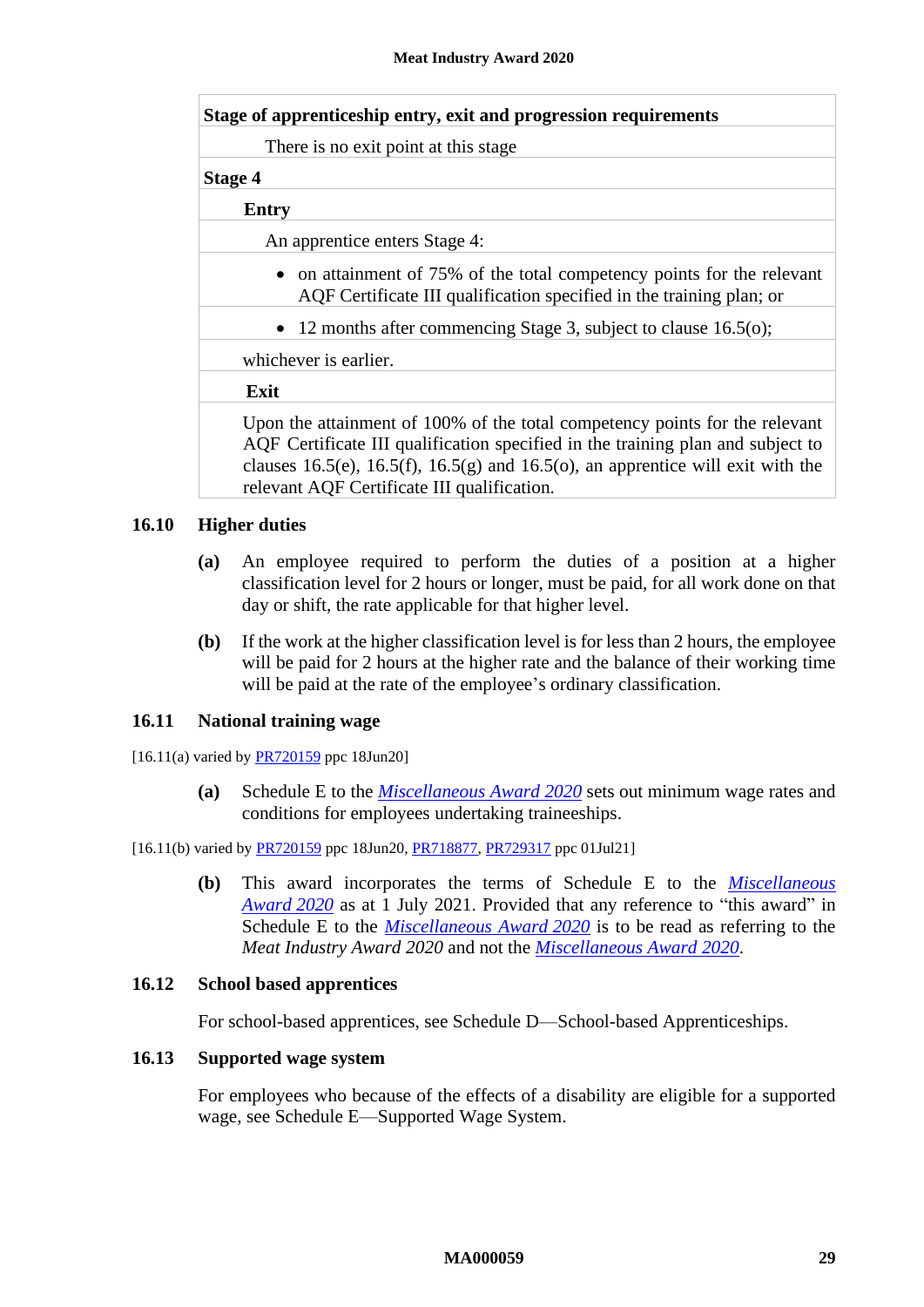# <span id="page-29-0"></span>**17. Payment of wages**

# [Varied by **PR719896**]

NOTE: Regulations 3.33(3) and 3.46(1)(g) of *Fair Work Regulations 2009* set out the requirements for pay records and the content of payslips including the requirement to separately identify any allowance paid.

<span id="page-29-2"></span>**17.1** Wages will be paid on a regular weekly basis or in a manner agreed between the employer and employee. If there is no agreement, payment must be made on the usual pay day each week Monday to Thursday.

# <span id="page-29-5"></span>**17.2 Payment on termination of employment**

<span id="page-29-3"></span>[17.2 substituted by **PR719896** ppc 11Jun20]

- **(a)** The employer must pay an employee no later than 7 days after the day on which the employee's employment terminates:
	- **(i)** the employee's wages under this award for any complete or incomplete pay period up to the end of the day of termination; and
	- **(ii)** all other amounts that are due to the employee under this award and the [NES.](https://www.fwc.gov.au/documents/awardmod/download/nes.pdf)
- <span id="page-29-4"></span>**(b)** The requirement to pay wages and other amounts under clause [17.2\(a\)](#page-29-3) is subject to further order of the Commission and the employer making deductions authorised by this award or the [Act.](http://www.legislation.gov.au/Series/C2009A00028)

NOTE 1: Section 117(2) of the  $\Delta ct$  provides that an employer must not terminate an employee's employment unless the employer has given the employee the required minimum period of notice or "has paid" to the employee payment instead of giving notice.

NOTE 2: Clause [17.2\(b\)](#page-29-4) allows the Commission to make an order delaying the requirement to make a payment under claus[e 17.2.](#page-29-5) For example, the Commission could make an order delaying the requirement to pay redundancy pay if an employer makes an application under section 120 of the [Act](http://www.legislation.gov.au/Series/C2009A00028) for the Commission to reduce the amount of redundancy pay an employee is entitled to under the [NES.](https://www.fwc.gov.au/documents/awardmod/download/nes.pdf)

NOTE 3: State and Territory long service leave laws or long service leave entitlements under section 113 of the [Act,](http://www.legislation.gov.au/Series/C2009A00028) may require an employer to pay an employee for accrued long service leave on the day on which the employee's employment terminates or shortly after.

# <span id="page-29-1"></span>**18. Payment by results**

- **18.1** Clause [18](#page-29-1) applies only to meat processing establishments.
- <span id="page-29-6"></span>**18.2** Subject to the provisions of clause [18](#page-29-1) an employer may elect to pay employees under an incentive payment system (as an alternative to the timework payment system provided in this award).
- **18.3** An incentive payment system may apply to the whole of a workplace or enterprise covered by this award or a section or sections of such workplace or the specified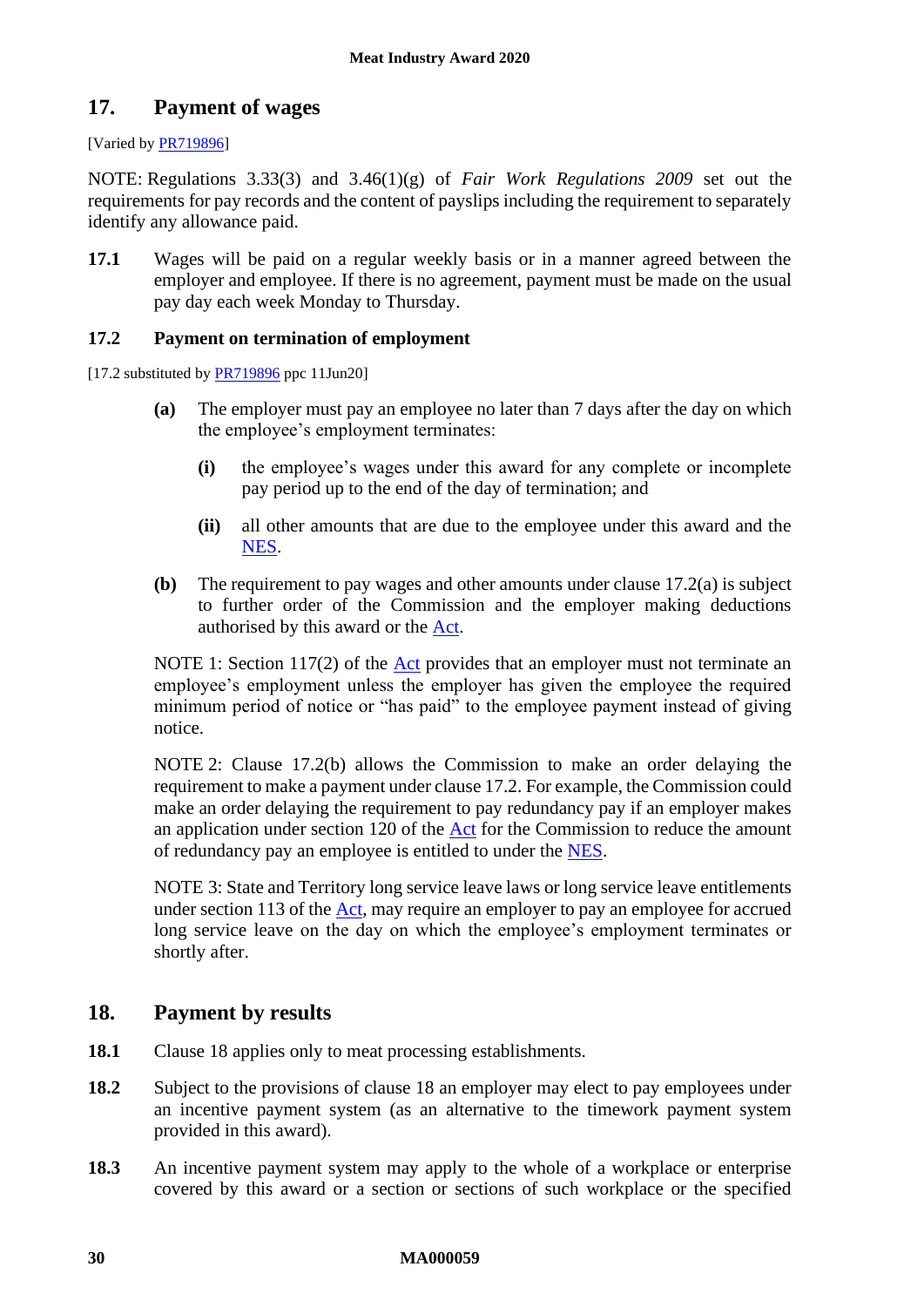categories of employees within the workplace and, to the extent of any inconsistency, will prevail over the timework payment system provided in this award whilst the incentive payment system remains in force.

- **18.4** The terms and conditions of any incentive payment system and any agreed modification to such system will be:
	- **(a)** fully explained by the employer to all employees working under such system prior to implementation;
	- **(b)** committed to writing by the employer in a form that enables the operation of the system to be readily understood, and allows employees to monitor accrual of entitlements under the system; and
	- **(c)** made available by the employer in written form to all employees covered by the system, upon request, or to an employee.
- **18.5** The information upon which payments under an incentive system are calculated, and all payments made and other benefits provided to employees under a system must be recorded in writing in the time and wages records of the employer kept in accordance with the requirements of the [Act.](http://www.legislation.gov.au/Series/C2009A00028)
- **18.6** Subject to clause [18,](#page-29-1) all wages and other entitlements payable to an employee in accordance with an incentive payment system under clause [18,](#page-29-1) will be payable to the employee as if the terms of the incentive payment system were terms of this award.
- <span id="page-30-0"></span>**18.7** Once implemented, any incentive payment system may only be modified by agreement between the employer and the majority of employees covered by the system. Unless expressly agreed by the employer and a majority of employees no modification to the system will operate so as to detract from or reduce accrued or accruing rights in respect of work performed by employees prior to the implementation of the modification.
- **18.8** Nothing in clause [18.11](#page-31-1) will affect the right of an employer or a majority of employees to terminate any incentive payment system under clause [18.11](#page-31-1) in cases where no modification of the system is sought.
- **18.9** Subject to this award, [NES](https://www.fwc.gov.au/documents/awardmod/download/nes.pdf) and the [Act,](http://www.legislation.gov.au/Series/C2009A00028) the minimum ordinary time earnings for a day or week for employees working in accordance with an incentive payment scheme will be based on the rate of pay prescribed by clause [16—Minimum rates](#page-21-1) for the classification of the employee plus:
	- **(a)** for daily hire employees, an incentive loading of **20%** of the employees classification rate, and a daily hire loading of **10%** of the employees classification rate;
	- **(b)** for casual employees, an incentive loading of **20%** of the employees classification rate, and a further casual loading of **25%** of the employees classification rate; or
	- **(c)** for all other employees, an incentive loading of **20%** of the employees classification rate.
- **18.10** Employees working in accordance with an incentive payment system who perform work in overtime hours defined in clause [22—Overtime](#page-35-1) or on Saturdays, Sundays or public holidays, will be entitled to minimum payments for all work performed during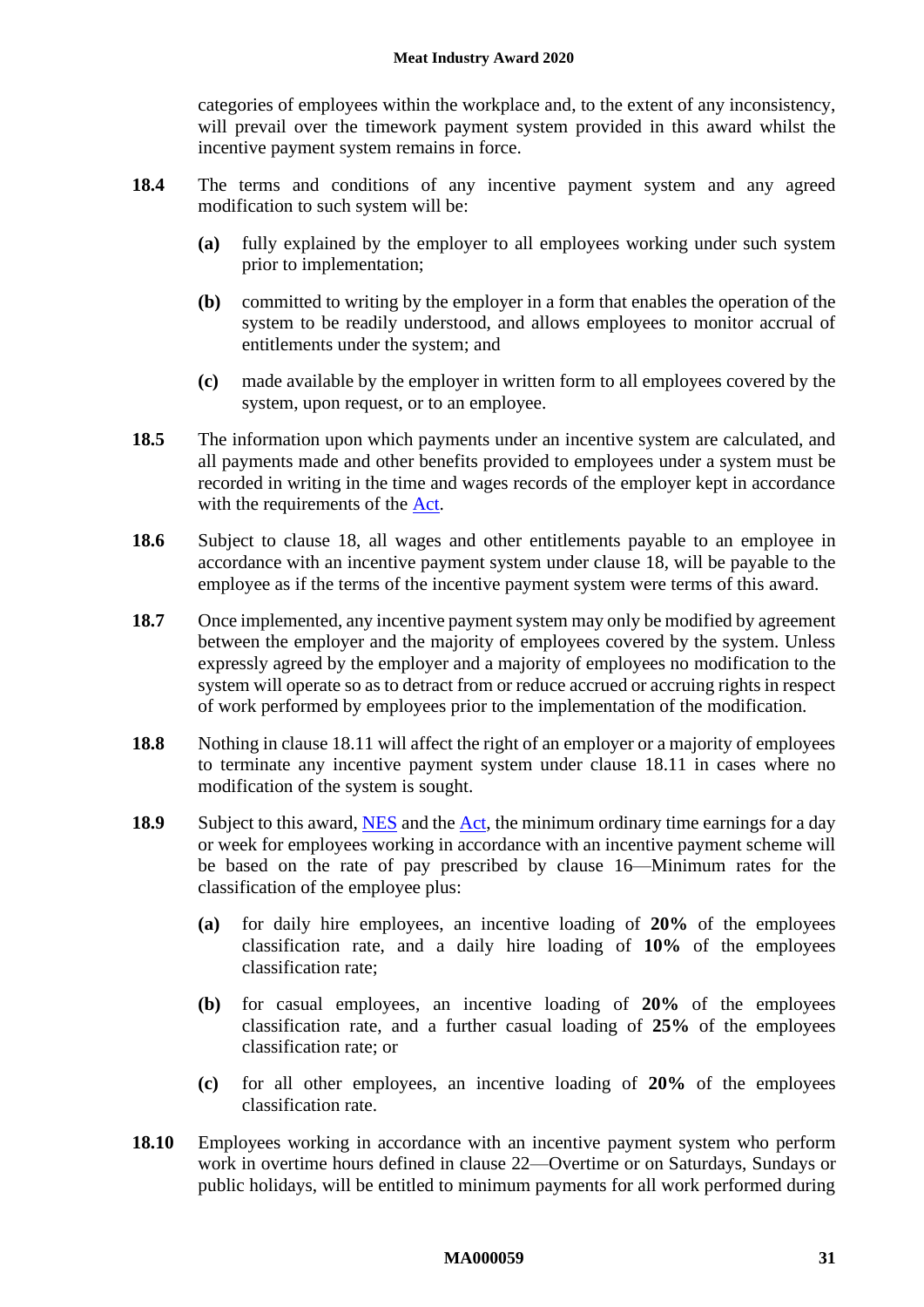such times which are no less than the payments to which such employees would be entitled for such time periods worked pursuant to clauses [14—Ordinary hours of work](#page-17-1)  [and rostering,](#page-17-1) clause [22—Overtime](#page-35-1) and clause [31—Public holidays.](#page-46-0)

- <span id="page-31-1"></span>**18.11** Subject to clause [18.7](#page-30-0) the employer or the majority of the employees covered by any incentive payment system may elect at any time to terminate any such system in force, either in relation to the whole of an establishment or enterprise or any part thereof, upon giving not less than 2 months' notice of their intention to do so.
- **18.12** All payments made to employees working under an incentive payment system for work performed during ordinary hours must be treated as the ordinary time rate for the purpose of calculating payment for annual leave, sick leave, public holidays and other paid leave under the award. The weekly rate of pay for such purposes will be calculated by dividing all payment for work performed in ordinary hours over the 12 months' preceding the taking of leave, by the number of weeks during which any such work was performed. The daily rate of pay will be the appropriate pro rata percentage of the weekly rate.
- **18.13** If an employee is a member of a union, the employee may be represented by a union in meeting and conferring with the employer about the implementation of clause [18,](#page-29-1) and in such case, the union must be given a reasonable opportunity to participate in negotiations regarding the proposed implementation of clause [18.](#page-29-1) Union involvement does not mean that the consent of the union is required prior to the introduction of agreed arrangements.
- **18.14** For the purpose of clause [18,](#page-29-1) the following will apply:
	- **(a) incentive payment system** means a system of payment whereby the rate or quantum of wages is calculated for each day, shift or week by direct reference to the amount of work performed by the employee, either individually or as a member of a team; and
	- **(b) timework payment system** means a system of payment whereby the rate or quantum of wages is calculated for each day, shift or week (or part thereof) worked by reference to the time worked by employees, irrespective of the amount of work actually performed during that time, whether or not expected or predicted levels of production are agreed or specified during such work time.

# **18.15 Transitional**

- **(a)** As at 1 January 2010 if an employer elected to maintain in force an incentive payment system that was in force and effect immediately prior to that date, then the employer will be taken to have elected to implement that system in accordance with clause [18.2.](#page-29-6)
- **(b)** If an employer elects to maintain an existing incentive payment scheme under clause [18,](#page-29-1) that scheme will apply from that date in the same manner as if the scheme was implemented for the first time under clause [18.](#page-29-1)

# <span id="page-31-0"></span>**19. Relieving inspection duties**

**19.1** An employee who is usually engaged to perform work in a classification under this award and who is requested to perform meat inspection duties on a relief basis will be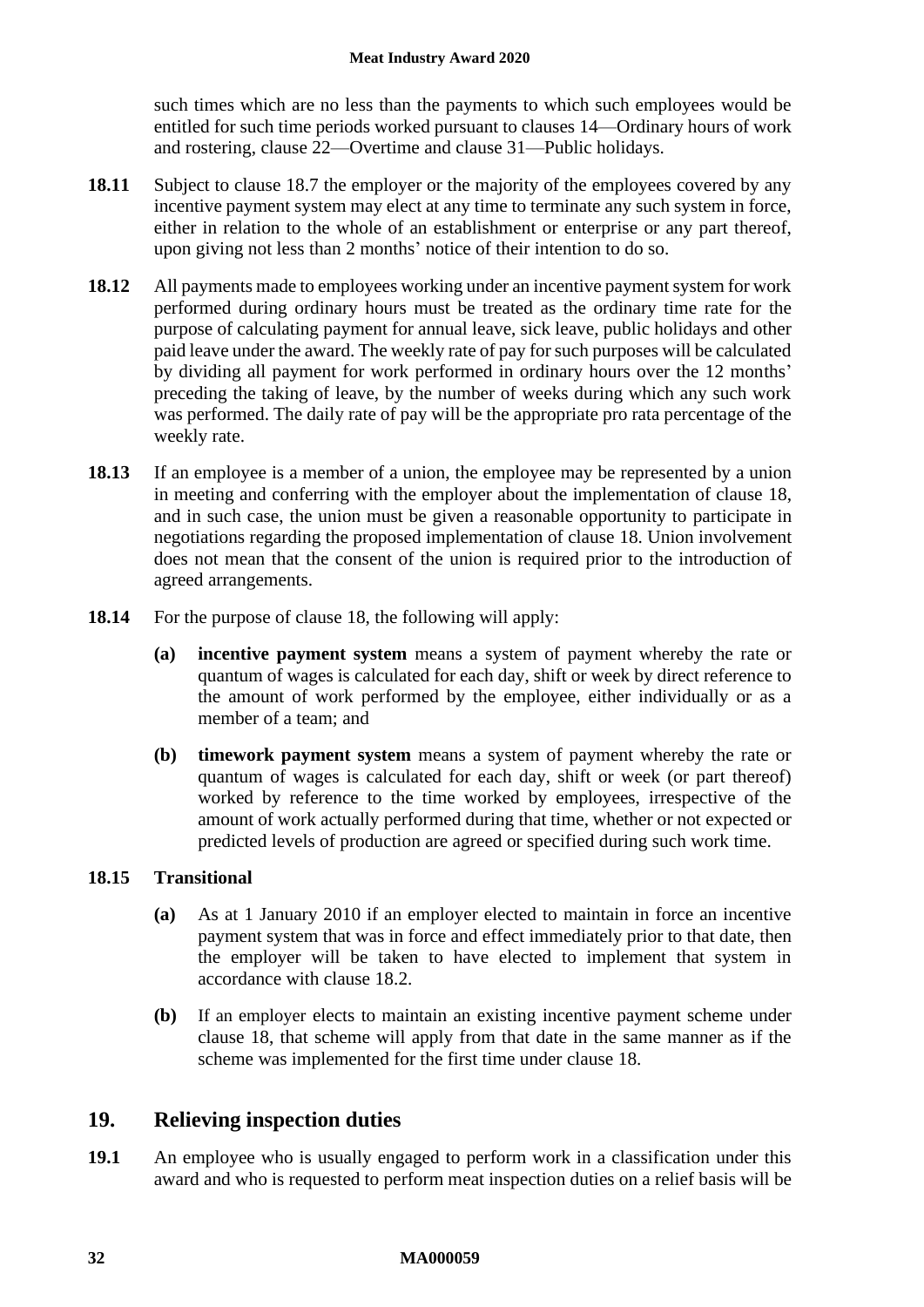entitled to payment for all such periods of relief duty at the rate specified for the classifications appearing in clause [A.3.6](#page-58-0) of [Schedule A—Classification Definitions.](#page-52-0)

**19.2** For the purposes of clause [19](#page-31-0) only, meat inspection duties will mean and include the performance of any number of the tasks usually performed by a meat inspector (as defined in clause [4.3\(a\)](#page-4-6) of this award).

# <span id="page-32-0"></span>**20. Allowances**

[Varied b[y PR718877,](https://www.fwc.gov.au/documents/awardsandorders/html/PR718877.htm) [PR719030,](https://www.fwc.gov.au/documents/awardsandorders/html/pr719030.htm) [PR729317,](https://www.fwc.gov.au/documents/awardsandorders/html/pr729317.htm) [PR729502\]](https://www.fwc.gov.au/documents/awardsandorders/html/pr729502.htm)

NOTE: Regulations 3.33(3) and 3.46(1)(g) of *Fair Work Regulations 2009* set out the requirements for pay records and the content of payslips including the requirement to separately identify any allowance paid.

20.1 Employers must pay to an employee any allowances the employee is entitled to under clause [20.](#page-32-0)

NOTE: See [Schedule C—Summary of Monetary Allowances](#page-69-0) for a summary of monetary allowances and method of adjustment.

# **20.2 Wage-related allowances**

# **(a) Cold temperature allowance**

[20.2(a) varied by [PR718877,](https://www.fwc.gov.au/documents/awardsandorders/html/PR718877.htm) [PR729317](https://www.fwc.gov.au/documents/awardsandorders/html/pr729317.htm) ppc 01Jul21]

A cold temperature allowance will be paid to an employee who is required to work in a temperature artificially reduced below zero degrees Celsius for every hour or part of an hour for which, in the aggregate, the employee is required to work:

| <b>Temperature range</b>                            | \$ per hour or part thereof |
|-----------------------------------------------------|-----------------------------|
| Below zero but not below $-16^{\circ}$ C            | 0.62                        |
| Below -16 $\degree$ C but not below -18 $\degree$ C | 1.07                        |
| Below -18 $\degree$ C but not below -21 $\degree$ C | 1.51                        |
| Below -21 $\mathrm{^{\circ}C}$                      | 2.06                        |

# **(b) First aid allowance**

[20.2(b) varied by **PR718877**, **PR729317** ppc 01Jul21]

A first aid allowance of **\$3.36** per day must be paid to an appropriately qualified employee who acts instead of and performs the duties of a full-time first aid officer or nurse.

# **(c) Leading hand allowance**

 $[20.2(c)(i)$  varied by  $\frac{PR718877}{PR729317}$  ppc 01Jul21]

**(i)** A leading hand allowance of **\$14.39** per week must be paid to leading hands supervising at least 3 but fewer than ten employees (including juniors and apprentices).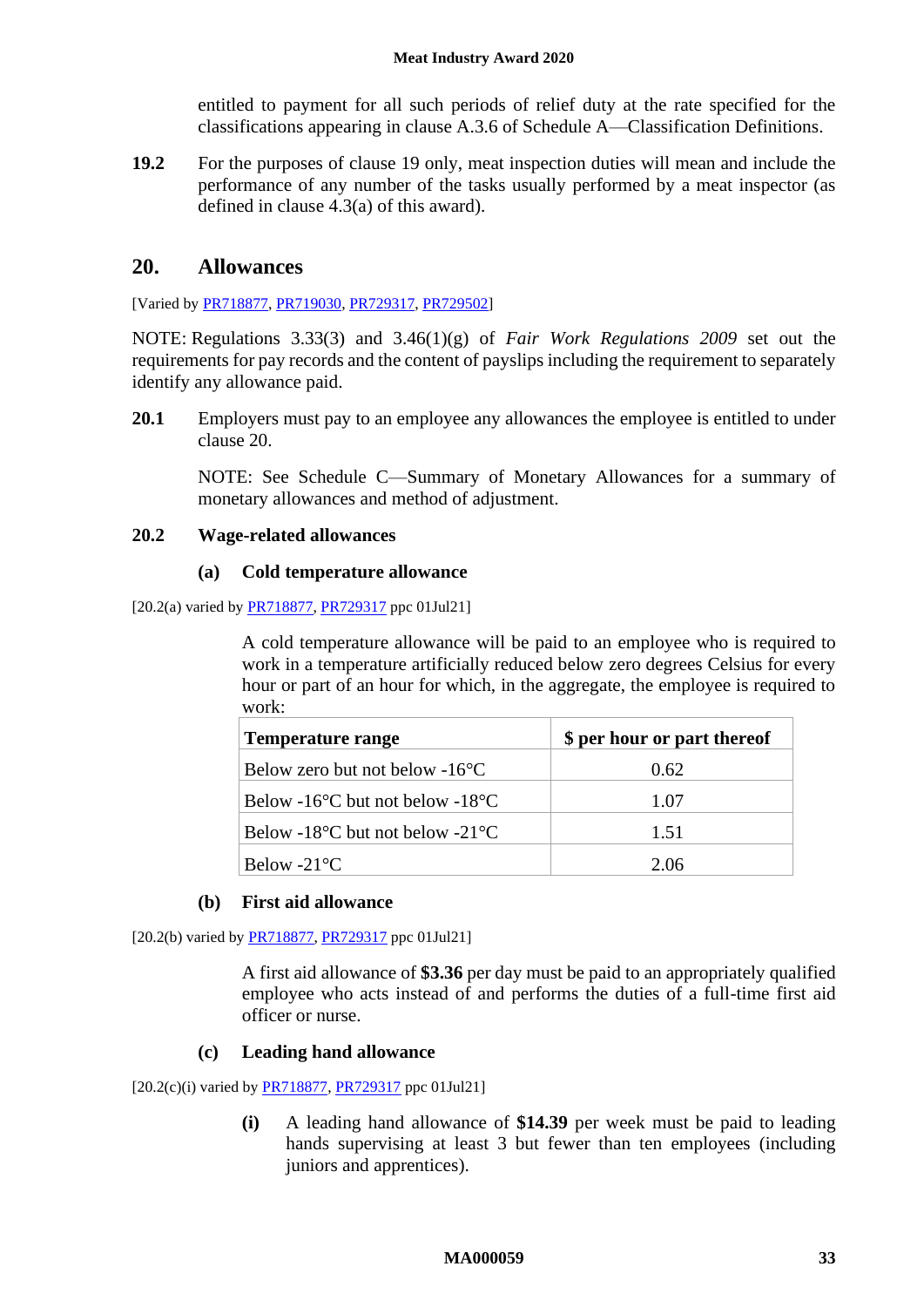[20.2(c)(ii) varied by **PR718877**, **PR729317** ppc 01Jul21]

**(ii)** A leading hand allowance of **\$20.69** per week must be paid to leading hands supervising ten or more employees.

# **20.3 Expense-related allowances**

# **(a) Clothing allowance (meat processing establishments only)**

- **(i)** A clothing allowance of **\$3.60** per week, or **\$0.72** per day, will be paid to employees required to launder their own outer working clothes.
- **(ii)** The allowance is not payable where the employer launders the employee's outer working clothes free of charge.

# **(b) Meal allowance**

[20.3(b) varied by **PR719030**, **PR729502** ppc 01Jul21]

A meal allowance of **\$15.24** will be paid to an employee who is required to work overtime for one and a half hours or more after the employee's rostered finishing time.

# **(c) Travelling and transfers**

Where an employee is temporarily transferred during working hours from one location to another, the employer will pay the employee all reasonable costs of transit and travelling time.

# <span id="page-33-0"></span>**21. Superannuation**

# **21.1 Superannuation legislation**

- **(a)** Superannuation legislation, including the *Superannuation Guarantee (Administration) Act 1992* (Cth), the *Superannuation Guarantee Charge Act 1992* (Cth), the *Superannuation Industry (Supervision) Act 1993* (Cth) and the *Superannuation (Resolution of Complaints) Act 1993* (Cth), deals with the superannuation rights and obligations of employers and employees. Under superannuation legislation individual employees generally have the opportunity to choose their own superannuation fund. If an employee does not choose a superannuation fund, any superannuation fund nominated in the award covering the employee applies.
- **(b)** The rights and obligations in these clauses supplement those in superannuation legislation.

# <span id="page-33-1"></span>**21.2 Employer contributions**

An employer must make such superannuation contributions to a superannuation fund for the benefit of an employee as will avoid the employer being required to pay the superannuation guarantee charge under superannuation legislation with respect to that employee.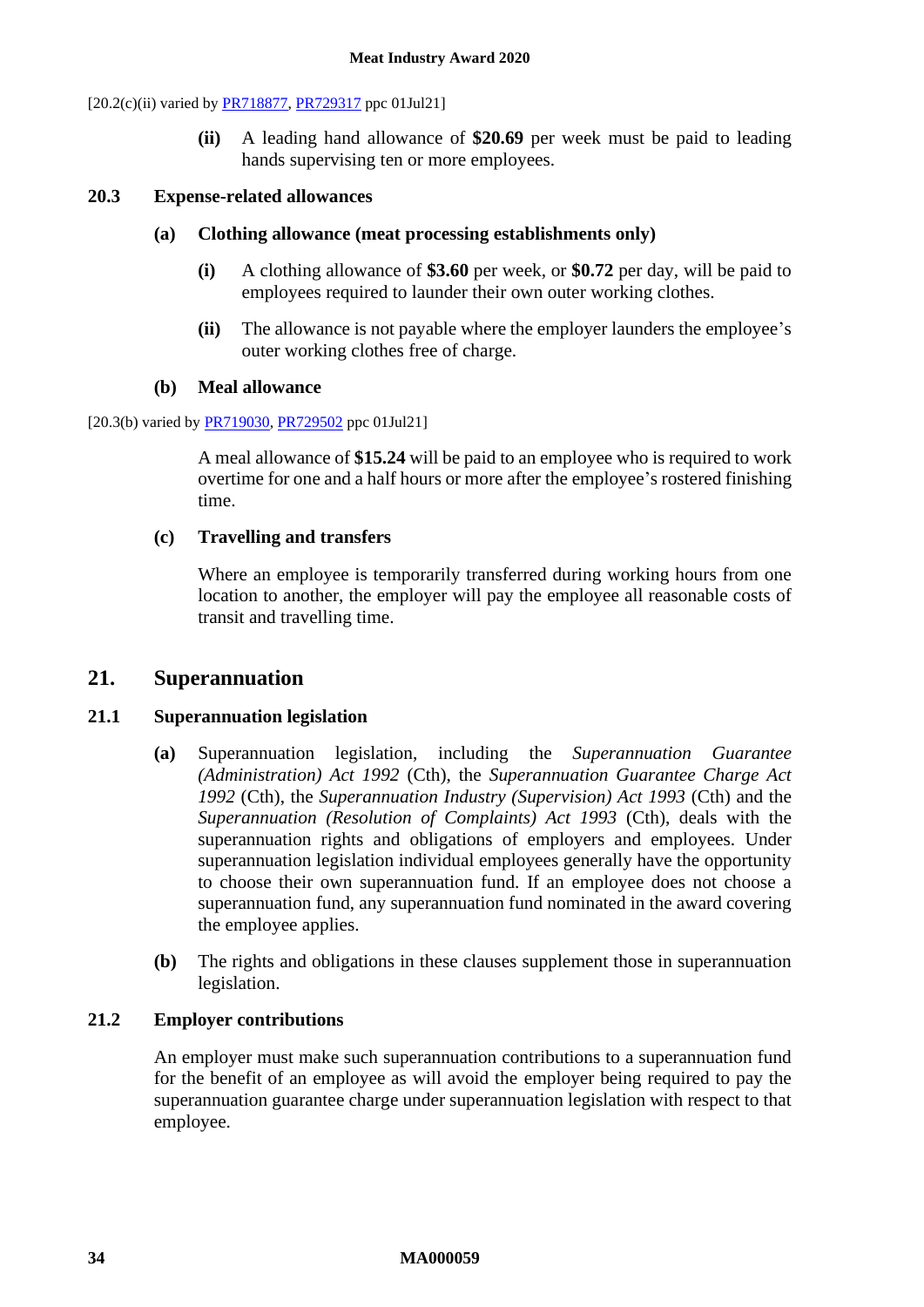# <span id="page-34-0"></span>**21.3 Voluntary employee contributions**

- **(a)** Subject to the governing rules of the relevant superannuation fund, an employee may, in writing, authorise their employer to pay on behalf of the employee a specified amount from the post-taxation wages of the employee into the same superannuation fund as the employer makes the superannuation contributions provided for in clause [21.2.](#page-33-1)
- <span id="page-34-1"></span>**(b)** An employee may adjust the amount the employee has authorised their employer to pay from the wages of the employee from the first of the month following the giving of three months' written notice to their employer.
- **(c)** The employer must pay the amount authorised under clauses [21.3\(a\)](#page-34-0) or [21.3\(b\)](#page-34-1) no later than 28 days after the end of the month in which the deduction authorised under clauses [21.3\(a\)](#page-34-0) or [21.3\(b\)](#page-34-1) was made.

# **21.4 Superannuation fund**

Unless, to comply with superannuation legislation, the employer is required to make the superannuation contributions provided for in clause [21.2](#page-33-1) to another superannuation fund that is chosen by the employee, the employer must make the superannuation contributions provided for in claus[e 21.2,](#page-33-1) and pay the amount authorised under clauses [21.3\(a\)](#page-34-0) or [21.3\(b\),](#page-34-1) to one of the following superannuation funds or its successor:

- **(a)** Australian Meat Industry Superannuation Trust (AMIST);
- **(b)** Meat Industry Employee's Superannuation Fund (MIESF);
- **(c)** Statewide Superannuation Trust;
- **(d)** Tasplan Ltd;
- **(e)** AustSafe Super;
- **(f)** Sunsuper;
- **(g)** TWUSUPER;
- **(h)** AustralianSuper;
- **(i)** any superannuation fund to which the employer was making superannuation contributions for the benefit of its employees before 12 September 2008, provided the superannuation fund is an eligible choice fund and is a fund that offers a MySuper product or is an exempt public sector superannuation scheme; or
- **(j)** a superannuation fund or scheme which the employee is a defined benefit member of.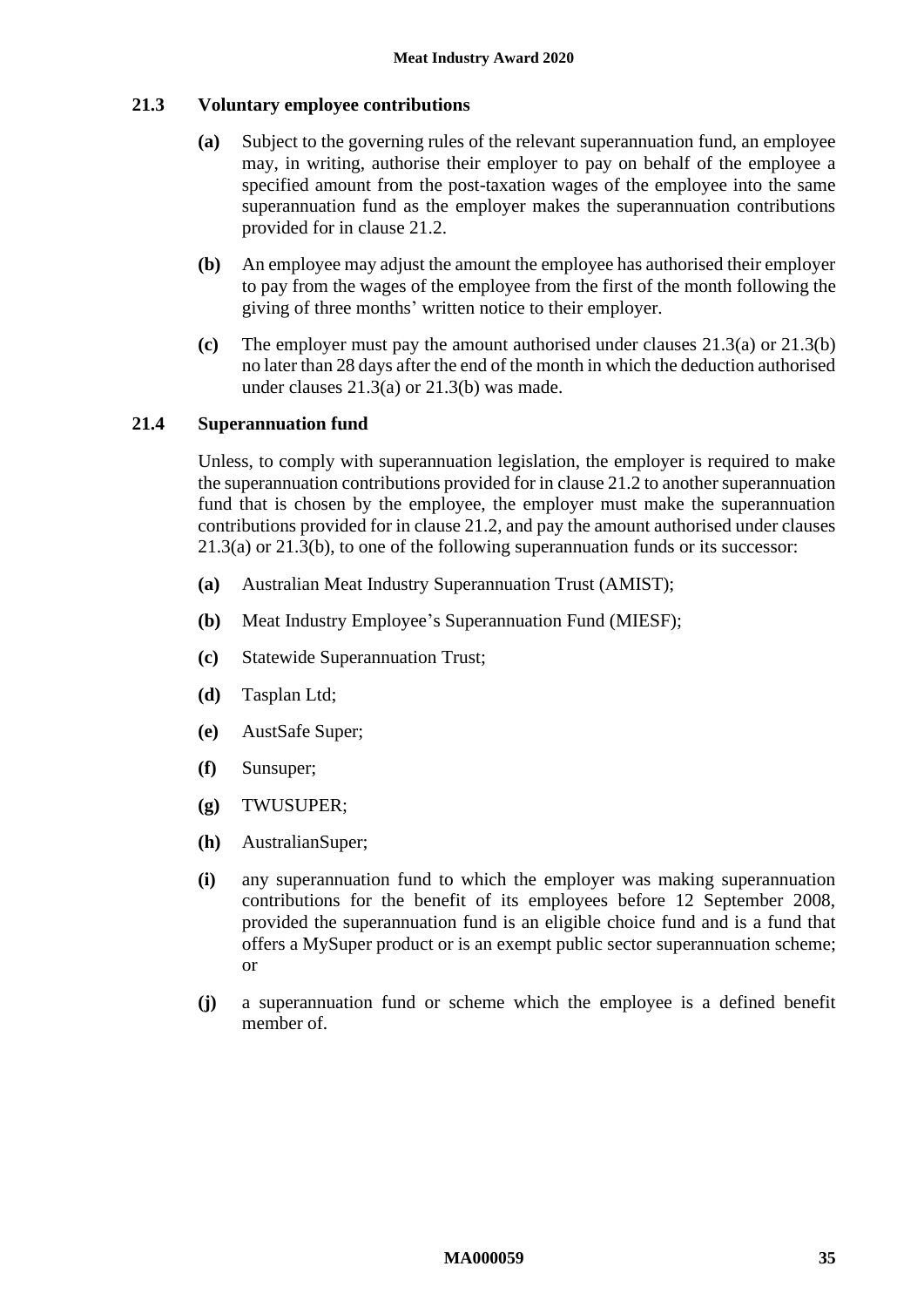# <span id="page-35-1"></span><span id="page-35-0"></span>**Part 5—Overtime, Shiftwork and Penalty Rates**

# **22. Overtime**

[Varied by [PR724002\]](https://www.fwc.gov.au/documents/awardsandorders/html/PR724002.htm)

# **22.1 Entitlement to overtime and payment**

- **(a)** All time worked outside ordinary working hours on any day as prescribed in clauses [14.1](#page-17-6) to [14.6](#page-19-2) (or in the case of a shiftworker, outside the hours rostered as ordinary shiftwork hours in accordance with clause [14.7\)](#page-19-3) will be deemed to be overtime and be paid **150%** of the employee's minimum hourly rate for the first 3 hours and **200%** thereafter.
- **(b)** All overtime worked on a Sunday in meat processing establishments must be paid at **200%** of the employee's minimum hourly rate with a minimum payment of 4 hours.

 $[22.1(c)$  inserted by  $\frac{PR724002}{PR724002}$  ppc 20Nov20]

**(c)** The casual loading prescribed by clause [12.7\(a\)\(ii\)](#page-14-2) will not be paid for overtime hours worked.

NOTE: See [Schedule B—Summary of Hourly Rates of Pay](#page-60-0) for a summary of hourly rates including overtime rates.

# <span id="page-35-2"></span>**22.2 Time off instead of payment for overtime**

- **(a)** An employee and employer may agree to the employee taking time off instead of being paid for a particular amount of overtime that has been worked by the employee.
- **(b)** The period of time off that an employee is entitled to take is equivalent to the overtime payment that would have been made.

EXAMPLE: By making an agreement under clause [22.2](#page-35-2) an employee who worked 2 overtime hours at **150%** of the minimum hourly rate is entitled to 3 hours' time off.

- <span id="page-35-3"></span>**(c)** Time off must be taken:
	- **(i)** within the period of 6 months after the overtime is worked; and
	- **(ii)** at a time or times within that period of 6 months agreed by the employee and employer.
- **(d)** If the employee requests at any time, to be paid for overtime covered by an agreement under clause [22.2](#page-35-2) but not taken as time off, the employer must pay the employee for the overtime, in the next pay period following the request, at the overtime rate applicable to the overtime when worked.
- **(e)** If time off for overtime that has been worked is not taken within the period of 6 months mentioned in clause [22.2\(c\),](#page-35-3) the employer must pay the employee for the overtime, in the next pay period following those 6 months, at the overtime rate applicable to the overtime when worked.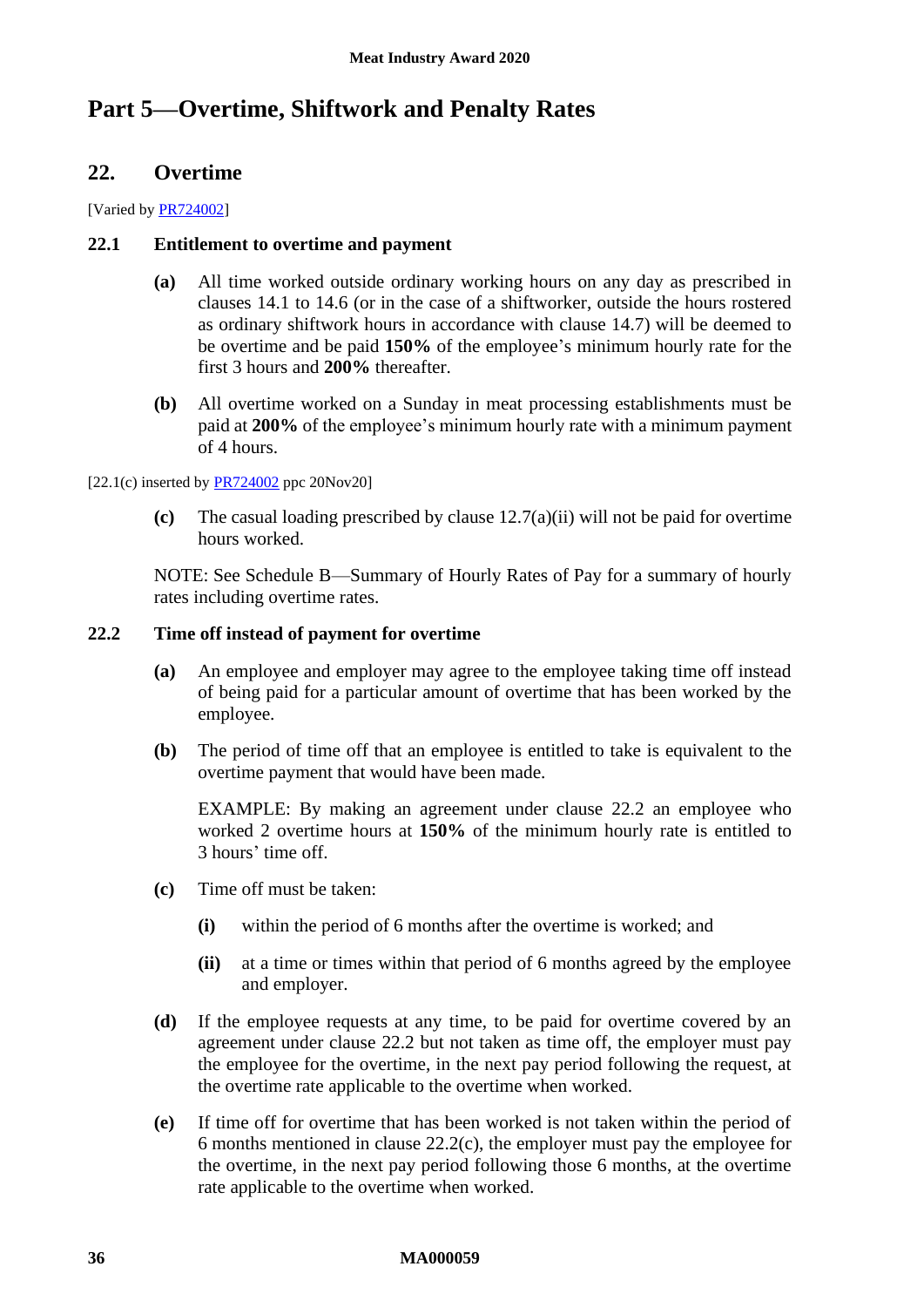- **(f)** An employer must not exert undue influence or undue pressure on an employee in relation to a decision by the employee to make, or not make, an agreement to take time off instead of payment for overtime.
- **(g)** An employee may, under section 65 of the [Act,](http://www.legislation.gov.au/Series/C2009A00028) request to take time off, at a time or times specified in the request or to be subsequently agreed by the employer and the employee, instead of being paid for overtime worked by the employee. If the employer agrees to the request then clause [22.2](#page-35-0) will apply for overtime that has been worked.

NOTE: If an employee makes a request under section 65 of the [Act](http://www.legislation.gov.au/Series/C2009A00028) for a change in working arrangements, the employer may only refuse that request on reasonable business grounds (see section 65(5) of the [Act\)](http://www.legislation.gov.au/Series/C2009A00028).

**(h)** If, on the termination of the employee's employment, time off for overtime worked by the employee to which clause [22.2](#page-35-0) applies has not been taken, the employer must pay the employee for the overtime at the overtime rate applicable to the overtime when worked.

NOTE: Under section 345(1) of the <u>Act</u>, a person must not knowingly or recklessly make a false or misleading representation about the workplace rights of another person under clause [22.2.](#page-35-0)

#### <span id="page-36-2"></span>**23. Shiftwork**

#### **23.1 Hours of work—shiftwork**

- **(a)** Shifts may be worked on any work covered by this award.
- <span id="page-36-0"></span>**(b)** The ordinary hours of work for full-time shiftworkers are to be an average of 38 per week and must not exceed 152 hours in 28 consecutive days, subject to clauses  $23.1(b)(i)$  and  $23.1(b)(ii)$ . The ordinary hours of work for a part-time employee with be in accordance clause [10](#page-11-0)—[Part-time employees](#page-11-0) and for a casual employee will be in accordance with clause [12](#page-13-0)—[Casual employees](#page-13-0).
	- **(i)** Where the employer and the majority of affected employees agree, a roster system may operate on the basis that the weekly average of 38 ordinary hours is allowed over a period which exceeds 28 consecutive days but does not exceed 12 months.
	- **(ii)** In the absence of agreement between the employer and employee, by the employer giving not less than 7 days' notice to each employee of such proposed change of times.
- <span id="page-36-1"></span>**(c)** The ordinary hours of work are to be worked continuously, except for meal and any rest breaks, at the discretion of the employer.
- **(d)** Except at changeover of shift an employee will not be required to work more than one shift in each 24 hours.
- **(e)** Transfer of an employee from day work to shiftwork, or from shiftwork to day work, will be by agreement between the employer and the employee.
- **(f)** Shifts may be worked on a one-shift, 2 shift or 3 shift system.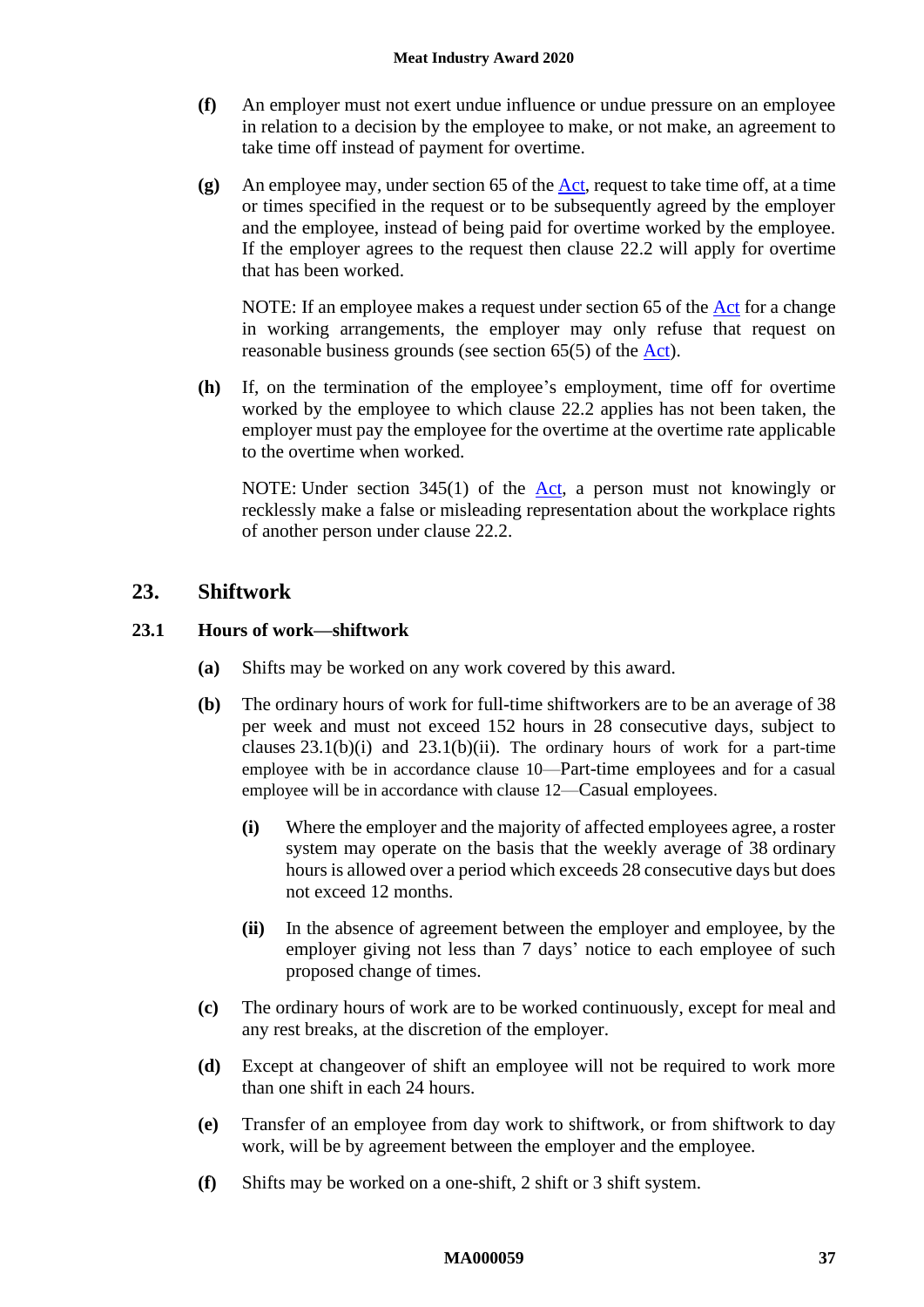#### <span id="page-37-2"></span>**23.2 Shiftwork definitions**

For the purpose of clause [23:](#page-36-2)

**afternoon shift** means any shift commencing at or after 2.00 pm and finishing at or before midnight.

**day shift in a three-shift system** means any shift finishing at or after 2.00 pm and at or before 4.00 pm.

fixed night shift means a night shift on which an employee is not allowed to rotate so as to give the employee at least one week in each 3 consecutive weeks on another shift or shifts.

**night shift** means any shift finishing subsequent to midnight and at or before 9.00 am.

**non-successive shift** means afternoon or night shifts which do not continue for at least 5 successive afternoon or night shifts.

#### <span id="page-37-0"></span>**23.3 Shiftwork rates**

#### **(a) Afternoon shift**

A shiftworker will be paid **115%** of the minimum hourly rate for all ordinary hours worked on afternoon shift.

#### **(b) Night shift**

A shiftworker will be paid **125%** of the minimum hourly rate for all ordinary hours worked on night shift.

#### **(c) Fixed night shift**

A shiftworker will be paid **130%** of the minimum hourly rate for all ordinary hours worked on fixed night shift.

#### <span id="page-37-1"></span>**(d) Non successive shifts**

A shiftworker will be paid:

- **(i) 150%** of the minimum hourly rate for the first 3 hours; and
- **(ii) 200%** of the minimum hourly rate thereafter,

for all ordinary hours worked on non-successive afternoon or night shifts.

#### <span id="page-37-3"></span>**(e) Casual shiftwork**

A casual shiftworker will be paid the appropriate shift rate and the **25%** casual loading (as prescribed by clause [12.7\)](#page-14-0) based on the minimum hourly rate in clause [16.1](#page-21-0) for the classification in which the casual employee is employed. For example, a casual employee working on afternoon shift would be paid **140%** of the minimum hourly rate.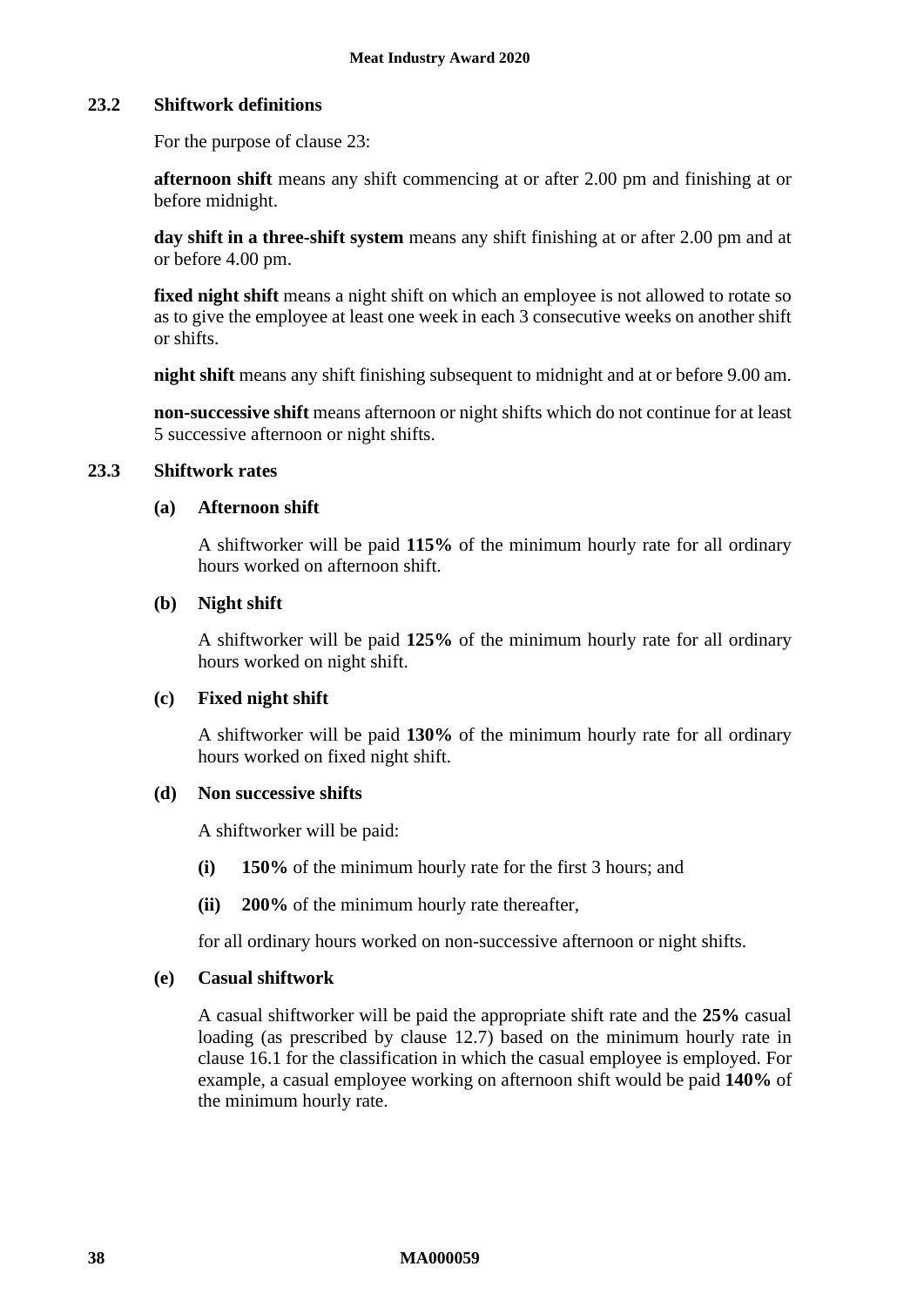#### **(f) Cleaners—shiftwork rates and cleaning penalty rates not cumulative**

Where a cleaning employee is entitled to a penalty rate under clause [24.4](#page-39-0) and a shiftwork rate under clause [23.3](#page-37-0) in relation to the same shift, the employee will only be entitled to payment of the higher penalty rate and not both.

NOTE: See [Schedule B](#page-60-0)[—Summary of Hourly Rates of Pay](#page-60-0) for a summary of hourly rates of pay including overtime and penalty rates.

#### **23.4 Meal break—shiftworkers**

Meal breaks for shiftworkers are provided in accordance with clause [15.4.](#page-21-1)

#### **23.5 Altering starting times**

Unless otherwise agreed, an individual employee who is required to alter their starting time to enable the management to make provision for a replacement will be given at least 24 hours' notice of the change. Any change to regular rosters or ordinary hours of work is subject to the consultative provisions in clause [33—Consultation about](#page-48-0)  [changes to rosters or hours of work.](#page-48-0)

#### **23.6 Three-shift systems**

Employees engaged on a three-shift system will rotate between shifts unless otherwise agreed between the employer and employees directly concerned.

#### **23.7 Twelve hour days or shifts**

By agreement between an employer and the majority of employees in the enterprise or part of the enterprise concerned, 12 hour days or shifts may be introduced subject to:

- **(a)** proper health monitoring procedures being introduced;
- **(b)** suitable roster arrangements being made;
- **(c)** proper supervision being provided;
- **(d)** adequate breaks being provided; and
- **(e)** an adequate trial or review process being undertaken.

# **24. Penalty rates**

An employee will be paid the following penalty rates for all ordinary hours worked by the employee during the following periods.

### **24.1 Meat processing establishments (except for employees of the establishment engaged in retail and/or wholesale sales of fresh meat and/or meat products and any ancillary products)**

Where agreement is reached in accordance with clause [14.3\(b\)](#page-17-0) ordinary hours may be worked on weekends at the following rates: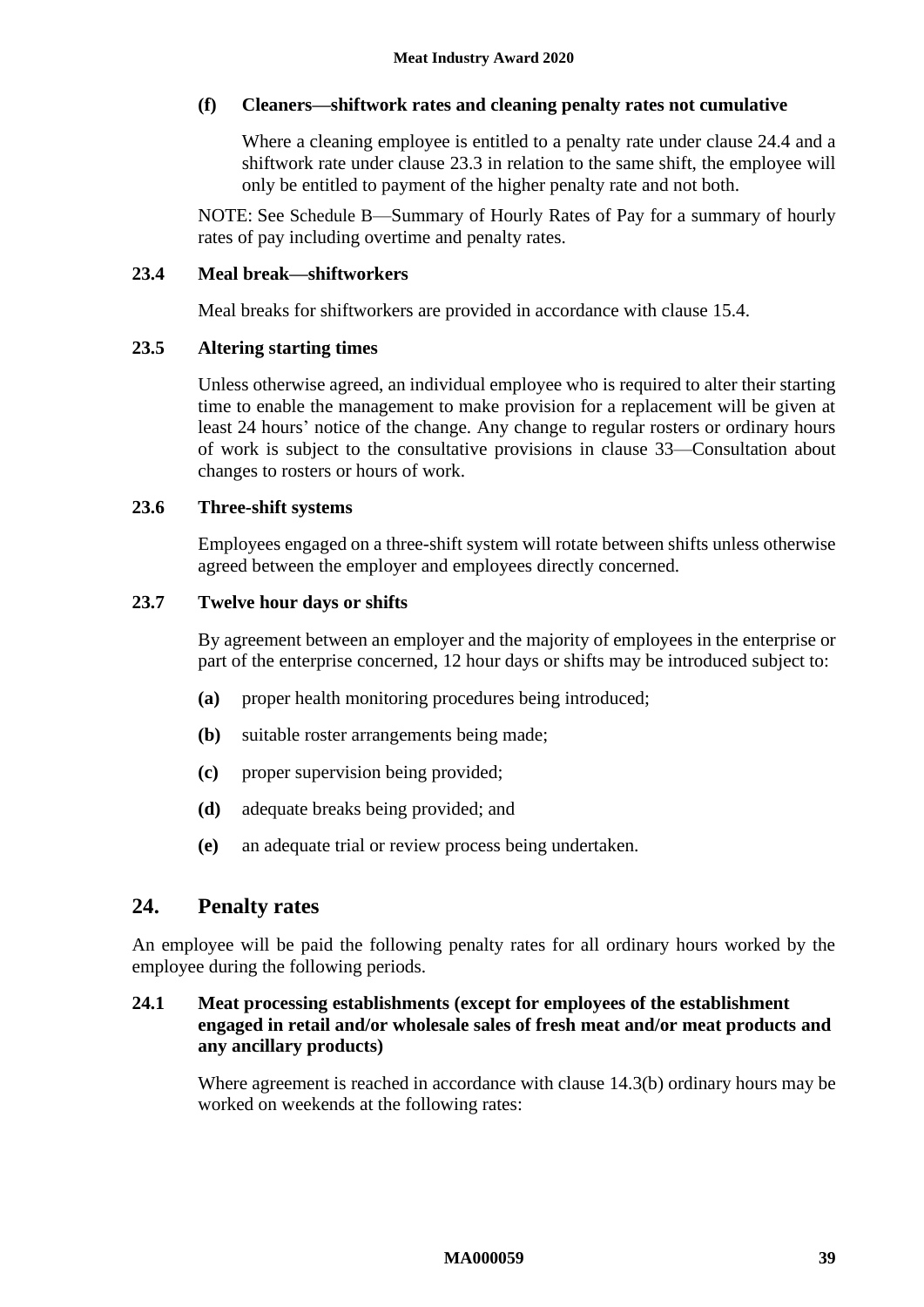### **(a) Saturday**

An employee will be paid **150%** of the minimum hourly rate for ordinary hours worked between midnight Friday and midnight Saturday.

#### **(b) Sunday**

An employee will be paid **200%** of the minimum hourly rate for ordinary hours worked between midnight Saturday and midnight Sunday.

#### **24.2 Meat manufacturing establishments (except for employees of the establishment engaged in retail and/or wholesale sales of fresh meat and/or meat products and any ancillary products)**

#### <span id="page-39-1"></span>**(a) Saturday**

- **(i)** An employee who works up to 4 ordinary hours on Saturday in accordance with clause [14.4\(b\)](#page-18-0) will be paid **125%** of the minimum hourly rate for those ordinary hours worked on Saturday.
- **(ii)** Casuals working ordinary hours on Saturday receive the rate outlined in clause [24.2\(a\)\(i\)](#page-39-1) instead of the rate referred to in clause [12.7.](#page-14-0)

#### <span id="page-39-2"></span>**24.3 Meat retail establishments (including employees of meat processing establishments and meat manufacturing establishments engaged in retail and/or wholesale sales of fresh meat and/or meat products and any ancillary products)**

#### **(a) Saturday**

An employee will be paid **125%** of the minimum hourly rate for all ordinary hours worked on a Saturday between 4.00 am and 6.00 pm.

#### <span id="page-39-3"></span>**(b) Sunday**

An employee will be paid **150%** of the minimum hourly rate for all ordinary hours worked on a Sunday between 8.00 am and 6.00 pm.

#### **(c) Casual weekend rates**

A casual employee working ordinary hours on a weekend will be paid the appropriate penalty rate in accordance with clauses [24.3\(a\)](#page-39-2) or [24.3\(b\)](#page-39-3) instead of the rate in clause [12.7.](#page-14-0)

#### **(d) Load out areas**

An employee working in a load out area in accordance with clause [14.5\(c\)](#page-18-1) will be paid **125%** of the minimum hourly rate for ordinary hours worked between 10.00 pm and 6.00 am.

### <span id="page-39-0"></span>**24.4 Cleaners**

- **(a)** A cleaning employee will be paid **105%** of the minimum hourly rate for ordinary hours worked commencing after 8.30 am and before 12.00 noon.
- **(b)** A cleaning employee will be paid **112.5%** of the minimum hourly rate for ordinary hours worked commencing at 12.00 noon or later and finishing at or before midnight.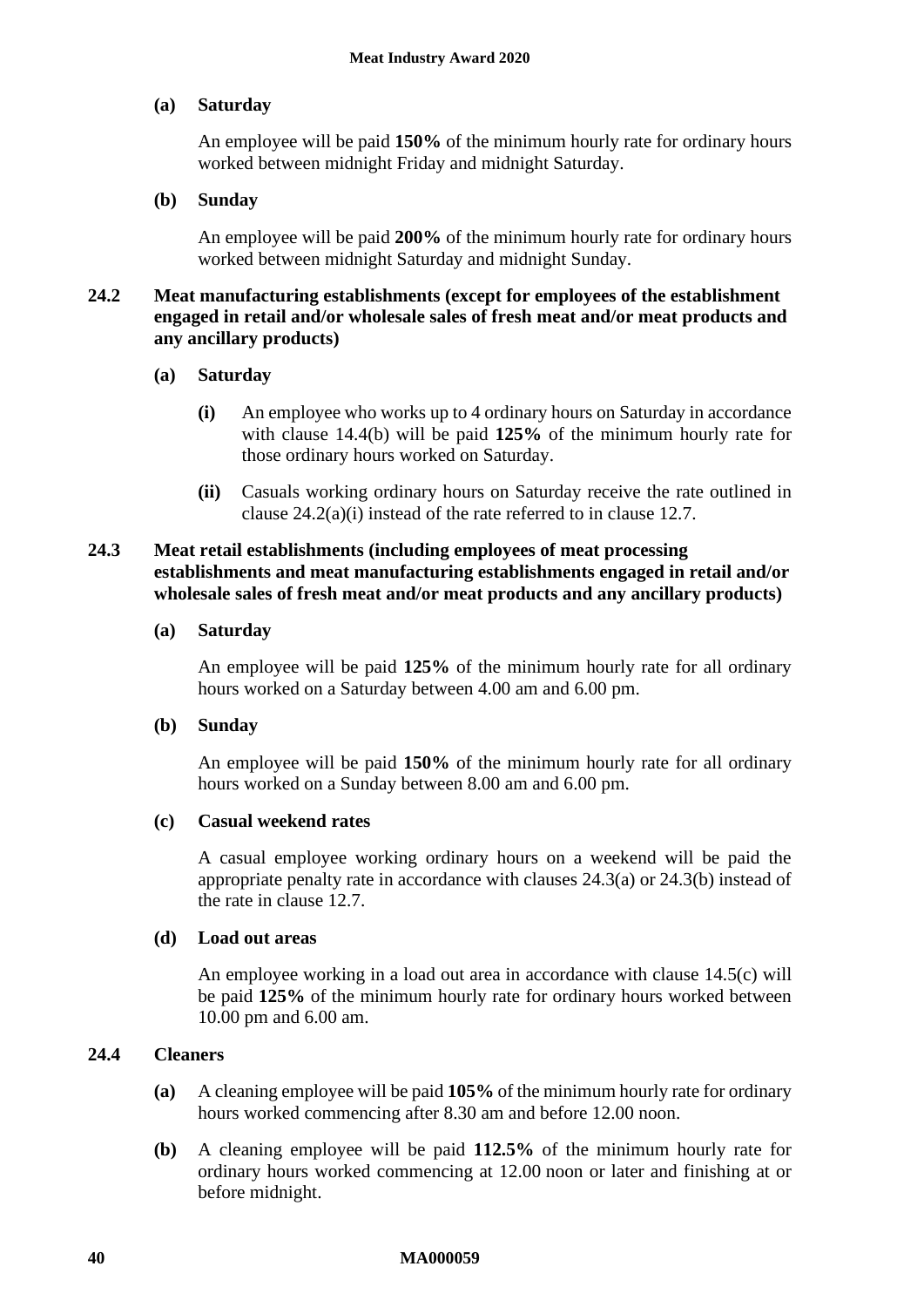#### **24.5 Payment for work on public holidays**

Payment for work on public holidays will be in accordance with clause [31.3.](#page-46-0)

NOTE: See [Schedule B—Summary of Hourly Rates of Pay](#page-60-0) for a summary of hourly rates of pay including overtime and penalty rates.

# <span id="page-40-1"></span>**Part 6—Leave and Public Holidays**

### **25. Annual leave**

<span id="page-40-3"></span>25.1 Annual leave is provided for in the [NES.](https://www.fwc.gov.au/documents/awardmod/download/nes.pdf) Annual leave does not apply to a casual employee.

### <span id="page-40-4"></span>**25.2 Definition of shiftworker**

For the purpose of the additional week of leave provided for in the [NES,](https://www.fwc.gov.au/documents/awardmod/download/nes.pdf) **shiftworker** is a 7 day shiftworker who is regularly rostered to work on Sundays and public holidays.

#### <span id="page-40-2"></span><span id="page-40-0"></span>**25.3 Payment for annual leave**

- **(a)** Before the start of an employee's annual leave, the employer must pay the employee for the employee's ordinary hours of work:
	- **(i)** at the employee's ordinary time earnings for the hours the employee would have worked during the period; and
	- **(ii)** any annual leave loading payable under clause [25.5.](#page-41-0)
- **(b)** For the purpose of ascertaining ordinary time earnings in clause [25.3\(a\)\(i\),](#page-40-0) the following are not included:
	- **(i)** incentive based payments (other than those coming within clause [18—](#page-29-0) [Payment by results](#page-29-0)
	- **(ii)** bonuses;
	- **(iii)** loadings (other than the loading for daily hire and part-time daily hire employees as set out in clause [11.10\)](#page-13-1);
	- **(iv)** monetary allowances;
	- **(v)** overtime;
	- **(vi)** penalty payments (other than ordinary hour penalty rates for employees provided for in this award and only if the employee is regularly rostered to work on weekends);
	- **(vii)** shiftwork rates; and

**(viii)** any other separately identifiable amounts.

**(c)** In the event of an employee being engaged 4 weeks prior to the commencement of leave, or termination of employment, in 2 or more classifications entitling the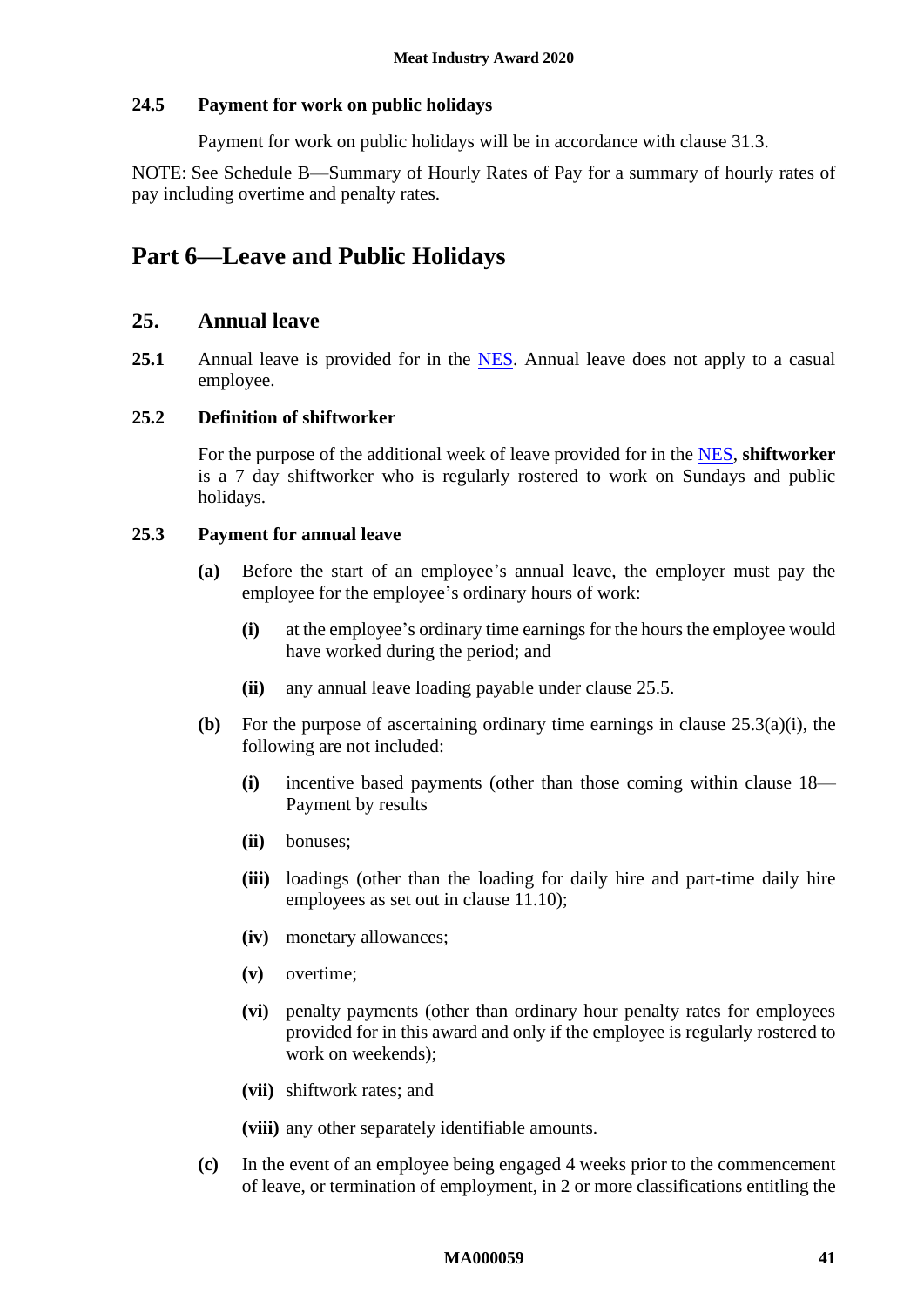employee to different rates of pay, the wages to be paid to the employees will be the average of the weekly rates for the classifications in which the employee was engaged.

NOTE: Where an employee is receiving over-award payments such that the employee's base rate of pay is higher than the rate specified under this award, the employee is entitled to receive the higher rate while on a period of paid annual leave (see sections 16 and 90 of the [Act\)](http://www.legislation.gov.au/Series/C2009A00028).

## **25.4 Electronic funds transfer (EFT) payment of annual leave**

Despite anything else in clause [25,](#page-40-1) an employee paid by electronic funds transfer (EFT) may be paid in accordance with their usual pay cycle while on paid annual leave.

### <span id="page-41-0"></span>**25.5 Annual leave loading**

- **(a)** An employee will receive a loading of **17.5%** calculated on the employee's minimum rate of pay set out in clause [16—Minimum rates.](#page-21-2)
- **(b)** Employees who would have worked shiftwork if they had not been on leave will be paid the greater of:
	- **(i)** the relevant shift allowance; or
	- **(ii)** the **17.5%** loading.
- **(c)** An employee and the employer may agree to defer payment of the annual leave loading in respect of single day absences until at least 5 consecutive annual leave days are taken.
- **(d)** No annual leave loading is due for a period of leave paid out which is less than one year.

### <span id="page-41-2"></span>**25.6 Payment of accrued annual leave on termination of employment**

Where an employee leaves or is terminated by the employer during the course of any qualifying 12 month period the employer must pay that employee pro rata wages calculated at the rate of 2.93 hours for each completed week of work. In the case of 7 day shiftworkers, the proportionate payment will be calculated on the basis of 3.66 hours for each completed week of work.

### <span id="page-41-1"></span>**25.7 Annual leave in advance**

- **(a)** An employer and employee may agree in writing to the employee taking a period of paid annual leave before the employee has accrued an entitlement to the leave.
- **(b)** An agreement must:
	- **(i)** state the amount of leave to be taken in advance and the date on which leave is to commence; and
	- **(ii)** be signed by the employer and employee and, if the employee is under 18 years of age, by the employee's parent or guardian.

NOTE: An example of the type of agreement required by clause [25.7](#page-41-1) is set out at [Schedule F—Agreement to Take Annual Leave in Advance.](#page-75-0) There is no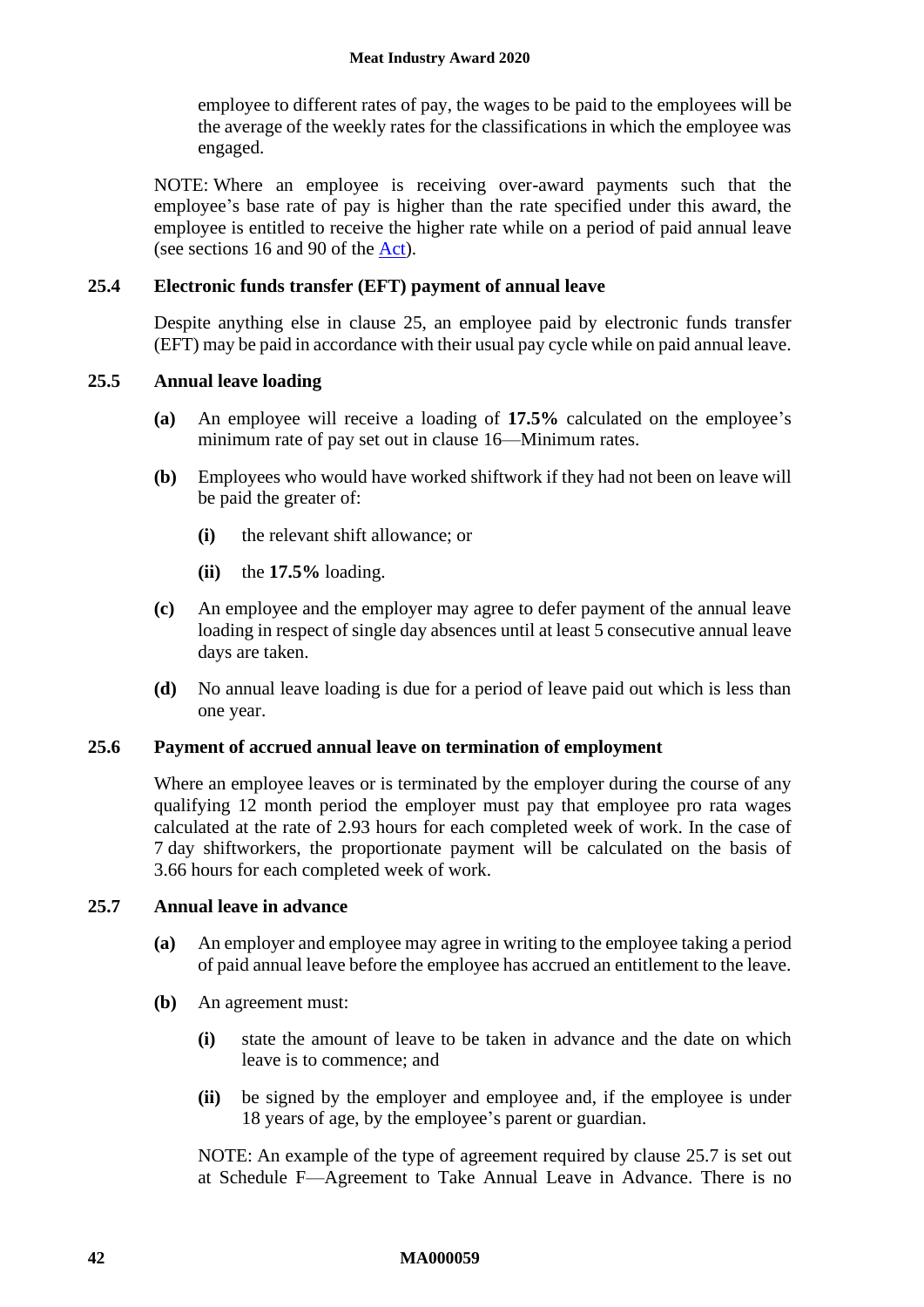requirement to use the form of agreement set out at [Schedule F—Agreement to](#page-75-0)  [Take Annual Leave in Advance.](#page-75-0)

- **(c)** The employer must keep a copy of any agreement under clause [25.7](#page-41-1) as an employee record.
- **(d)** If, on the termination of the employee's employment, the employee has not accrued an entitlement to all of a period of paid annual leave already taken in accordance with an agreement under clause [25.7,](#page-41-1) the employer may deduct from any money due to the employee on termination an amount equal to the amount that was paid to the employee in respect of any part of the period of annual leave taken in advance to which an entitlement has not been accrued.

#### <span id="page-42-0"></span>**25.8 Annual close-down**

- **(a)** Where an employer closes down a plant or a section of a plant for the purpose of allowing annual leave to all or the bulk of the employees in the plant or sections concerned, the employer should, where possible, give affected employees not less than 3 months' notice of the employer's intention to stand down all employees in the plant or sections concerned.
- <span id="page-42-1"></span>**(b)** For those employees who have not qualified for annual leave in accordance with clause [25,](#page-40-1) paid leave on a proportionate basis at the appropriate rate of wage and loading prescribed by clauses [25.3](#page-40-2) and [25.5](#page-41-0) will be granted.
- **(c)** An employee who has then qualified for annual leave in accordance with clauses [25.1](#page-40-3) or [25.2](#page-40-4) and has also completed a further month or more of continuous service will be allowed leave and will also be paid leave on a proportionate basis for the period worked since the close of the employee's last 12 monthly qualifying period.
- **(d)** The next 12 month qualifying period for each employee affected by the closedown will commence from the day on which the plant or section concerned is reopened for work. Provided that all time during which an employee is stood off without pay for the purposes of clause [25.8](#page-42-0) will be deemed to be time of service in the next 12 monthly qualifying period.
- **(e)** If in the first year of service with an employer an employee is allowed proportionate annual leave under clause [25.8\(b\),](#page-42-1) and subsequently within such year leaves employment or employment is terminated by the employer through no fault of the employee, the employee will be entitled to the benefit of clause [25.6](#page-41-2) subject to the adjustment for any proportionate leave which may have been allowed.

#### <span id="page-42-2"></span>**25.9 Cashing out of annual leave**

- **(a)** Paid annual leave must not be cashed out except in accordance with an agreement under clause [25.9.](#page-42-2)
- **(b)** Each cashing out of a particular amount of paid annual leave must be the subject of a separate agreement under clause [25.9.](#page-42-2)
- **(c)** An employer and an employee may agree in writing to the cashing out of a particular amount of accrued paid annual leave by the employee.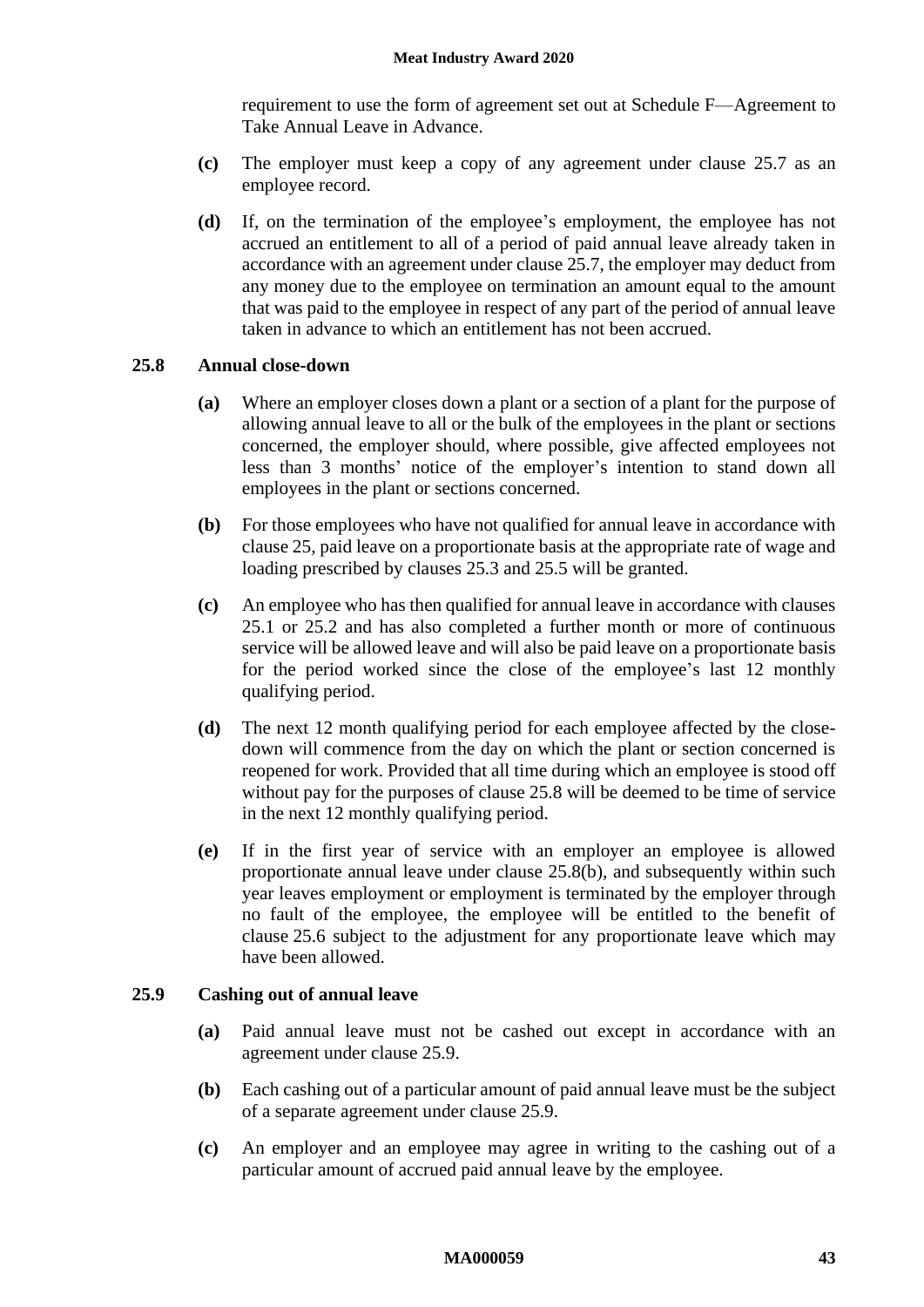- **(d)** An agreement under clause [25.9](#page-42-2) must state:
	- **(i)** the amount of leave to be cashed out and the payment to be made to the employee for it; and
	- **(ii)** the date on which the payment is to be made.
- **(e)** An agreement under clause [25.9](#page-42-2) must be signed by the employer and employee and, if the employee is under 18 years of age, by the employee's parent or guardian.
- **(f)** The payment must not be less than the amount that would have been payable had the employee taken the leave at the time the payment is made.
- **(g)** An agreement must not result in the employee's remaining accrued entitlement to paid annual leave being less than 4 weeks.
- **(h)** The maximum amount of accrued paid annual leave that may be cashed out in any period of 12 months is 2 weeks.
- **(i)** The employer must keep a copy of any agreement under clause [25.9](#page-42-2) as an employee record.

NOTE 1: Under section 344 of the [Act,](http://www.legislation.gov.au/Series/C2009A00028) an employer must not exert undue influence or undue pressure on an employee to make, or not make, an agreement under clause [25.9.](#page-42-2)

NOTE 2: Under section 345(1) of the  $Act$ , a person must not knowingly or recklessly make a false or misleading representation about the workplace rights of another person under clause [25.9.](#page-42-2)

NOTE 3: An example of the type of agreement required by clause [25.9](#page-42-2) is set out at [Schedule G—Agreement to Cash Out Annual Leave.](#page-76-0) There is no requirement to use the form of agreement set out at [Schedule G—Agreement to Cash Out Annual Leave.](#page-76-0)

### <span id="page-43-0"></span>**25.10 Excessive leave accruals: general provision**

NOTE: Clauses [25.10](#page-43-0) to [25.12](#page-44-0) contain provisions, additional to the [NES,](https://www.fwc.gov.au/documents/awardmod/download/nes.pdf) about the taking of paid annual leave as a way of dealing with the accrual of excessive paid annual leave. See Part 2.2, Division 6 of the [Act.](http://www.legislation.gov.au/Series/C2009A00028)

- **(a)** An employee has an **excessive leave accrual** if the employee has accrued more than 8 weeks' paid annual leave (or 10 weeks' paid annual leave for a shiftworker, as defined by clause [25.2.](#page-40-4)
- <span id="page-43-1"></span>**(b)** If an employee has an excessive leave accrual, the employer or the employee may seek to confer with the other and genuinely try to reach agreement on how to reduce or eliminate the excessive leave accrual.
- **(c)** Clause [25.11](#page-44-1) sets out how an employer may direct an employee who has an excessive leave accrual to take paid annual leave.
- **(d)** Clause [25.12](#page-44-0) sets out how an employee who has an excessive leave accrual may require an employer to grant paid annual leave requested by the employee.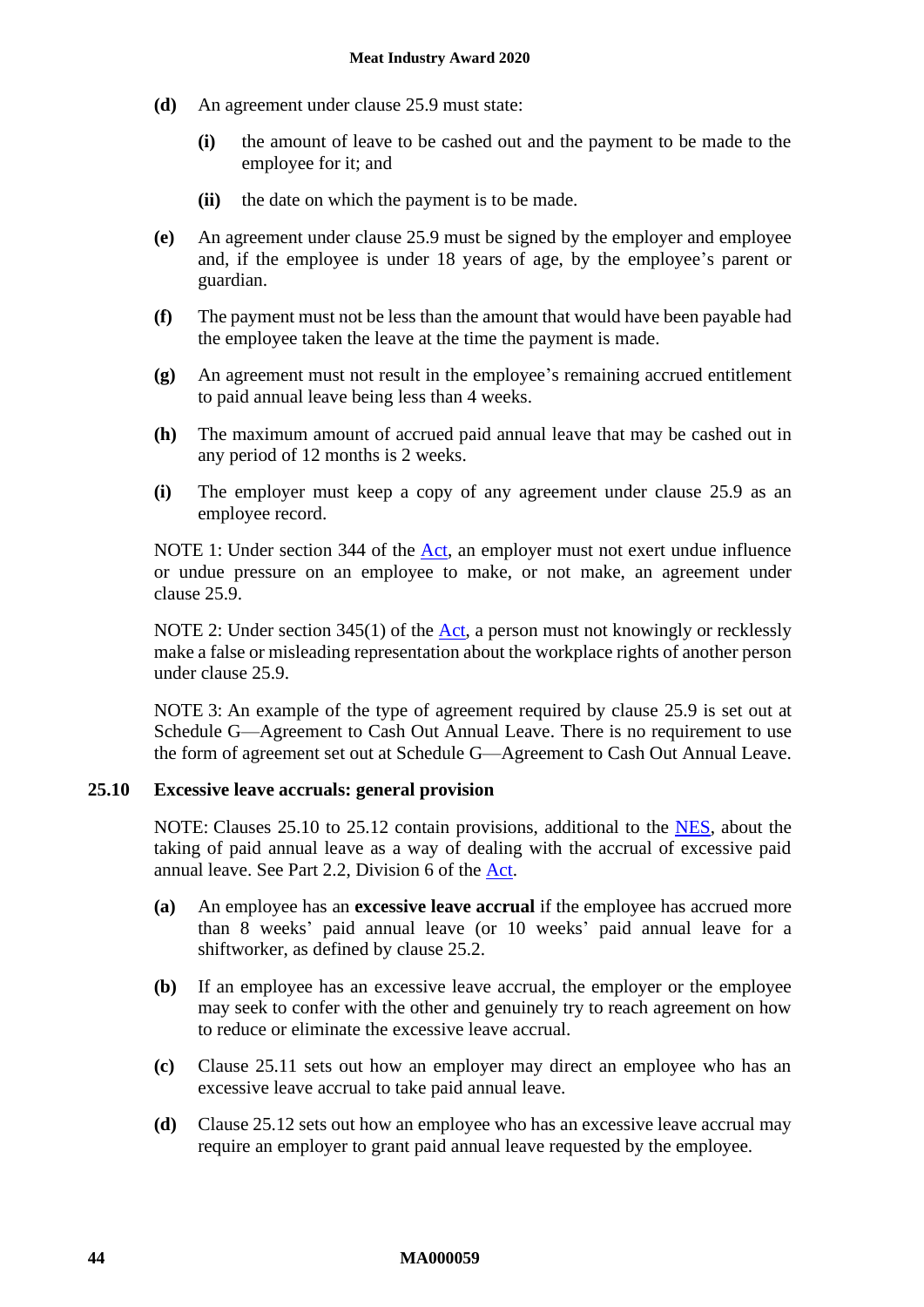#### <span id="page-44-2"></span><span id="page-44-1"></span>**25.11 Excessive leave accruals: direction by employer that leave be taken**

- **(a)** If an employer has genuinely tried to reach agreement with an employee under clause [25.10\(b\)](#page-43-1) but agreement is not reached (including because the employee refuses to confer), the employer may direct the employee in writing to take one or more periods of paid annual leave.
- <span id="page-44-4"></span>**(b)** However, a direction by the employer under clause [25.11\(a\):](#page-44-2)
	- **(i)** is of no effect if it would result at any time in the employee's remaining accrued entitlement to paid annual leave being less than 6 weeks when any other paid annual leave arrangements (whether made under clause [25.10,](#page-43-0) [25.11](#page-44-1) or [25.12](#page-44-0) or otherwise agreed by the employer and employee) are taken into account; and
	- **(ii)** must not require the employee to take any period of paid annual leave of less than one week; and
	- **(iii)** must not require the employee to take a period of paid annual leave beginning less than 8 weeks, or more than 12 months, after the direction is given; and
	- **(iv)** must not be inconsistent with any leave arrangement agreed by the employer and employee.
- **(c)** The employee must take paid annual leave in accordance with a direction under clause [25.11\(a\)](#page-44-2) that is in effect.
- <span id="page-44-3"></span>**(d)** An employee to whom a direction has been given under clause [25.11\(a\)](#page-44-2) may request to take a period of paid annual leave as if the direction had not been given.

NOTE 1: Paid annual leave arising from a request mentioned in clause [25.11\(d\)](#page-44-3) may result in the direction ceasing to have effect. See clause [25.11\(b\)\(i\).](#page-44-4)

NOTE 2: Under section 88(2) of the [Act,](http://www.legislation.gov.au/Series/C2009A00028) the employer must not unreasonably refuse to agree to a request by the employee to take paid annual leave.

#### <span id="page-44-5"></span><span id="page-44-0"></span>**25.12 Excessive leave accruals: request by employee for leave**

- **(a)** If an employee has genuinely tried to reach agreement with an employer under clause [25.10\(b\)](#page-43-1) but agreement is not reached (including because the employer refuses to confer), the employee may give a written notice to the employer requesting to take one or more periods of paid annual leave.
- **(b)** However, an employee may only give a notice to the employer under clause  $25.12(a)$  if:
	- **(i)** the employee has had an excessive leave accrual for more than 6 months at the time of giving the notice; and
	- **(ii)** the employee has not been given a direction under clause [25.11\(a\)](#page-44-2) that, when any other paid annual leave arrangements (whether made under clause [25.10,](#page-43-0) [25.11](#page-44-1) or [25.12](#page-44-0) or otherwise agreed by the employer and employee) are taken into account, would eliminate the employee's excessive leave accrual.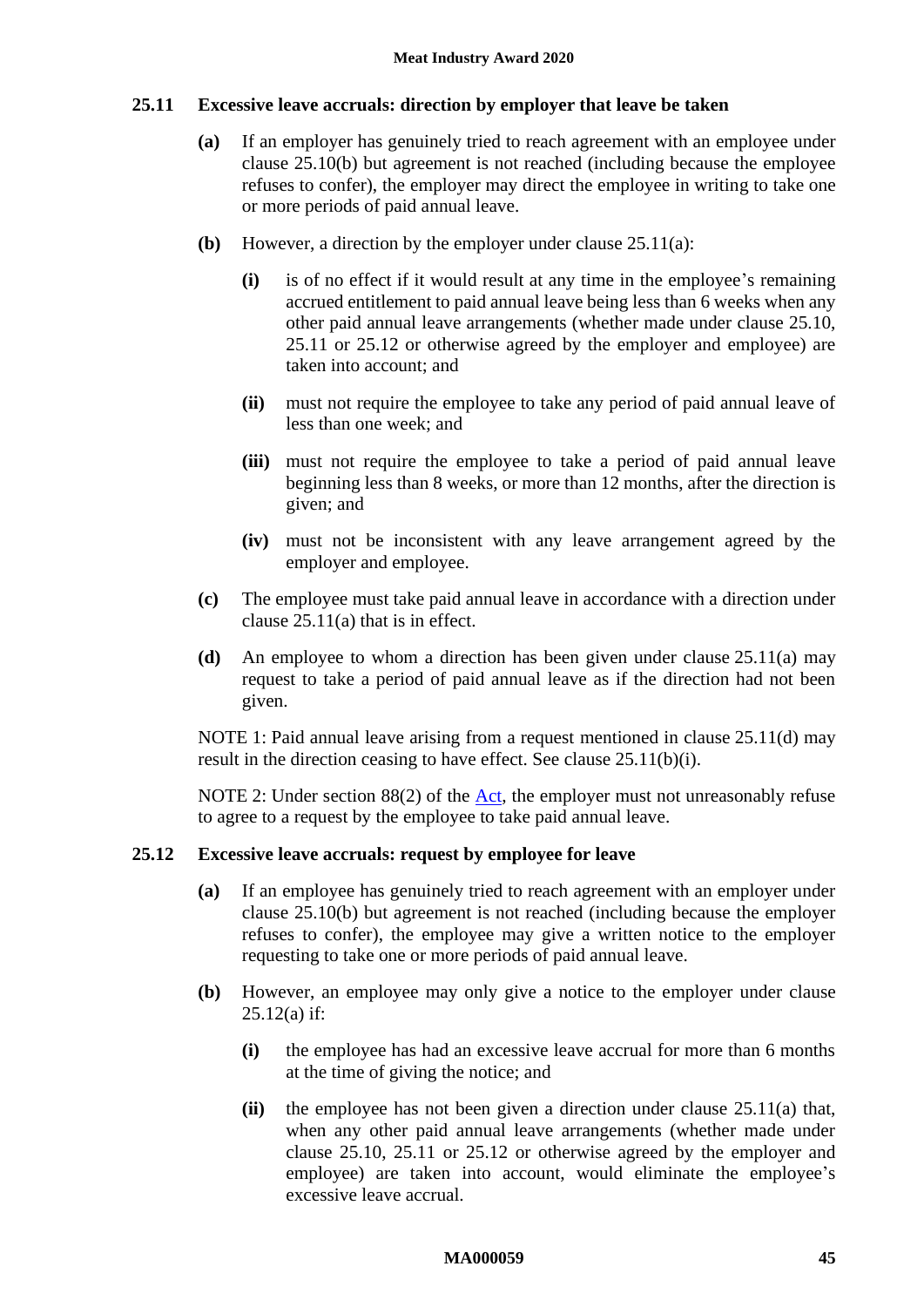- **(c)** A notice given by an employee under clause [25.12\(a\)](#page-44-5) must not:
	- **(i)** if granted, result in the employee's remaining accrued entitlement to paid annual leave being at any time less than 6 weeks when any other paid annual leave arrangements (whether made under clause [25.10,](#page-43-0) [25.11](#page-44-1) or [25.12](#page-44-0) or otherwise agreed by the employer and employee) are taken into account; or
	- **(ii)** provide for the employee to take any period of paid annual leave of less than one week; or
	- **(iii)** provide for the employee to take a period of paid annual leave beginning less than 8 weeks, or more than 12 months, after the notice is given; or
	- **(iv)** be inconsistent with any leave arrangement agreed by the employer and employee.
- **(d)** An employee is not entitled to request by a notice under clause [25.12\(a\)](#page-44-5) more than 4 weeks' paid annual leave (or 5 weeks' paid annual leave for a shiftworker, as defined by clause [25.2\)](#page-40-4) in any period of 12 months.
- **(e)** The employer must grant paid annual leave requested by a notice under clause [25.12\(a\).](#page-44-5)

# **26. Personal/carer's leave and compassionate leave**

Personal/carer's leave and compassionate leave are provided for in the [NES.](https://www.fwc.gov.au/documents/awardmod/download/nes.pdf)

# **27. Parental leave and related entitlements**

Parental leave and related entitlements are provided for in the [NES.](https://www.fwc.gov.au/documents/awardmod/download/nes.pdf)

# **28. Community service leave**

Community service leave is provided for in the [NES.](https://www.fwc.gov.au/documents/awardmod/download/nes.pdf)

# **29. Long service leave**

Long service leave is provided for in the [NES.](https://www.fwc.gov.au/documents/awardmod/download/nes.pdf)

# **30. Unpaid family and domestic violence leave**

Unpaid family and domestic violence leave is provided for in the [NES.](https://www.fwc.gov.au/documents/awardmod/download/nes.pdf)

NOTE 1: Information concerning an employee's experience of family and domestic violence is sensitive and if mishandled can have adverse consequences for the employee. Employers should consult with such employees regarding the handling of this information.

NOTE 2: Depending upon the circumstances, evidence that would satisfy a reasonable person of the employee's need to take family and domestic violence leave may include a document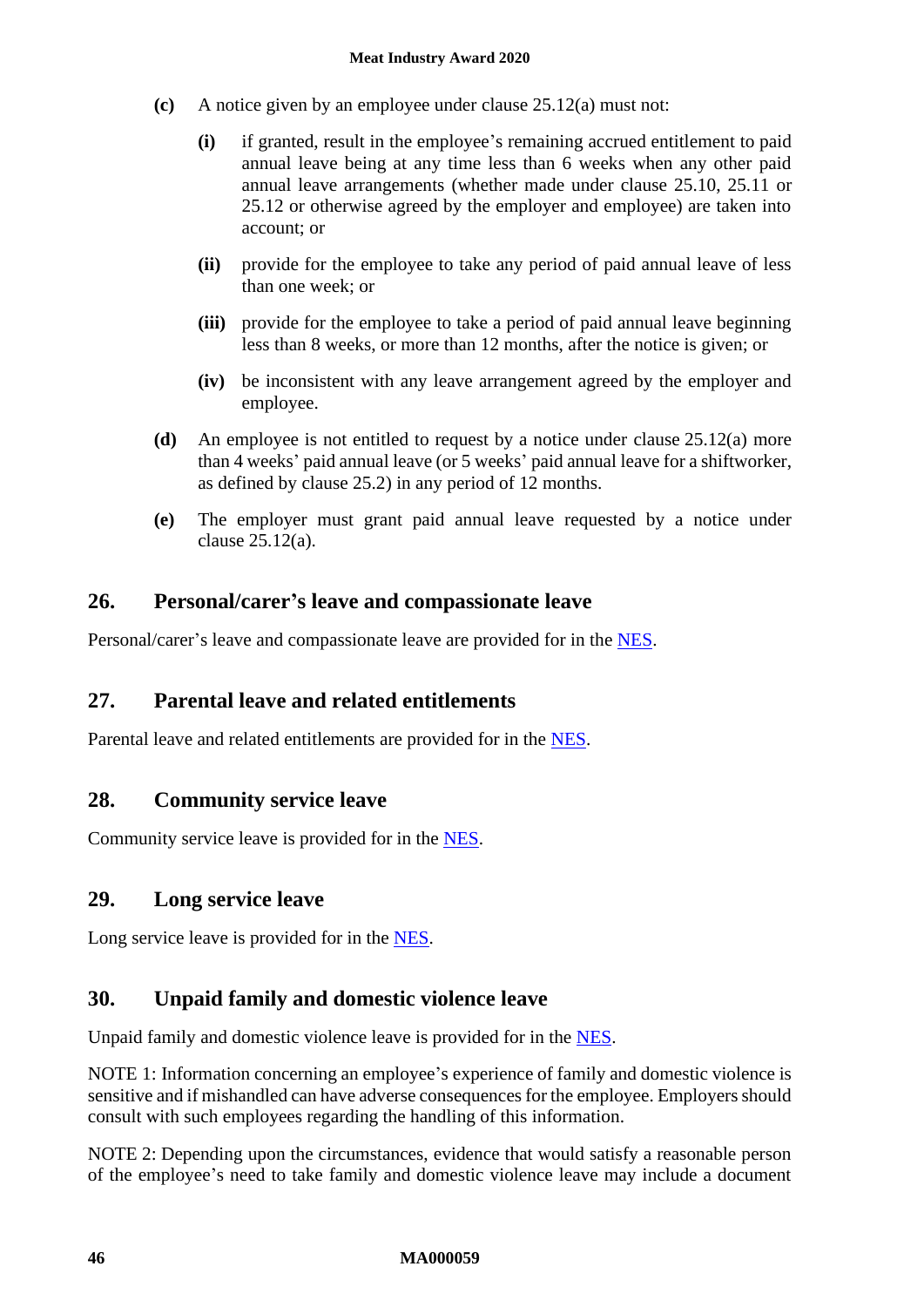issued by the police service, a court or family violence support service, or a statutory declaration.

# <span id="page-46-1"></span>**31. Public holidays**

**31.1** Public holidays are provided for in the [NES.](https://www.fwc.gov.au/documents/awardmod/download/nes.pdf)

#### **31.2 Substitution of public holidays**

- **(a)** An employer and employee may agree to substitute another day for a day that would otherwise be a public holiday under the [NES.](https://www.fwc.gov.au/documents/awardmod/download/nes.pdf)
- **(b)** An employer and employee may agree to substitute another part-day for a partday that would otherwise be a part-day public holiday under the [NES.](https://www.fwc.gov.au/documents/awardmod/download/nes.pdf)

#### <span id="page-46-0"></span>**31.3 Payment for work on public holidays**

Employees including casuals who work on:

- **(a)** Christmas Day and Anzac Day will be paid at **200%** of the minimum hourly rate for all time worked;
- **(b)** Good Friday will be paid for all time worked at the rate of **150%** for the first 4 hours and **200%** thereafter based on the minimum hourly rate; and
- **(c)** any other public holiday will be paid at **150%** for the first 2 hours and **200%** thereafter based on the minimum hourly rate.

For all employees other than casuals, the above payments will be in addition to the minimum weekly, daily or hourly rate of pay as appropriate, calculated by reference to the minimum hourly rate.

#### **31.4 Time off instead of public holiday rates**

Notwithstanding any other provision of clause [31,](#page-46-1) when an employee agrees to work on a public holiday which is part of their ordinary working week, they will be paid at the rate prescribed by clause [31.3](#page-46-0) for the particular holiday, or by agreement between the employee and employer they may be paid the appropriate minimum rate and given equivalent ordinary time off instead within 28 days of the holiday occurring unless other arrangements are agreed to by the employer and employee.

#### **31.5 Part-day public holidays**

For provisions relating to part-day public holidays see [Schedule H—Part-day Public](#page-77-0)  [Holidays.](#page-77-0)

# <span id="page-46-2"></span>**Part 7—Consultation and Dispute Resolution**

### **32. Consultation about major workplace change**

**32.1** If an employer makes a definite decision to make major changes in production, program, organisation, structure or technology that are likely to have significant effects on employees, the employer must: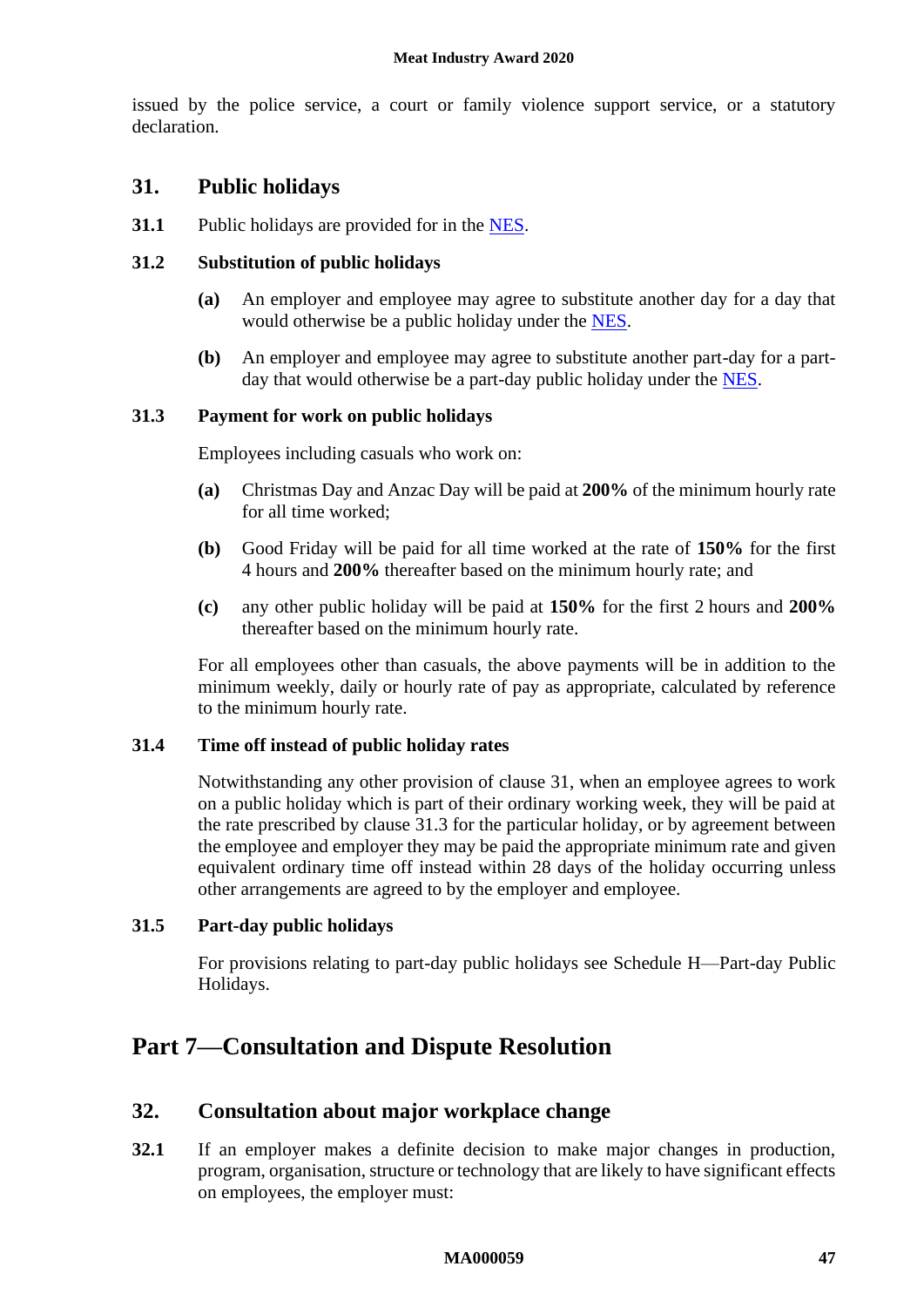- **(a)** give notice of the changes to all employees who may be affected by them and their representatives (if any); and
- <span id="page-47-0"></span>**(b)** discuss with affected employees and their representatives (if any):
	- **(i)** the introduction of the changes; and
	- **(ii)** their likely effect on employees; and
	- **(iii)** measures to avoid or reduce the adverse effects of the changes on employees; and
- **(c)** commence discussions as soon as practicable after a definite decision has been made.
- <span id="page-47-1"></span>**32.2** For the purposes of the discussion under clause [32.1\(b\),](#page-47-0) the employer must give in writing to the affected employees and their representatives (if any) all relevant information about the changes including:
	- **(a)** their nature; and
	- **(b)** their expected effect on employees; and
	- **(c)** any other matters likely to affect employees.
- **32.3** Clause [32.2](#page-47-1) does not require an employer to disclose any confidential information if its disclosure would be contrary to the employer's interests.
- **32.4** The employer must promptly consider any matters raised by the employees or their representatives about the changes in the course of the discussion under clause [32.1\(b\).](#page-47-0)
- <span id="page-47-2"></span>**32.5** In clause [32](#page-46-2) **significant effects**, on employees, includes any of the following:
	- **(a)** termination of employment; or
	- **(b)** major changes in the composition, operation or size of the employer's workforce or in the skills required; or
	- **(c)** loss of, or reduction in, job or promotion opportunities; or
	- **(d)** loss of, or reduction in, job tenure; or
	- **(e)** alteration of hours of work; or
	- **(f)** the need for employees to be retrained or transferred to other work or locations; or
	- **(g)** job restructuring.
- **32.6** Where this award makes provision for alteration of any of the matters defined at clause [32.5,](#page-47-2) such alteration is taken not to have significant effect.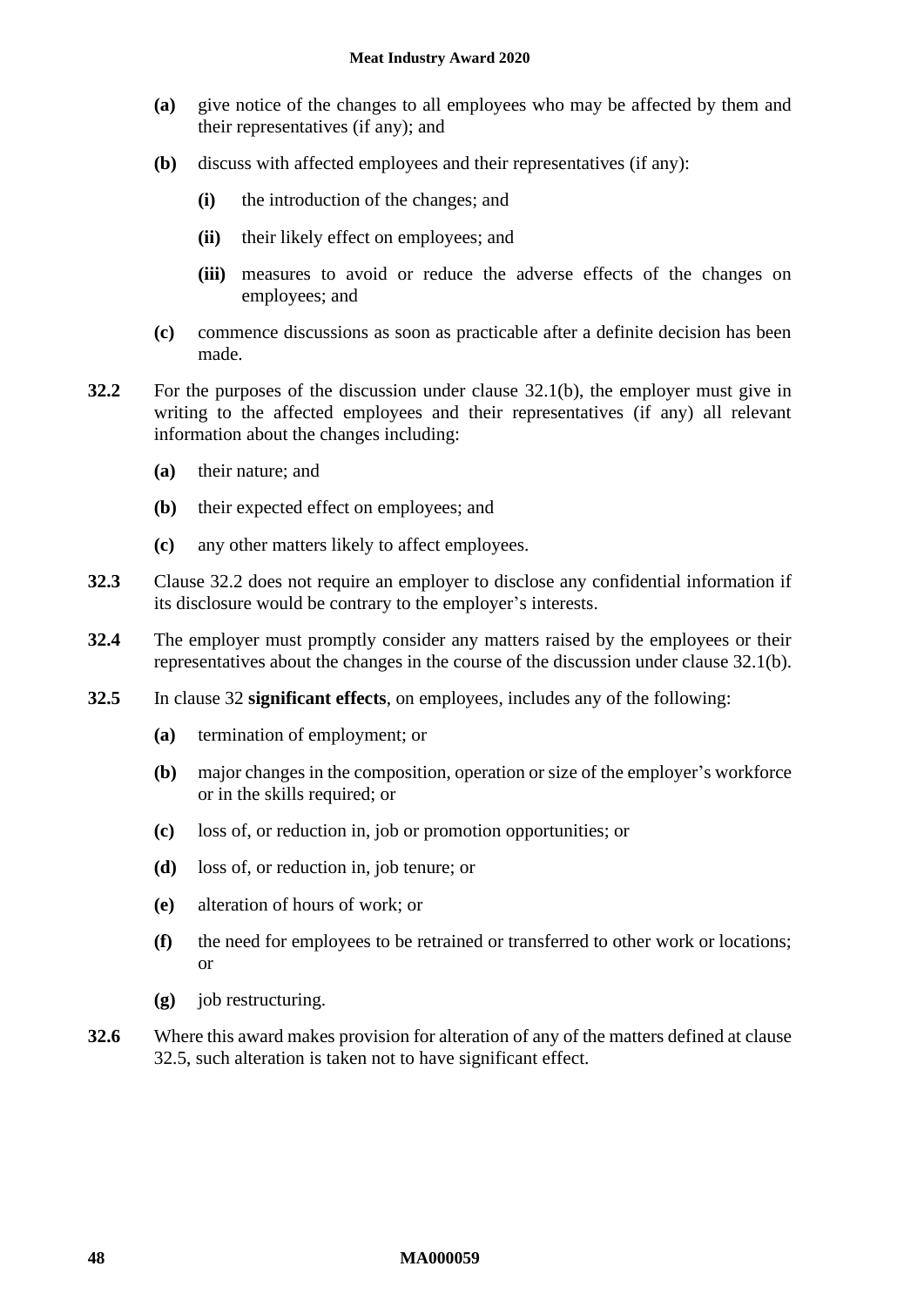# <span id="page-48-0"></span>**33. Consultation about changes to rosters or hours of work**

- **33.1** Clause [33](#page-48-0) applies if an employer proposes to change the regular roster or ordinary hours of work of an employee, other than an employee whose working hours are irregular, sporadic or unpredictable.
- <span id="page-48-1"></span>**33.2** The employer must consult with any employees affected by the proposed change and their representatives (if any).
- **33.3** For the purpose of the consultation, the employer must:
	- **(a)** provide to the employees and representatives mentioned in clause [33.2](#page-48-1) information about the proposed change (for example, information about the nature of the change and when it is to begin); and
	- **(b)** invite the employees to give their views about the impact of the proposed change on them (including any impact on their family or caring responsibilities) and also invite their representative (if any) to give their views about that impact.
- <span id="page-48-2"></span>**33.4** The employer must consider any views given under clause [33.3\(b\).](#page-48-2)
- **33.5** Clause [33](#page-48-0) is to be read in conjunction with any other provisions of this award concerning the scheduling of work or the giving of notice.

# <span id="page-48-3"></span>**34. Dispute resolution**

- **34.1** Claus[e 34](#page-48-3) sets out the procedures to be followed if a dispute arises about a matter under this award or in relation to the [NES](https://www.fwc.gov.au/documents/awardmod/download/nes.pdf).
- <span id="page-48-4"></span>**34.2** The parties to the dispute must first try to resolve the dispute at the workplace through discussion between the employee or employees concerned and the relevant supervisor.
- <span id="page-48-5"></span>**34.3** If the dispute is not resolved through discussion as mentioned in claus[e 34.2,](#page-48-4) the parties to the dispute must then try to resolve it in a timely manner at the workplace through discussion between the employee or employees concerned and more senior levels of management, as appropriate.
- **34.4** If the dispute is unable to be resolved at the workplace and all appropriate steps have been taken under clauses [34.2](#page-48-4) and [34.3,](#page-48-5) a party to the dispute may refer it to the Fair Work Commission.
- **34.5** The parties may agree on the process to be followed by the Fair Work Commission in dealing with the dispute, including mediation, conciliation and consent arbitration.
- **34.6** If the dispute remains unresolved, the Fair Work Commission may use any method of dispute resolution that it is permitted by the [Act](http://www.legislation.gov.au/Series/C2009A00028) to use and that it considers appropriate for resolving the dispute.
- **34.7** A party to the dispute may appoint a person, organisation or association to support and/or represent them in any discussion or process under claus[e34.](#page-48-3)
- <span id="page-48-6"></span>**34.8** While procedures are being followed under clause [34](#page-48-3) in relation to a dispute:
	- **(a)** work must continue in accordance with this award and the [Act;](http://www.legislation.gov.au/Series/C2009A00028) and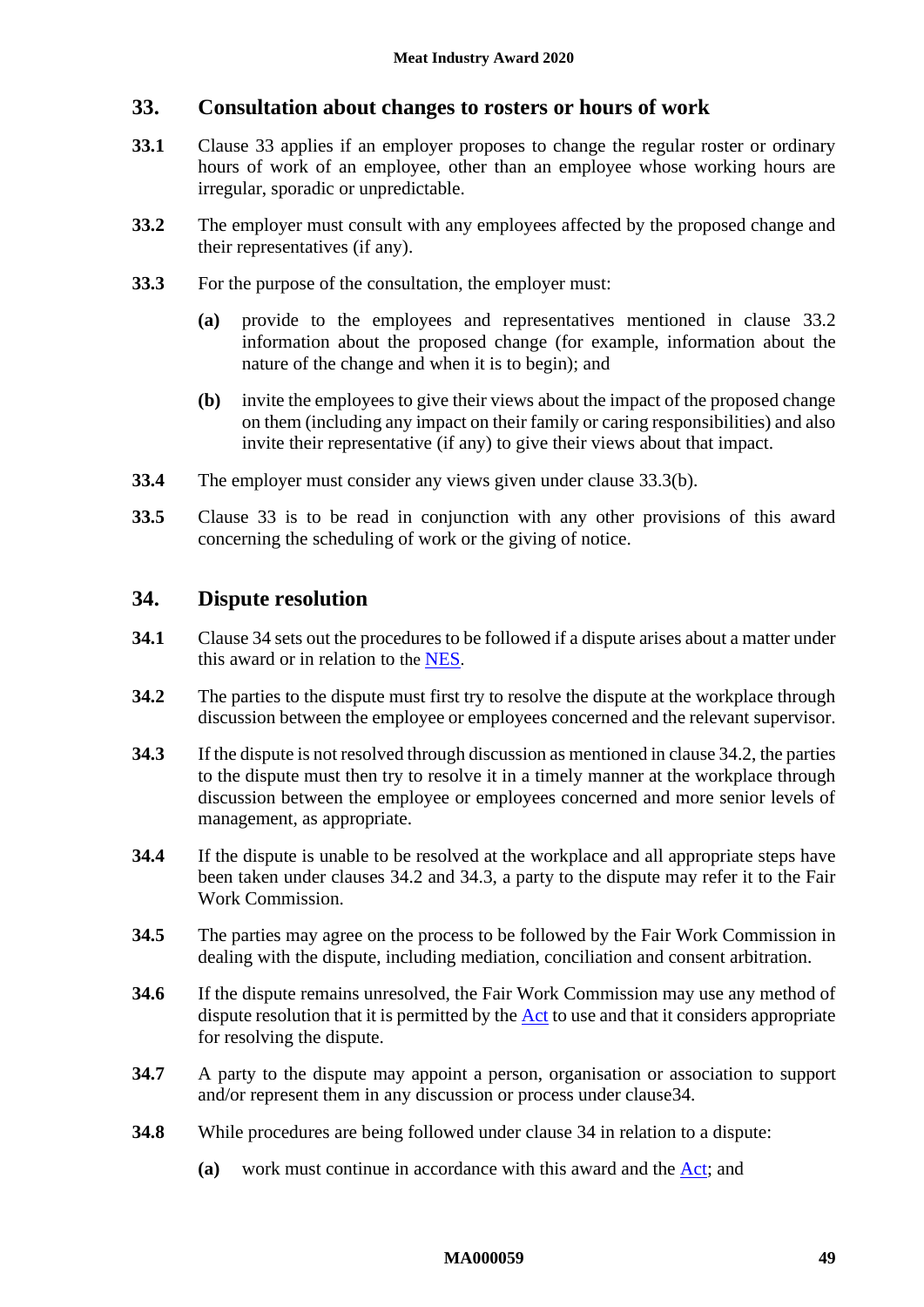- **(b)** an employee must not unreasonably fail to comply with any direction given by the employer about performing work, whether at the same or another workplace, that is safe and appropriate for the employee to perform.
- **34.9** Clause [34.8](#page-48-6) is subject to any applicable work health and safety legislation.

# **Part 8—Termination of Employment and Redundancy**

# **35. Termination of employment**

NOTE: The **[NES](https://www.fwc.gov.au/documents/awardmod/download/nes.pdf)** sets out requirements for notice of termination by an employer. See sections 117 and 123 of the [Act.](http://www.legislation.gov.au/Series/C2009A00028)

- <span id="page-49-2"></span><span id="page-49-0"></span>**35.1** Notice of termination by an employee
	- **(a)** Clause [35.1](#page-49-0) applies to all employees except those identified in sections 123(1) and 123(3) of the [Act.](http://www.legislation.gov.au/Series/C2009A00028)
	- **(b)** An employee must give the employer notice of termination in accordance with **Table [1—Period of notice](#page-49-1)** of at least the period specified in column 2 according to the period of continuous service of the employee specified in column 1.

| Column 1                                                                                               | Column 2                |
|--------------------------------------------------------------------------------------------------------|-------------------------|
| Employee's period of continuous service with the<br>employer at the end of the day the notice is given | <b>Period of notice</b> |
| Not more than 1 year                                                                                   | 1 week                  |
| More than 1 year but not more than 3 years                                                             | 2 weeks                 |
| More than 3 years but not more than 5 years                                                            | 3 weeks                 |
| More than 5 years                                                                                      | 4 weeks                 |

<span id="page-49-1"></span>**Table 1—Period of notice**

NOTE: The notice of termination required to be given by an employee is the same as that required of an employer except that the employee does not have to give additional notice based on the age of the employee.

- **(c)** In clause [35.1\(b\)](#page-49-2) **continuous service** has the same meaning as in section 117 of the [Act.](http://www.legislation.gov.au/Series/C2009A00028)
- <span id="page-49-3"></span>**(d)** If an employee who is at least 18 years old does not give the period of notice required under clause [35.1\(b\),](#page-49-2) then the employer may deduct from wages due to the employee under this award an amount that is no more than one week's wages for the employee.
- **(e)** If the employer has agreed to a shorter period of notice than that required under clause [35.1\(b\),](#page-49-2) then no deduction can be made under clause [35.1\(d\).](#page-49-3)
- **(f)** Any deduction made under clause [35.1\(d\)](#page-49-3) must not be unreasonable in the circumstances.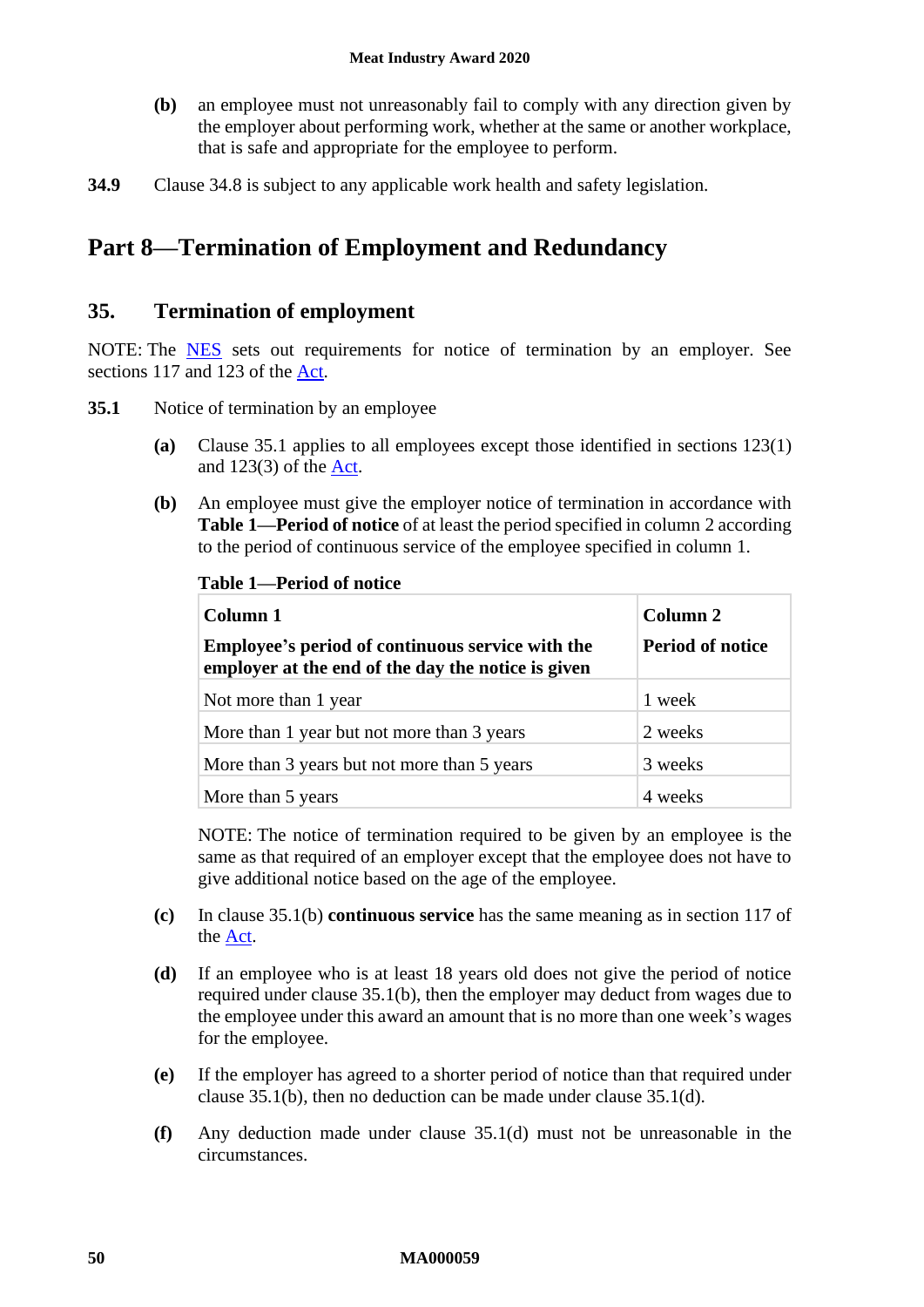#### <span id="page-50-0"></span>**35.2 Job search entitlement**

- **(a)** Where an employer has given notice of termination to an employee, the employee must be allowed time off without loss of pay of up to one day for the purpose of seeking other employment.
- **(b)** The time off under clause [35.2](#page-50-0) is to be taken at times that are convenient to the employee after consultation with the employer.

### <span id="page-50-4"></span>**36. Redundancy**

NOTE: Redundancy pay is provided for in the [NES.](https://www.fwc.gov.au/documents/awardmod/download/nes.pdf) See sections 119 to 123 of the [Act.](http://www.legislation.gov.au/Series/C2009A00028)

#### <span id="page-50-1"></span>**36.1 Transfer to lower paid duties on redundancy**

- **(a)** Clause [36.1](#page-50-1) applies if, because of redundancy, an employee is transferred to new duties to which a lower ordinary rate of pay applies.
- **(b)** The employer may:
	- **(i)** give the employee notice of the transfer of at least the same length as the employee would be entitled to under section 117 of the [Act](http://www.legislation.gov.au/Series/C2009A00028) as if it were a notice of termination given by the employer; or
	- **(ii)** transfer the employee to the new duties without giving notice of transfer or before the expiry of a notice of transfer, provided that the employer pays the employee as set out in clause [36.1\(c\).](#page-50-2)
- <span id="page-50-3"></span><span id="page-50-2"></span>**(c)** If the employer acts as mentioned in clause [36.1\(b\)\(ii\),](#page-50-3) the employee is entitled to a payment of an amount equal to the difference between the ordinary rate of pay of the employee (inclusive of all-purpose allowances, shift rates and penalty rates applicable to ordinary hours) for the hours of work the employee would have worked in the first role, and the ordinary rate of pay (also inclusive of allpurpose allowances, shift rates and penalty rates applicable to ordinary hours) of the employee in the second role for the period for which notice was not given.

#### **36.2 Employee leaving during redundancy notice period**

- **(a)** An employee given notice of termination in circumstances of redundancy may terminate their employment during the minimum period of notice prescribed by section 117(3) of the [Act.](http://www.legislation.gov.au/Series/C2009A00028)
- **(b)** The employee is entitled to receive the benefits and payments they would have received under clause [36](#page-50-4) or under sections 119 to 123 of the [Act](http://www.legislation.gov.au/Series/C2009A00028) had they remained in employment until the expiry of the notice.
- **(c)** However, the employee is not entitled to be paid for any part of the period of notice remaining after the employee ceased to be employed.

#### <span id="page-50-5"></span>**36.3 Job search entitlement**

**(a)** Where an employer has given notice of termination to an employee in circumstances of redundancy, the employee must be allowed time off without loss of pay of up to one day each week of the minimum period of notice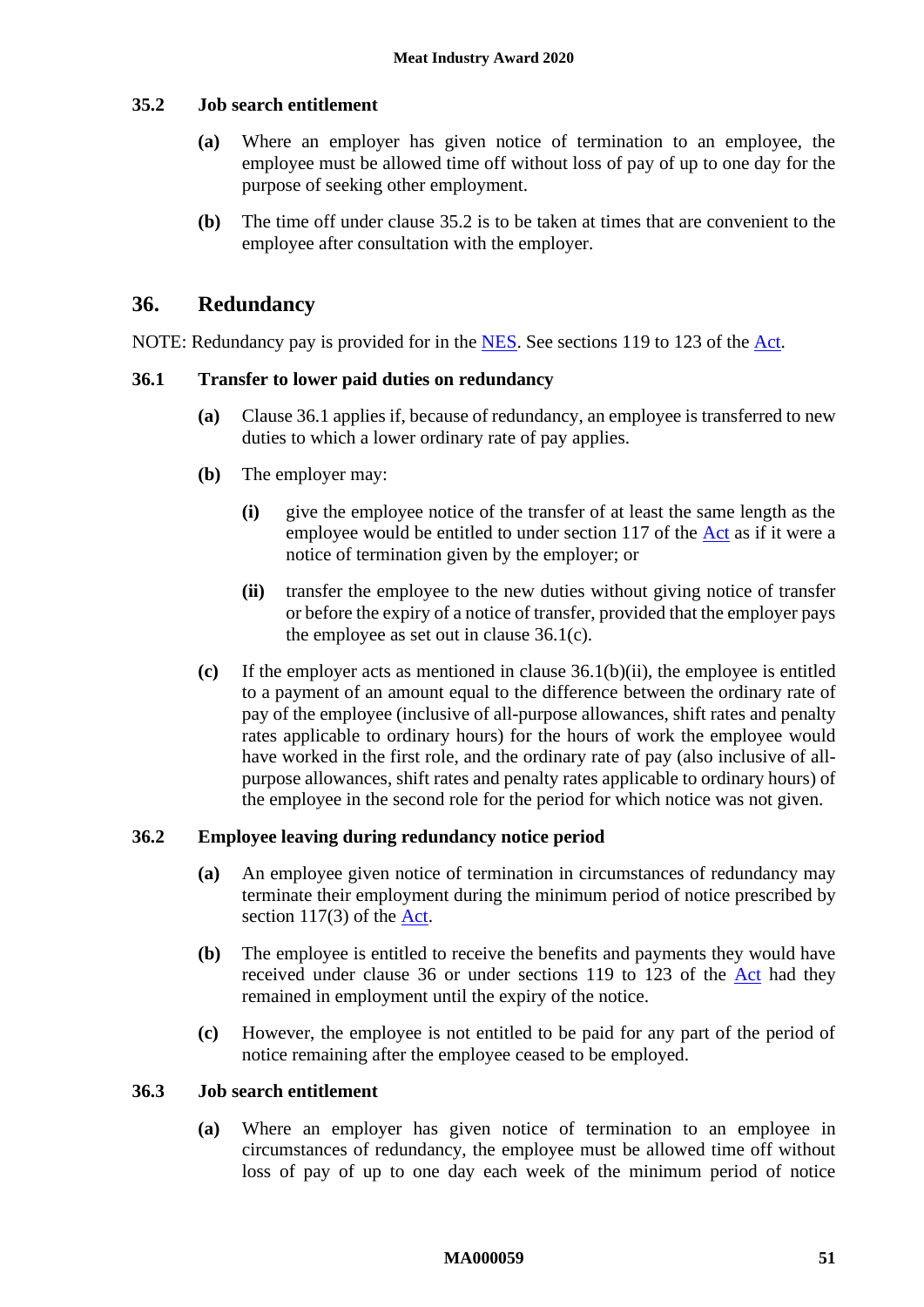prescribed by section  $117(3)$  of the  $\Delta ct$  for the purpose of seeking other employment.

- <span id="page-51-0"></span>**(b)** If an employee is allowed time off without loss of pay of more than one day under clause [36.3\(a\),](#page-50-5) the employee must, at the request of the employer, produce proof of attendance at an interview.
- **(c)** A statutory declaration is sufficient for the purpose of clause [36.3\(b\).](#page-51-0)
- **(d)** An employee who fails to produce proof when required under clause [36.3\(b\)](#page-51-0) is not entitled to be paid for the time off.
- **(e)** This entitlement applies instead of clause [35.2.](#page-50-0)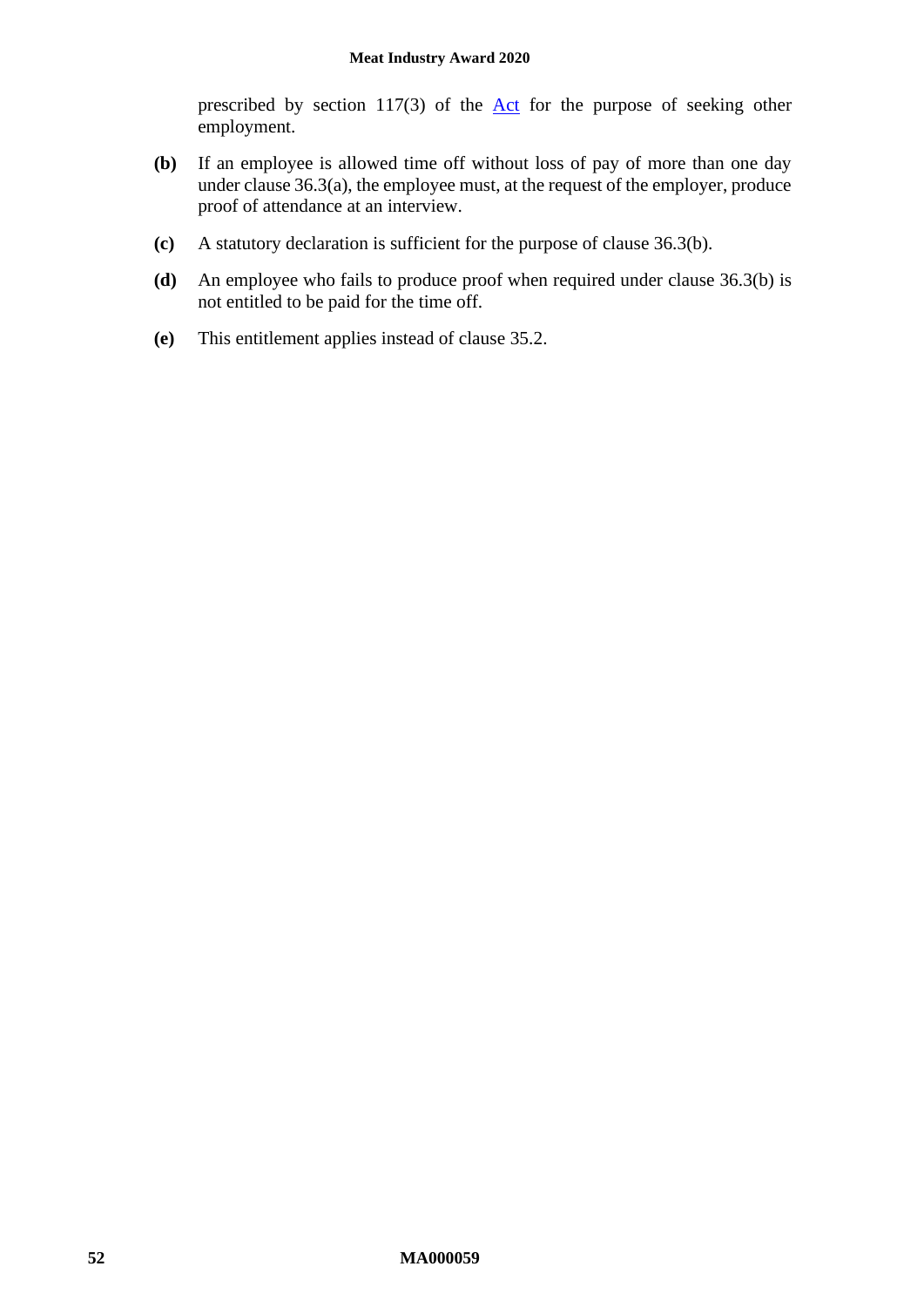# **Schedule A—Classification Definitions**

**A.1** The schedule sets out the classification structure that will apply to all employees covered by this award.

# **A.2 Definitions**

- **A.2.1 Boner** is an employee who is required to use a knife to remove meat from the bones, sides, quarters or other piece of a carcase in accordance with the employer's specifications and, where required by the employer, to dispatch such meat, bones and trimmings to other employees and/or work areas for further processing as required by the employer.
- **A.2.2 Carcase grader** is an employee who determines the category or grades into which animal carcases are allotted in accordance with approved specifications and who is appropriately accredited by the relevant authority.
- **A.2.3 General butcher** means an employee who holds an accredited and relevant retail butchering trade qualification.
- **A.2.4 Salesperson** means an employee (not being a general butcher) who is employed in a self-service establishment in the replenishing of display or storage cabinets or work associated or employed in a meat retail establishment shop, selling meat products and whose principal responsibility will be dealing directly with customers in respect to sales of meat and other butcher shop products, and who may also perform the following duties:
	- **(a)** cut uncooked meat for weight;
	- **(b)** wrap meat or smallgoods;
	- **(c)** divide sausages, frankfurts or other smallgoods and for this purpose use a knife for cutting;
	- **(d)** sell goods already prepared; and
	- **(e)** prepare counter ready products.
- **A.2.5 Sawyer** is an employee who breaks down a carcase, side, quarter or other piece using a saw, either for the pre-work-up for boning or in accordance with required specifications.
- **A.2.6 Skin classer** is an employee accredited to assess the categories or grades into which sheep skins are sorted in accordance with predetermined specifications.
- **A.2.7 Slaughterer** in a meat manufacturing establishment or a meat retail establishment (other than a tradesperson slaughterer) is competent to perform slaughtering tasks in accordance with the employer's specifications.
- **A.2.8 Slaughterer Class 1** is an employee who performs the indicative tasks set out in the classification stream.
- **A.2.9 Slaughterer Class 2** is an employee who performs the indicative tasks set out in the classification stream.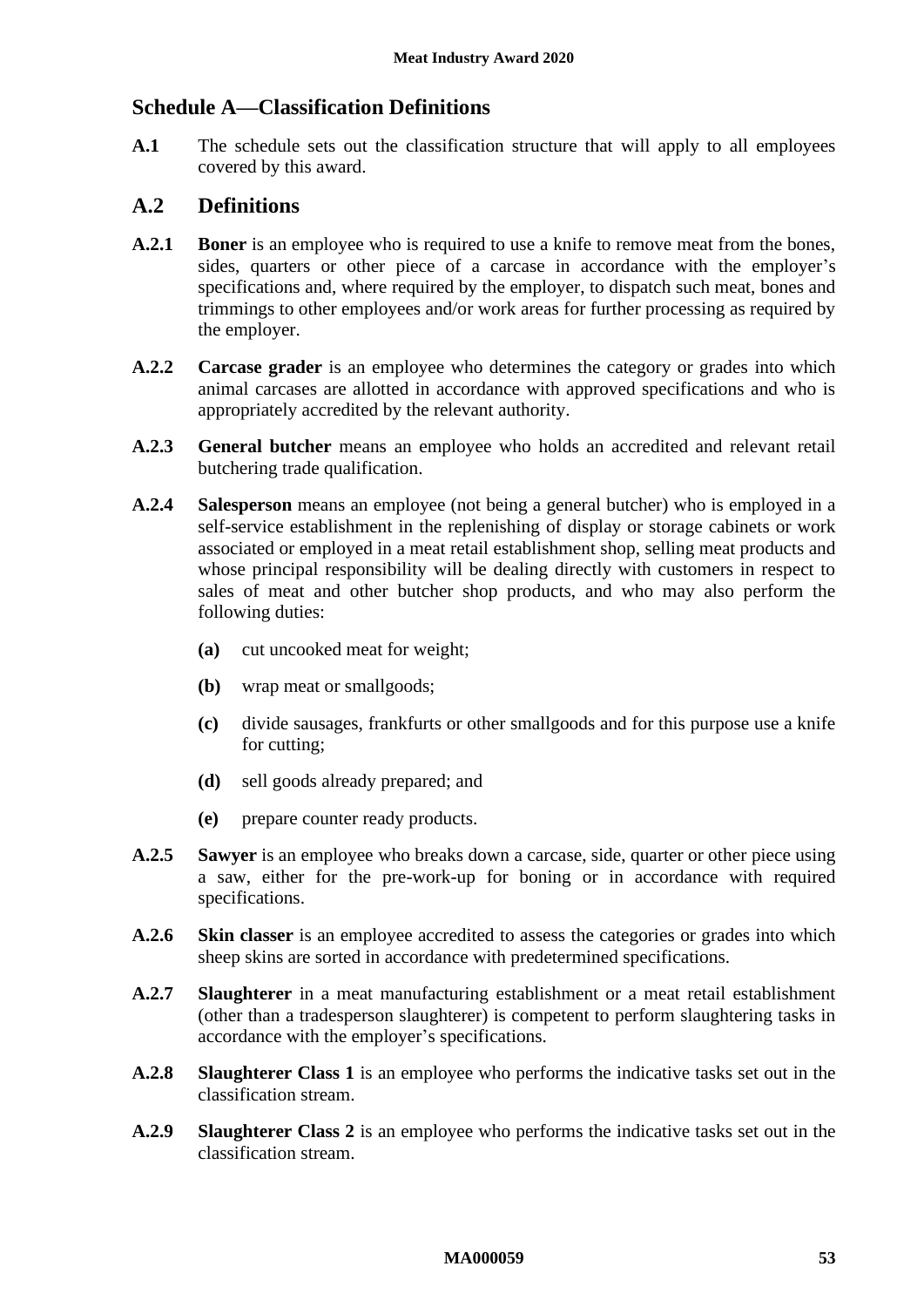- **A.2.10 Slaughterer Class 3** is an employee who performs the indicative tasks set out in the classification stream.
- **A.2.11 Slicer** is an employee who is required to use a knife to trim, including the removal of extraneous material, in accordance with the employer's instructions and product specifications and to dispatch such product to other employees for further processing if required by the employer.
- **A.2.12 Smallgoods maker** means an employee who has served a relevant apprenticeship or has at least 4 years' general experience in smallgoods-making and who is responsible for the making of smallgoods and who may be required to perform all tasks relating to smallgoods manufacturing including that of mixing-machine operator, butcher, boner, salter and/or pickle pumper, cooker, filler, linker and table hand, but smallgoods maker does not include a person making smallgoods in a meat retail establishment.
- **A.2.13 Trade qualified slaughterer** is an employee who is competent to slaughter to completion all species of animal to approved standards and who has an accredited and relevant trade qualification.
- **A.2.14 Trimmer** is an employee who uses a knife to remove fat or other extraneous material or foreign matter from a carcase, side, quarter or piece prior to boning or in preparation for chilling prior to boning.

# **A.3 Classifications**

# **A.3.1 Meat Industry Level 1**

An employee at this level will be a person with no experience in the industry undergoing on-the-job training for an initial period of at least 3 months.

### **A.3.2 Meat Industry Level 2**

| Meat retail establishment stream           | Order person delivering meat/meat<br>products.      |
|--------------------------------------------|-----------------------------------------------------|
| Meat manufacturing establishment<br>stream | Linker, table hand;<br>Slaughterer's assistant;     |
|                                            | Curing section assistant required to do<br>salting; |
|                                            | Washing, drying, smoking section<br>assistant;      |
|                                            | Retort;                                             |
|                                            | Employee in lard section.                           |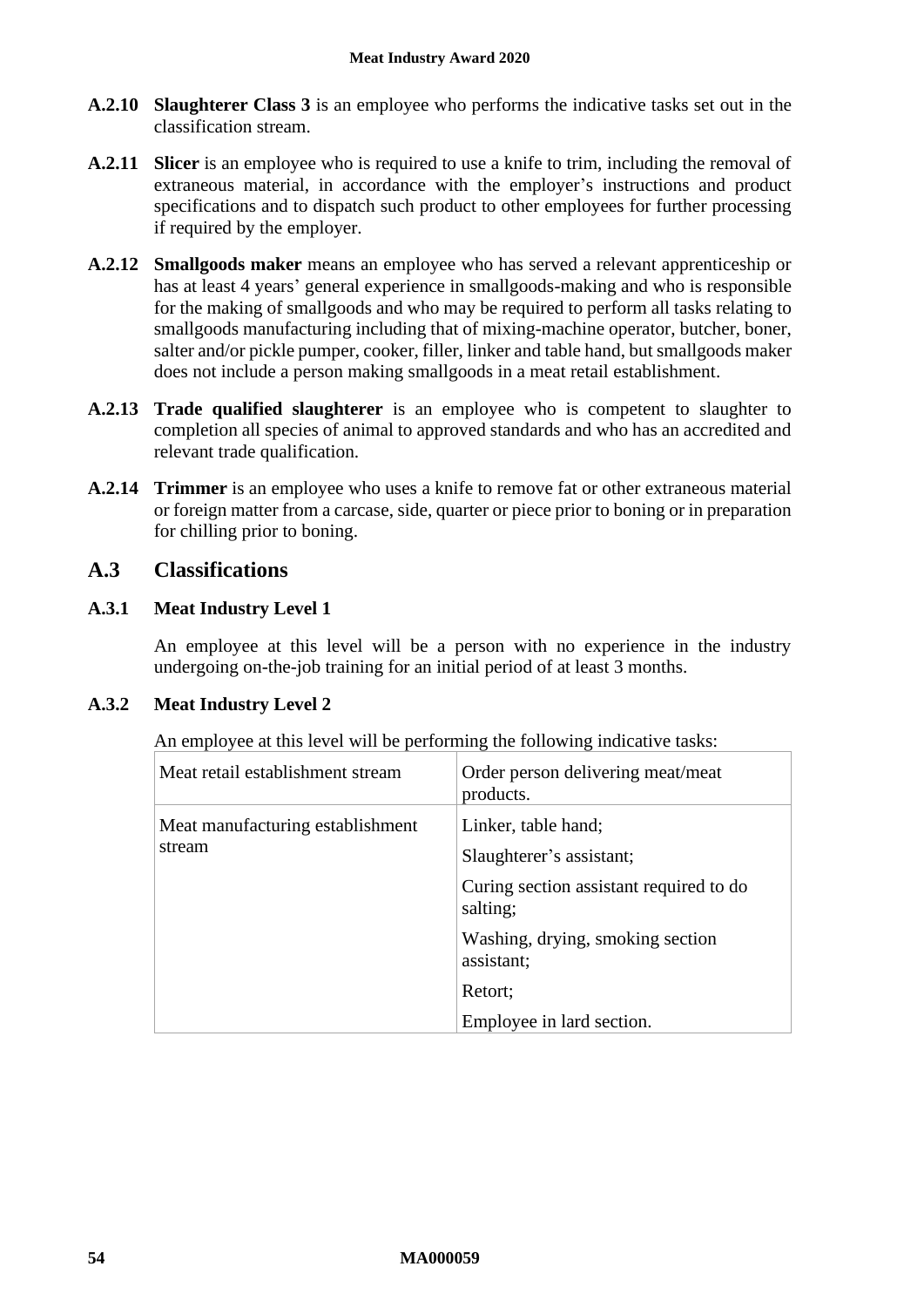# **A.3.3 Meat Industry Level 3**

| Meat manufacturing establishment | Filerman;                                                                                                                                                                                  |
|----------------------------------|--------------------------------------------------------------------------------------------------------------------------------------------------------------------------------------------|
| stream                           | Packing-room hand;                                                                                                                                                                         |
|                                  | Slicing and/or operating scales, packing<br>ham or bacon into cans and/or operating<br>closing machine.                                                                                    |
| All meat industry streams        | Employee directly connected to the<br>slaughter floor—tasks such as moving<br>cattle/sheep up the race;                                                                                    |
|                                  | Employee indirectly connected with the<br>slaughter floor—tasks such as cleaning<br>tripe by machine/hand;                                                                                 |
|                                  | Separating and/or handling offal at the<br>eviscerating table;                                                                                                                             |
|                                  | Removing head meat;                                                                                                                                                                        |
|                                  | Bagging lambs;                                                                                                                                                                             |
|                                  | Labourers associated with boning and<br>slicing activities;                                                                                                                                |
|                                  | Labourer associated with by-product<br>activities;                                                                                                                                         |
|                                  | Strapping or wiring-machine operator or<br>vacuum machine operator;                                                                                                                        |
|                                  | <b>Operating Whizard Knives;</b>                                                                                                                                                           |
|                                  | Wrapping, weighing, pricing, packing and<br>packaging uncooked meat;                                                                                                                       |
|                                  | Salter and/or pickle pumper (arterial or<br>stab);                                                                                                                                         |
|                                  | Chiller room/Freezer room hand;                                                                                                                                                            |
|                                  | Loading and unloading labourer;                                                                                                                                                            |
|                                  | Storing and packing labourer in or about<br>storage works;                                                                                                                                 |
|                                  | Drover/yardperson/stockperson;                                                                                                                                                             |
|                                  | Cleaners;                                                                                                                                                                                  |
|                                  | Labourers involved in tanning or other<br>treatment or processing of skins or hides;<br>Assistants in buffing, fluffing, curtain<br>coat, splitting, pasting, setting out and<br>sammying; |
|                                  | Machine operators/machinists in tanning<br>or other treatment/processing of skins or<br>hides not elsewhere classified;                                                                    |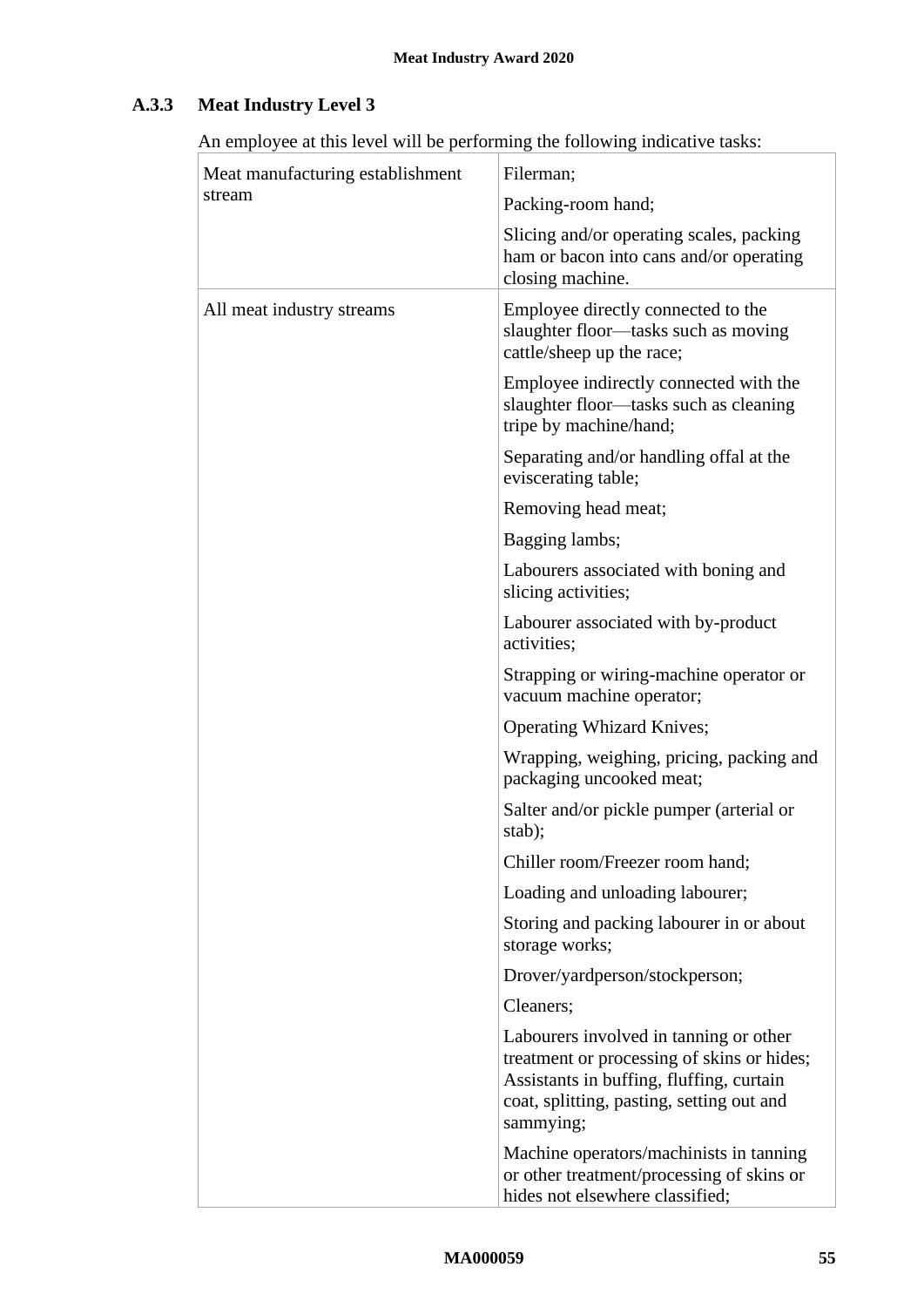| Yard person in tanning and/or<br>treatment/processing of skins or hides;                                                                                                                                            |
|---------------------------------------------------------------------------------------------------------------------------------------------------------------------------------------------------------------------|
| An employee performing clerical and/or<br>office tasks such as maintenance of basic<br>records, basic word processing, typing and<br>filing, collating, photocopying, handling<br>and distributing mail, delivering |
| messages, operation of keyboard and other<br>allied and similar equipment.                                                                                                                                          |

# **A.3.4 Meat Industry Level 4**

| Meat retail establishment stream     | Smallgoods maker in a meat retail<br>establishment (non trade qualifications);                                                                                                                                                                                                                                                                                                                                                                                                                                                                                                                                                                           |
|--------------------------------------|----------------------------------------------------------------------------------------------------------------------------------------------------------------------------------------------------------------------------------------------------------------------------------------------------------------------------------------------------------------------------------------------------------------------------------------------------------------------------------------------------------------------------------------------------------------------------------------------------------------------------------------------------------|
|                                      | Cooker and/or scalder;                                                                                                                                                                                                                                                                                                                                                                                                                                                                                                                                                                                                                                   |
|                                      | Cashier;                                                                                                                                                                                                                                                                                                                                                                                                                                                                                                                                                                                                                                                 |
|                                      | Loaders and labourers in areas such as<br>wholesale meat markets.                                                                                                                                                                                                                                                                                                                                                                                                                                                                                                                                                                                        |
| Meat manufacturing establishment     | Silent-cutter operator;                                                                                                                                                                                                                                                                                                                                                                                                                                                                                                                                                                                                                                  |
| stream                               | Mixing machine operator;                                                                                                                                                                                                                                                                                                                                                                                                                                                                                                                                                                                                                                 |
|                                      | Smallgoods seller from a vehicle;                                                                                                                                                                                                                                                                                                                                                                                                                                                                                                                                                                                                                        |
|                                      | Cutter up, guillotine operator, derinding<br>machine operator;                                                                                                                                                                                                                                                                                                                                                                                                                                                                                                                                                                                           |
|                                      | Packer and/or scaler (smallgoods);                                                                                                                                                                                                                                                                                                                                                                                                                                                                                                                                                                                                                       |
|                                      | Ham & bacon curer.                                                                                                                                                                                                                                                                                                                                                                                                                                                                                                                                                                                                                                       |
| Meat processing establishment stream | Slaughterer (calves and beef) Class 3<br>(feeding cattle from race into box; tying<br>weasands (not in shackling area); washing<br>anus and pit; rodding weasands; removing<br>horns; removal of fore hooves; removing<br>heads by severing spinal cord and placing<br>on table or chain; remove first hind foot;<br>change first leg; remove second hind foot;<br>change second leg; pulling tail; split<br>paddy whack and drop; placing and<br>removing chains on hide stripper and<br>removing tail skin from hide; hide puller;<br>saving sinews from forelegs; push to saw;<br>pull from saw; trimming sides; trimming<br>forces, trimming hinds); |
|                                      | Slaughterer (sheep) Class 3 (operate<br>restrainer and stun, shackle to fixed hook,<br>gambrel and slide; insert spreader, rod<br>weasands, remove spreader, opening up,                                                                                                                                                                                                                                                                                                                                                                                                                                                                                 |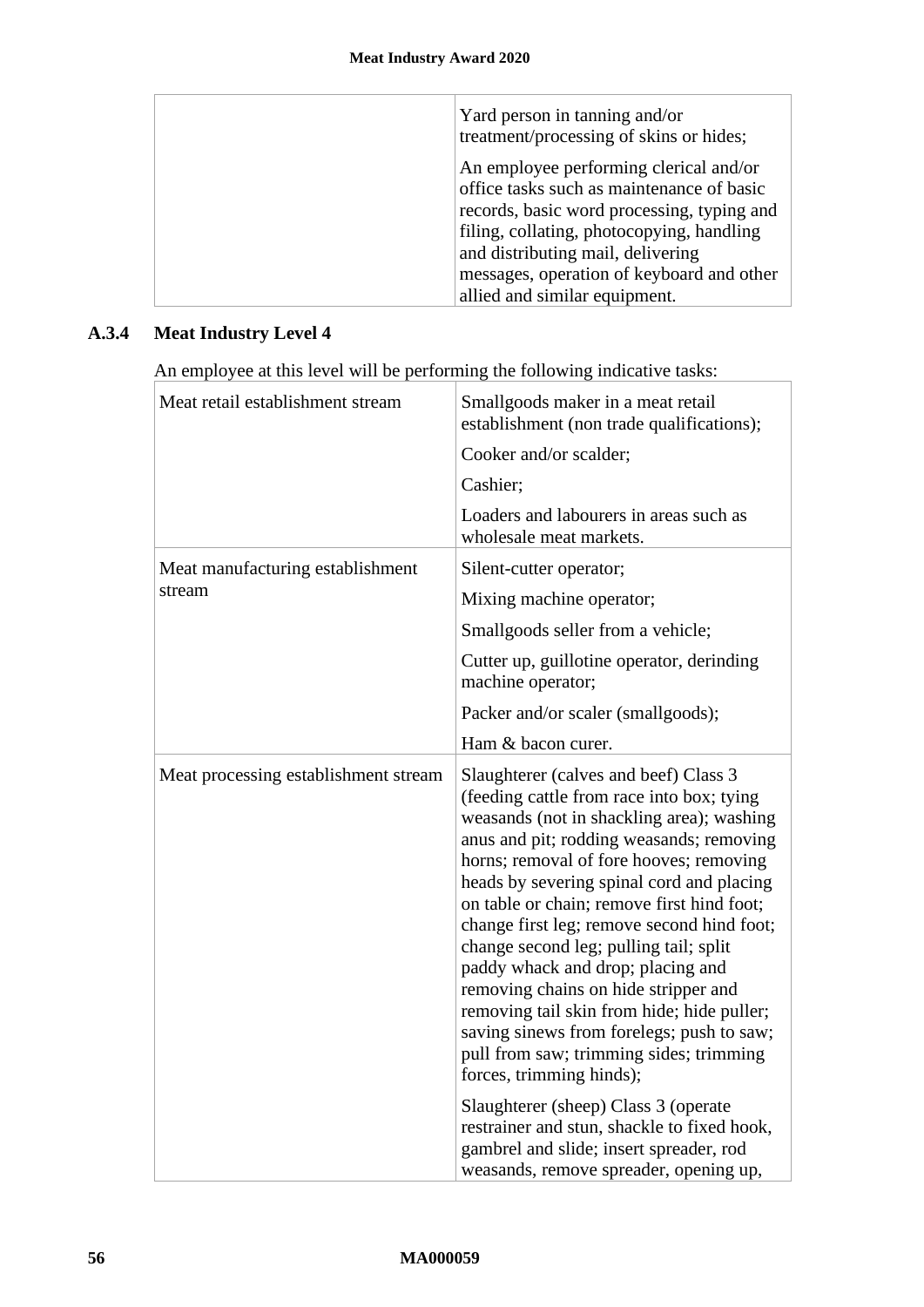|                           | clear rectum gut and bladder, strip rectum<br>gut, tie rectum gut, trimming);                                                                                                                                                                               |
|---------------------------|-------------------------------------------------------------------------------------------------------------------------------------------------------------------------------------------------------------------------------------------------------------|
|                           | Slaughterer (pigs) Class 3 (moving pigs<br>from race to pen, shackling, pushing to<br>scalding, dehairing, tow capping,<br>dropping rectum, shaving, singeing,<br>washing, trimming).                                                                       |
| All meat industry streams | Trimmer;                                                                                                                                                                                                                                                    |
|                           | Using knives for cleaning or preparing<br>meat immediately prior to packing;                                                                                                                                                                                |
|                           | Use of non-licensed product handling<br>equipment;                                                                                                                                                                                                          |
|                           | Basic operation of data processing<br>equipment in or about storage works.                                                                                                                                                                                  |
|                           | Driver of motor vehicle not exceeding 6<br>tonne carrying capacity;                                                                                                                                                                                         |
|                           | In tanning and other treatment/processing<br>of hides or skins, the task of fleshing,<br>buffing, fluffing, curtain coat operating,<br>skating, shaving, glazing, spraying, hand<br>tipping, setting out, sammying                                          |
|                           | In addition to the clerical and/or office<br>tasks listed under Meat Industry Level 3<br>an employee at this level performs tasks<br>such as more advanced word processing,<br>typing and filing, generating simple<br>documents, date entries, calculating |
|                           | functions, maintenance of records,<br>operates more than basic telephone                                                                                                                                                                                    |
|                           | equipment and message taking.                                                                                                                                                                                                                               |

# **A.3.5 Meat Industry Level 5**

| Meat retail establishment stream           | Salesperson;                                                                                                                                                                                                                                                                                              |
|--------------------------------------------|-----------------------------------------------------------------------------------------------------------------------------------------------------------------------------------------------------------------------------------------------------------------------------------------------------------|
|                                            | Slaughterer (associated with a retail<br>butchers shop).                                                                                                                                                                                                                                                  |
| Meat manufacturing establishment<br>stream | Slaughterer;<br>Tunnel boner.                                                                                                                                                                                                                                                                             |
| Meat processing establishment stream       | Slaughterer (calves and beef) Class 2<br>(knocking; shackling (chaining and)<br>hoisting); pithing; tying weasands (in<br>shackling area); cheeking; skinning heads;<br>removing forefeet including skinning foot<br>and saving sinew; cleaning and dropping<br>rectum gut and bungs; mark or strip tail; |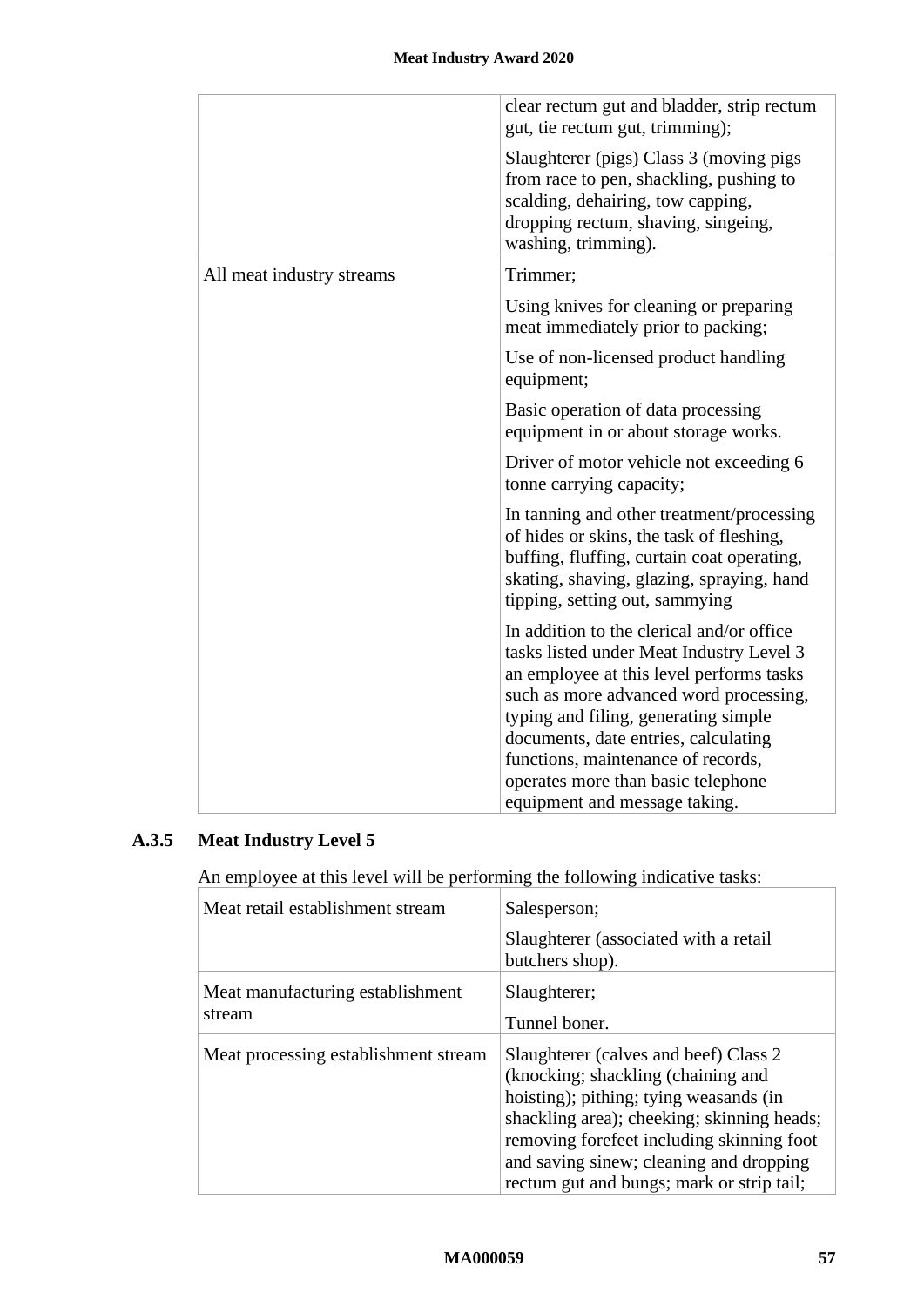|                           | remove muzzle piece; remove fore<br>shanks; cut aitch bone; mark and saw<br>briskets; Slaughterer (pigs) Class 2<br>(stunning, gambrelling).                                                                                                                                                                                                                                                                                                                                                                       |
|---------------------------|--------------------------------------------------------------------------------------------------------------------------------------------------------------------------------------------------------------------------------------------------------------------------------------------------------------------------------------------------------------------------------------------------------------------------------------------------------------------------------------------------------------------|
| All meat industry streams | Slicer;                                                                                                                                                                                                                                                                                                                                                                                                                                                                                                            |
|                           | Sawyer;                                                                                                                                                                                                                                                                                                                                                                                                                                                                                                            |
|                           | Bench power saw operator (breaking up);                                                                                                                                                                                                                                                                                                                                                                                                                                                                            |
|                           | Employee directly connected to the<br>slaughter floor-tasks such as knocking<br>and making tallow;                                                                                                                                                                                                                                                                                                                                                                                                                 |
|                           | Employee indirectly connected with the<br>slaughter floor – tasks such as making<br>tallow;                                                                                                                                                                                                                                                                                                                                                                                                                        |
|                           | Lining up, backing down and chopping or<br>sawing down (pigs);                                                                                                                                                                                                                                                                                                                                                                                                                                                     |
|                           | Operator of rendering machinery;                                                                                                                                                                                                                                                                                                                                                                                                                                                                                   |
|                           | Operator of other by-product machinery;                                                                                                                                                                                                                                                                                                                                                                                                                                                                            |
|                           | Driver of motor vehicle exceeding 6 tonne<br>carrying capacity;                                                                                                                                                                                                                                                                                                                                                                                                                                                    |
|                           | Use of licensed product handling<br>equipment;                                                                                                                                                                                                                                                                                                                                                                                                                                                                     |
|                           | Tractor driver;                                                                                                                                                                                                                                                                                                                                                                                                                                                                                                    |
|                           | Auto-truck or tow motor drivers;                                                                                                                                                                                                                                                                                                                                                                                                                                                                                   |
|                           | More advanced operation of data<br>processing equipment than in Meat<br>Industry Level 4 in or about storage<br>works;                                                                                                                                                                                                                                                                                                                                                                                             |
|                           | In tanning and other treatment/processing<br>of hides or skins, the task of currier,<br>colour matching/mixing, chemical<br>mixing, splitting and classing/sorting not<br>elsewhere covered;                                                                                                                                                                                                                                                                                                                       |
|                           | In addition to the clerical and or/office<br>tasks listed in Meat Industry Levels 3 and<br>4, an employee at this level performs<br>more detailed tasks such as: retrieving<br>data; maintaining appropriate records;<br>transcribing into records; producing more<br>advanced documents; applying knowledge<br>of clerical and/or office operating<br>procedures; sorting and processing and<br>recording from original source<br>documents; identifying and extracting<br>information from internal and external |
|                           | sources; and computer program<br>applications commensurate with tasks.                                                                                                                                                                                                                                                                                                                                                                                                                                             |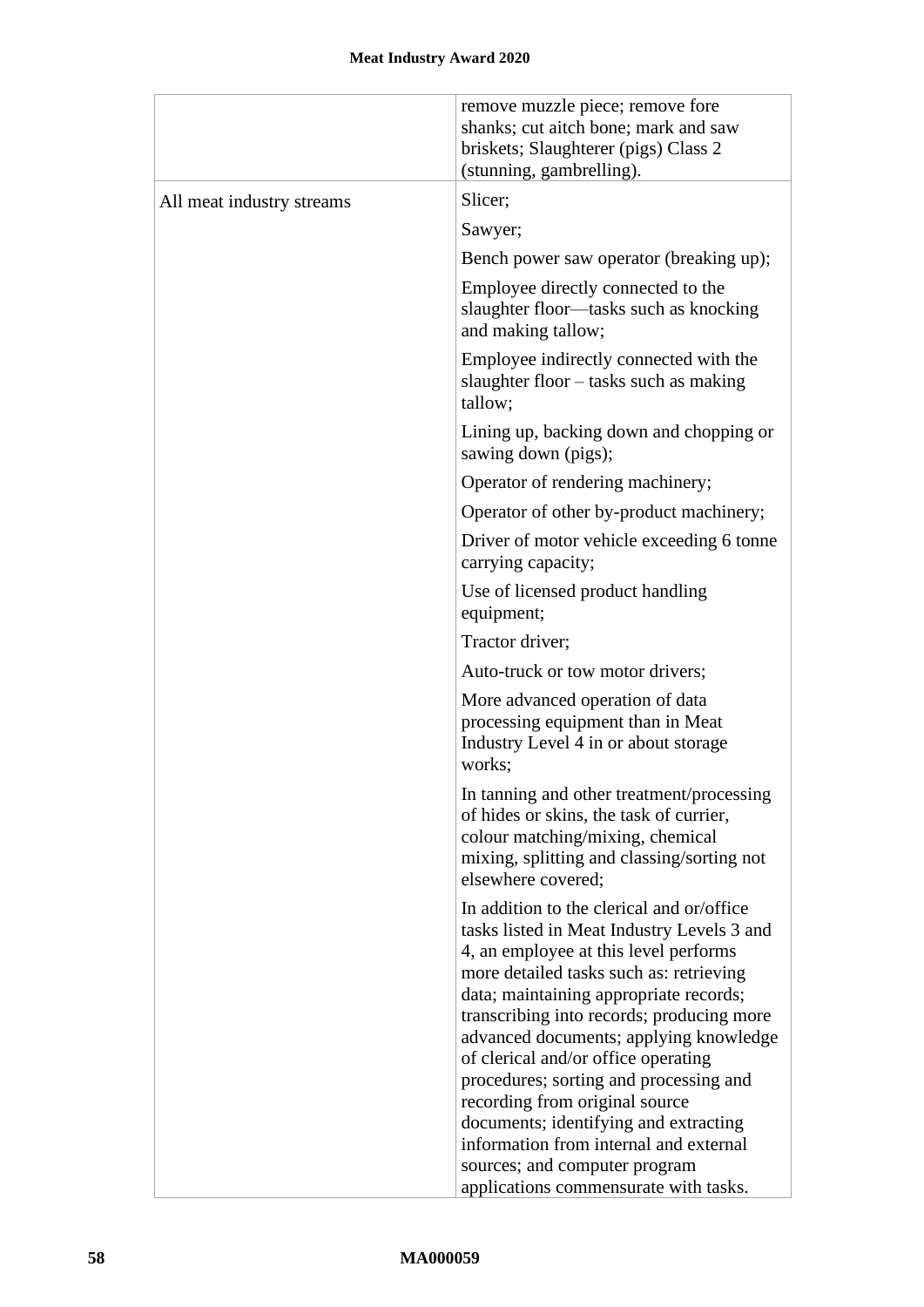# **A.3.6 Meat Industry Level 6**

An employee at this level will be performing the following indicative tasks:

| Meat processing establishment stream | Slaughterer (calves and beef) Class 1<br>(sticking including removing sweetbreads;<br>skin first leg; skin second leg; pocketing<br>silverside; resetting; flanking; clearing<br>brisket and venting; siding; necking;<br>rumping; backing off; skinning briskets<br>and fore shanks; operating air or<br>conventional knives on hide strippers;<br>operating downward hide-puller; fronting<br>out; sawing down); |
|--------------------------------------|--------------------------------------------------------------------------------------------------------------------------------------------------------------------------------------------------------------------------------------------------------------------------------------------------------------------------------------------------------------------------------------------------------------------|
|                                      | Slaughterer (beef)—bed and cradle;                                                                                                                                                                                                                                                                                                                                                                                 |
|                                      | Slaughterer (sheep) Class 1 (stick, first leg<br>(including papering), second leg<br>(including papering and hanging up<br>second leg), cheek, open neck and spear<br>cut, clear neck and forelegs, clear briskets,<br>free and tie weasand, splitting down and<br>removing trotters, flanking, paunching,<br>and/or additional task where no restrainer<br>is used, catch, stick and shackle);                    |
|                                      | Slaughterer (pigs) Class 1 (sticking,<br>fronting out).                                                                                                                                                                                                                                                                                                                                                            |
| All meat industry streams            | Boner;                                                                                                                                                                                                                                                                                                                                                                                                             |
|                                      | Carcase grader;                                                                                                                                                                                                                                                                                                                                                                                                    |
|                                      | Skin classer;                                                                                                                                                                                                                                                                                                                                                                                                      |
|                                      | In addition to the clerical and/or office<br>tasks listed in Meat Industry Levels 3 to 5,<br>an employee at this level requires only<br>some general guidance after training and<br>there is scope for discretion/judgment at<br>this level to provide assistance to clerical<br>persons in clerical levels below.                                                                                                 |

# **A.3.7 Meat Industry Level 7**

An employee at this level possesses and utilises trade qualifications:

| All meat industry streams | Trade qualified slaughterer; |
|---------------------------|------------------------------|
|                           | General butcher;             |
|                           | Smallgoods maker.            |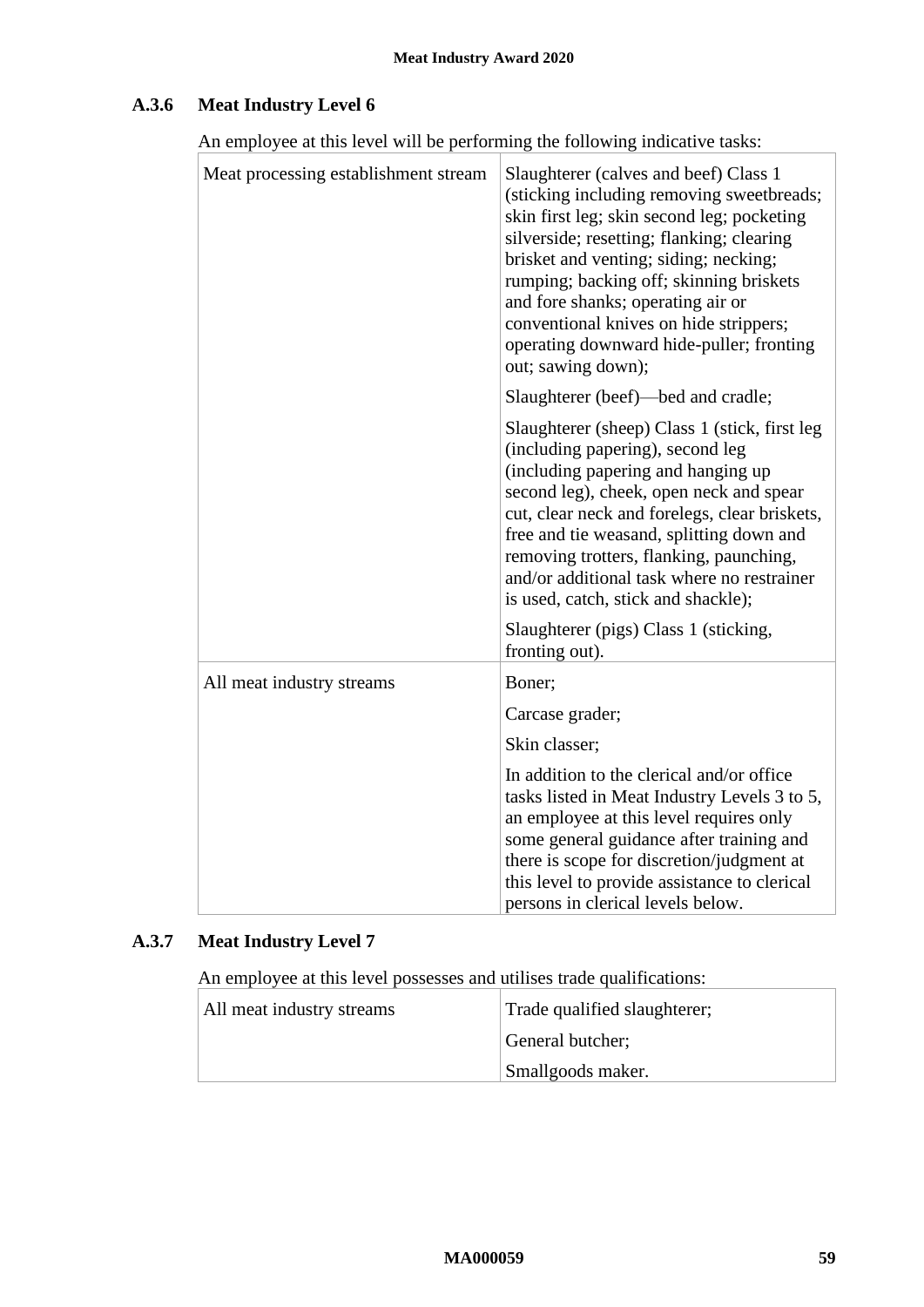# **A.3.8 Meat Industry level 8**

An employee at this level has duties above those of a general butcher tradesperson.

| Meat retail establishment stream | General butcher in charge of a meat retail |  |
|----------------------------------|--------------------------------------------|--|
|                                  | establishment                              |  |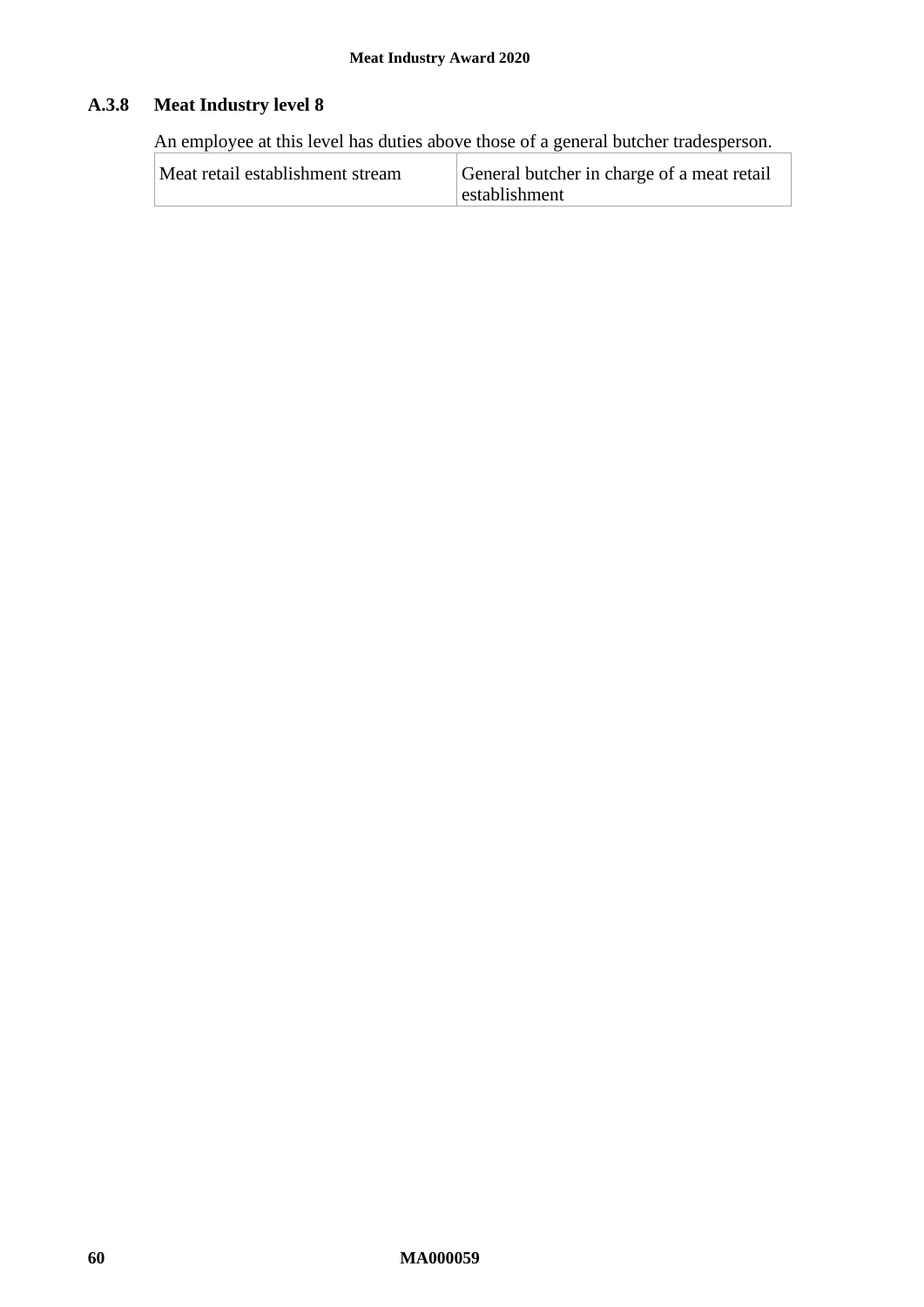# <span id="page-60-0"></span>**Schedule B—Summary of Hourly Rates of Pay**

[Varied by **PR718877, [PR729317\]](https://www.fwc.gov.au/documents/awardsandorders/html/pr729317.htm)** 

# **B.1 Meat processing establishments**

## **B.1.1 Full-time and part-time adult employees—minimum hourly rates and penalty rates**

#### [B.1.1 varied b[y PR718877,](https://www.fwc.gov.au/documents/awardsandorders/html/PR718877.htm) [PR729317](https://www.fwc.gov.au/documents/awardsandorders/html/pr729317.htm) ppc 01Jul21]

|                 | <b>Monday to Friday</b>  | <b>Saturday</b><br>(if agreed under<br>clause $14.3(b)$ ) | <b>Sunday</b><br>(if agreed under<br>clause $14.3(b)$ ) |
|-----------------|--------------------------|-----------------------------------------------------------|---------------------------------------------------------|
|                 | % of minimum hourly rate |                                                           |                                                         |
|                 | 150%<br>100%<br>200%     |                                                           |                                                         |
|                 | \$                       | \$                                                        | \$                                                      |
| MI <sub>1</sub> | 20.33                    | 30.50                                                     | 40.66                                                   |
| MI <sub>2</sub> | 21.05                    | 31.58                                                     | 42.10                                                   |
| MI <sub>3</sub> | 21.31                    | 31.97                                                     | 42.62                                                   |
| MI <sub>4</sub> | 21.84                    | 32.76                                                     | 43.68                                                   |
| MI <sub>5</sub> | 22.24                    | 33.36                                                     | 44.48                                                   |
| MI <sub>6</sub> | 22.72                    | 34.08                                                     | 45.44                                                   |
| MI <sub>7</sub> | 23.67                    | 35.51                                                     | 47.34                                                   |

#### **B.1.2 Full-time and part-time adult employees—overtime rates**

[B.1.2 varied b[y PR718877,](https://www.fwc.gov.au/documents/awardsandorders/html/PR718877.htm) [PR729317](https://www.fwc.gov.au/documents/awardsandorders/html/pr729317.htm) ppc 01Jul21]

|                 | <b>Monday to Saturday</b> |                          | Sunday—all day |
|-----------------|---------------------------|--------------------------|----------------|
|                 | <b>First 3 hours</b>      | <b>After 3 hours</b>     |                |
|                 |                           | % of minimum hourly rate |                |
|                 | 150%                      | 200%                     | 200%           |
|                 | \$                        | \$                       | \$             |
| MI <sub>1</sub> | 30.50                     | 40.66                    | 40.66          |
| MI <sub>2</sub> | 31.58                     | 42.10                    | 42.10          |
| MI <sub>3</sub> | 31.97                     | 42.62                    | 42.62          |
| MI <sub>4</sub> | 32.76                     | 43.68                    | 43.68          |
| MI <sub>5</sub> | 33.36                     | 44.48                    | 44.48          |
| MI <sub>6</sub> | 34.08                     | 45.44                    | 45.44          |
| MI <sub>7</sub> | 35.51                     | 47.34                    | 47.34          |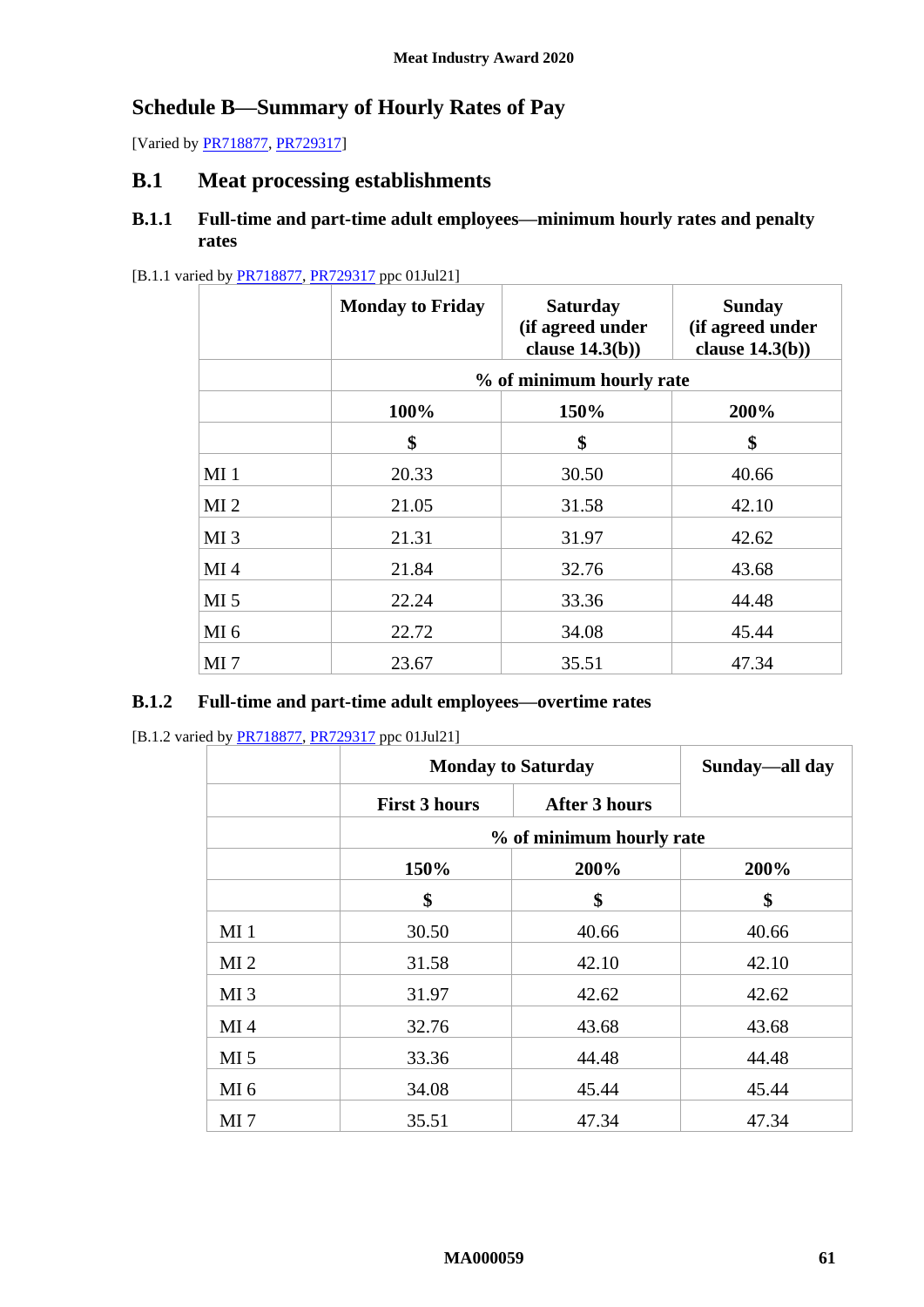# **B.1.3 Casual adult employees—minimum hourly rates and penalty rates**

[B.1.3 varied by **PR718877**, **PR729317** ppc 01Jul21]

|                 | <b>Monday to Friday</b> | <b>Saturday</b><br>(if agreed under<br>clause $14.3(b)$ ) | <b>Sunday</b><br>(if agreed under<br>clause $14.3(b)$ ) |
|-----------------|-------------------------|-----------------------------------------------------------|---------------------------------------------------------|
|                 |                         | % of minimum hourly rate                                  |                                                         |
|                 | 125%                    | 150%                                                      | 200%                                                    |
|                 | \$                      | \$                                                        | \$                                                      |
| MI <sub>1</sub> | 25.41                   | 30.50                                                     | 40.66                                                   |
| MI <sub>2</sub> | 26.31                   | 31.58                                                     | 42.10                                                   |
| MI <sub>3</sub> | 26.64                   | 31.97                                                     | 42.62                                                   |
| MI <sub>4</sub> | 27.30                   | 32.76                                                     | 43.68                                                   |
| MI <sub>5</sub> | 27.80                   | 33.36                                                     | 44.48                                                   |
| MI <sub>6</sub> | 28.40                   | 34.08                                                     | 45.44                                                   |
| MI <sub>7</sub> | 29.59                   | 35.51                                                     | 47.34                                                   |

# **B.2 Meat manufacturing establishments**

# **B.2.1 Full-time and part-time adult employees—minimum hourly rates and penalty rates**

[B.2.1 varied by [PR718877,](https://www.fwc.gov.au/documents/awardsandorders/html/PR718877.htm) [PR729317](https://www.fwc.gov.au/documents/awardsandorders/html/pr729317.htm) ppc 01Jul21]

|                 | <b>Monday to Friday between</b><br>6am and 6pm | Saturday—up to 4 ordinary<br>hours between 6am and 6pm |
|-----------------|------------------------------------------------|--------------------------------------------------------|
|                 |                                                | % of minimum hourly rate                               |
|                 | 100%                                           | 125%                                                   |
|                 | \$                                             | \$                                                     |
| MI <sub>1</sub> | 20.33                                          | 25.41                                                  |
| MI <sub>2</sub> | 21.05                                          | 26.31                                                  |
| MI <sub>3</sub> | 21.31                                          | 26.64                                                  |
| MI <sub>4</sub> | 21.84                                          | 27.30                                                  |
| MI <sub>5</sub> | 22.24                                          | 27.80                                                  |
| MI <sub>6</sub> | 22.72                                          | 28.40                                                  |
| MI <sub>7</sub> | 23.67                                          | 29.59                                                  |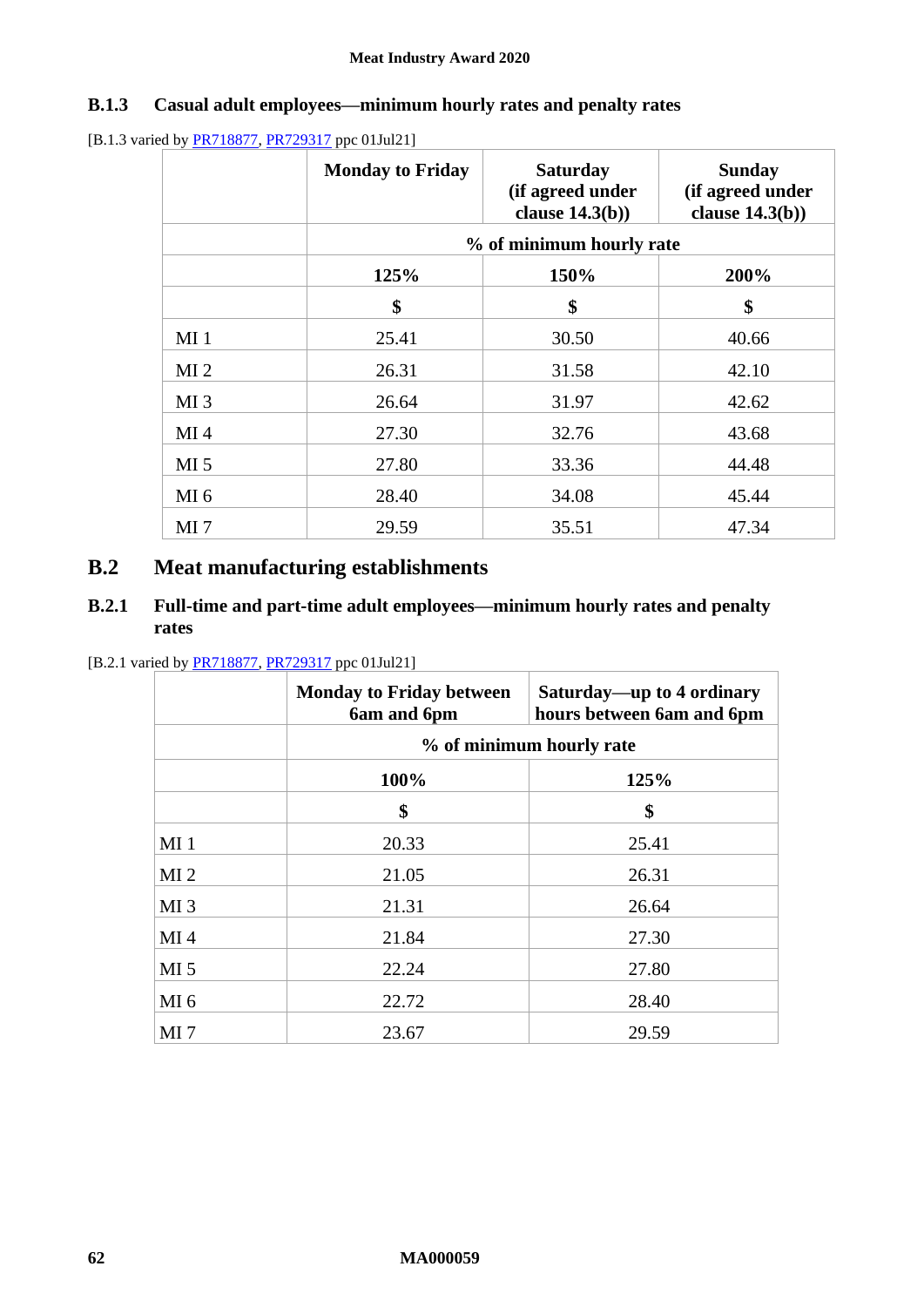# **B.2.2 Full-time and part-time adult employees—overtime rates**

<sup>[</sup>B.2.2 varied b[y PR718877,](https://www.fwc.gov.au/documents/awardsandorders/html/PR718877.htm) [PR729317](https://www.fwc.gov.au/documents/awardsandorders/html/pr729317.htm) ppc 01Jul21]

|                 | <b>First 3 hours</b>     | <b>After 3 hours</b> |
|-----------------|--------------------------|----------------------|
|                 | % of minimum hourly rate |                      |
|                 | 150%                     | 200%                 |
|                 | \$                       | \$                   |
| MI <sub>1</sub> | 30.50                    | 40.66                |
| MI <sub>2</sub> | 31.58                    | 42.10                |
| MI <sub>3</sub> | 31.97                    | 42.62                |
| MI <sub>4</sub> | 32.76                    | 43.68                |
| MI <sub>5</sub> | 33.36                    | 44.48                |
| MI <sub>6</sub> | 34.08                    | 45.44                |
| MI <sub>7</sub> | 35.51                    | 47.34                |

# **B.2.3 Casual adult employees— minimum hourly rates and penalty rates**

[B.2.3 varied b[y PR718877,](https://www.fwc.gov.au/documents/awardsandorders/html/PR718877.htm) [PR729317](https://www.fwc.gov.au/documents/awardsandorders/html/pr729317.htm) ppc 01Jul21]

|                 | <b>Monday to</b><br><b>Friday between</b><br>6am and 6pm | Saturday—up to<br><b>4 ordinary hours</b><br>between 6am and<br>6pm |
|-----------------|----------------------------------------------------------|---------------------------------------------------------------------|
|                 |                                                          | % of minimum hourly rate                                            |
|                 | 125%                                                     | 125%                                                                |
|                 | \$                                                       | \$                                                                  |
| MI <sub>1</sub> | 25.41                                                    | 25.41                                                               |
| MI <sub>2</sub> | 26.31                                                    | 26.31                                                               |
| MI <sub>3</sub> | 26.64                                                    | 26.64                                                               |
| MI <sub>4</sub> | 27.30                                                    | 27.30                                                               |
| MI <sub>5</sub> | 27.80                                                    | 27.80                                                               |
| MI <sub>6</sub> | 28.40                                                    | 28.40                                                               |
| MI <sub>7</sub> | 29.59                                                    | 29.59                                                               |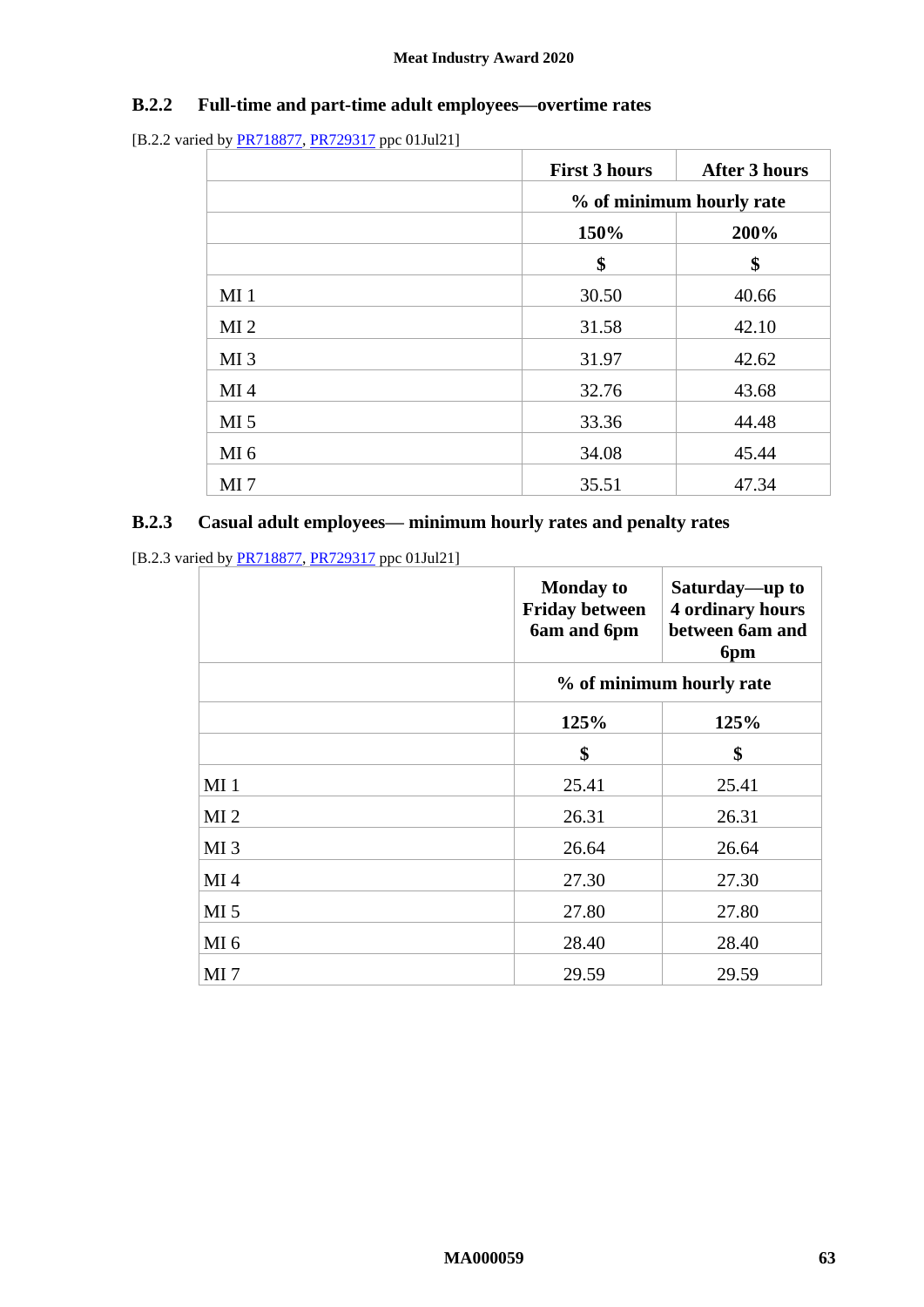# **B.3 Meat retail establishments**

## **B.3.1 Full-time and part-time adult employees—minimum hourly rates and penalty rates**

|                 | <b>Monday to</b><br>Friday<br>between 4am<br>and 9pm | Saturday—all<br>ordinary hours<br>worked<br>between 4am<br>and 6pm | Sunday—all<br>ordinary hours<br>worked<br>between 8am<br>and 6pm | <b>Sunday to</b><br><b>Saturday load</b><br>out areas<br>(10 <sub>pm</sub> to 6 <sub>am</sub> ) |
|-----------------|------------------------------------------------------|--------------------------------------------------------------------|------------------------------------------------------------------|-------------------------------------------------------------------------------------------------|
|                 |                                                      |                                                                    | % of minimum hourly rate                                         |                                                                                                 |
|                 | 100%                                                 | 125%                                                               | 150%                                                             | 125%                                                                                            |
|                 | \$                                                   | \$                                                                 | \$                                                               | \$                                                                                              |
| MI <sub>1</sub> | 20.33                                                | 25.41                                                              | 30.50                                                            | 25.41                                                                                           |
| MI <sub>2</sub> | 21.05                                                | 26.31                                                              | 31.58                                                            | 26.31                                                                                           |
| MI <sub>3</sub> | 21.31                                                | 26.64                                                              | 31.97                                                            | 26.64                                                                                           |
| MI <sub>4</sub> | 21.84                                                | 27.30                                                              | 32.76                                                            | 27.30                                                                                           |
| MI <sub>5</sub> | 22.24                                                | 27.80                                                              | 33.36                                                            | 27.80                                                                                           |
| MI <sub>6</sub> | 22.72                                                | 28.40                                                              | 34.08                                                            | 28.40                                                                                           |
| MI <sub>7</sub> | 23.67                                                | 29.59                                                              | 35.51                                                            | 29.59                                                                                           |
| MI <sub>8</sub> | 24.54                                                | 30.68                                                              | 36.81                                                            | 30.68                                                                                           |

[B.3.1 varied by **PR718877**, **PR729317** ppc 01Jul21]

#### **B.3.2 Full-time and part-time adult employees—overtime rates**

[B.3.2 varied by [PR718877,](https://www.fwc.gov.au/documents/awardsandorders/html/PR718877.htm) [PR729317](https://www.fwc.gov.au/documents/awardsandorders/html/pr729317.htm) ppc 01Jul21]

|                 | <b>First 3 hours</b>     | <b>After 3 hours</b> |
|-----------------|--------------------------|----------------------|
|                 | % of minimum hourly rate |                      |
|                 | 150%                     | 200%                 |
|                 | \$                       | \$                   |
| MI <sub>1</sub> | 30.50                    | 40.66                |
| MI <sub>2</sub> | 31.58                    | 42.10                |
| MI <sub>3</sub> | 31.97                    | 42.62                |
| MI <sub>4</sub> | 32.76                    | 43.68                |
| MI <sub>5</sub> | 33.36                    | 44.48                |
| MI <sub>6</sub> | 34.08                    | 45.44                |
| MI <sub>7</sub> | 35.51                    | 47.34                |
| MI 8            | 36.81                    | 49.08                |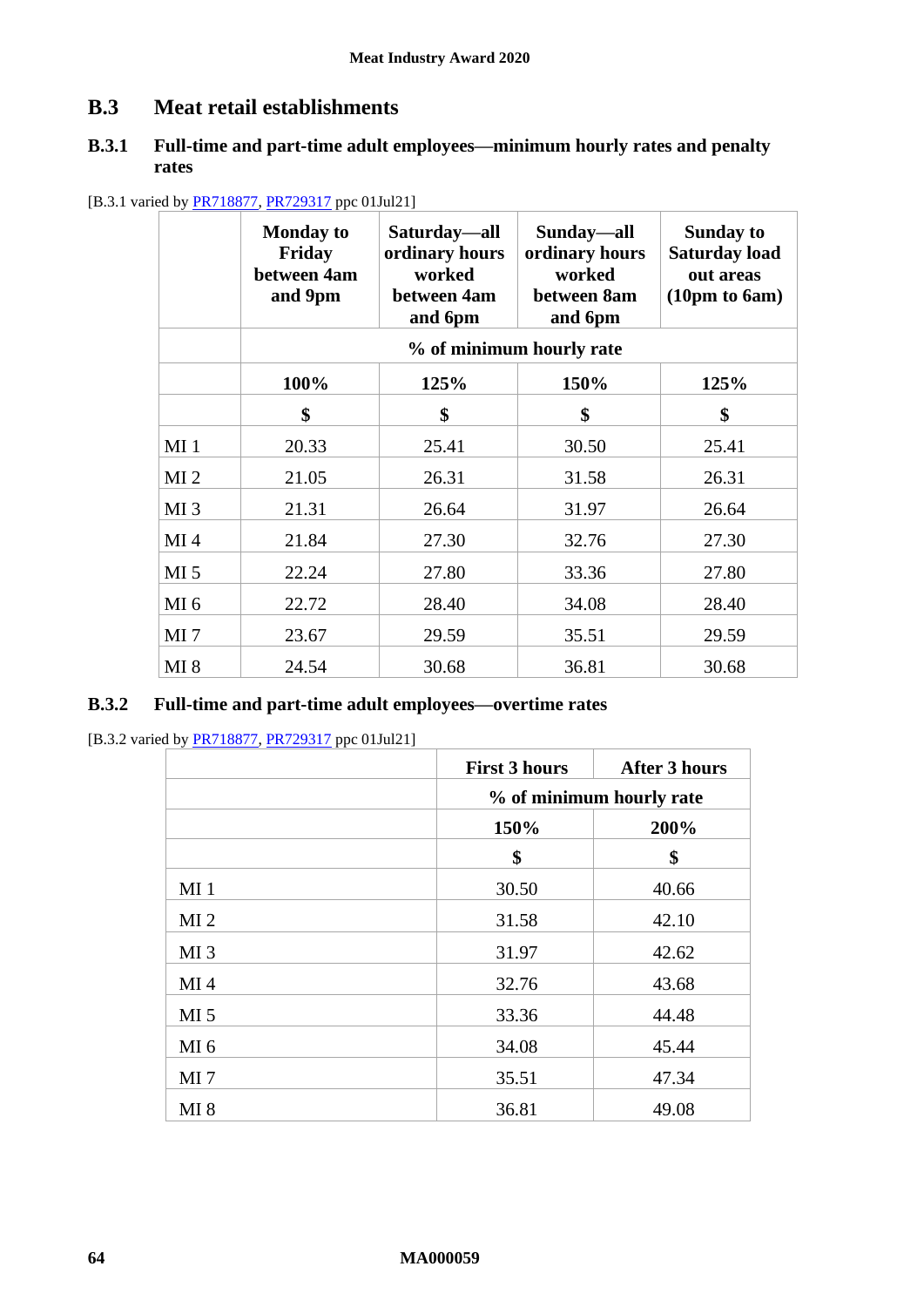# **B.3.3 Casual adult employees— minimum hourly rates and penalty rates**

[B.3.3 varied b[y PR718877,](https://www.fwc.gov.au/documents/awardsandorders/html/PR718877.htm) [PR729317](https://www.fwc.gov.au/documents/awardsandorders/html/pr729317.htm) ppc 01Jul21]

|                 | <b>Monday to</b><br>Friday<br>between 4am<br>and 9pm | Saturday—all<br>ordinary hours<br>worked<br>between 4am<br>and 6pm | Sunday—all<br>ordinary hours<br>worked<br>between 8am<br>and 6pm | <b>Sunday to</b><br><b>Saturday load</b><br>out areas<br>(10 <sub>pm</sub> to 6 <sub>am</sub> ) |
|-----------------|------------------------------------------------------|--------------------------------------------------------------------|------------------------------------------------------------------|-------------------------------------------------------------------------------------------------|
|                 |                                                      |                                                                    | % of minimum hourly rate                                         |                                                                                                 |
|                 | 125%                                                 | 125%                                                               | 150%                                                             | 150%                                                                                            |
|                 | \$                                                   | \$                                                                 | \$                                                               | \$                                                                                              |
| MI <sub>1</sub> | 25.41                                                | 25.41                                                              | 30.50                                                            | 30.50                                                                                           |
| MI <sub>2</sub> | 26.31                                                | 26.31                                                              | 31.58                                                            | 31.58                                                                                           |
| MI <sub>3</sub> | 26.64                                                | 26.64                                                              | 31.97                                                            | 31.97                                                                                           |
| MI <sub>4</sub> | 27.30                                                | 27.30                                                              | 32.76                                                            | 32.76                                                                                           |
| MI <sub>5</sub> | 27.80                                                | 27.80                                                              | 33.36                                                            | 33.36                                                                                           |
| MI <sub>6</sub> | 28.40                                                | 28.40                                                              | 34.08                                                            | 34.08                                                                                           |
| MI <sub>7</sub> | 29.59                                                | 29.59                                                              | 35.51                                                            | 35.51                                                                                           |
| MI 8            | 30.68                                                | 30.68                                                              | 36.81                                                            | 36.81                                                                                           |

# **B.4 Cleaners (all establishments)**

### **B.4.1 Full-time and part-time adult employees—minimum hourly rates and penalty rates**

| [B.4.1 varied by PR718877, PR729317 ppc 01Jul21] |  |  |
|--------------------------------------------------|--|--|
|                                                  |  |  |

|                 | <b>Ordinary hours</b><br>commencing on or after<br>6.30am and not later than<br>8.30am | <b>Morning</b><br>commencing after<br>8.30am and before<br>12 noon | <b>Afternoon</b><br>commencing at<br>12 noon or later and<br>finishing at or before<br>midnight |
|-----------------|----------------------------------------------------------------------------------------|--------------------------------------------------------------------|-------------------------------------------------------------------------------------------------|
|                 |                                                                                        | % of minimum hourly rate                                           |                                                                                                 |
|                 | 100%                                                                                   | 105%                                                               | 112.5%                                                                                          |
|                 |                                                                                        |                                                                    | \$                                                                                              |
| MI <sub>3</sub> | 21.31                                                                                  | 22.38                                                              | 23.97                                                                                           |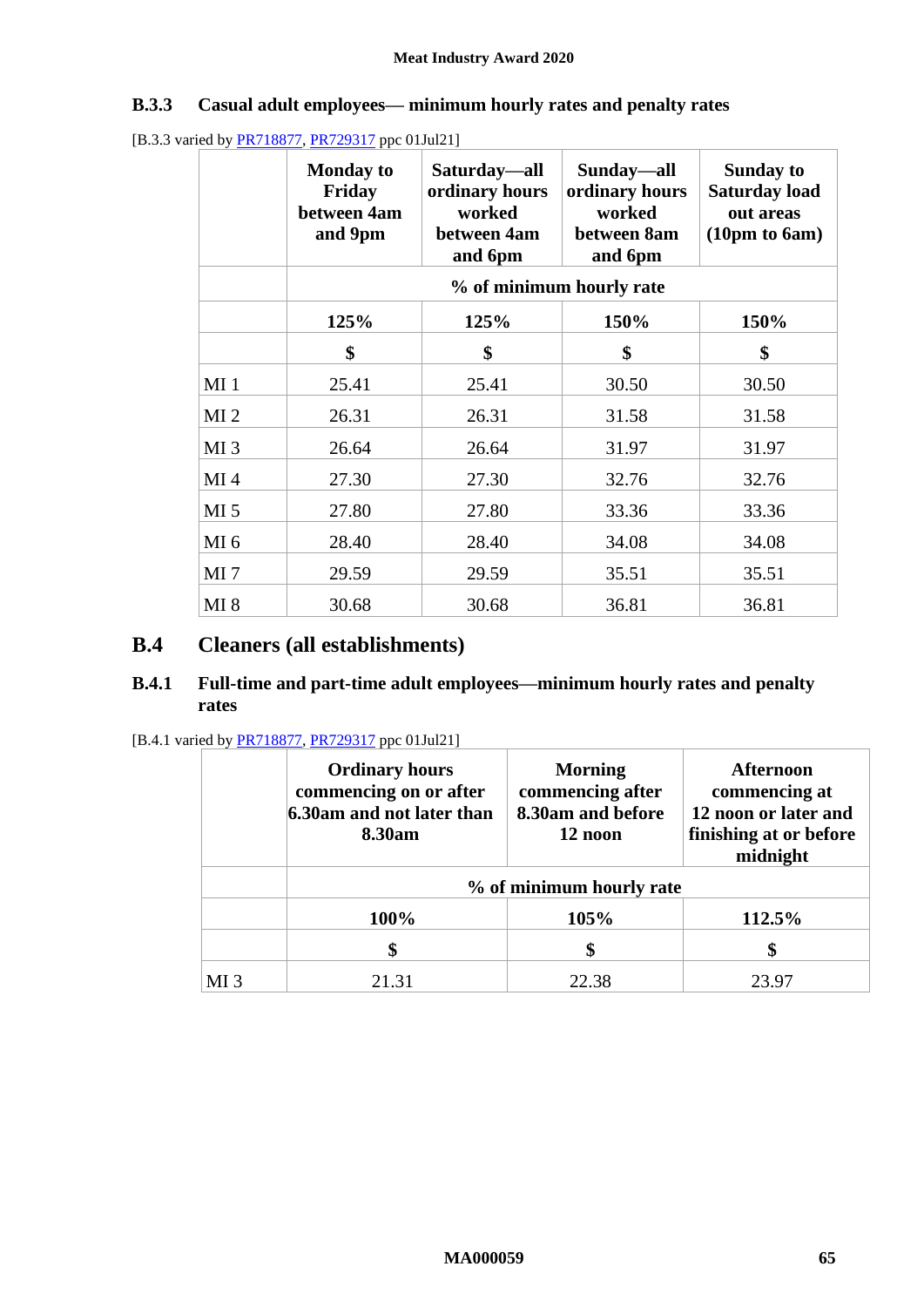## **B.4.2 Full-time and part-time adult employees—overtime rates**

[B.4.2 varied by [PR718877,](https://www.fwc.gov.au/documents/awardsandorders/html/PR718877.htm) [PR729317](https://www.fwc.gov.au/documents/awardsandorders/html/pr729317.htm) ppc 01Jul21]

|                 | <b>First 3 hours</b> | After 3 hours            |
|-----------------|----------------------|--------------------------|
|                 |                      | % of minimum hourly rate |
|                 | <b>150%</b>          | 200%                     |
|                 |                      |                          |
| MI <sub>3</sub> | 31.97                | 42.62                    |

# **B.4.3 Casual adult employees— minimum hourly rates and penalty rates**

[B.4.3 varied by [PR718877,](https://www.fwc.gov.au/documents/awardsandorders/html/PR718877.htm) [PR729317](https://www.fwc.gov.au/documents/awardsandorders/html/pr729317.htm) ppc 01Jul21]

|                 | <b>Ordinary hours</b><br>commencing on or<br>after 6.30am and<br>not later than<br>8.30am | <b>Morning</b><br>commencing after<br>8.30am and before<br>12 noon | <b>Afternoon</b><br>commencing at 12 noon<br>or later and finishing at<br>or before midnight |  |
|-----------------|-------------------------------------------------------------------------------------------|--------------------------------------------------------------------|----------------------------------------------------------------------------------------------|--|
|                 |                                                                                           | % of minimum hourly rate                                           |                                                                                              |  |
|                 | 125%                                                                                      | 130%                                                               | 137.5%                                                                                       |  |
|                 |                                                                                           | \$                                                                 | \$                                                                                           |  |
| MI <sub>3</sub> | 26.64                                                                                     | 27.70                                                              | 29.30                                                                                        |  |

# **B.5 Shiftworkers**

# **B.5.1 Full-time and part-time adult employees—minimum hourly rates and penalty rates**

|                 | <b>Minimum</b><br>hourly<br>rate | <b>Afternoon</b><br>shift | Night shift                                      | <b>Fixed</b><br>night shift | <b>Non-successive shift</b><br>(afternoon or night<br>shift)<br>(see clause $23.3(d)$ ) |       |
|-----------------|----------------------------------|---------------------------|--------------------------------------------------|-----------------------------|-----------------------------------------------------------------------------------------|-------|
|                 |                                  |                           | (see clause $23.2$ )<br>% of minimum hourly rate | First 3<br>hours            | After 3<br>hours                                                                        |       |
|                 | 100%                             | 115%                      | 125%                                             | 130%                        | 150%                                                                                    | 200%  |
|                 | \$                               | \$                        | \$                                               | \$                          | \$                                                                                      | \$    |
| MI <sub>1</sub> | 20.33                            | 23.38                     | 25.41                                            | 26.43                       | 30.50                                                                                   | 40.66 |
| MI <sub>2</sub> | 21.05                            | 24.21                     | 26.31                                            | 27.37                       | 31.58                                                                                   | 42.10 |
| MI <sub>3</sub> | 21.31                            | 24.51                     | 26.64                                            | 27.70                       | 31.97                                                                                   | 42.62 |
| MI <sub>4</sub> | 21.84                            | 25.12                     | 27.30                                            | 28.39                       | 32.76                                                                                   | 43.68 |
| MI <sub>5</sub> | 22.24                            | 25.58                     | 27.80                                            | 28.91                       | 33.36                                                                                   | 44.48 |
| MI <sub>6</sub> | 22.72                            | 26.13                     | 28.40                                            | 29.54                       | 34.08                                                                                   | 45.44 |
| MI <sub>7</sub> | 23.67                            | 27.22                     | 29.59                                            | 30.77                       | 35.51                                                                                   | 47.34 |

[B.5.1 varied by **PR718877**, **PR729317** ppc 01Jul21]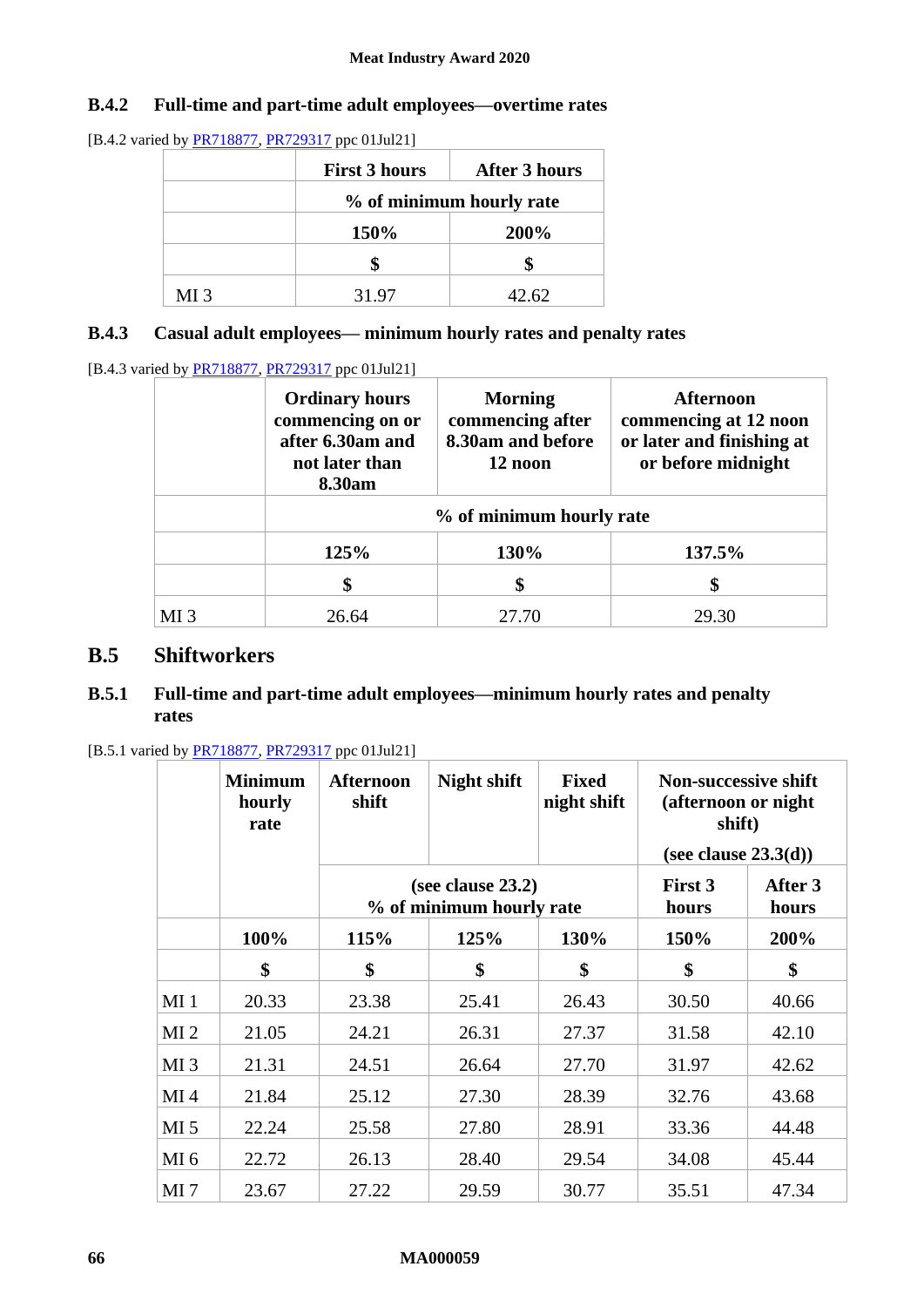|      | <b>Minimum</b><br>hourly<br>rate | <b>Afternoon</b><br>shift                     | Night shift<br><b>Fixed</b><br>night shift |       | <b>Non-successive shift</b><br>(afternoon or night)<br>shift) |                  |
|------|----------------------------------|-----------------------------------------------|--------------------------------------------|-------|---------------------------------------------------------------|------------------|
|      |                                  |                                               |                                            |       | (see clause $23.3(d)$ )                                       |                  |
|      |                                  | (see clause 23.2)<br>% of minimum hourly rate |                                            |       | First 3<br>hours                                              | After 3<br>hours |
|      | 100%                             | 115%                                          | 125%                                       | 130%  | 150%                                                          | 200%             |
|      | \$                               | \$                                            | \$                                         | \$    | \$                                                            | \$               |
| MI 8 | 24.54                            | 28.22                                         | 30.68                                      | 31.90 | 36.81                                                         | 49.08            |

# **B.5.2 Full-time and part-time adult employees—overtime rates**

<sup>[</sup>B.5.2 varied b[y PR718877,](https://www.fwc.gov.au/documents/awardsandorders/html/PR718877.htm) [PR729317](https://www.fwc.gov.au/documents/awardsandorders/html/pr729317.htm) ppc 01Jul21]

|                 | <b>First 3 hours</b> | <b>After 3 hours</b>     | Sunday—all day<br>(meat processing<br>establishments only) |
|-----------------|----------------------|--------------------------|------------------------------------------------------------|
|                 |                      | % of minimum hourly rate |                                                            |
|                 | 150%                 | 200%                     | 200%                                                       |
|                 | \$                   | \$                       | \$                                                         |
| MI <sub>1</sub> | 30.50                | 40.66                    | 40.66                                                      |
| MI <sub>2</sub> | 31.58                | 42.10                    | 42.10                                                      |
| MI <sub>3</sub> | 31.97                | 42.62                    | 42.62                                                      |
| MI <sub>4</sub> | 32.76                | 43.68                    | 43.68                                                      |
| MI <sub>5</sub> | 33.36                | 44.48                    | 44.48                                                      |
| MI <sub>6</sub> | 34.08                | 45.44                    | 45.44                                                      |
| MI <sub>7</sub> | 35.51                | 47.34                    | 47.34                                                      |
| <b>MI</b> 8     | 36.81                | 49.08                    |                                                            |

# **B.5.3 Casual adult employees—minimum hourly rates and penalty rates**

[B.5.3 varied b[y PR718877,](https://www.fwc.gov.au/documents/awardsandorders/html/PR718877.htm) [PR729317](https://www.fwc.gov.au/documents/awardsandorders/html/pr729317.htm) ppc 01Jul21]

|                 | <b>Minimum</b><br>hourly<br>rate (and<br>25% | <b>Afternoon</b><br>shift | <b>Night shift</b>                               | <b>Fixed night</b><br>shift |                  | <b>Non-successive shift</b><br>(afternoon or night)<br>shift)<br>(see clause $23.3(e)$ ) |
|-----------------|----------------------------------------------|---------------------------|--------------------------------------------------|-----------------------------|------------------|------------------------------------------------------------------------------------------|
|                 | casual<br>loading)                           |                           | (see clause $23.2$ )<br>% of minimum hourly rate |                             | First 3<br>hours | After 3<br>hours                                                                         |
|                 | 125%                                         | 140%                      | 150%                                             | 155%                        | 175%             | 225%                                                                                     |
|                 | \$                                           | \$                        | \$                                               | \$                          | \$               | \$                                                                                       |
| $MI_1$          | 25.41                                        | 28.46                     | 30.50                                            | 31.51                       | 35.58            | 45.74                                                                                    |
| MI <sub>2</sub> | 26.31                                        | 29.47                     | 31.58                                            | 32.63                       | 36.84            | 47.36                                                                                    |
| MI <sub>3</sub> | 26.64                                        | 29.83                     | 31.97                                            | 33.03                       | 37.29            | 47.95                                                                                    |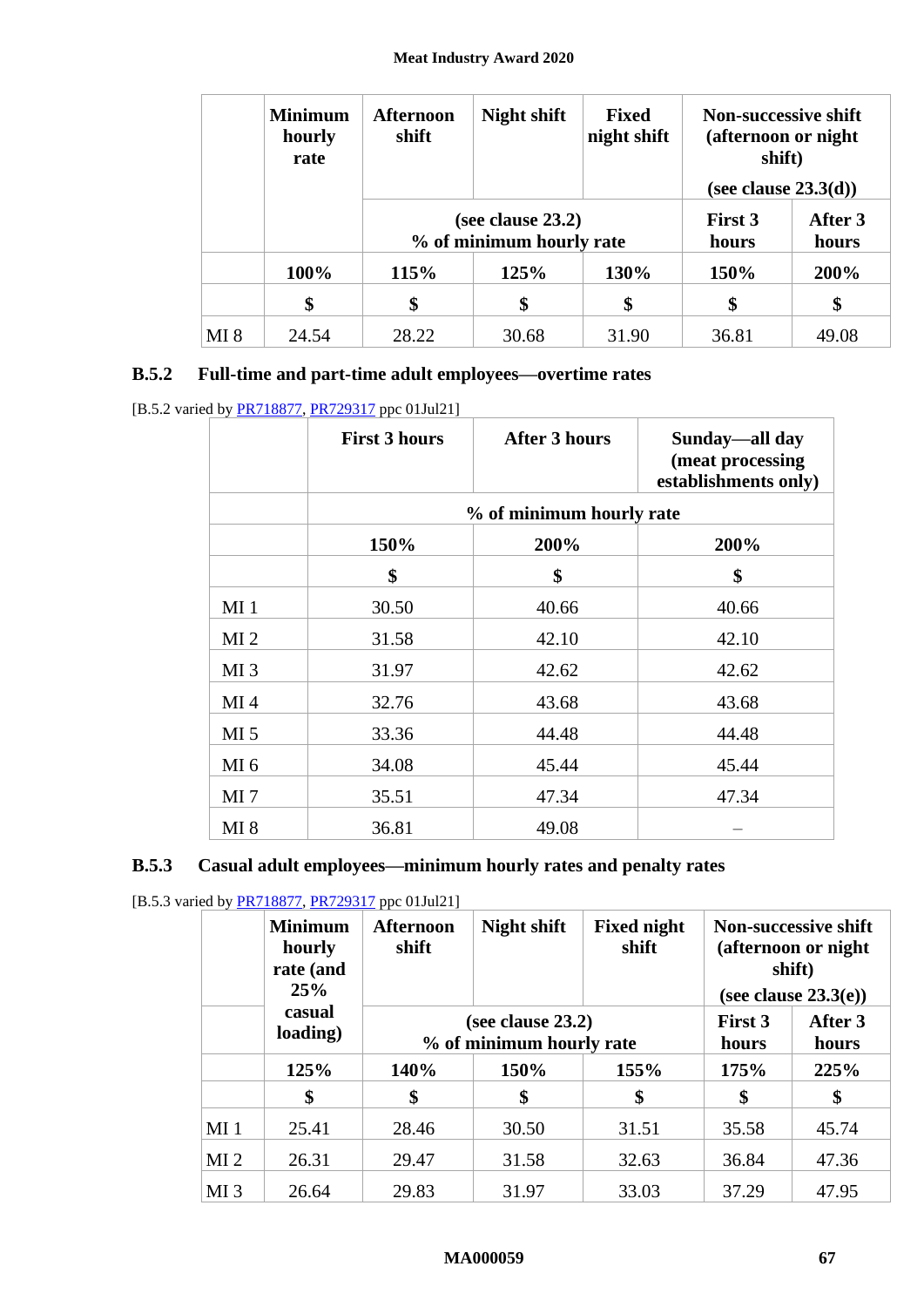#### **Meat Industry Award 2020**

|                 | <b>Minimum</b><br>hourly<br>rate (and<br>25% | <b>Afternoon</b><br>shift | <b>Night shift</b>                            | <b>Fixed night</b><br>shift |                         | <b>Non-successive shift</b><br>(afternoon or night)<br>shift)<br>(see clause $23.3(e)$ ) |
|-----------------|----------------------------------------------|---------------------------|-----------------------------------------------|-----------------------------|-------------------------|------------------------------------------------------------------------------------------|
|                 | casual<br>loading)                           |                           | (see clause 23.2)<br>% of minimum hourly rate |                             | <b>First 3</b><br>hours | After 3<br>hours                                                                         |
|                 | 125%                                         | 140%                      | 150%                                          | 155%                        | 175%                    | 225%                                                                                     |
|                 | \$                                           | \$                        | \$                                            | \$                          | \$                      | \$                                                                                       |
| MI <sub>4</sub> | 27.30                                        | 30.58                     | 32.76                                         | 33.85                       | 38.22                   | 49.14                                                                                    |
| MI <sub>5</sub> | 27.80                                        | 31.14                     | 33.36                                         | 34.47                       | 38.92                   | 50.04                                                                                    |
| MI <sub>6</sub> | 28.40                                        | 31.81                     | 34.08                                         | 35.22                       | 39.76                   | 51.12                                                                                    |
| MI <sub>7</sub> | 29.59                                        | 33.14                     | 35.51                                         | 36.69                       | 41.42                   | 53.26                                                                                    |
| MI <sub>8</sub> | 30.68                                        | 34.36                     | 36.81                                         | 38.04                       | 42.95                   | 55.22                                                                                    |

# **B.6 Public holiday rates**

# **B.6.1 Full-time and part-time employees**

[B.6.1 varied by **PR718877**, **PR729317** ppc 01Jul21]

|                 | <b>Christmas</b>               |                  | <b>Good Friday</b>         |                  | Other public holidays      |
|-----------------|--------------------------------|------------------|----------------------------|------------------|----------------------------|
|                 | day and<br><b>ANZAC</b><br>Day | First 4<br>hours | <b>Subsequent</b><br>hours | First 2<br>hours | <b>Subsequent</b><br>hours |
|                 |                                |                  | % of minimum hourly rate   |                  |                            |
|                 | 300%                           | 250%             | 300%                       | 250%             | 300%                       |
|                 | \$                             | \$               | \$                         | \$               | \$                         |
| MI <sub>1</sub> | 60.99                          | 50.83            | 60.99                      | 50.83            | 60.99                      |
| MI <sub>2</sub> | 63.15                          | 52.63            | 63.15                      | 52.63            | 63.15                      |
| MI <sub>3</sub> | 63.93                          | 53.28            | 63.93                      | 53.28            | 63.93                      |
| MI <sub>4</sub> | 65.52                          | 54.60            | 65.52                      | 54.60            | 65.52                      |
| MI <sub>5</sub> | 66.72                          | 55.60            | 66.72                      | 55.60            | 66.72                      |
| MI <sub>6</sub> | 68.16                          | 56.80            | 68.16                      | 56.80            | 68.16                      |
| MI <sub>7</sub> | 71.01                          | 59.18            | 71.01                      | 59.18            | 71.01                      |
| <b>MI</b> 8     | 73.62                          | 61.35            | 73.62                      | 61.35            | 73.62                      |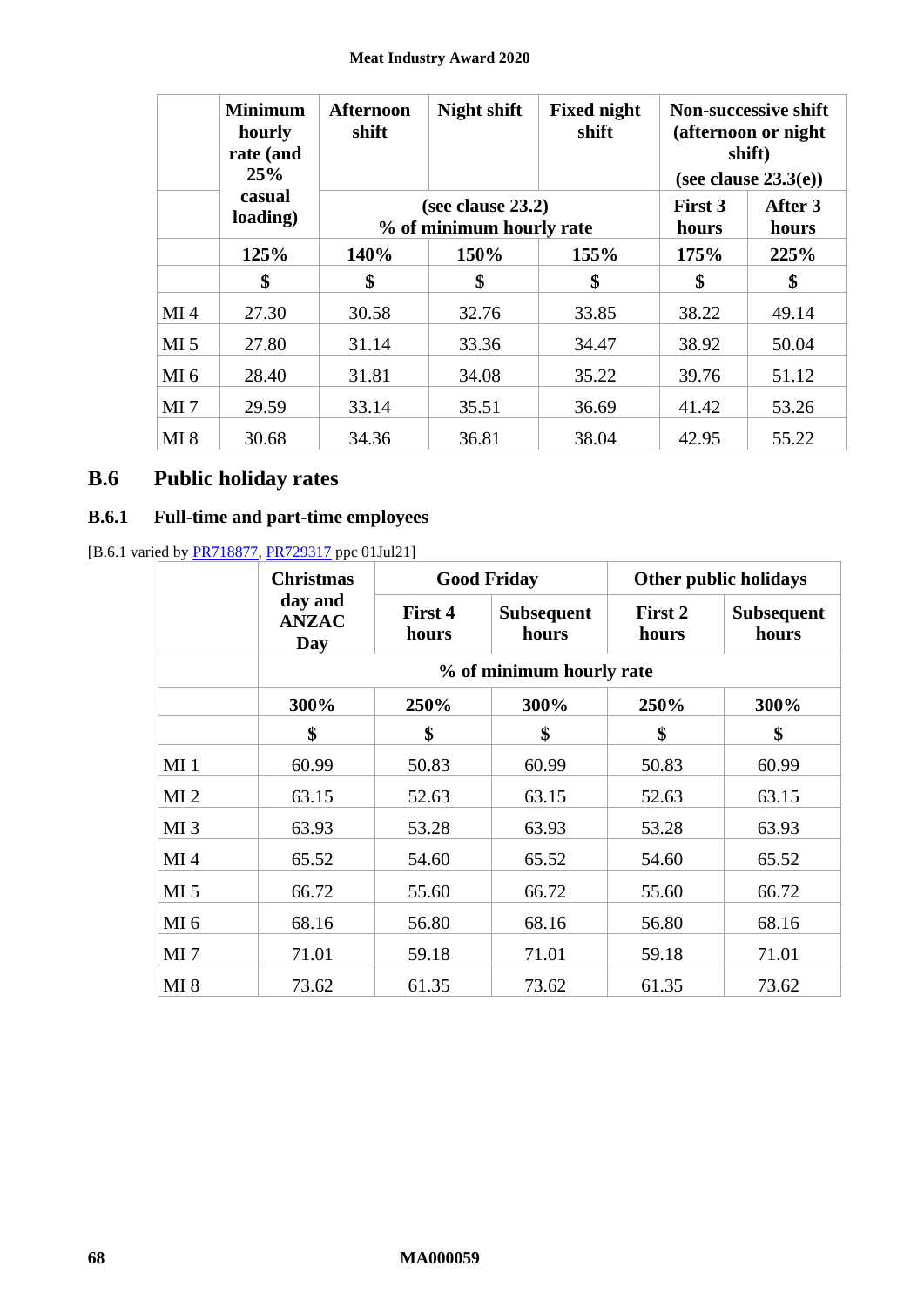# **B.6.2 Casual employees**

[B.6.2 varied by **PR718877**, **PR729317** ppc 01Jul21]

|                 | <b>Christmas</b>               |                          | <b>Good Friday</b>         |                  | Other public holidays |  |
|-----------------|--------------------------------|--------------------------|----------------------------|------------------|-----------------------|--|
|                 | day and<br><b>ANZAC</b><br>Day | First 4<br>hours         | <b>Subsequent</b><br>hours | First 2<br>hours | Subsequent<br>hours   |  |
|                 |                                | % of minimum hourly rate |                            |                  |                       |  |
|                 | 200%                           | 150%                     | 200%                       | 150%             | 200%                  |  |
|                 | \$                             | \$                       | \$                         | \$               | \$                    |  |
| MI <sub>1</sub> | 40.66                          | 30.50                    | 40.66                      | 30.50            | 40.66                 |  |
| MI <sub>2</sub> | 42.10                          | 31.58                    | 42.10                      | 31.58            | 42.10                 |  |
| MI <sub>3</sub> | 42.62                          | 31.97                    | 42.62                      | 31.97            | 42.62                 |  |
| MI <sub>4</sub> | 43.68                          | 32.76                    | 43.68                      | 32.76            | 43.68                 |  |
| MI <sub>5</sub> | 44.48                          | 33.36                    | 44.48                      | 33.36            | 44.48                 |  |
| MI <sub>6</sub> | 45.44                          | 34.08                    | 45.44                      | 34.08            | 45.44                 |  |
| MI <sub>7</sub> | 47.34                          | 35.51                    | 47.34                      | 35.51            | 47.34                 |  |
| MI 8            | 49.08                          | 36.81                    | 49.08                      | 36.81            | 49.08                 |  |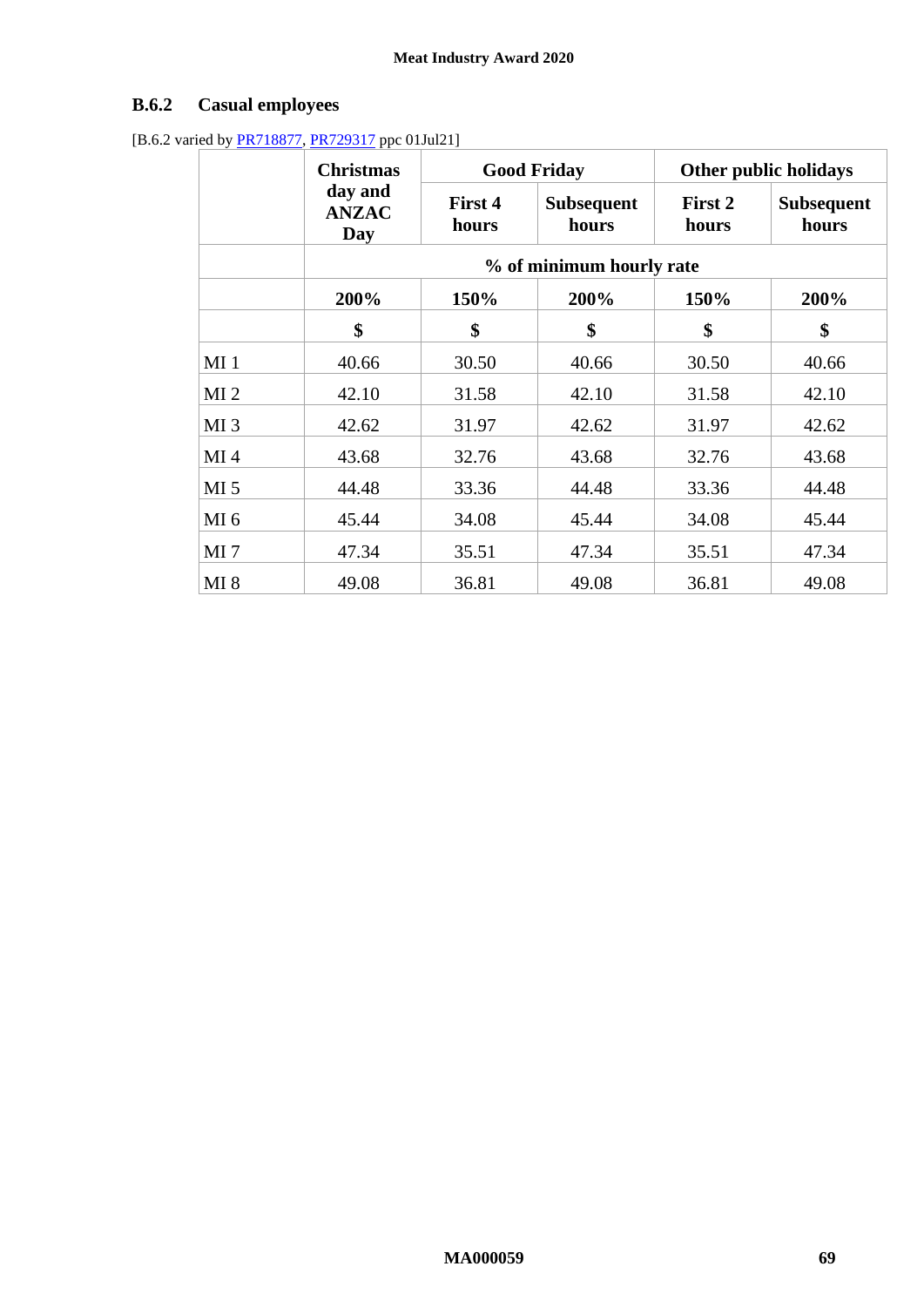# **Schedule C—Summary of Monetary Allowances**

[Varied by [PR718877,](https://www.fwc.gov.au/documents/awardsandorders/html/PR718877.htm) [PR719030,](https://www.fwc.gov.au/documents/awardsandorders/html/pr719030.htm) [PR729317,](https://www.fwc.gov.au/documents/awardsandorders/html/pr729317.htm) [PR729502\]](https://www.fwc.gov.au/documents/awardsandorders/html/pr729502.htm)

See clause [20—Allowances](#page-32-0) for full details of allowances payable under this award.

# **C.1 Wage-related allowances (weekly standard rate)**

[C.1 varied b[y PR718877,](https://www.fwc.gov.au/documents/awardsandorders/html/PR718877.htm) [PR729317](https://www.fwc.gov.au/documents/awardsandorders/html/pr729317.htm) ppc 01Jul21]

The following wage-related allowances are based on the weekly standard rate defined in clause [2—Definitions](#page-2-0) as the minimum weekly rate for MI 7 in clause [16.1=](#page-21-0) **\$899.50**. These rates are to be paid in accordance with clause [20—](#page-32-0) [Allowances.](#page-32-0)

| <b>Allowance</b>                                                  | <b>Clause</b> | $%$ of<br>standard<br>rate | \$    | <b>Payable</b> |
|-------------------------------------------------------------------|---------------|----------------------------|-------|----------------|
| Leading hand allowance,<br>supervising $-3$ to 9<br>employees     | 20.2(c)(i)    | 1.6                        | 14.39 | per week       |
| Leading hand allowance,<br>supervising $-10$ or more<br>employees | 20.2(c)(ii)   | 2.3                        | 20.69 | per week       |

# **C.2 Wage-related allowances (hourly standard rate)**

[C.2.1 varied by **PR718877, [PR729317](https://www.fwc.gov.au/documents/awardsandorders/html/pr729317.htm)** ppc 01Jul21]

**C.2.1** The following wage-related allowances in this award are based on the hourly standard rate defined in clause [2—Definitions](#page-2-0) as the minimum hourly rate for MI 7 in clause [16.1=](#page-21-0) **\$23.67**. These rates are to be paid in accordance with the clause [20—](#page-32-0) [Allowances.](#page-32-0)

| <b>Allowance</b>                                                            | <b>Clause</b> | $%$ of<br>standard<br>rate | \$   | <b>Payable</b>                                         |
|-----------------------------------------------------------------------------|---------------|----------------------------|------|--------------------------------------------------------|
| Cold temperature<br>allowance—Below zero<br>but not below $-16^{\circ}$ C   | 20.2(a)       | 2.6                        | 0.62 | per hour or part<br>thereof unless<br>stated otherwise |
| Cold temperature<br>allowance-Below -16°C<br>but not below -18°C            | 20.2(a)       | 4.5                        | 1.07 | per hour or part<br>thereof unless<br>stated otherwise |
| Cold temperature<br>allowance—Below - $18^{\circ}$ C<br>but not below -21°C | 20.2(a)       | 6.4                        | 1.51 | per hour or part<br>thereof unless<br>stated otherwise |
| Cold temperature<br>allowance—Below - $21^{\circ}$ C                        | 20.2(a)       | 8.7                        | 2.06 | per hour or part<br>thereof unless<br>stated otherwise |
| First aid allowance                                                         | 20.2(b)       | 14.2                       | 3.36 | per day                                                |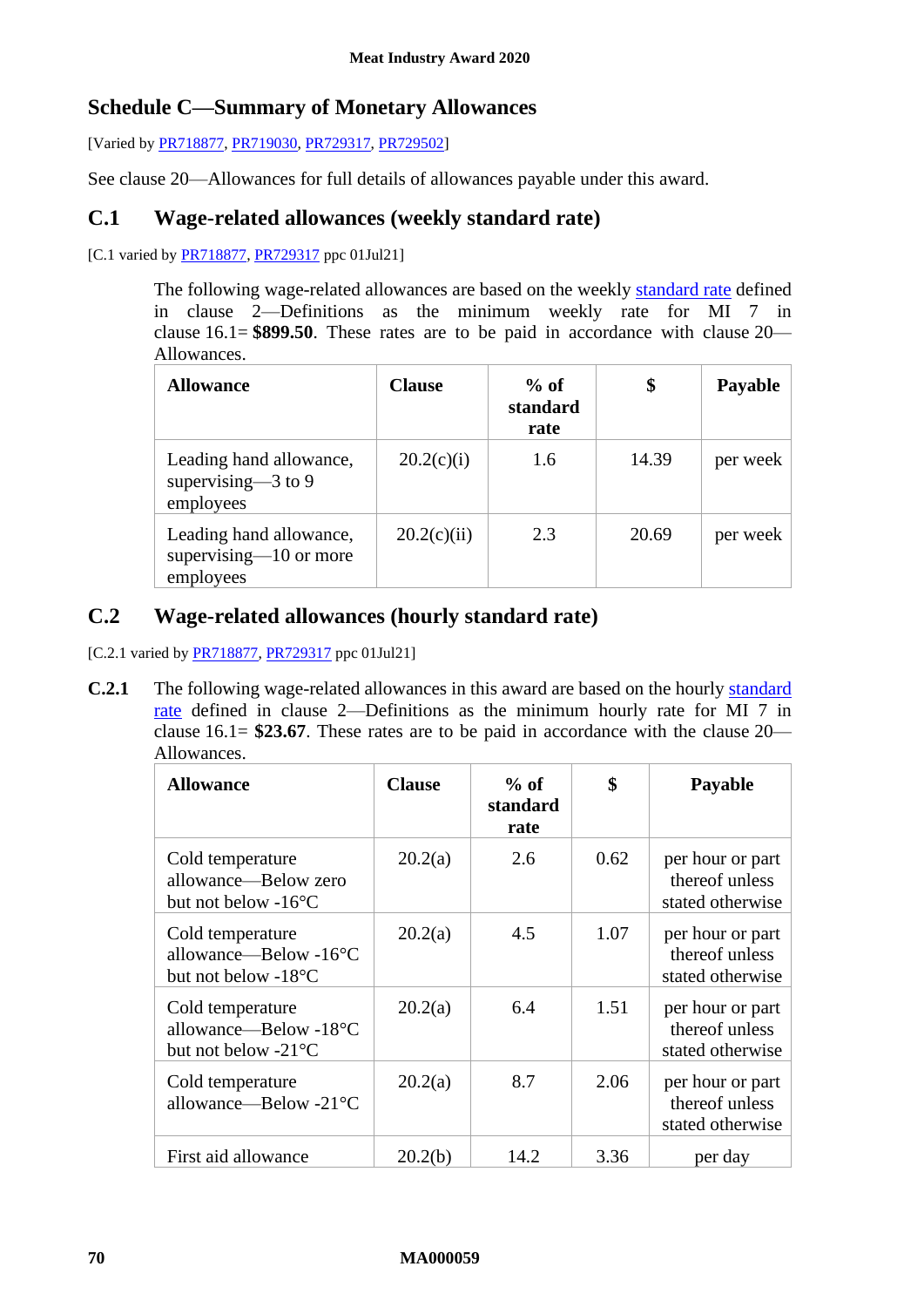### **C.2.2 Adjustment of wage–related allowances**

Wage-related allowances are adjusted in accordance with increases to wages and are based on percentage of the standard rate as specified.

# **C.3 Expense-related allowances:**

[C.3.1 varied b[y PR719030,](https://www.fwc.gov.au/documents/awardsandorders/html/pr719030.htm) [PR729502](https://www.fwc.gov.au/documents/awardsandorders/html/pr729502.htm) ppc 01Jul21]

**C.3.1** The following expense-related allowances are to be paid in accordance with the clause [20—Allowances](#page-32-0) and will be adjusted by reference to the Consumer Price Index (CPI):

| <b>Allowance</b>                                             | <b>Clause</b> | \$    | <b>Payable</b>  |
|--------------------------------------------------------------|---------------|-------|-----------------|
| Clothing—meat processing<br>establishments, weekly allowance | 20.3(a)(i)    | 3.60  | per week        |
| Clothing—meat processing<br>establishments, daily allowance  | 20.3(a)(i)    | 0.72  | per day         |
| Meal allowance—overtime of one<br>and a half hours or more   | 20.3(b)       | 15.24 | per<br>occasion |

#### **C.3.2 Adjustment of expense-related allowances**

- **(a)** At the time of any adjustment to the standard rate, each expense-related allowance will be increased by the relevant adjustment factor. The relevant adjustment factor for this purpose is the percentage movement in the applicable index figure most recently published by the Australian Bureau of Statistics since the allowance was last adjusted.
- **(b)** The applicable index figure is the index figure published by the Australian Bureau of Statistics for the Eight Capitals Consumer Price Index (Cat No. 6401.0), as follows:

| <b>Allowance</b> | <b>Applicable Consumer Price Index</b><br>figure |
|------------------|--------------------------------------------------|
| Meal allowance   | Take away and fast foods sub-group               |
| <b>Clothing</b>  | Clothing and footwear group                      |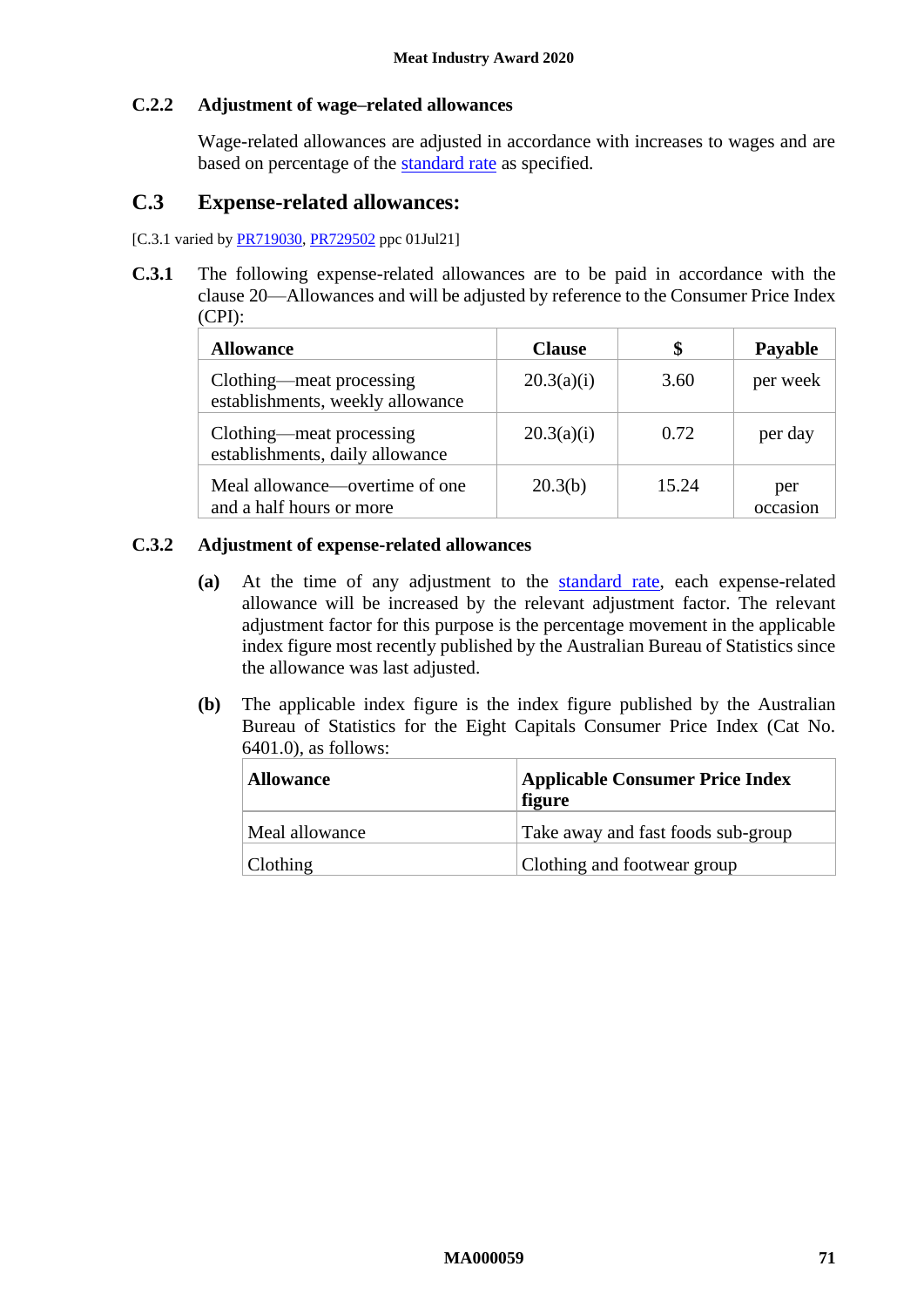# **Schedule D—School-based Apprenticeships**

- **D.1** This schedule applies to school-based apprentices. A school-based apprentice is a person who is undertaking an apprenticeship in accordance with this schedule while also undertaking a course of secondary education.
- **D.2** A school-based apprenticeship may be undertaken in the trades covered by this award under a training agreement or contract of training for an apprentice declared or recognised by the relevant State or Territory authority.
- <span id="page-71-0"></span>**D.3** The relevant minimum wages for full-time junior and adult apprentices provided for in this award, calculated hourly, will apply to school-based apprentices for total hours worked including time deemed to be spent in off-the-job training.
- **D.4** For the purposes of clause [D.3,](#page-71-0) where an apprentice is a full-time school student, the time spent in off-the-job training for which the apprentice must be paid is **25%** of the actual hours worked each week on-the-job. The wages paid for training time may be averaged over the semester or year.
- **D.5** A school-based apprentice must be allowed, over the duration of the apprenticeship, the same amount of time to attend off-the-job training as an equivalent full-time apprentice.
- **D.6** For the purposes of this schedule, off-the-job training is structured training delivered by a Registered Training Organisation separate from normal work duties or general supervised practice undertaken on the job.
- **D.7** The duration of the apprenticeship must be as specified in the training agreement or contract for each apprentice but must not exceed 6 years.
- **D.8** School-based apprentices progress through the relevant wage scale at the rate of 12 months progression for each 2 years of employment as an apprentice or at the rate of competency-based progression, if provided for in this award.
- **D.9** The apprentice wage scales are based on a standard full-time apprenticeship of 4 years (unless the apprenticeship is of 3 years duration) or stages of competency based progression, if provided for in this award. The rate of progression reflects the average rate of skill acquisition expected from the typical combination of work and training for a school-based apprentice undertaking the applicable apprenticeship.
- **D.10** If an apprentice converts from school-based to full-time, the successful completion of competencies (if provided for in this award) and all time spent as a full-time apprentice will count for the purposes of progression through the relevant wage scale in addition to the progression achieved as a school-based apprentice.
- **D.11** School-based apprentices are entitled pro rata to all of the other conditions in this award.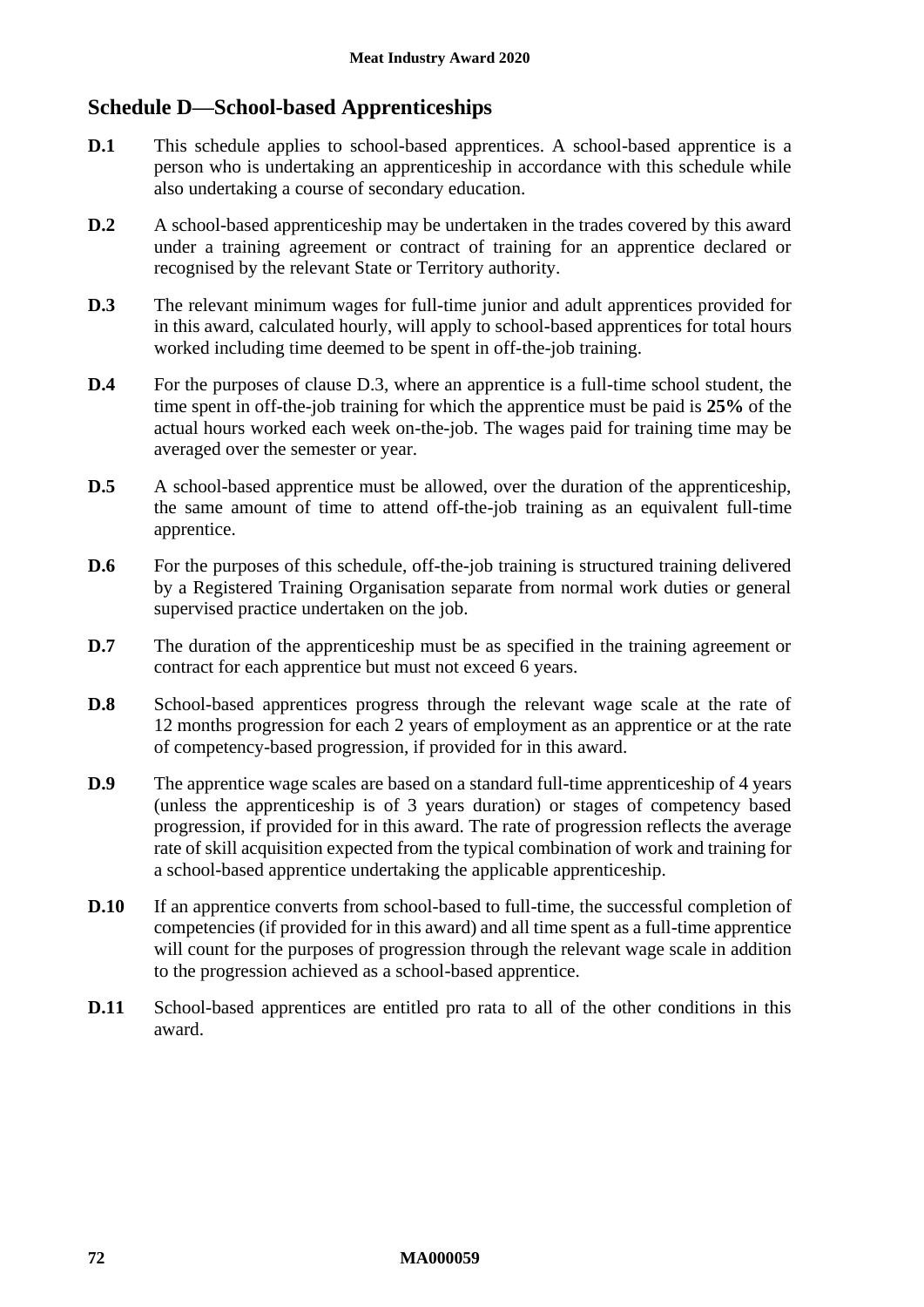# **Schedule E—Supported Wage System**

[Varied by **PR719661**, **PR729672**]

- **E.1** This schedule defines the conditions which will apply to employees who because of the effects of a disability are eligible for a supported wage under the terms of this award.
- **E.2** In this schedule:

**approved assessor** means a person accredited by the management unit established by the Commonwealth under the supported wage system to perform assessments of an individual's productive capacity within the supported wage system.

**assessment instrument** means the tool provided for under the supported wage system that records the assessment of the productive capacity of the person to be employed under the supported wage system.

**disability support pension** means the Commonwealth pension scheme to provide income security for persons with a disability as provided under the *Social Security Act 1991*, as amended from time to time, or any successor to that scheme.

**relevant minimum wage** means the minimum wage prescribed in this award for the class of work for which an employee is engaged.

**supported wage system** means the Commonwealth Government system to promote employment for people who cannot work at full award wages because of a disability, as documented in the Supported Wage System Handbook. The Handbook is available from the following website: [www.jobaccess.gov.au.](http://www.jobaccess.gov.au/)

**SWS wage assessment agreement** means the document in the form required by the Department of Social Services that records the employee's productive capacity and agreed wage rate.

## **E.3 Eligibility criteria**

- **E.3.1** Employees covered by this schedule will be those who are unable to perform the range of duties to the competence level required within the class of work for which the employee is engaged under this award, because of the effects of a disability on their productive capacity and who meet the impairment criteria for receipt of a disability support pension.
- **E.3.2** This schedule does not apply to any existing employee who has a claim against the employer which is subject to the provisions of workers compensation legislation or any provision of this award relating to the rehabilitation of employees who are injured in the course of their employment.

### **E.4 Supported wage rates**

**E.4.1** Employees to whom this schedule applies will be paid the applicable percentage of the relevant minimum wage according to the following schedule: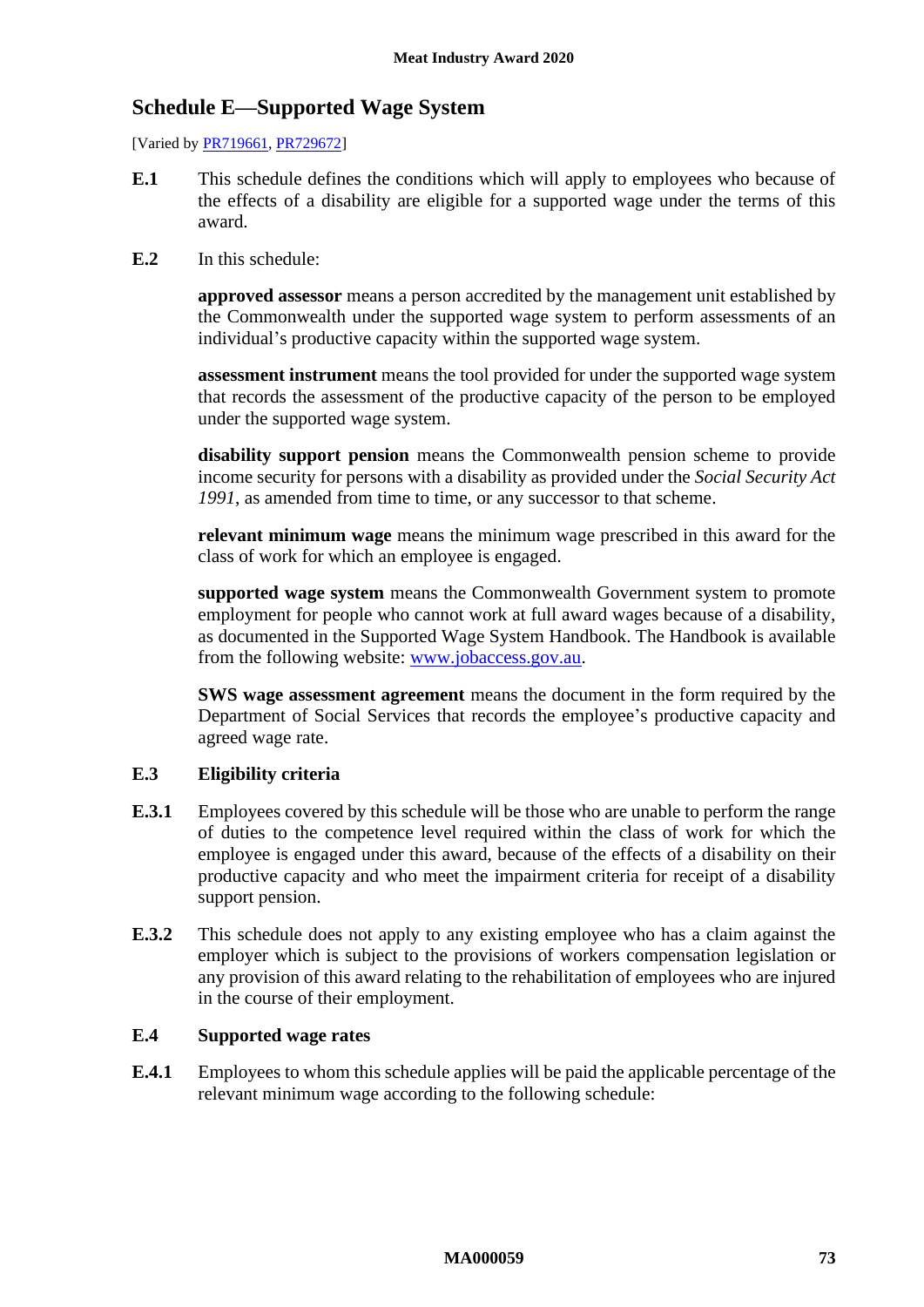| Assessed capacity (clause E.5) | Relevant minimum wage |
|--------------------------------|-----------------------|
| $\frac{0}{0}$                  | $\frac{0}{0}$         |
| 10                             | 10                    |
| 20                             | 20                    |
| 30                             | 30                    |
| 40                             | 40                    |
| 50                             | 50                    |
| 60                             | 60                    |
| 70                             | 70                    |
| 80                             | 80                    |
| 90                             | 90                    |

[E.4.2 varied b[y PR719661,](https://www.fwc.gov.au/documents/awardsandorders/html/pr719661.htm) [PR729672](https://www.fwc.gov.au/documents/awardsandorders/html/PR729672.htm) ppc 01Jul21]

- **E.4.2** Provided that the minimum amount payable must be not less than **\$90** per week.
- **E.4.3** Where an employee's assessed capacity is **10%**, they must receive a high degree of assistance and support.

## <span id="page-73-0"></span>**E.5 Assessment of capacity**

- **E.5.1** For the purpose of establishing the percentage of the relevant minimum wage, the productive capacity of the employee will be assessed in accordance with the SWS by an approved assessor, having consulted the employer and employee and, if the employee so desires, a union which the employee is eligible to join.
- **E.5.2** All assessments made under this schedule must be documented in an SWS wage assessment agreement, and retained by the employer as a time and wages record in accordance with the [Act.](http://www.legislation.gov.au/Series/C2009A00028)

#### **E.6 Lodgement of SWS wage assessment agreement**

- **E.6.1** All SWS wage assessment agreements under the conditions of this schedule, including the appropriate percentage of the relevant minimum wage to be paid to the employee, must be lodged by the employer with the Fair Work Commission.
- **E.6.2** All SWS wage assessment agreements must be agreed and signed by the employee and employer parties to the assessment. Where a union which has an interest in the award is not a party to the assessment, the assessment will be referred by the Fair Work Commission to the union by certified mail and the agreement will take effect unless an objection is notified to the Fair Work Commission within 10 working days.

## **E.7 Review of assessment**

The assessment of the applicable percentage should be subject to annual or more frequent review on the basis of a reasonable request for such a review. The process of review must be in accordance with the procedures for assessing capacity under the SWS.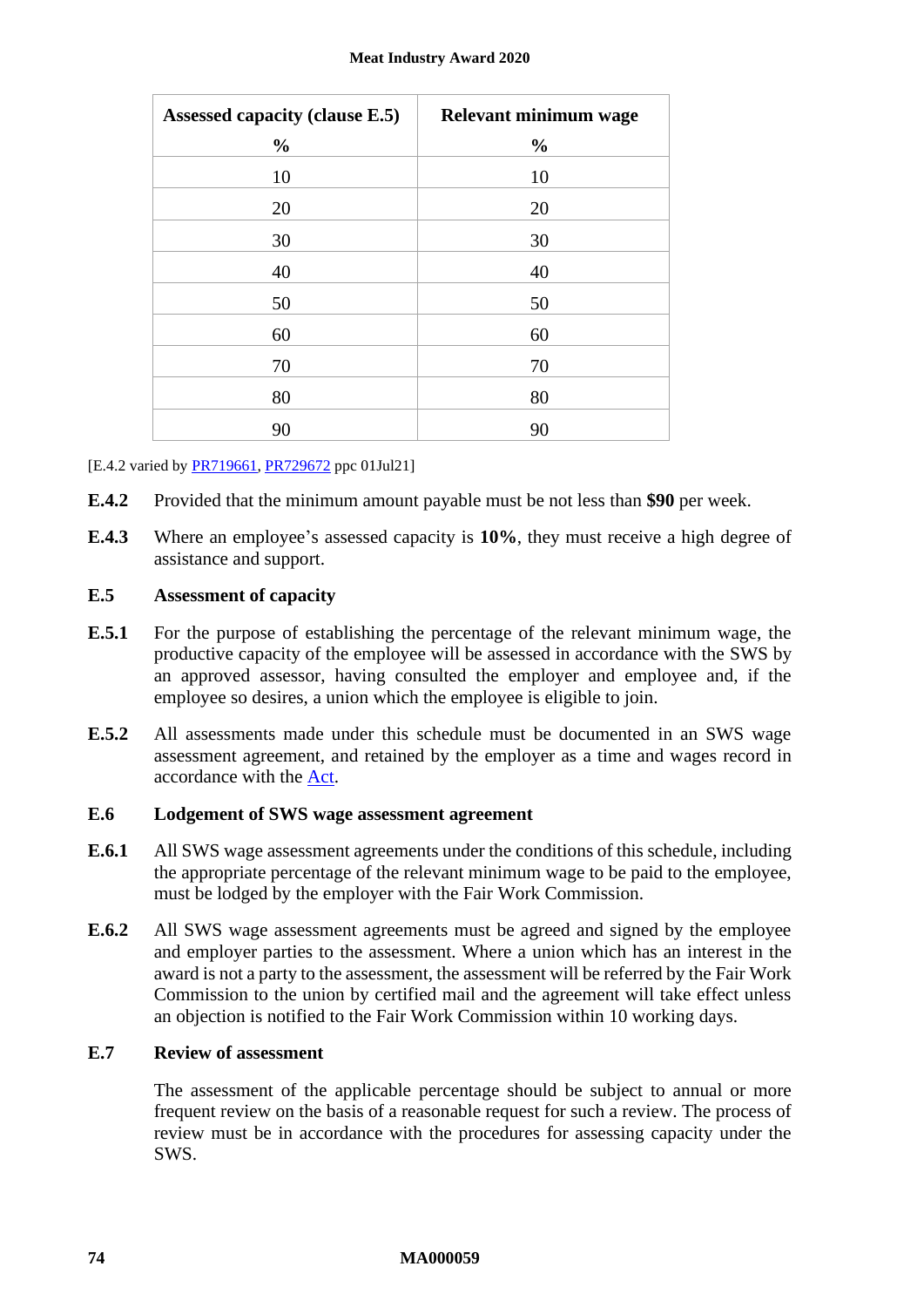#### **E.8 Other terms and conditions of employment**

Where an assessment has been made, the applicable percentage will apply to the relevant minimum wage only. Employees covered by the provisions of this schedule will be entitled to the same terms and conditions of employment as other workers covered by this award on a pro rata basis.

#### **E.9 Workplace adjustment**

An employer wishing to employ a person under the provisions of this schedule must take reasonable steps to make changes in the workplace to enhance the employee's capacity to do the job. Changes may involve re-design of job duties, working time arrangements and work organisation in consultation with other workers in the area.

#### **E.10 Trial period**

- **E.10.1** In order for an adequate assessment of the employee's capacity to be made, an employer may employ a person under the provisions of this schedule for a trial period not exceeding 12 weeks, except that in some cases additional work adjustment time (not exceeding 4 weeks) may be needed.
- **E.10.2** During that trial period the assessment of capacity will be undertaken and the percentage of the relevant minimum wage for a continuing employment relationship will be determined.
- [E.10.3 varied by **PR719661, [PR729672](https://www.fwc.gov.au/documents/awardsandorders/html/PR729672.htm)** ppc 01Jul21]
- **E.10.3** The minimum amount payable to the employee during the trial period must be no less than **\$90** per week.
- **E.10.4** Work trials should include induction or training as appropriate to the job being trialled.
- **E.10.5** Where the employer and employee wish to establish a continuing employment relationship following the completion of the trial period, a further contract of employment will be entered into based on the outcome of assessment under clause [E.5.](#page-73-0)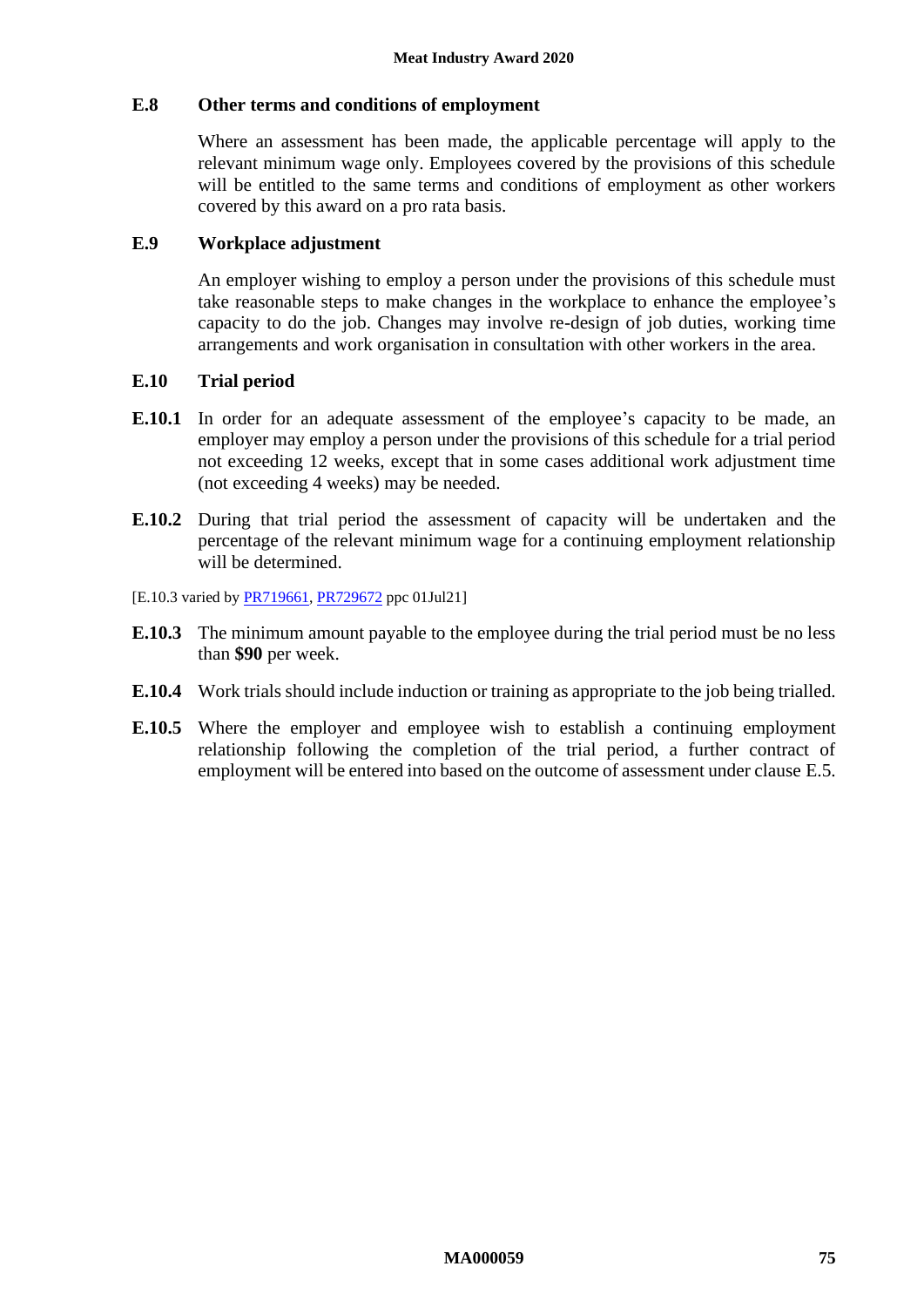# **Schedule F—Agreement to Take Annual Leave in Advance**

Link to PDF copy of [Agreement to Take Annual Leave in Advance.](http://www.fwc.gov.au/documents/documents/modern_awards/leave-in-advance-agreement.pdf)

Name of employee: \_\_\_\_\_\_\_\_\_\_\_\_\_\_\_\_\_\_\_\_\_\_\_\_\_\_\_\_\_\_\_\_\_\_\_\_\_\_\_\_\_\_\_\_\_

Name of employer: \_\_\_\_\_\_\_\_\_\_\_\_\_\_\_\_\_\_\_\_\_\_\_\_\_\_\_\_\_\_\_\_\_\_\_\_\_\_\_\_\_\_\_\_\_

**The employer and employee agree that the employee will take a period of paid annual leave before the employee has accrued an entitlement to the leave:**

The amount of leave to be taken in advance is: hours/days

The leave in advance will commence on:  $\angle$  /20

Signature of employee: \_\_\_\_\_\_\_\_\_\_\_\_\_\_\_\_\_\_\_\_\_\_\_\_\_\_\_\_\_\_\_\_\_\_\_\_\_\_\_\_

Date signed: \_\_\_/\_\_\_/20\_\_\_

Name of employer representative: \_\_\_\_\_\_\_\_\_\_\_\_\_\_\_\_\_\_\_\_\_\_\_\_\_\_\_\_\_\_\_\_\_\_\_\_\_\_\_\_

Signature of employer representative:

Date signed:  $\angle 20$ 

*[If the employee is under 18 years of age - include:]*

**I agree that:**

**if, on termination of the employee's employment, the employee has not accrued an entitlement to all of a period of paid annual leave already taken under this agreement, then the employer may deduct from any money due to the employee on termination an amount equal to the amount that was paid to the employee in respect of any part of the period of annual leave taken in advance to which an entitlement has not been accrued.**

Name of parent/guardian: \_\_\_\_\_\_\_\_\_\_\_\_\_\_\_\_\_\_\_\_\_\_\_\_\_\_\_\_\_\_\_\_\_\_\_\_\_\_\_\_

Signature of parent/guardian:

Date signed:  $\angle 20$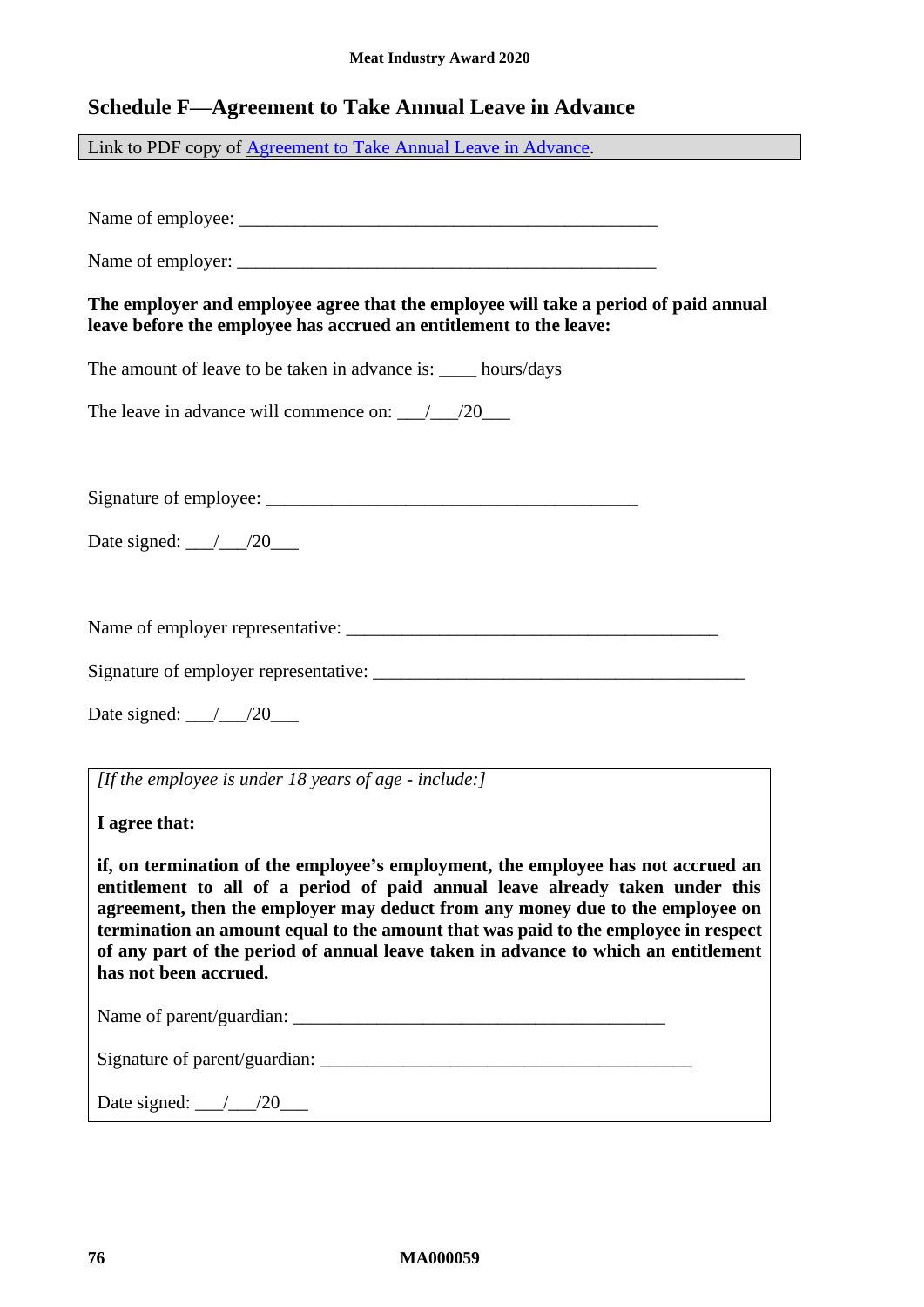# **Schedule G—Agreement to Cash Out Annual Leave**

Link to PDF copy of [Agreement to Cash Out Annual Leave.](http://www.fwc.gov.au/documents/documents/modern_awards/cash-out-agreement.pdf)

Name of employee: \_\_\_\_\_\_\_\_\_\_\_\_\_\_\_\_\_\_\_\_\_\_\_\_\_\_\_\_\_\_\_\_\_\_\_\_\_\_\_\_\_\_\_\_\_

Name of employer:

## **The employer and employee agree to the employee cashing out a particular amount of the employee's accrued paid annual leave:**

The amount of leave to be cashed out is: \_\_\_\_ hours/days

The payment to be made to the employee for the leave is: \$\_\_\_\_\_\_\_\_ subject to deduction of income tax/after deduction of income tax (strike out where not applicable)

The payment will be made to the employee on: \_\_\_/\_\_\_/20\_\_\_

Signature of employee: \_\_\_\_\_\_\_\_\_\_\_\_\_\_\_\_\_\_\_\_\_\_\_\_\_\_\_\_\_\_\_\_\_\_\_\_\_\_\_\_

Date signed:  $\frac{\_}{\_}/\_/20$ 

Name of employer representative: \_\_\_\_\_\_\_\_\_\_\_\_\_\_\_\_\_\_\_\_\_\_\_\_\_\_\_\_\_\_\_\_\_\_\_\_\_\_\_\_

Signature of employer representative:

Date signed: \_\_\_/\_\_\_/20\_\_\_

*Include if the employee is under 18 years of age:*

Name of parent/guardian:

Signature of parent/guardian:

Date signed:  $\angle 20$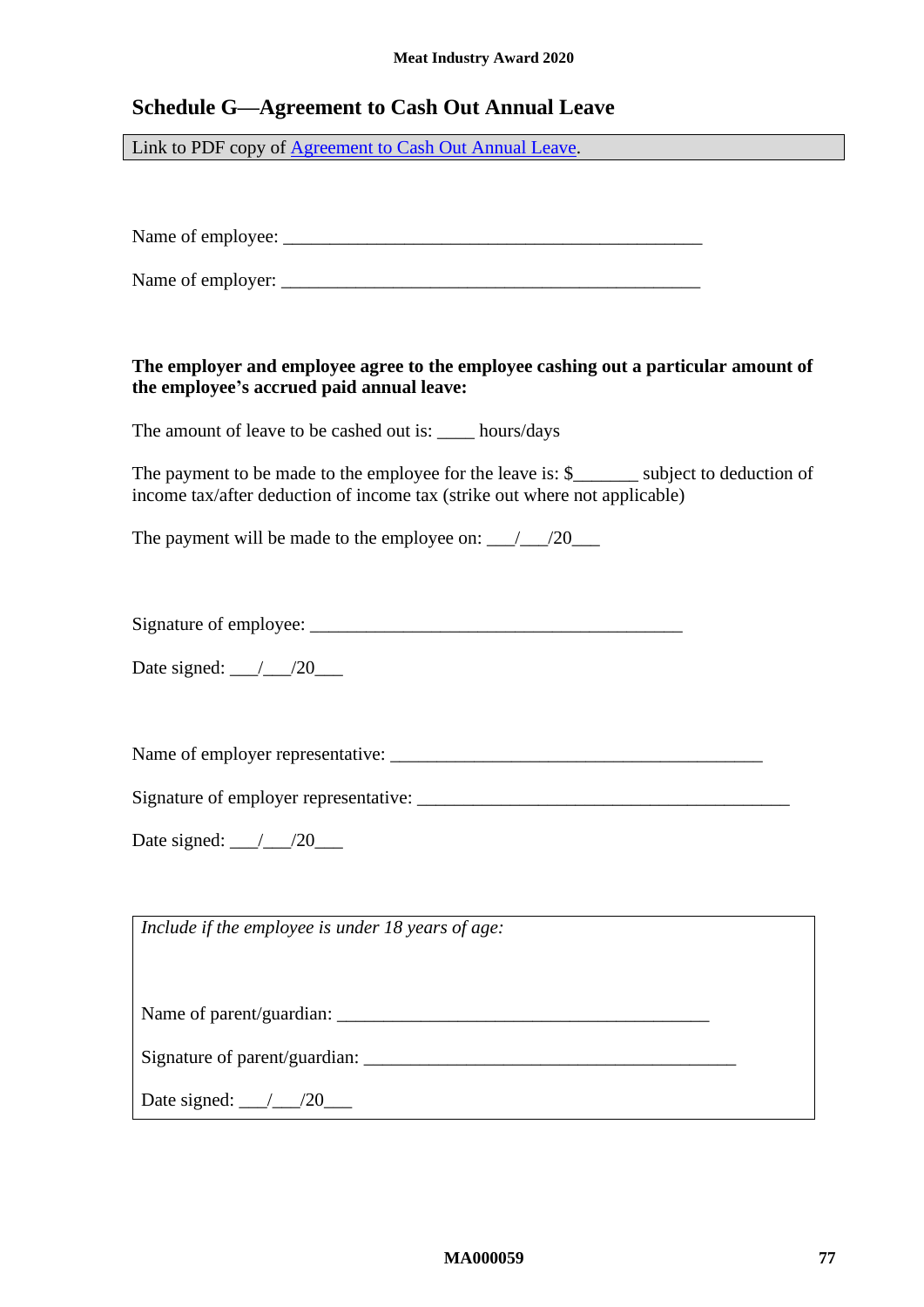## **Schedule H—Part-day Public Holidays**

- <span id="page-77-1"></span>**H.1** Where a part-day public holiday is declared or prescribed between 6.00 pm and midnight, or 7.00 pm and midnight on Christmas Eve (24 December in each year) or New Year's Eve (31 December in each year) the following will apply on Christmas Eve and New Year's Eve and will override any provision in this award relating to public holidays to the extent of the inconsistency:
	- **(a)** All employees will have the right to refuse to work on the part-day public holiday if the request to work is not reasonable or the refusal is reasonable as provided for in the [NES.](https://www.fwc.gov.au/documents/awardmod/download/nes.pdf)
	- **(b)** Where a part-time or full-time employee is usually rostered to work ordinary hours on the declared or prescribed part-day public holiday but as a result of exercising their right under the **[NES](https://www.fwc.gov.au/documents/awardmod/download/nes.pdf)** does not work, they will be paid their ordinary rate of pay for such hours not worked.
	- **(c)** Where a part-time or full-time employee is usually rostered to work ordinary hours on the declared or prescribed part-day public holiday but as a result of being on annual leave does not work, they will be taken not to be on annual leave during the hours of the declared or prescribed part-day public holiday that they would have usually been rostered to work and will be paid their ordinary rate of pay for such hours.
	- **(d)** Where a part-time or full-time employee is usually rostered to work ordinary hours on the declared or prescribed part-day public holiday, but as a result of having a rostered day off (RDO) provided under this award, does not work, the employee will be taken to be on a public holiday for such hours and paid their ordinary rate of pay for those hours.
	- **(e)** Excluding annualised salaried employees to whom clause [H.1\(f\)](#page-77-0) applies, where an employee works any hours on the declared or prescribed part-day public holiday they will be entitled to the appropriate public holiday penalty rate (if any) in this award for those hours worked.
	- **(f)** Where an employee is paid an annualised salary under the provisions of this award and is entitled under this award to time off in lieu or additional annual leave for work on a public holiday, they will be entitled to time off in lieu or prorata annual leave equivalent to the time worked on the declared or prescribed part-day public holiday.
	- **(g)** An employee not rostered to work on the declared or prescribed part-day public holiday, other than an employee who has exercised their right in accordance with clause [H.1\(a\),](#page-77-1) will not be entitled to another day off, another day's pay or another day of annual leave as a result of the part-day public holiday.
- <span id="page-77-0"></span>**H.2** An employer and employee may agree to substitute another part-day for a part-day that would otherwise be a part-day public holiday under the [NES.](https://www.fwc.gov.au/documents/awardmod/download/nes.pdf)
- **H.3** This schedule is not intended to detract from or supplement the [NES.](https://www.fwc.gov.au/documents/awardmod/download/nes.pdf)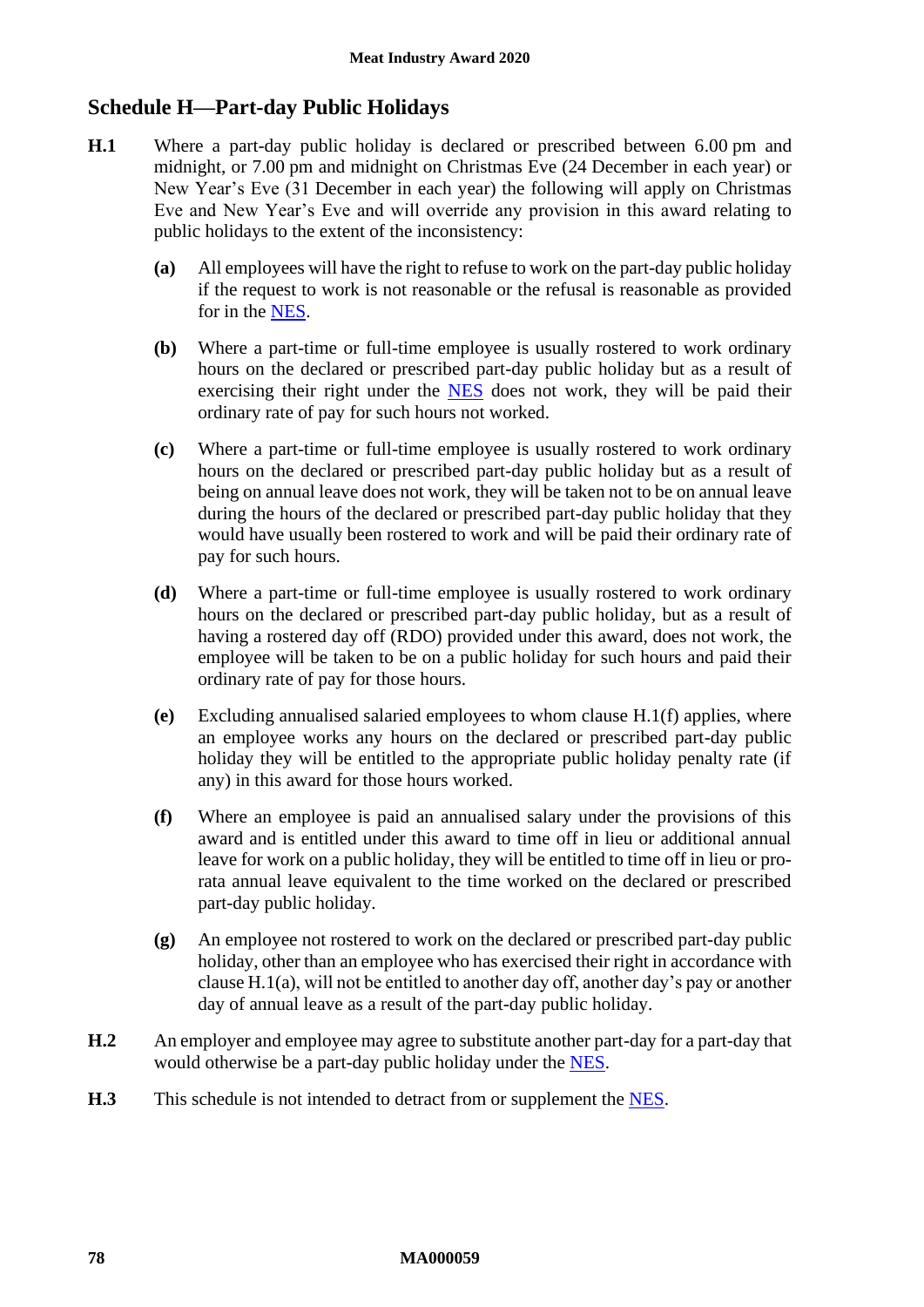## <span id="page-78-2"></span>**Schedule X—Additional Measures During the COVID-19 Pandemic**

[Varied b[y PR720705,](https://www.fwc.gov.au/documents/awardsandorders/html/pr720705.htm) [PR723048,](https://www.fwc.gov.au/documents/awardsandorders/html/PR723048.htm) [PR728080,](https://www.fwc.gov.au/documents/awardsandorders/html/pr728080.htm) [PR736911\]](https://www.fwc.gov.au/documents/awardsandorders/html/pr736911.htm)

[X.1 varied b[y PR720705,](https://www.fwc.gov.au/documents/awardsandorders/html/pr720705.htm) [PR723048,](https://www.fwc.gov.au/documents/awardsandorders/html/PR723048.htm) [PR728080,](https://www.fwc.gov.au/documents/awardsandorders/html/pr728080.htm) [PR736911](https://www.fwc.gov.au/documents/awardsandorders/html/pr736911.htm) ppc 01Jan22]

- **X.1** Subject to clauses [X.2.1\(d\)](#page-78-0) an[d X.2.2\(c\),](#page-78-1) [Schedule X](#page-78-2) operates from 8 April 2020 until 30 June 2022. The period of operation can be extended on application.
- **X.2** During the operation of [Schedule X,](#page-78-2) the following provisions apply:

## <span id="page-78-7"></span><span id="page-78-5"></span>**X.2.1 Unpaid pandemic leave**

- **(a)** Subject to clauses [X.2.1\(b\),](#page-78-3) [\(c\)](#page-78-4) and [\(d\),](#page-78-0) any employee is entitled to take up to 2 weeks' unpaid leave if the employee is required by government or medical authorities or on the advice of a medical practitioner to self-isolate and is consequently prevented from working, or is otherwise prevented from working by measures taken by government or medical authorities in response to the COVID-19 pandemic.
- <span id="page-78-3"></span>**(b)** The employee must give their employer notice of the taking of leave under clause [X.2.1\(a\)](#page-78-5) and of the reason the employee requires the leave, as soon as practicable (which may be a time after the leave has started).
- <span id="page-78-4"></span>**(c)** An employee who has given their employer notice of taking leave under clause  $X.2.1(a)$  must, if required by the employer, give the employer evidence that would satisfy a reasonable person that the leave is taken for a reason given in clause [X.2.1\(a\).](#page-78-5)

<span id="page-78-0"></span>[X.2.1(d) varied b[y PR720705,](https://www.fwc.gov.au/documents/awardsandorders/html/pr720705.htm) [PR723048,](https://www.fwc.gov.au/documents/awardsandorders/html/PR723048.htm) [PR728080,](https://www.fwc.gov.au/documents/awardsandorders/html/pr728080.htm) [PR736911](https://www.fwc.gov.au/documents/awardsandorders/html/pr736911.htm) ppc 01Jan22]

- **(d)** A period of leave under clause [X.2.1\(a\)](#page-78-5) must start before 30 June 2022, but may end after that date.
- **(e)** Leave taken under clause [X.2.1\(a\)](#page-78-5) does not affect any other paid or unpaid leave entitlement of the employee and counts as service for the purposes of entitlements under this award and the [NES.](https://www.fwc.gov.au/documents/awardmod/download/nes.pdf)

NOTE: The employer and employee may agree that the employee may take more than 2 weeks' unpaid pandemic leave.

## <span id="page-78-8"></span><span id="page-78-6"></span>**X.2.2 Annual leave at half pay**

- **(a)** Instead of an employee taking paid annual leave on full pay, the employee and their employer may agree to the employee taking twice as much leave on half pay.
- **(b)** Any agreement to take twice as much annual leave at half pay must be recorded in writing and retained as an employee record.

<span id="page-78-1"></span>[X.2.2(c) varied by [PR720705,](https://www.fwc.gov.au/documents/awardsandorders/html/pr720705.htm) [PR723048,](https://www.fwc.gov.au/documents/awardsandorders/html/PR723048.htm) [PR728080](https://www.fwc.gov.au/documents/awardsandorders/html/pr728080.htm) ppc 26Mar21]

**(c)** A period of leave under clause [X.2.2\(a\)](#page-78-6) must start before 31 December 2021, but may end after that date.